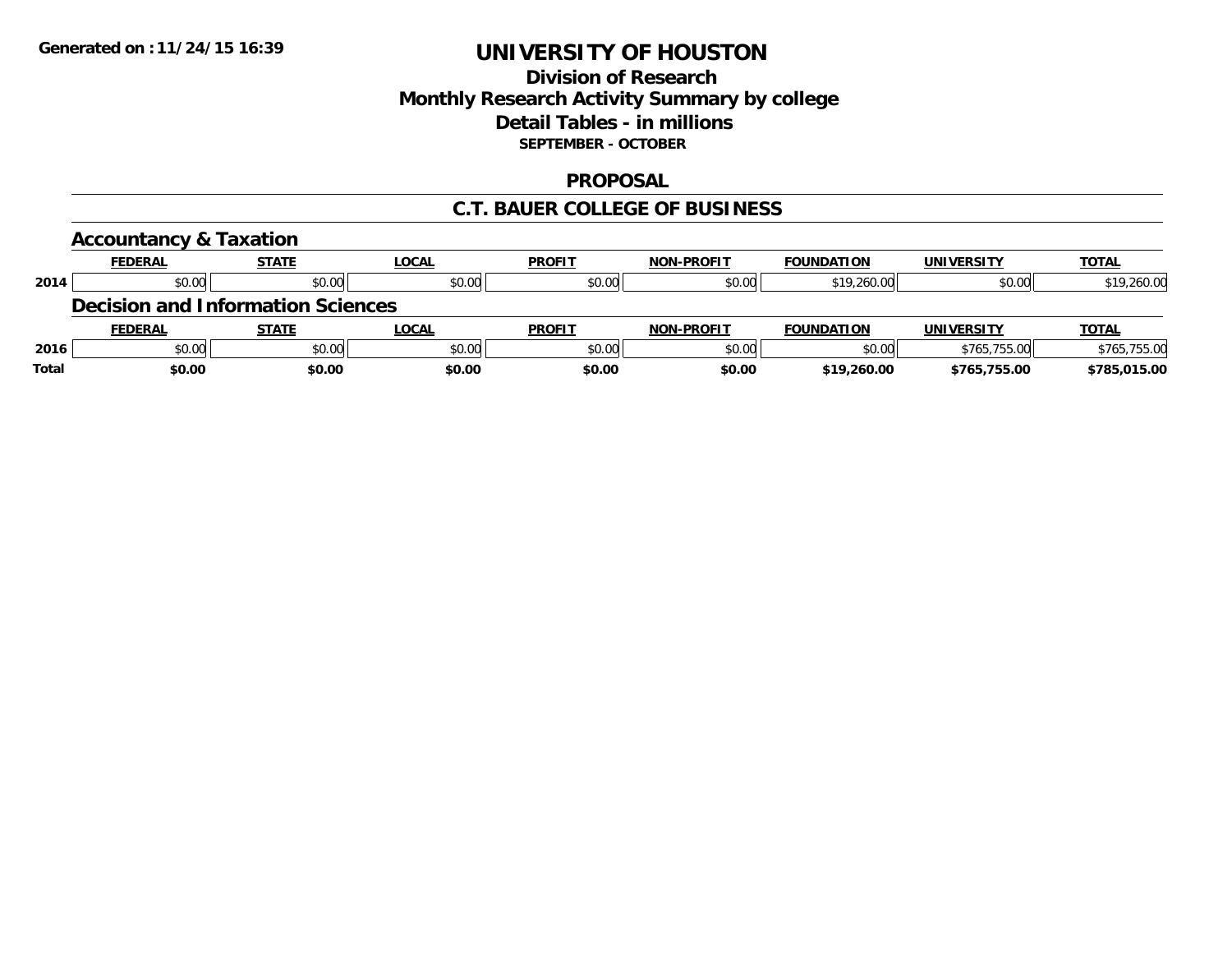## **Division of Research Monthly Research Activity Summary by college Detail Tables - in millions SEPTEMBER - OCTOBER**

#### **PROPOSAL**

#### **COLLEGE OF ARCHITECTURE**

|       | Architecture   |              |              |               |                   |                   |                   |              |  |  |  |  |  |
|-------|----------------|--------------|--------------|---------------|-------------------|-------------------|-------------------|--------------|--|--|--|--|--|
|       | <b>FEDERAL</b> | <b>STATE</b> | <b>LOCAL</b> | <b>PROFIT</b> | <b>NON-PROFIT</b> | <b>FOUNDATION</b> | <b>UNIVERSITY</b> | <b>TOTAL</b> |  |  |  |  |  |
| 2012  | \$131,768.95   | \$0.00       | \$0.00       | \$0.00        | \$0.00            | \$0.00            | \$0.00            | \$131,768.95 |  |  |  |  |  |
| 2013  | \$89,843.25    | \$0.00       | \$0.00       | \$0.00        | \$0.00            | \$0.00            | \$0.00            | \$89,843.25  |  |  |  |  |  |
| 2014  | \$0.00         | \$0.00       | \$0.00       | \$0.00        | \$19,925.20       | \$0.00            | \$0.00            | \$19,925.20  |  |  |  |  |  |
| Total | \$221,612.20   | \$0.00       | \$0.00       | \$0.00        | \$19,925.20       | \$0.00            | \$0.00            | \$241,537.40 |  |  |  |  |  |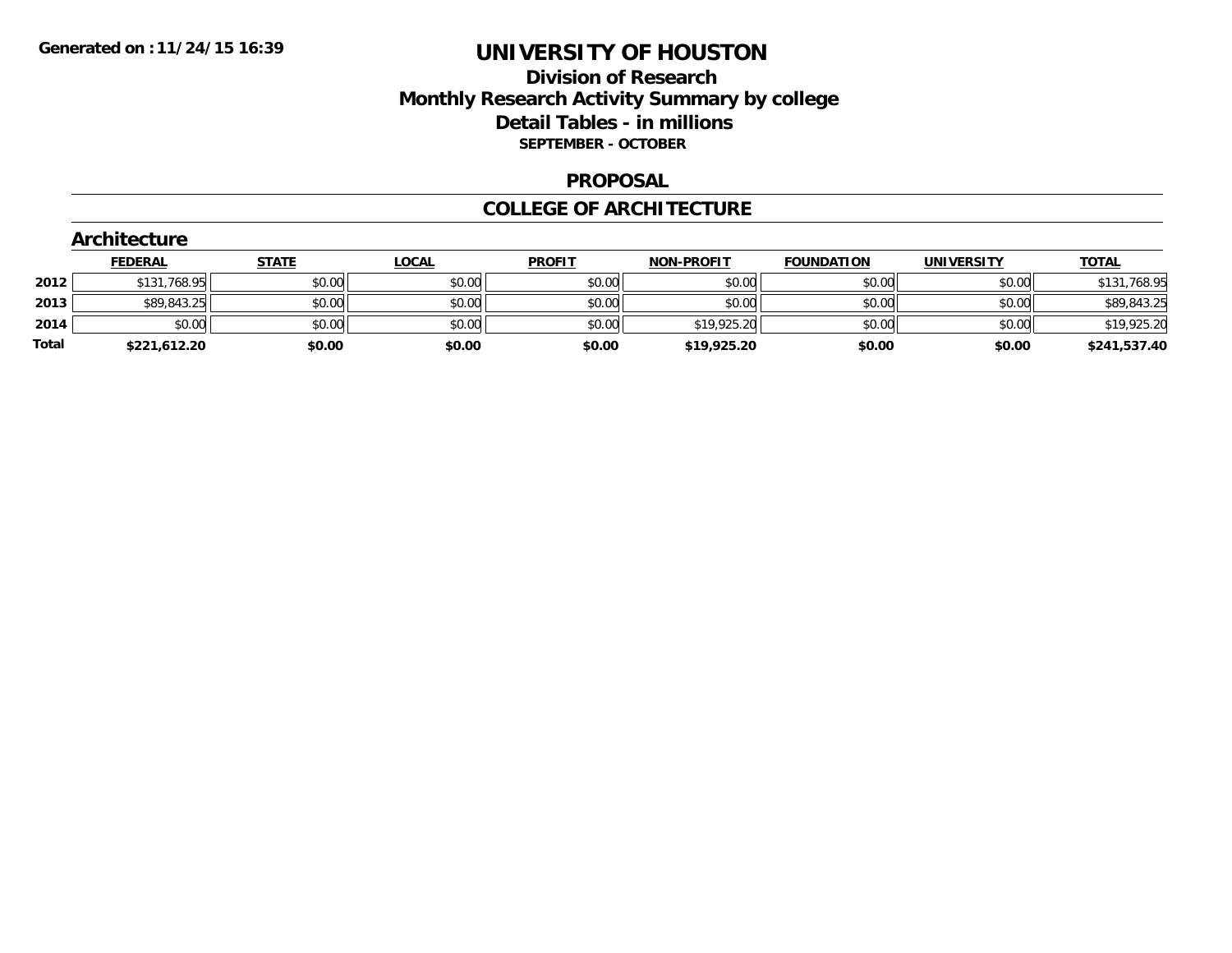## **Division of ResearchMonthly Research Activity Summary by college Detail Tables - in millions SEPTEMBER - OCTOBER**

#### **PROPOSAL**

## **COLLEGE OF EDUCATION**

|      | <b>FEDERAL</b>                                     | <b>STATE</b>   | <b>LOCAL</b> | <b>PROFIT</b> | <b>NON-PROFIT</b> | <b>FOUNDATION</b> | <b>UNIVERSITY</b> | <b>TOTAL</b>   |
|------|----------------------------------------------------|----------------|--------------|---------------|-------------------|-------------------|-------------------|----------------|
| 2012 | \$2,111,909.20                                     | \$0.00         | \$0.00       | \$0.00        | \$0.00            | \$0.00            | \$0.00            | \$2,111,909.20 |
| 2013 | \$2,480,018.64                                     | \$0.00         | \$0.00       | \$0.00        | \$0.00            | \$0.00            | \$0.00            | \$2,480,018.64 |
| 2014 | \$2,482,766.34                                     | \$0.00         | \$200,592.00 | \$0.00        | \$0.00            | \$0.00            | \$0.00            | \$2,683,358.34 |
|      | <b>Curriculum and Instruction</b>                  |                |              |               |                   |                   |                   |                |
|      | <b>FEDERAL</b>                                     | <b>STATE</b>   | <b>LOCAL</b> | <b>PROFIT</b> | <b>NON-PROFIT</b> | <b>FOUNDATION</b> | <b>UNIVERSITY</b> | <b>TOTAL</b>   |
| 2012 | \$757,011.60                                       | \$0.00         | \$0.00       | \$0.00        | \$0.00            | \$0.00            | \$0.00            | \$757,011.60   |
| 2013 | \$0.00                                             | \$0.00         | \$0.00       | \$0.00        | \$0.00            | \$0.00            | \$8,000.00        | \$8,000.00     |
| 2014 | \$0.00                                             | \$1,094,824.80 | \$0.00       | \$0.00        | \$0.00            | \$0.00            | \$0.00            | \$1,094,824.80 |
| 2015 | \$1,176,348.00                                     | \$419,997.20   | \$0.00       | \$0.00        | \$0.00            | \$0.00            | \$50,000.00       | \$1,646,345.20 |
| 2016 | \$137,535.00                                       | \$656,995.62   | \$0.00       | \$34,750.00   | \$0.00            | \$0.00            | \$0.00            | \$829,280.62   |
|      | Dean, Education                                    |                |              |               |                   |                   |                   |                |
|      | <b>FEDERAL</b>                                     | <b>STATE</b>   | <b>LOCAL</b> | <b>PROFIT</b> | <b>NON-PROFIT</b> | <b>FOUNDATION</b> | <b>UNIVERSITY</b> | <b>TOTAL</b>   |
| 2014 | \$0.00                                             | \$0.00         | \$0.00       | \$0.00        | \$0.00            | \$0.00            | \$0.00            | \$0.00         |
|      | <b>Educational Leadership &amp; Policy Studies</b> |                |              |               |                   |                   |                   |                |
|      | <b>FEDERAL</b>                                     | <b>STATE</b>   | <b>LOCAL</b> | <b>PROFIT</b> | <b>NON-PROFIT</b> | <b>FOUNDATION</b> | <b>UNIVERSITY</b> | <b>TOTAL</b>   |
| 2012 | \$551,392.00                                       | \$366,462.00   | \$0.00       | \$0.00        | \$0.00            | \$0.00            | \$1,816,362.70    | \$2,734,216.70 |
| 2013 | \$208,076.00                                       | \$0.00         | \$0.00       | \$0.00        | \$0.00            | \$0.00            | \$0.00            | \$208,076.00   |
| 2014 | \$0.00                                             | \$0.00         | \$0.00       | \$0.00        | \$375,000.00      | \$0.00            | \$172,455.00      | \$547,455.00   |
| 2015 | \$0.00                                             | \$0.00         | \$0.00       | \$0.00        | \$0.00            | \$0.00            | \$78,750.00       | \$78,750.00    |
| 2016 | \$0.00                                             | \$0.00         | \$0.00       | \$35,000.00   | \$0.00            | \$0.00            | \$20,475.00       | \$55,475.00    |
|      | Psychological, Health, and Learning Sciences       |                |              |               |                   |                   |                   |                |
|      | <b>FEDERAL</b>                                     | <b>STATE</b>   | <b>LOCAL</b> | <b>PROFIT</b> | <b>NON-PROFIT</b> | <b>FOUNDATION</b> | <b>UNIVERSITY</b> | <b>TOTAL</b>   |
| 2012 | \$19,609.50                                        | \$1,178,102.00 | \$0.00       | \$0.00        | \$0.00            | \$0.00            | \$319,461.00      | \$1,517,172.50 |
| 2013 | \$0.00                                             | \$0.00         | \$0.00       | \$0.00        | \$0.00            | \$300,318.00      | \$449,537.00      | \$749,855.00   |
| 2014 | \$3,130,026.00                                     | \$0.00         | \$0.00       | \$0.00        | \$0.00            | \$0.00            | \$164,835.00      | \$3,294,861.00 |
| 2015 | \$1,590,598.00                                     | \$0.00         | \$0.00       | \$0.00        | \$0.00            | \$0.00            | \$202,410.00      | \$1,793,008.00 |
| 2016 | \$1,338,968.00                                     | \$159,765.50   | \$0.00       | \$0.00        | \$717,000.00      | \$0.00            | \$424,659.00      | \$2,640,392.50 |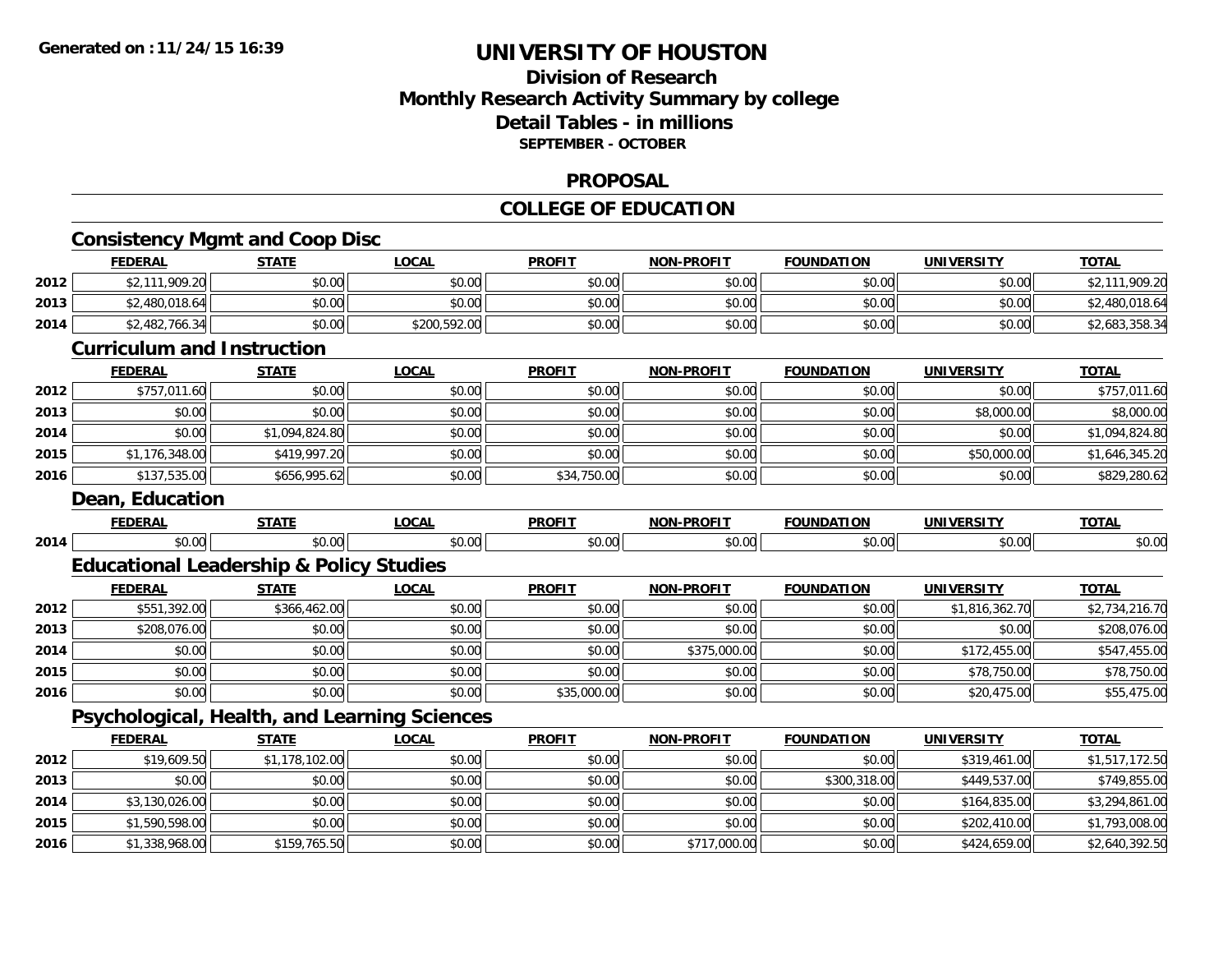## **Division of Research Monthly Research Activity Summary by college Detail Tables - in millions SEPTEMBER - OCTOBER**

#### **PROPOSAL**

#### **COLLEGE OF EDUCATION**

#### **UH Charter School**

|              | <b>FEDERAL</b>                     | <b>STATE</b>                | LOCAL        | PROFIT        | <b>J-PROFIT</b><br>NON | <b>FOUNDATION</b> | UNIVERSITY         | <b>TOTAL</b>  |
|--------------|------------------------------------|-----------------------------|--------------|---------------|------------------------|-------------------|--------------------|---------------|
| 2013         | \$0.00                             | <b>ARQ 5</b><br><b>407.</b> | \$0.00       | 0000<br>JU.UU | \$0.00                 | \$0.00            | \$0.00             | 100E          |
| <b>Total</b> | \$15.984<br>1.258.28<br><b>415</b> | ,636.6<br>.                 | \$200,592.00 | \$69,750.00   | \$1.092.000.00         | \$300,318.00      | \$3.706<br>.944.70 | 499.65<br>ぐつに |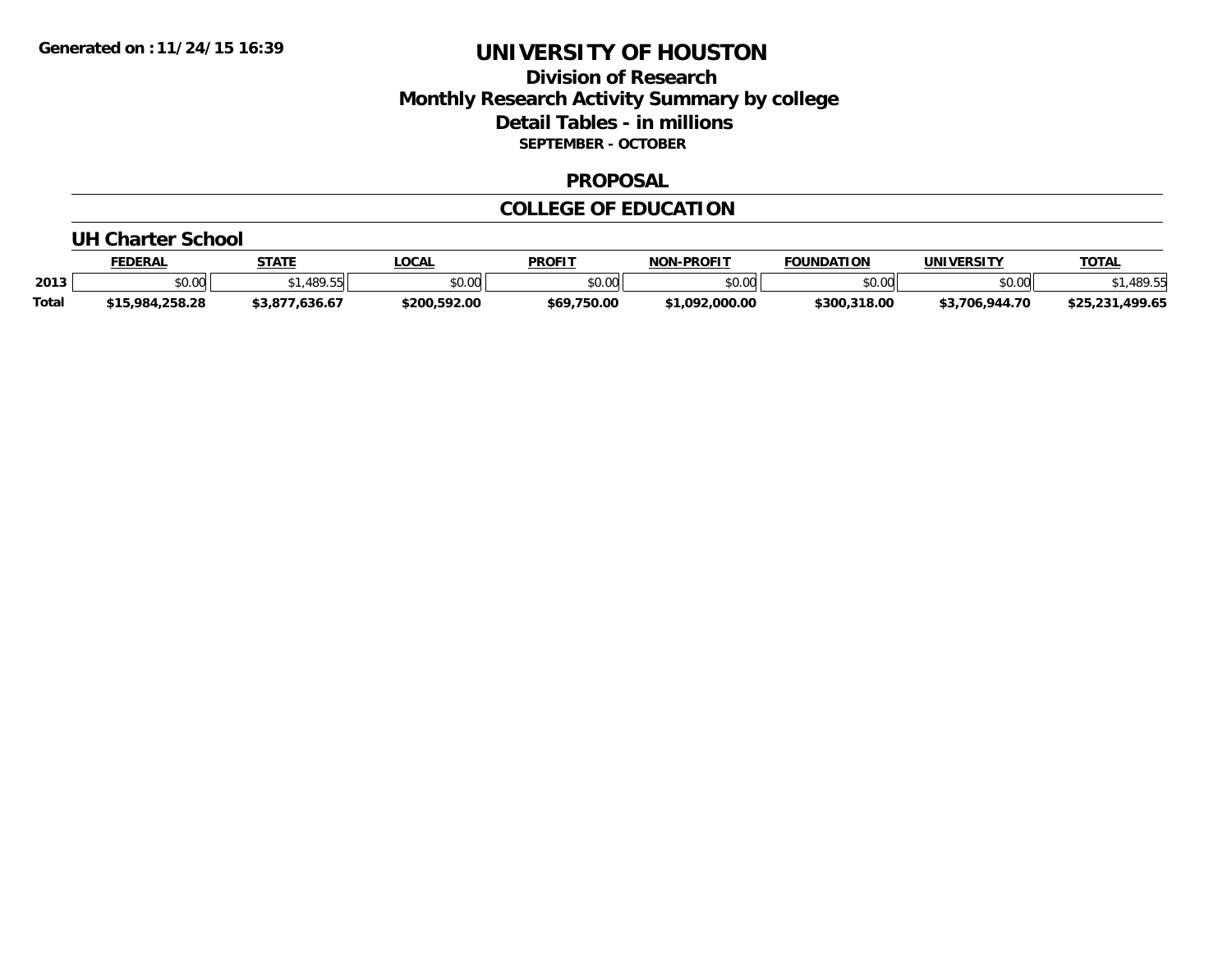## **Division of Research Monthly Research Activity Summary by college Detail Tables - in millions SEPTEMBER - OCTOBER**

#### **PROPOSAL**

|      | <b>African-American Studies</b>                   |              |              |               |                   |                   |                   |              |
|------|---------------------------------------------------|--------------|--------------|---------------|-------------------|-------------------|-------------------|--------------|
|      | <b>FEDERAL</b>                                    | <b>STATE</b> | <b>LOCAL</b> | <b>PROFIT</b> | <b>NON-PROFIT</b> | <b>FOUNDATION</b> | <b>UNIVERSITY</b> | <b>TOTAL</b> |
| 2014 | \$0.00                                            | \$0.00       | \$0.00       | \$0.00        | \$1,500.00        | \$0.00            | \$0.00            | \$1,500.00   |
|      | Art                                               |              |              |               |                   |                   |                   |              |
|      | <b>FEDERAL</b>                                    | <b>STATE</b> | <b>LOCAL</b> | <b>PROFIT</b> | <b>NON-PROFIT</b> | <b>FOUNDATION</b> | <b>UNIVERSITY</b> | <b>TOTAL</b> |
| 2012 | \$199,887.00                                      | \$0.00       | \$0.00       | \$0.00        | \$0.00            | \$0.00            | \$0.00            | \$199,887.00 |
| 2016 | \$0.00                                            | \$0.00       | \$0.00       | \$0.00        | \$40,000.00       | \$0.00            | \$0.00            | \$40,000.00  |
|      | <b>Arte Publico Press</b>                         |              |              |               |                   |                   |                   |              |
|      | <b>FEDERAL</b>                                    | <b>STATE</b> | <b>LOCAL</b> | <b>PROFIT</b> | <b>NON-PROFIT</b> | <b>FOUNDATION</b> | <b>UNIVERSITY</b> | <b>TOTAL</b> |
| 2012 | \$198,497.00                                      | \$0.00       | \$0.00       | \$0.00        | \$0.00            | \$0.00            | \$0.00            | \$198,497.00 |
| 2014 | \$0.00                                            | \$0.00       | \$0.00       | \$0.00        | \$0.00            | \$150,000.00      | \$0.00            | \$150,000.00 |
|      | <b>Blaffer Gallery</b>                            |              |              |               |                   |                   |                   |              |
|      | <b>FEDERAL</b>                                    | <b>STATE</b> | <b>LOCAL</b> | <b>PROFIT</b> | <b>NON-PROFIT</b> | <b>FOUNDATION</b> | <b>UNIVERSITY</b> | <b>TOTAL</b> |
| 2013 | \$0.00                                            | \$0.00       | \$0.00       | \$0.00        | \$1,500.00        | \$0.00            | \$0.00            | \$1,500.00   |
| 2016 | \$0.00                                            | \$0.00       | \$0.00       | \$0.00        | \$0.00            | \$111,500.00      | \$0.00            | \$111,500.00 |
|      | Communication                                     |              |              |               |                   |                   |                   |              |
|      | <b>FEDERAL</b>                                    | <b>STATE</b> | <b>LOCAL</b> | <b>PROFIT</b> | <b>NON-PROFIT</b> | <b>FOUNDATION</b> | <b>UNIVERSITY</b> | <b>TOTAL</b> |
| 2013 | \$0.00                                            | \$0.00       | \$0.00       | \$0.00        | \$8,000.00        | \$0.00            | \$76,763.00       | \$84,763.00  |
| 2014 | \$0.00                                            | \$0.00       | \$0.00       | \$0.00        | \$0.00            | \$34,993.00       | \$9,591.00        | \$44,584.00  |
| 2015 | \$262,272.50                                      | \$0.00       | \$0.00       | \$0.00        | \$0.00            | \$0.00            | \$0.00            | \$262,272.50 |
|      | <b>Communication Sciences and Disorders</b>       |              |              |               |                   |                   |                   |              |
|      | <b>FEDERAL</b>                                    | <b>STATE</b> | <b>LOCAL</b> | <b>PROFIT</b> | <b>NON-PROFIT</b> | <b>FOUNDATION</b> | <b>UNIVERSITY</b> | <b>TOTAL</b> |
| 2012 | \$447,207.00                                      | \$0.00       | \$0.00       | \$0.00        | \$0.00            | \$0.00            | \$0.00            | \$447,207.00 |
| 2013 | \$103,125.00                                      | \$0.00       | \$0.00       | \$0.00        | \$0.00            | \$0.00            | \$178,718.00      | \$281,843.00 |
| 2015 | \$0.00                                            | \$0.00       | \$0.00       | \$0.00        | \$0.00            | \$4,949.00        | \$0.00            | \$4,949.00   |
| 2016 | \$0.00                                            | \$0.00       | \$0.00       | \$0.00        | \$0.00            | \$0.00            | \$10,500.00       | \$10,500.00  |
|      | <b>Cynthia Woods Mitchell Center for the Arts</b> |              |              |               |                   |                   |                   |              |
|      | <b>FEDERAL</b>                                    | <b>STATE</b> | <b>LOCAL</b> | <b>PROFIT</b> | <b>NON-PROFIT</b> | <b>FOUNDATION</b> | <b>UNIVERSITY</b> | <b>TOTAL</b> |
| 2014 | \$0.00                                            | \$0.00       | \$0.00       | \$200,000.00  | \$0.00            | \$700.00          | \$0.00            | \$200,700.00 |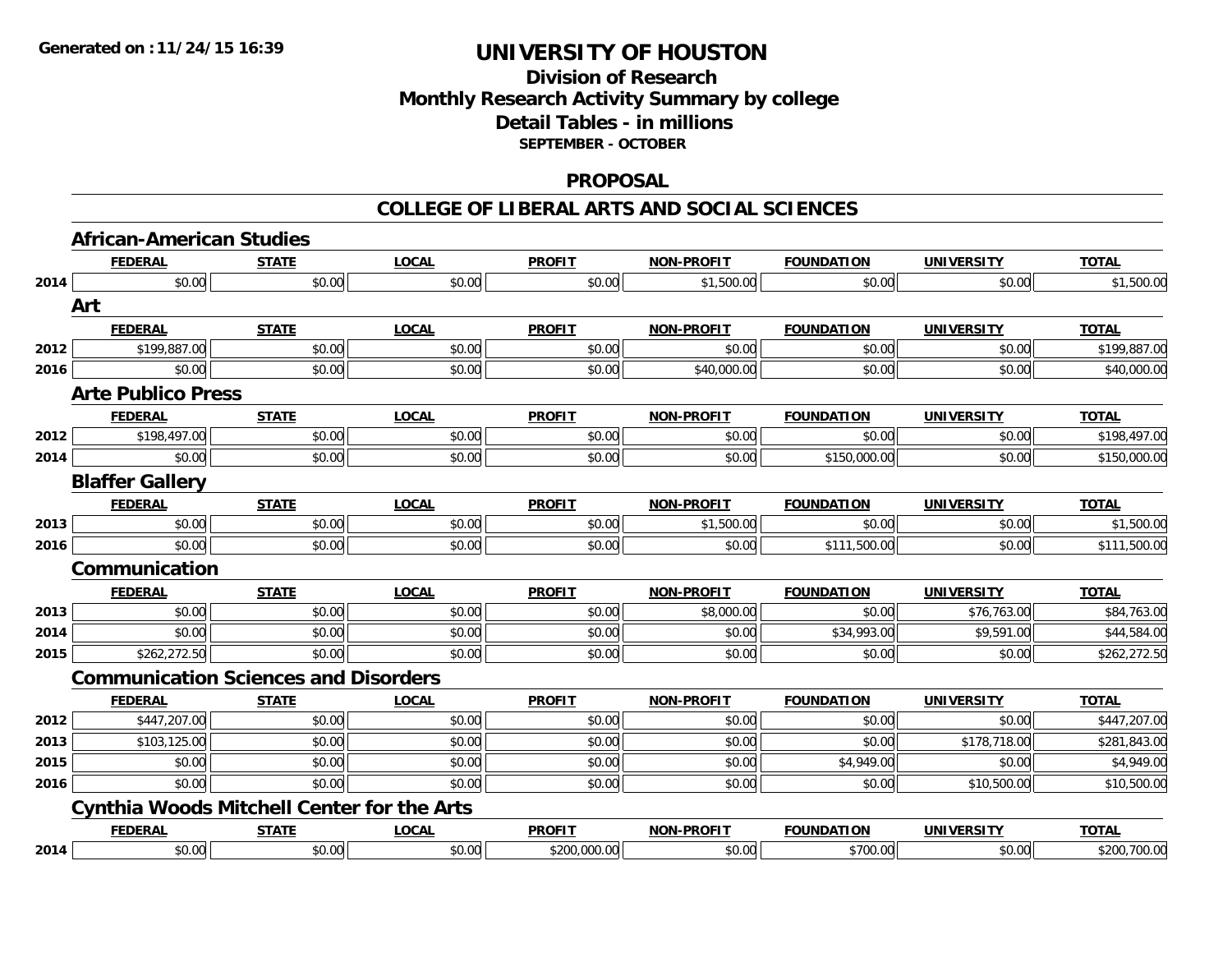## **Division of ResearchMonthly Research Activity Summary by college Detail Tables - in millions SEPTEMBER - OCTOBER**

#### **PROPOSAL**

|      | <b>Economics</b>                  |                                       |              |               |                   |                   |                   |                |
|------|-----------------------------------|---------------------------------------|--------------|---------------|-------------------|-------------------|-------------------|----------------|
|      | <b>FEDERAL</b>                    | <b>STATE</b>                          | <b>LOCAL</b> | <b>PROFIT</b> | NON-PROFIT        | <b>FOUNDATION</b> | <b>UNIVERSITY</b> | <b>TOTAL</b>   |
| 2012 | \$0.00                            | \$0.00                                | \$0.00       | \$0.00        | \$0.00            | \$30,000.00       | \$0.00            | \$30,000.00    |
| 2013 | \$133,160.00                      | \$0.00                                | \$0.00       | \$0.00        | \$0.00            | \$27,467.00       | \$0.00            | \$160,627.00   |
| 2014 | \$0.00                            | \$0.00                                | \$0.00       | \$0.00        | \$0.00            | \$21,502.00       | \$24,995.00       | \$46,497.00    |
| 2015 | \$4,968,261.00                    | \$0.00                                | \$0.00       | \$0.00        | \$15,000.00       | \$0.00            | \$0.00            | \$4,983,261.00 |
| 2016 | \$2,098,832.00                    | \$0.00                                | \$0.00       | \$0.00        | \$0.00            | \$0.00            | \$0.00            | \$2,098,832.00 |
|      | English                           |                                       |              |               |                   |                   |                   |                |
|      | <b>FEDERAL</b>                    | <b>STATE</b>                          | <b>LOCAL</b> | <b>PROFIT</b> | <b>NON-PROFIT</b> | <b>FOUNDATION</b> | <b>UNIVERSITY</b> | <b>TOTAL</b>   |
| 2012 | \$49,955.00                       | \$0.00                                | \$0.00       | \$0.00        | \$0.00            | \$0.00            | \$0.00            | \$49,955.00    |
|      |                                   | <b>Health and Human Performance</b>   |              |               |                   |                   |                   |                |
|      | <b>FEDERAL</b>                    | <b>STATE</b>                          | <b>LOCAL</b> | <b>PROFIT</b> | <b>NON-PROFIT</b> | <b>FOUNDATION</b> | <b>UNIVERSITY</b> | <b>TOTAL</b>   |
| 2012 | \$1,507,680.50                    | \$302,818.00                          | \$0.00       | \$376,649.00  | \$141,879.20      | \$0.00            | \$0.00            | \$2,329,026.70 |
| 2013 | \$3,901,855.52                    | \$0.00                                | \$0.00       | \$0.00        | \$0.00            | \$0.00            | \$0.00            | \$3,901,855.52 |
| 2014 | \$69,955.00                       | \$0.00                                | \$0.00       | \$0.00        | \$0.00            | \$0.00            | \$0.00            | \$69,955.00    |
| 2015 | \$861,540.00                      | \$0.00                                | \$0.00       | \$0.00        | \$17,371.00       | \$0.00            | \$119,478.00      | \$998,389.00   |
| 2016 | \$1,838,752.30                    | \$71,673.50                           | \$0.00       | \$522,674.00  | \$60,184.20       | \$150,000.00      | \$148,032.00      | \$2,791,316.00 |
|      | <b>History</b>                    |                                       |              |               |                   |                   |                   |                |
|      | <b>FEDERAL</b>                    | <b>STATE</b>                          | <b>LOCAL</b> | <b>PROFIT</b> | <b>NON-PROFIT</b> | <b>FOUNDATION</b> | <b>UNIVERSITY</b> | <b>TOTAL</b>   |
| 2012 | \$24,193.00                       | \$0.00                                | \$0.00       | \$0.00        | \$0.00            | \$0.00            | \$0.00            | \$24,193.00    |
| 2016 | \$127,798.80                      | \$0.00                                | \$0.00       | \$0.00        | \$82,000.00       | \$0.00            | \$0.00            | \$209,798.80   |
|      |                                   | <b>Hobby Center for Public Policy</b> |              |               |                   |                   |                   |                |
|      | <b>FEDERAL</b>                    | <b>STATE</b>                          | <b>LOCAL</b> | <b>PROFIT</b> | <b>NON-PROFIT</b> | <b>FOUNDATION</b> | <b>UNIVERSITY</b> | <b>TOTAL</b>   |
| 2014 | \$0.00                            | \$0.00                                | \$0.00       | \$0.00        | \$0.00            | \$7,000.00        | \$0.00            | \$7,000.00     |
|      | <b>Modern/Classical Languages</b> |                                       |              |               |                   |                   |                   |                |
|      | <b>FEDERAL</b>                    | <b>STATE</b>                          | <b>LOCAL</b> | <b>PROFIT</b> | <b>NON-PROFIT</b> | <b>FOUNDATION</b> | <b>UNIVERSITY</b> | <b>TOTAL</b>   |
| 2012 | \$20,881.00                       | \$0.00                                | \$0.00       | \$0.00        | \$0.00            | \$0.00            | \$0.00            | \$20,881.00    |
| 2015 | \$0.00                            | \$0.00                                | \$0.00       | \$0.00        | \$0.00            | \$29,771.00       | \$0.00            | \$29,771.00    |
| 2016 | \$0.00                            | \$0.00                                | \$0.00       | \$0.00        | \$0.00            | \$28,460.00       | \$0.00            | \$28,460.00    |
|      | Philosophy                        |                                       |              |               |                   |                   |                   |                |
|      | <b>FEDERAL</b>                    | <b>STATE</b>                          | <b>LOCAL</b> | <b>PROFIT</b> | <b>NON-PROFIT</b> | <b>FOUNDATION</b> | <b>UNIVERSITY</b> | <b>TOTAL</b>   |
| 2012 | \$23,229.00                       | \$0.00                                | \$0.00       | \$0.00        | \$0.00            | \$0.00            | \$0.00            | \$23,229.00    |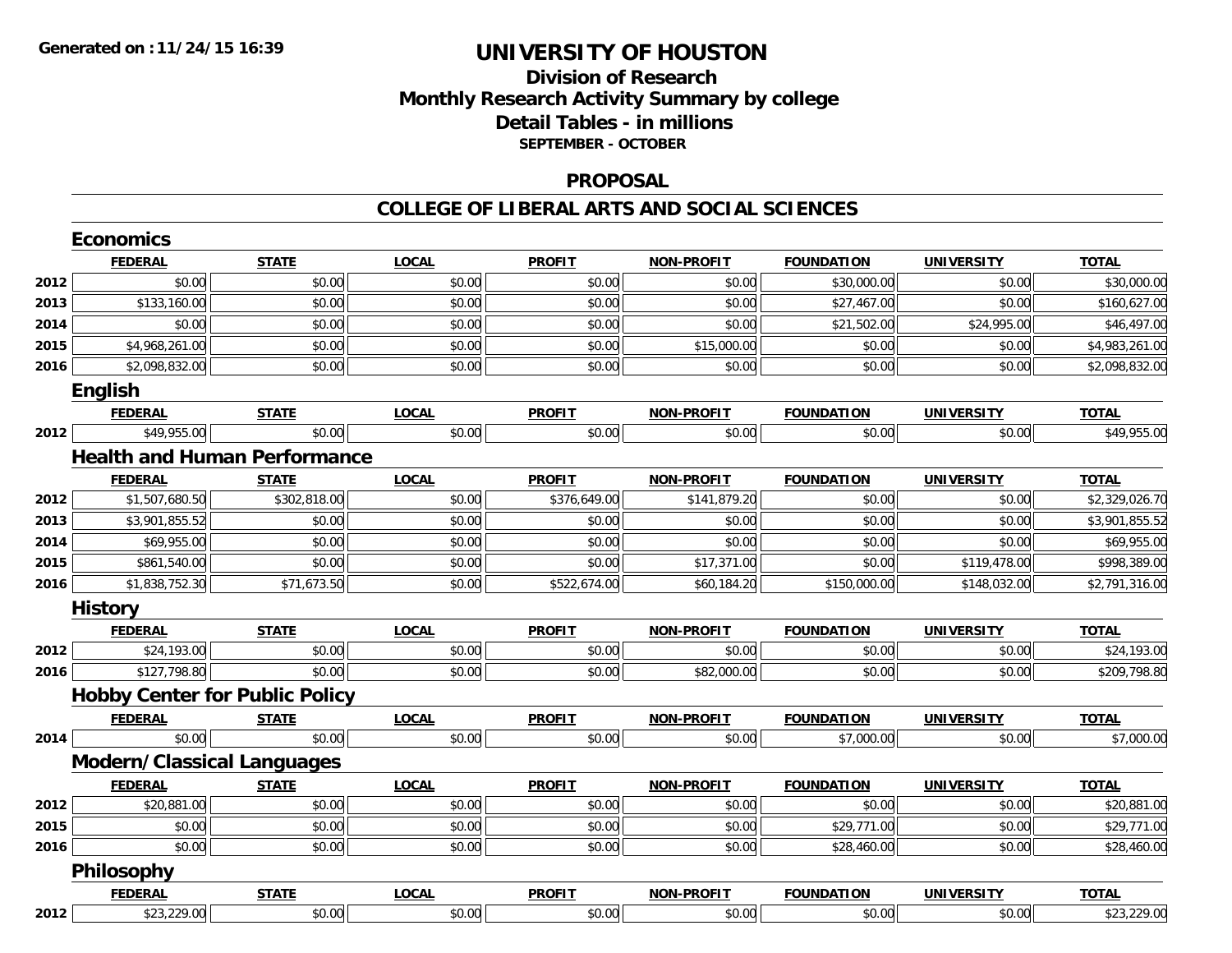## **Division of Research Monthly Research Activity Summary by college Detail Tables - in millions SEPTEMBER - OCTOBER**

#### **PROPOSAL**

|       | <b>Philosophy</b>        |              |              |                |                   |                   |                   |                 |
|-------|--------------------------|--------------|--------------|----------------|-------------------|-------------------|-------------------|-----------------|
|       | <b>FEDERAL</b>           | <b>STATE</b> | <b>LOCAL</b> | <b>PROFIT</b>  | <b>NON-PROFIT</b> | <b>FOUNDATION</b> | <b>UNIVERSITY</b> | <b>TOTAL</b>    |
| 2013  | \$24,897.00              | \$0.00       | \$0.00       | \$0.00         | \$0.00            | \$0.00            | \$0.00            | \$24,897.00     |
|       | <b>Political Science</b> |              |              |                |                   |                   |                   |                 |
|       | <b>FEDERAL</b>           | <b>STATE</b> | <b>LOCAL</b> | <b>PROFIT</b>  | <b>NON-PROFIT</b> | <b>FOUNDATION</b> | <b>UNIVERSITY</b> | <b>TOTAL</b>    |
| 2012  | \$23,374.00              | \$0.00       | \$0.00       | \$0.00         | \$0.00            | \$0.00            | \$0.00            | \$23,374.00     |
|       | <b>Psychology</b>        |              |              |                |                   |                   |                   |                 |
|       | <b>FEDERAL</b>           | <b>STATE</b> | <b>LOCAL</b> | <b>PROFIT</b>  | <b>NON-PROFIT</b> | <b>FOUNDATION</b> | <b>UNIVERSITY</b> | <b>TOTAL</b>    |
| 2012  | \$678,831.80             | \$13,431.15  | \$0.00       | \$344,793.00   | \$0.00            | \$0.00            | \$310,294.00      | \$1,347,349.95  |
| 2013  | \$4,192,317.29           | \$17,281.00  | \$0.00       | \$30,240.00    | \$0.00            | \$0.00            | \$417,368.00      | \$4,657,206.29  |
| 2014  | \$4,684,630.86           | \$99,639.00  | \$0.00       | \$0.00         | \$353,067.60      | \$0.00            | \$1,142,551.00    | \$6,279,888.46  |
| 2015  | \$5,729,016.16           | \$300,000.00 | \$0.00       | \$13,000.00    | \$156,117.00      | \$0.00            | \$1,535,346.00    | \$7,733,479.16  |
| 2016  | \$2,940,661.00           | \$0.00       | \$0.00       | \$126,612.00   | \$1,994,400.80    | \$1,500.00        | \$2,270,600.00    | \$7,333,773.80  |
|       | Sociology                |              |              |                |                   |                   |                   |                 |
|       | <b>FEDERAL</b>           | <b>STATE</b> | <b>LOCAL</b> | <b>PROFIT</b>  | <b>NON-PROFIT</b> | <b>FOUNDATION</b> | <b>UNIVERSITY</b> | <b>TOTAL</b>    |
| 2012  | \$0.00                   | \$0.00       | \$0.00       | \$0.00         | \$0.00            | \$0.00            | \$508,467.30      | \$508,467.30    |
|       | <b>Theatre</b>           |              |              |                |                   |                   |                   |                 |
|       | <b>FEDERAL</b>           | <b>STATE</b> | <b>LOCAL</b> | <b>PROFIT</b>  | <b>NON-PROFIT</b> | <b>FOUNDATION</b> | <b>UNIVERSITY</b> | <b>TOTAL</b>    |
| 2013  | \$0.00                   | \$0.00       | \$0.00       | \$0.00         | \$100,027.00      | \$0.00            | \$0.00            | \$100,027.00    |
| Total | \$35,110,809.73          | \$804,842.65 | \$0.00       | \$1,613,968.00 | \$2,971,046.80    | \$597,842.00      | \$6,752,703.30    | \$47,851,212.48 |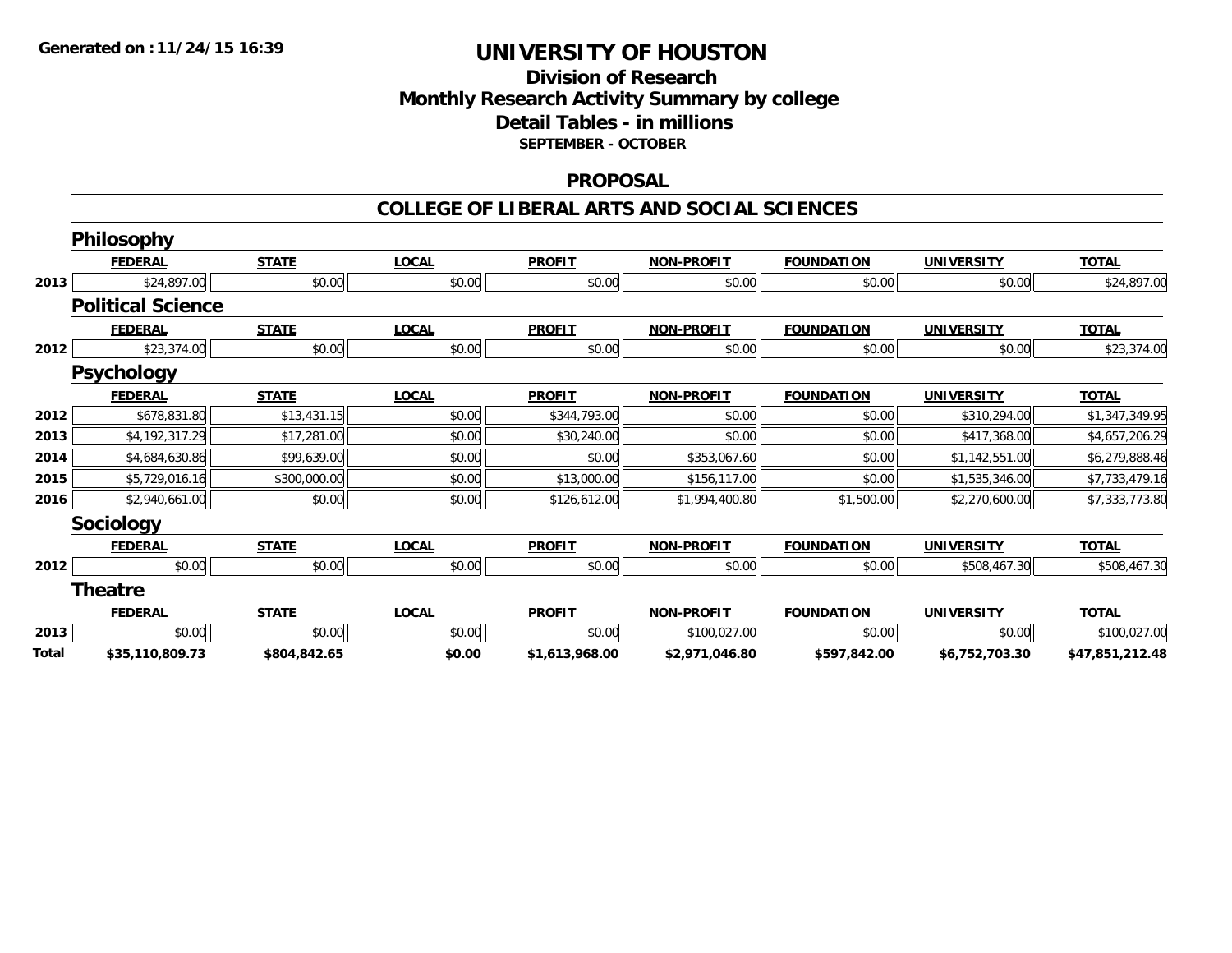## **Division of ResearchMonthly Research Activity Summary by college Detail Tables - in millionsSEPTEMBER - OCTOBER**

#### **PROPOSAL**

## **COLLEGE OF NATURAL SCIENCES AND MATHEMATICS**

# **Biology/Biochemistry**

|      | <b>FEDERAL</b> | <b>STATE</b> | <u>LOCAL</u> | <b>PROFIT</b> | <b>NON-PROFIT</b> | <b>FOUNDATION</b> | <b>UNIVERSITY</b> | <b>TOTAL</b>   |
|------|----------------|--------------|--------------|---------------|-------------------|-------------------|-------------------|----------------|
| 2012 | \$4,788,637.50 | \$0.00       | \$0.00       | \$0.00        | \$119,998.80      | \$74,822.00       | \$107.139.30      | \$5,090,597.60 |
| 2013 | \$6,977,875.00 | \$0.00       | \$0.00       | \$0.00        | \$0.00            | \$20,000.00       | \$592,552.00      | \$7,590,427.00 |
| 2014 | \$2,295,237.00 | \$0.00       | \$0.00       | \$0.00        | \$375,000.00      | \$0.00            | \$0.00            | \$2,670,237.00 |
| 2015 | \$5,664,124.42 | \$292,112,00 | \$0.00       | \$217,647.00  | \$48,000.00       | \$65,000.00       | \$450,306,00      | \$6,737,189.42 |
| 2016 | \$3,750,920.50 | \$19,902.00  | \$0.00       | \$99,000.00   | \$271,344.00      | \$100,000.00      | \$0.00            | \$4,241,166.50 |

## **Center for Nuclear Receptors and Cell Signaling**

|      | <b>FEDERAL</b>  | <b>STATE</b> | <b>LOCAL</b> | <b>PROFIT</b> | <b>NON-PROFIT</b> | <b>FOUNDATION</b> | <b>UNIVERSITY</b> | <b>TOTAL</b>    |
|------|-----------------|--------------|--------------|---------------|-------------------|-------------------|-------------------|-----------------|
| 2012 | \$959,120.00    | \$0.00       | \$0.00       | \$0.00        | \$83,300.00       | \$225,000.00      | \$0.00            | \$1,267,420.00  |
| 2013 | \$3,214,490.00  | \$0.00       | \$0.00       | \$0.00        | \$30,000.00       | \$0.00            | \$0.00            | \$3,244,490.00  |
| 2014 | \$0.00          | \$0.00       | \$0.00       | \$0.00        | \$25,000.00       | \$0.00            | \$0.00            | \$25,000.00     |
| 2015 | \$11,413,729.70 | \$12,500.00  | \$0.00       | \$0.00        | \$1,191,595.00    | \$128,021.00      | \$0.00            | \$12,745,845.70 |
| 2016 | \$4,191,486.00  | \$0.00       | \$0.00       | \$0.00        | \$842,000.00      | \$0.00            | \$0.00            | \$5,033,486.00  |

## **Chemistry**

|      | <b>FEDERAL</b> | <b>STATE</b>   | <u>LOCAL</u> | <b>PROFIT</b> | <b>NON-PROFIT</b> | <b>FOUNDATION</b> | <b>UNIVERSITY</b> | <b>TOTAL</b>   |
|------|----------------|----------------|--------------|---------------|-------------------|-------------------|-------------------|----------------|
| 2012 | \$1,928,275.50 | \$1,559,065.00 | \$0.00       | \$0.00        | \$118,840.00      | \$0.00            | \$0.00            | \$3,606,180.50 |
| 2013 | \$3,881,615.94 | \$1,678,546.00 | \$0.00       | \$0.00        | \$0.00            | \$0.00            | \$0.00            | \$5,560,161.94 |
| 2014 | \$2,058,326.50 | \$0.00         | \$0.00       | \$0.00        | \$375,000.00      | \$2,550,000.00    | \$0.00            | \$4,983,326.50 |
| 2015 | \$1,402,592.20 | \$0.00         | \$0.00       | \$100,000.00  | \$420,000.00      | \$125,000.00      | \$1,065,491.00    | \$3,113,083.20 |
| 2016 | \$271,378.00   | \$0.00         | \$0.00       | \$0.00        | \$0.00            | \$25,000.00       | \$0.00            | \$296,378.00   |

#### **Computer Science**

|      | <b>FEDERAL</b>  | <b>STATE</b>   | <b>LOCAL</b> | <b>PROFIT</b> | <b>NON-PROFIT</b> | <b>FOUNDATION</b> | <b>UNIVERSITY</b> | <b>TOTAL</b>    |
|------|-----------------|----------------|--------------|---------------|-------------------|-------------------|-------------------|-----------------|
| 2012 | \$1,959,160.32  | \$0.00         | \$0.00       | \$0.00        | \$0.00            | \$0.00            | \$0.00            | \$1,959,160.32  |
| 2013 | \$4,591,938.59  | \$0.00         | \$0.00       | \$0.00        | \$320,000.00      | \$0.00            | \$0.00            | \$4,911,938.59  |
| 2014 | \$0.00          | \$0.00         | \$0.00       | \$22,411.41   | \$0.00            | \$0.00            | \$0.00            | \$22,411.41     |
| 2015 | \$21,767,013.60 | \$1,566,640.00 | \$0.00       | \$206,775.00  | \$0.00            | \$20,996.00       | \$0.00            | \$23,561,424.60 |
| 2016 | \$1,088,976.00  | \$0.00         | \$0.00       | \$0.00        | \$410,312.00      | \$0.00            | \$0.00            | \$1,499,288.00  |

## **Dean, Natural Sciences and Mathematics**

|      | <b>FEDERA</b>         | <b>STATI</b>            | LOCAI          | <b>PROFIT</b>                                | <b>DDAEL</b><br>וחרות  | <b>FOUNDATION</b> | <b>UNIVERSITY</b> | <b>TOTA</b>                          |
|------|-----------------------|-------------------------|----------------|----------------------------------------------|------------------------|-------------------|-------------------|--------------------------------------|
| 2012 | \$499.922.50<br>12.23 | ტი იი<br>טע.טע          | 50.00<br>טט.טע | $\triangle$ $\triangle$ $\triangle$<br>vu.vu | $\sim$ $\sim$<br>vv.vv | \$0.00            | \$0.00            | $0.225$ FO<br>$*400$<br>51<br>744.99 |
| 2014 | \$0.00                | $\overline{ }$<br>טט.טע | 0.00<br>JU.UU  | 0000<br>PO.OO                                | $\sim$                 | \$0.00            | \$0.00            | ---<br>00000<br>טט.טטט, ט            |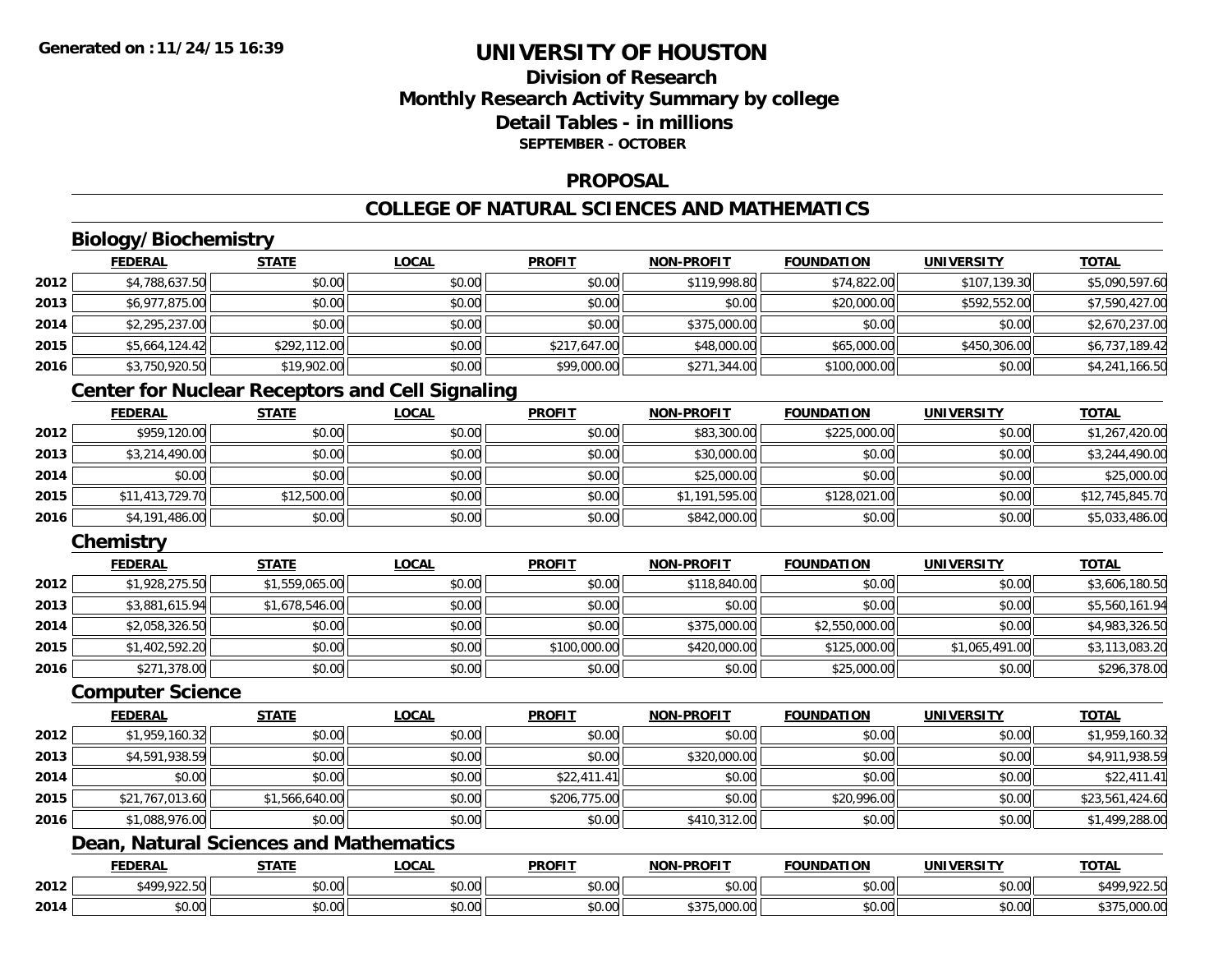## **Division of ResearchMonthly Research Activity Summary by college Detail Tables - in millions SEPTEMBER - OCTOBER**

#### **PROPOSAL**

#### **COLLEGE OF NATURAL SCIENCES AND MATHEMATICS**

|       | Dean, Natural Sciences and Mathematics               |                |              |                |                   |                   |                   |                  |
|-------|------------------------------------------------------|----------------|--------------|----------------|-------------------|-------------------|-------------------|------------------|
|       | <b>FEDERAL</b>                                       | <b>STATE</b>   | <b>LOCAL</b> | <b>PROFIT</b>  | <b>NON-PROFIT</b> | <b>FOUNDATION</b> | <b>UNIVERSITY</b> | <b>TOTAL</b>     |
| 2015  | \$0.00                                               | \$0.00         | \$0.00       | \$0.00         | \$0.00            | \$0.00            | \$0.00            | \$0.00           |
|       | <b>Earth &amp; Atmospheric Sciences</b>              |                |              |                |                   |                   |                   |                  |
|       | <b>FEDERAL</b>                                       | <b>STATE</b>   | <b>LOCAL</b> | <b>PROFIT</b>  | <b>NON-PROFIT</b> | <b>FOUNDATION</b> | <b>UNIVERSITY</b> | <b>TOTAL</b>     |
| 2012  | \$334,899.00                                         | \$0.00         | \$0.00       | \$60,000.00    | \$0.00            | \$0.00            | \$0.00            | \$394,899.00     |
| 2013  | \$1,465,725.00                                       | \$0.00         | \$0.00       | \$0.00         | \$0.00            | \$0.00            | \$0.00            | \$1,465,725.00   |
| 2014  | \$339,847.00                                         | \$0.00         | \$0.00       | \$0.00         | \$0.00            | \$0.00            | \$0.00            | \$339,847.00     |
| 2015  | \$1,009,544.50                                       | \$206,938.00   | \$0.00       | \$238,179.00   | \$452,663.25      | \$0.00            | \$605,169.00      | \$2,512,493.75   |
| 2016  | \$834,757.20                                         | \$170,000.00   | \$0.00       | \$11,098.00    | \$110,000.00      | \$0.00            | \$91,540.00       | \$1,217,395.20   |
|       | <b>Institute for Climate and Atmospheric Science</b> |                |              |                |                   |                   |                   |                  |
|       | <b>FEDERAL</b>                                       | <b>STATE</b>   | <b>LOCAL</b> | <b>PROFIT</b>  | <b>NON-PROFIT</b> | <b>FOUNDATION</b> | <b>UNIVERSITY</b> | <b>TOTAL</b>     |
| 2012  | \$0.00                                               | \$0.00         | \$0.00       | \$0.00         | \$0.00            | \$0.00            | \$0.00            | \$0.00           |
|       | <b>Mathematics</b>                                   |                |              |                |                   |                   |                   |                  |
|       | <b>FEDERAL</b>                                       | <b>STATE</b>   | <b>LOCAL</b> | <b>PROFIT</b>  | <b>NON-PROFIT</b> | <b>FOUNDATION</b> | <b>UNIVERSITY</b> | <b>TOTAL</b>     |
| 2012  | \$1,181,466.20                                       | \$0.00         | \$0.00       | \$0.00         | \$0.00            | \$72,725.00       | \$703,825.00      | \$1,958,016.20   |
| 2013  | \$1,228,483.00                                       | \$0.00         | \$0.00       | \$0.00         | \$0.00            | \$0.00            | \$0.00            | \$1,228,483.00   |
| 2014  | \$1,734,871.36                                       | \$0.00         | \$0.00       | \$0.00         | \$375,000.00      | \$0.00            | \$0.00            | \$2,109,871.36   |
| 2015  | \$1,645,531.00                                       | \$0.00         | \$0.00       | \$98,000.00    | \$47,579.00       | \$79,840.00       | \$0.00            | \$1,870,950.00   |
| 2016  | \$299,252.00                                         | \$0.00         | \$0.00       | \$0.00         | \$0.00            | \$0.00            | \$0.00            | \$299,252.00     |
|       | <b>Physics</b>                                       |                |              |                |                   |                   |                   |                  |
|       | <b>FEDERAL</b>                                       | <b>STATE</b>   | <b>LOCAL</b> | <b>PROFIT</b>  | <b>NON-PROFIT</b> | <b>FOUNDATION</b> | <b>UNIVERSITY</b> | <b>TOTAL</b>     |
| 2012  | \$4,245,059.93                                       | \$0.00         | \$0.00       | \$60,000.00    | \$0.00            | \$0.00            | \$0.00            | \$4,305,059.93   |
| 2013  | \$3,652,116.49                                       | \$0.00         | \$0.00       | \$0.00         | \$296,196.00      | \$0.00            | \$0.00            | \$3,948,312.49   |
| 2014  | \$2,296,978.00                                       | \$404,935.20   | \$0.00       | \$0.00         | \$0.00            | \$0.00            | \$0.00            | \$2,701,913.20   |
| 2015  | \$5,131,524.25                                       | \$179,998.80   | \$0.00       | \$0.00         | \$828,000.00      | \$0.00            | \$128,036.00      | \$6,267,559.05   |
| 2016  | \$203,361.50                                         | \$242,998.38   | \$0.00       | \$0.00         | \$0.00            | \$0.00            | \$1,098,609.00    | \$1,544,968.88   |
| Total | \$108,308,235.70                                     | \$6,333,635.38 | \$0.00       | \$1,113,110.41 | \$7,114,828.05    | \$3,486,404.00    | \$4,842,667.30    | \$131,198,880.84 |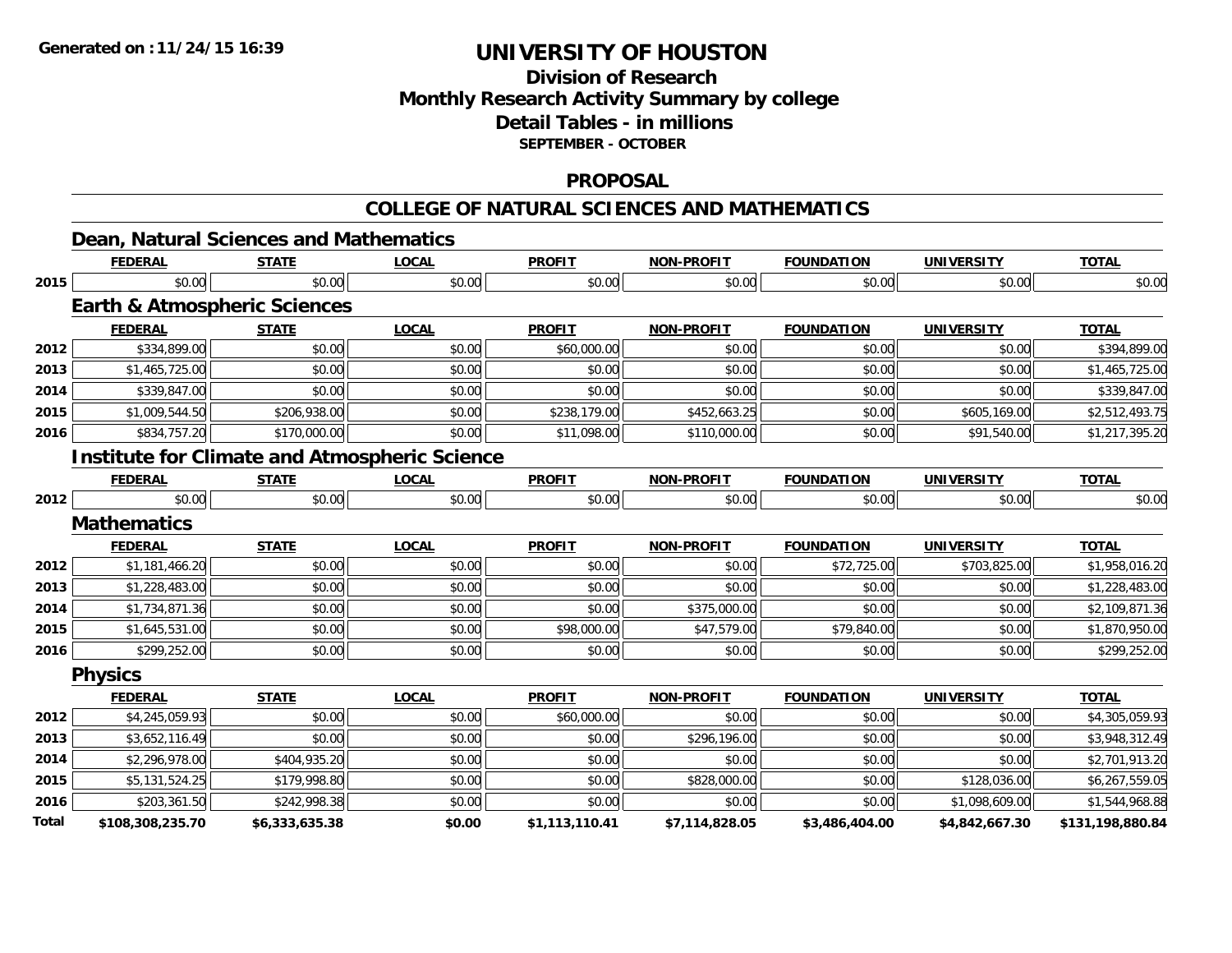## **Division of Research Monthly Research Activity Summary by college Detail Tables - in millions SEPTEMBER - OCTOBER**

#### **PROPOSAL**

#### **COLLEGE OF OPTOMETRY**

## **Optometry Vision Sciences**

|       | <b>FEDERAL</b>  | <b>STATE</b> | <b>LOCAL</b> | <b>PROFIT</b>  | <b>NON-PROFIT</b> | <b>FOUNDATION</b> | <b>UNIVERSITY</b> | <u>TOTAL</u>    |
|-------|-----------------|--------------|--------------|----------------|-------------------|-------------------|-------------------|-----------------|
| 2012  | \$5,742,361.00  | \$74,750.00  | \$0.00       | \$85,600.00    | \$0.00            | \$0.00            | \$0.00            | \$5,902,711.00  |
| 2013  | \$5,164,039.00  | \$0.00       | \$0.00       | \$766,428.00   | \$0.00            | \$0.00            | \$321,274.00      | \$6,251,741.00  |
| 2014  | \$661,132.00    | \$0.00       | \$0.00       | \$577,107.00   | \$0.00            | \$0.00            | \$0.00            | \$1,238,239.00  |
| 2015  | \$0.00          | \$0.00       | \$0.00       | \$140,000.00   | \$0.00            | \$0.00            | \$836,135.00      | \$976,135.00    |
| 2016  | \$2,798,803.00  | \$0.00       | \$0.00       | \$97,860.00    | \$0.00            | \$0.00            | \$0.00            | \$2,896,663.00  |
| Total | \$14,366,335.00 | \$74,750.00  | \$0.00       | \$1,666,995.00 | \$0.00            | \$0.00            | \$1,157,409.00    | \$17,265,489.00 |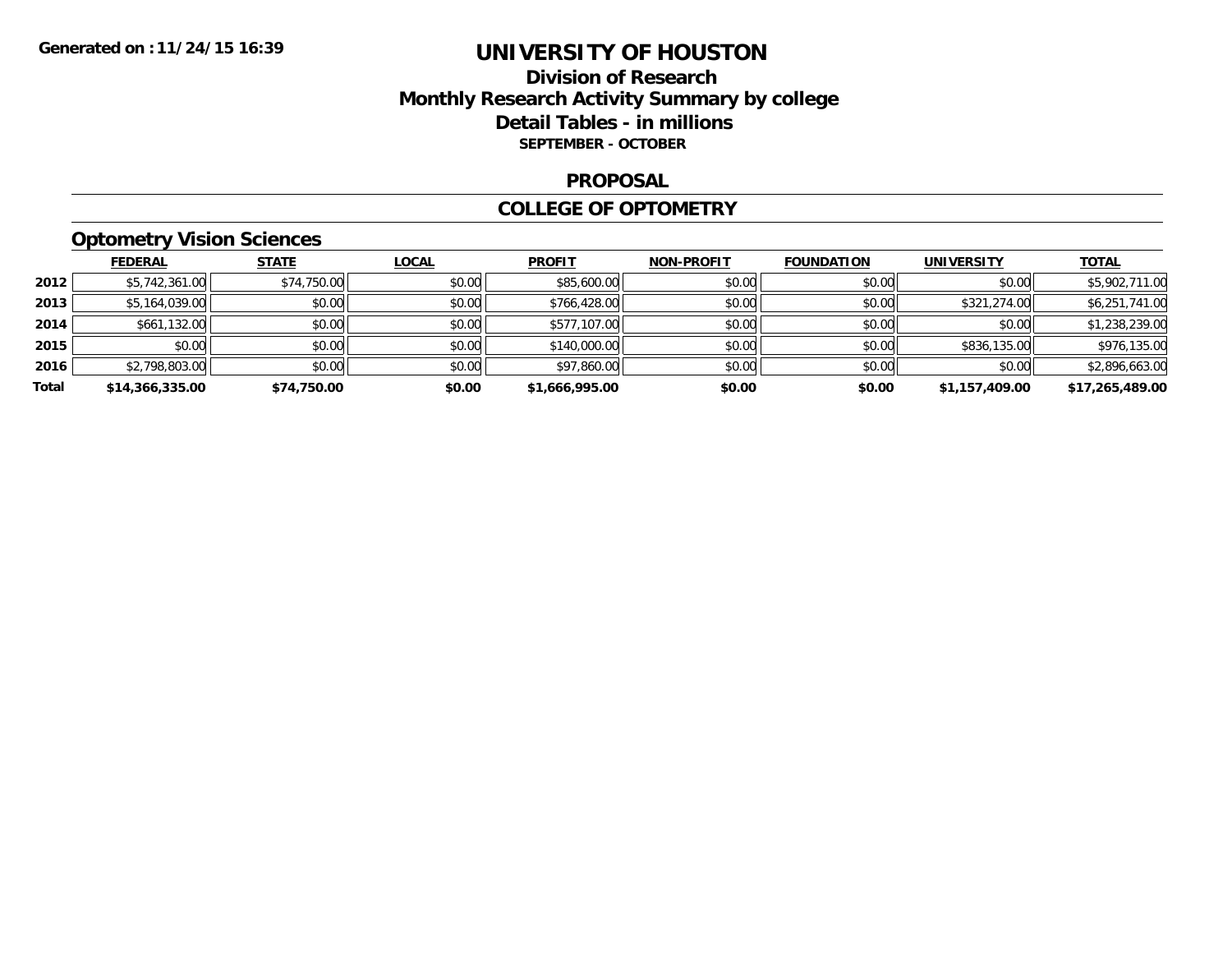## **Division of ResearchMonthly Research Activity Summary by college Detail Tables - in millions SEPTEMBER - OCTOBER**

#### **PROPOSAL**

## **COLLEGE OF PHARMACY**

|       | <b>Center for Experimental Therapeutics and Pharmacoi</b> |                |              |               |                   |                   |                   |                 |
|-------|-----------------------------------------------------------|----------------|--------------|---------------|-------------------|-------------------|-------------------|-----------------|
|       | <b>FEDERAL</b>                                            | <b>STATE</b>   | <b>LOCAL</b> | <b>PROFIT</b> | <b>NON-PROFIT</b> | <b>FOUNDATION</b> | <b>UNIVERSITY</b> | <b>TOTAL</b>    |
| 2015  | \$0.00                                                    | \$0.00         | \$0.00       | \$0.00        | \$0.00            | \$0.00            | \$0.00            | \$0.00          |
|       | <b>Clinical Pharmacy &amp; Administration</b>             |                |              |               |                   |                   |                   |                 |
|       | <b>FEDERAL</b>                                            | <b>STATE</b>   | <b>LOCAL</b> | <b>PROFIT</b> | <b>NON-PROFIT</b> | <b>FOUNDATION</b> | <b>UNIVERSITY</b> | <b>TOTAL</b>    |
| 2012  | \$41,112.50                                               | \$0.00         | \$0.00       | \$0.00        | \$1,000.00        | \$142,630.00      | \$0.00            | \$184,742.50    |
| 2013  | \$346,286.40                                              | \$0.00         | \$144,311.00 | \$277,521.00  | \$70,000.00       | \$0.00            | \$0.00            | \$838,118.40    |
| 2014  | \$19,999.85                                               | \$0.00         | \$0.00       | \$0.00        | \$0.00            | \$0.00            | \$0.00            | \$19,999.85     |
| 2015  | \$0.00                                                    | \$516,312.80   | \$0.00       | \$205,095.00  | \$0.00            | \$0.00            | \$4,378.00        | \$725,785.80    |
| 2016  | \$0.00                                                    | \$0.00         | \$0.00       | \$74,231.00   | \$0.00            | \$0.00            | \$0.00            | \$74,231.00     |
|       | Dean, Pharmacy                                            |                |              |               |                   |                   |                   |                 |
|       | <b>FEDERAL</b>                                            | <b>STATE</b>   | <b>LOCAL</b> | <b>PROFIT</b> | <b>NON-PROFIT</b> | <b>FOUNDATION</b> | <b>UNIVERSITY</b> | <b>TOTAL</b>    |
| 2015  | \$0.00                                                    | \$0.00         | \$0.00       | \$0.00        | \$0.00            | \$0.00            | \$0.00            | \$0.00          |
|       | <b>Pharm Health Outcomes &amp; Policy</b>                 |                |              |               |                   |                   |                   |                 |
|       | <b>FEDERAL</b>                                            | <b>STATE</b>   | <b>LOCAL</b> | <b>PROFIT</b> | <b>NON-PROFIT</b> | <b>FOUNDATION</b> | <b>UNIVERSITY</b> | <b>TOTAL</b>    |
| 2012  | \$1,017,212.50                                            | \$0.00         | \$0.00       | \$0.00        | \$10,000.00       | \$0.00            | \$0.00            | \$1,027,212.50  |
| 2013  | \$1,392,438.00                                            | \$0.00         | \$0.00       | \$0.00        | \$0.00            | \$0.00            | \$0.00            | \$1,392,438.00  |
| 2014  | \$379,997.15                                              | \$0.00         | \$0.00       | \$0.00        | \$20,000.00       | \$0.00            | \$0.00            | \$399,997.15    |
| 2015  | \$0.00                                                    | \$15,927.20    | \$0.00       | \$0.00        | \$67,398.00       | \$0.00            | \$0.00            | \$83,325.20     |
|       | <b>Pharmacological and Pharmaceutical Sciences</b>        |                |              |               |                   |                   |                   |                 |
|       | <b>FEDERAL</b>                                            | <b>STATE</b>   | <b>LOCAL</b> | <b>PROFIT</b> | <b>NON-PROFIT</b> | <b>FOUNDATION</b> | <b>UNIVERSITY</b> | <b>TOTAL</b>    |
| 2012  | \$9,843,368.00                                            | \$172,389.00   | \$0.00       | \$0.00        | \$39,999.20       | \$149,822.00      | \$240,000.00      | \$10,445,578.20 |
| 2013  | \$6,506,606.94                                            | \$0.00         | \$0.00       | \$0.00        | \$22,000.00       | \$0.00            | \$99,304.00       | \$6,627,910.94  |
| 2014  | \$0.00                                                    | \$0.00         | \$0.00       | \$0.00        | \$0.00            | \$173,919.90      | \$0.00            | \$173,919.90    |
| 2015  | \$11,242,381.22                                           | \$849,580.27   | \$0.00       | \$8,700.00    | \$243,746.00      | \$249,851.00      | \$1,907,520.00    | \$14,501,778.49 |
| Total | \$30,789,402.56                                           | \$1,554,209.27 | \$144,311.00 | \$565,547.00  | \$474,143.20      | \$716,222.90      | \$2,251,202.00    | \$36,495,037.93 |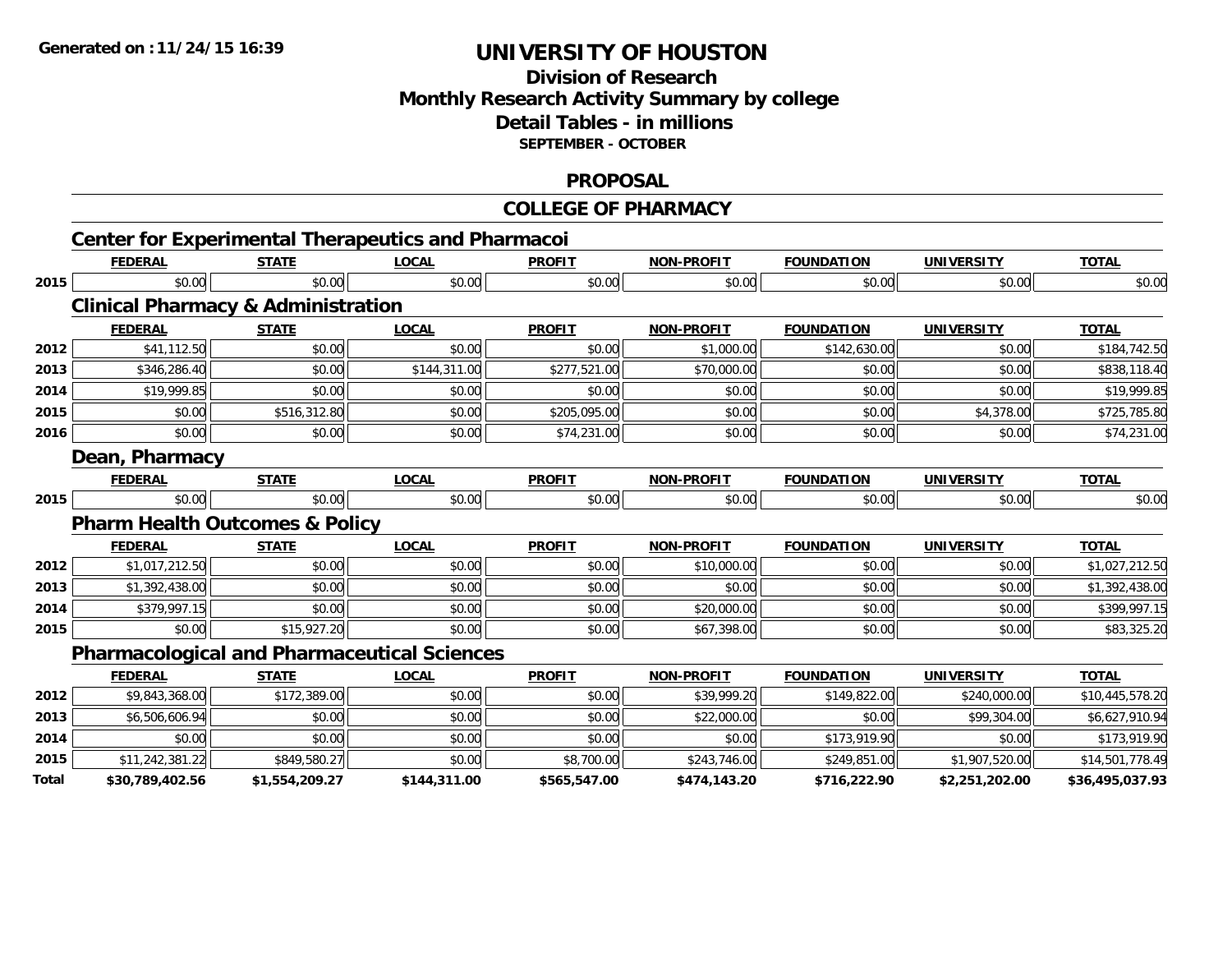## **Division of ResearchMonthly Research Activity Summary by college Detail Tables - in millions SEPTEMBER - OCTOBER**

#### **PROPOSAL**

#### **COLLEGE OF TECHNOLOGY**

|       | <b>Center for Technology Literacy</b>         |                |              |               |                   |                   |                   |                 |
|-------|-----------------------------------------------|----------------|--------------|---------------|-------------------|-------------------|-------------------|-----------------|
|       | <b>FEDERAL</b>                                | <b>STATE</b>   | <b>LOCAL</b> | <b>PROFIT</b> | <b>NON-PROFIT</b> | <b>FOUNDATION</b> | <b>UNIVERSITY</b> | <b>TOTAL</b>    |
| 2014  | \$0.00                                        | \$831,965.00   | \$0.00       | \$0.00        | \$0.00            | \$0.00            | \$0.00            | \$831,965.00    |
| 2015  | \$0.00                                        | \$30,000.00    | \$0.00       | \$0.00        | \$0.00            | \$0.00            | \$0.00            | \$30,000.00     |
|       | <b>Construction Management</b>                |                |              |               |                   |                   |                   |                 |
|       | <b>FEDERAL</b>                                | <b>STATE</b>   | <b>LOCAL</b> | <b>PROFIT</b> | <b>NON-PROFIT</b> | <b>FOUNDATION</b> | <b>UNIVERSITY</b> | <b>TOTAL</b>    |
| 2015  | \$0.00                                        | \$178,349.00   | \$0.00       | \$0.00        | \$0.00            | \$0.00            | \$0.00            | \$178,349.00    |
|       | Dean, Technology                              |                |              |               |                   |                   |                   |                 |
|       | <b>FEDERAL</b>                                | <b>STATE</b>   | <b>LOCAL</b> | <b>PROFIT</b> | <b>NON-PROFIT</b> | <b>FOUNDATION</b> | <b>UNIVERSITY</b> | <b>TOTAL</b>    |
| 2012  | \$499,922.50                                  | \$0.00         | \$0.00       | \$0.00        | \$0.00            | \$0.00            | \$0.00            | \$499,922.50    |
|       | <b>Engineering Technology</b>                 |                |              |               |                   |                   |                   |                 |
|       | <b>FEDERAL</b>                                | <b>STATE</b>   | <b>LOCAL</b> | <b>PROFIT</b> | <b>NON-PROFIT</b> | <b>FOUNDATION</b> | <b>UNIVERSITY</b> | <b>TOTAL</b>    |
| 2012  | \$563,147.00                                  | \$0.00         | \$0.00       | \$0.00        | \$100,000.00      | \$0.00            | \$0.00            | \$663,147.00    |
| 2013  | \$2,224,478.00                                | \$0.00         | \$0.00       | \$50,000.00   | \$0.00            | \$0.00            | \$2,053,832.00    | \$4,328,310.00  |
| 2014  | \$538,385.00                                  | \$0.00         | \$0.00       | \$50,000.00   | \$0.00            | \$0.00            | \$0.00            | \$588,385.00    |
| 2015  | \$1,739,237.55                                | \$0.00         | \$0.00       | \$65,000.00   | \$60,913.00       | \$0.00            | \$0.00            | \$1,865,150.55  |
| 2016  | \$1,390,433.70                                | \$0.00         | \$0.00       | \$0.00        | \$0.00            | \$0.00            | \$0.00            | \$1,390,433.70  |
|       | <b>Human Development and Consumer Science</b> |                |              |               |                   |                   |                   |                 |
|       | <b>FEDERAL</b>                                | <b>STATE</b>   | <b>LOCAL</b> | <b>PROFIT</b> | <b>NON-PROFIT</b> | <b>FOUNDATION</b> | <b>UNIVERSITY</b> | <b>TOTAL</b>    |
| 2015  | \$24,279.48                                   | \$0.00         | \$0.00       | \$0.00        | \$0.00            | \$0.00            | \$0.00            | \$24,279.48     |
|       | <b>Information &amp; Logistics Technology</b> |                |              |               |                   |                   |                   |                 |
|       | <b>FEDERAL</b>                                | <b>STATE</b>   | <b>LOCAL</b> | <b>PROFIT</b> | <b>NON-PROFIT</b> | <b>FOUNDATION</b> | <b>UNIVERSITY</b> | <b>TOTAL</b>    |
| 2012  | \$0.00                                        | \$0.00         | \$0.00       | \$0.00        | \$0.00            | \$0.00            | \$5,000.00        | \$5,000.00      |
| 2013  | \$0.00                                        | \$0.00         | \$0.00       | \$0.00        | \$50,000.00       | \$0.00            | \$0.00            | \$50,000.00     |
| 2015  | \$355,257.50                                  | \$0.00         | \$0.00       | \$0.00        | \$0.00            | \$0.00            | \$0.00            | \$355,257.50    |
| 2016  | \$0.00                                        | \$0.00         | \$0.00       | \$5,000.00    | \$0.00            | \$0.00            | \$0.00            | \$5,000.00      |
|       | <b>Texas Manufacturing Assistance Center</b>  |                |              |               |                   |                   |                   |                 |
|       | <b>FEDERAL</b>                                | <b>STATE</b>   | <b>LOCAL</b> | <b>PROFIT</b> | <b>NON-PROFIT</b> | <b>FOUNDATION</b> | <b>UNIVERSITY</b> | <b>TOTAL</b>    |
| 2014  | \$0.00                                        | \$0.00         | \$0.00       | \$0.00        | \$0.00            | \$0.00            | \$0.00            | \$0.00          |
| 2015  | \$0.00                                        | \$0.00         | \$0.00       | \$0.00        | \$0.00            | \$0.00            | \$0.00            | \$0.00          |
| Total | \$7,335,140.73                                | \$1,040,314.00 | \$0.00       | \$170,000.00  | \$210,913.00      | \$0.00            | \$2,058,832.00    | \$10,815,199.73 |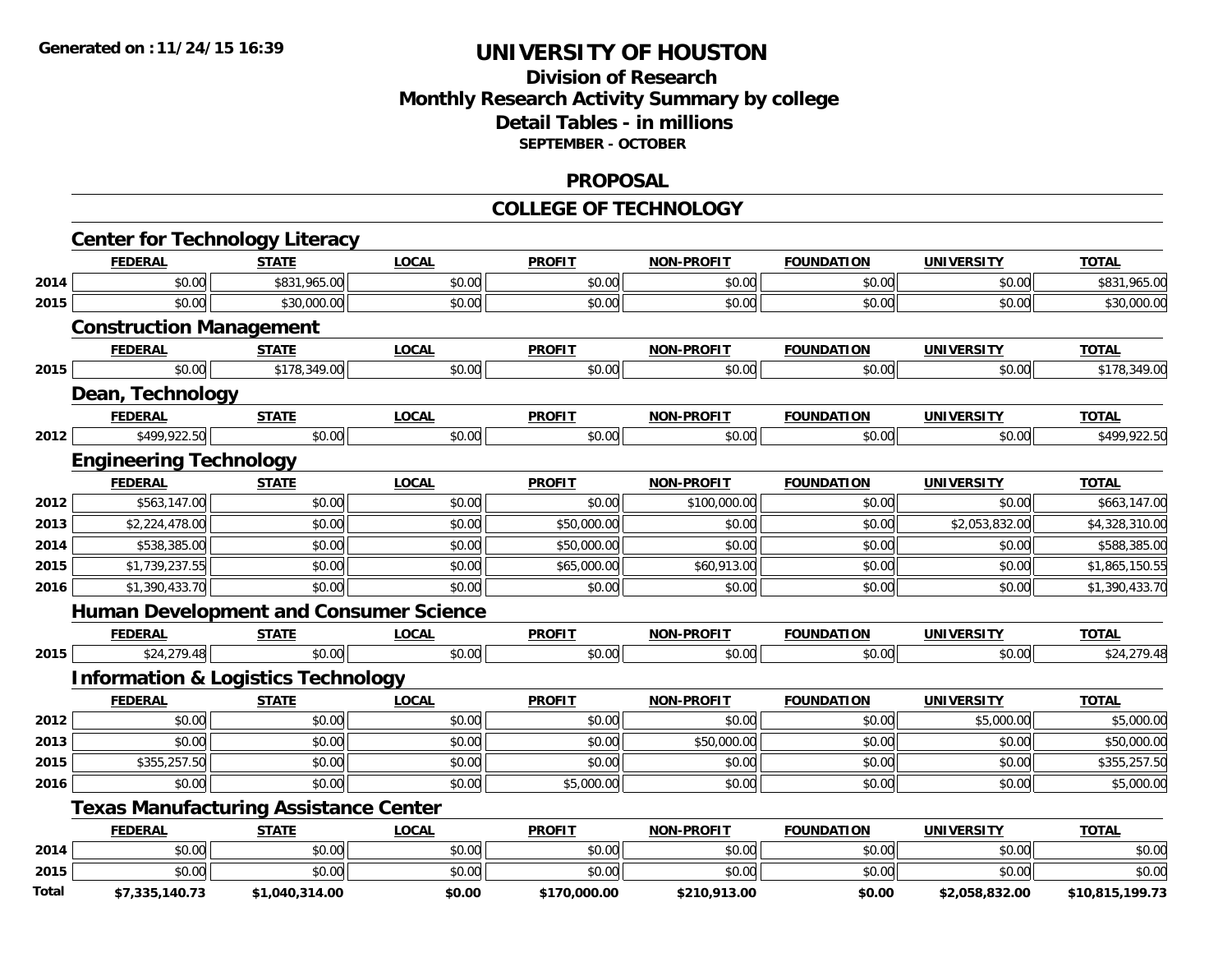## **Division of ResearchMonthly Research Activity Summary by college Detail Tables - in millionsSEPTEMBER - OCTOBER**

#### **PROPOSAL**

## **CULLEN COLLEGE OF ENGINEERING**

# **Biomedical Engineering**

|      | <b>FEDERAL</b>  | <b>STATE</b> | <b>LOCAL</b> | <b>PROFIT</b> | <b>NON-PROFIT</b> | <b>FOUNDATION</b> | <b>UNIVERSITY</b> | <b>TOTAL</b>    |
|------|-----------------|--------------|--------------|---------------|-------------------|-------------------|-------------------|-----------------|
| 2012 | \$212,712.60    | \$672,750.00 | \$0.00       | \$0.00        | \$0.00            | \$0.00            | \$560,625.00      | \$1,446,087.60  |
| 2013 | \$2,768,499.39  | \$202,500.00 | \$0.00       | \$66,477.00   | \$0.00            | \$0.00            | \$562,500.00      | \$3,599,976.39  |
| 2014 | \$2,003,549.50  | \$20,000.00  | \$0.00       | \$0.00        | \$200,000.00      | \$0.00            | \$188,125,00      | \$2,411,674.50  |
| 2015 | \$10,867,936.50 | \$0.00       | \$0.00       | \$0.00        | \$1,079,390.00    | \$549,886.00      | \$0.00            | \$12,497,212.50 |
| 2016 | \$2,286,921.00  | \$0.00       | \$0.00       | \$0.00        | \$0.00            | \$0.00            | \$0.00            | \$2,286,921.00  |

## **Chemical Engineering**

|      | <b>FEDERAL</b> | <b>STATE</b> | <u>LOCAL</u> | <b>PROFIT</b>  | <b>NON-PROFIT</b> | <b>FOUNDATION</b> | <b>UNIVERSITY</b> | <b>TOTAL</b>   |
|------|----------------|--------------|--------------|----------------|-------------------|-------------------|-------------------|----------------|
| 2012 | \$2,737,385.94 | \$509,768.10 | \$0.00       | \$294,823.00   | \$0.00            | \$0.00            | \$0.00            | \$3,541,977.04 |
| 2013 | \$5,628,519.47 | \$26,500.00  | \$0.00       | \$1,612,500.00 | \$0.00            | \$0.00            | \$0.00            | \$7,267,519.47 |
| 2014 | \$473,690.00   | \$202,068.00 | \$0.00       | \$1,261,443.00 | \$0.00            | \$1,500,000.00    | \$37,289.00       | \$3,474,490.00 |
| 2015 | \$1,644,671.30 | \$0.00       | \$0.00       | \$751,704.00   | \$50,000.00       | \$200,000.00      | \$195,998.00      | \$2,842,373.30 |
| 2016 | \$0.00         | \$0.00       | \$0.00       | \$0.00         | \$0.00            | \$55,000.00       | \$0.00            | \$55,000.00    |

## **Civil Engineering**

|      | <b>FEDERAL</b>  | <b>STATE</b> | <b>LOCAL</b> | <b>PROFIT</b> | <b>NON-PROFIT</b> | <b>FOUNDATION</b> | <b>UNIVERSITY</b> | <b>TOTAL</b>    |
|------|-----------------|--------------|--------------|---------------|-------------------|-------------------|-------------------|-----------------|
| 2012 | \$213,233.15    | \$467,549.00 | \$0.00       | \$52,678.10   | \$0.00            | \$0.00            | \$688,763.00      | \$1,422,223.25  |
| 2013 | \$1,979,756.07  | \$400,000,00 | \$0.00       | \$163,590.00  | \$0.00            | \$0.00            | \$0.00            | \$2,543,346.07  |
| 2014 | \$1,105,643.20  | \$0.00       | \$0.00       | \$325,884.00  | \$0.00            | \$0.00            | \$72,128.80       | \$1,503,656.00  |
| 2015 | \$15,932,893.80 | \$115,437.00 | \$0.00       | \$0.00        | \$0.00            | \$0.00            | \$71,949.00       | \$16,120,279.80 |
| 2016 | \$50,000.00     | \$0.00       | \$0.00       | \$13,604.70   | \$0.00            | \$0.00            | \$0.00            | \$63,604.70     |

#### **Dean, Engineering**

|      |        | ----- | $- - - -$<br>'N | <b>DDAEL</b> | . <b>. .</b><br>ורות   |                           |                           | <b>TOTA</b>            |
|------|--------|-------|-----------------|--------------|------------------------|---------------------------|---------------------------|------------------------|
| 2013 | $\sim$ |       | $\cdots$        |              | $\sim$ $\sim$<br>,,,,, | $\sim$ 0.0 $\sim$<br>J.UJ | $\sim$ 00 $\cdot$<br>ט.טע | $\sim$ $\sim$<br>JU.UU |

## **Electrical & Computer Engineering**

|      | <b>FEDERAL</b> | <b>STATE</b>   | <u>LOCAL</u> | <b>PROFIT</b> | <b>NON-PROFIT</b> | <b>FOUNDATION</b> | UNIVERSITY   | <b>TOTAL</b>   |
|------|----------------|----------------|--------------|---------------|-------------------|-------------------|--------------|----------------|
| 2012 | \$1,587,034.95 | \$616,937.90   | \$0.00       | \$108,500.00  | \$0.00            | \$0.00            | \$186,576,00 | \$2,499,048.85 |
| 2013 | \$5,606,146.89 | \$0.00         | \$0.00       | \$0.00        | \$0.00            | \$90,000.00       | \$0.00       | \$5,696,146.89 |
| 2014 | \$1,620,637.00 | \$0.00         | \$0.00       | \$478,170.00  | \$793,500.00      | \$74,537.10       | \$176,688,00 | \$3,143,532.10 |
| 2015 | \$3,059,464.65 | \$2,150,500.00 | \$0.00       | \$0.00        | \$7,000.00        | \$100,000.00      | \$0.00       | \$5,316,964.65 |
| 2016 | \$1,469,685.50 | \$14,392.00    | \$0.00       | \$30,000.00   | \$0.00            | \$0.00            | \$1,050.00   | \$1,515,127.50 |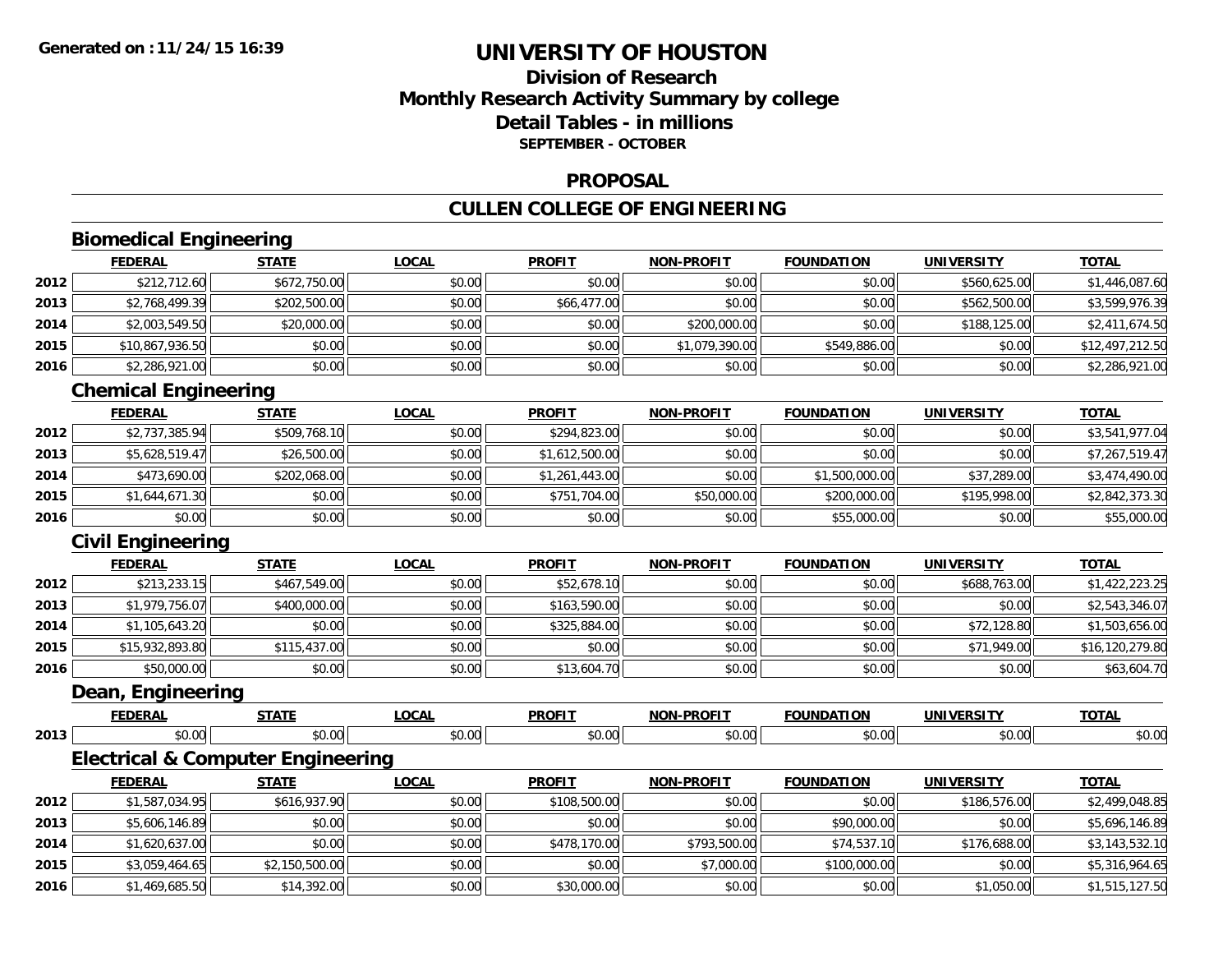## **Division of ResearchMonthly Research Activity Summary by college Detail Tables - in millions SEPTEMBER - OCTOBER**

#### **PROPOSAL**

## **CULLEN COLLEGE OF ENGINEERING**

## **Industrial Engineering**

|      | <b>FEDERAL</b> | <b>STATE</b> | <u>LOCAL</u> | <b>PROFIT</b> | <b>NON-PROFIT</b> | <b>FOUNDATION</b> | <b>UNIVERSITY</b> | <b>TOTAL</b>   |
|------|----------------|--------------|--------------|---------------|-------------------|-------------------|-------------------|----------------|
| 2012 | \$2,217,006.80 | \$0.00       | \$0.00       | \$0.00        | \$0.00            | \$0.00            | \$0.00            | \$2,217,006.80 |
| 2013 | \$89,843.25    | \$39,855.00  | \$0.00       | \$0.00        | \$0.00            | \$0.00            | \$0.00            | \$129,698.25   |
| 2014 | \$132,655.00   | \$0.00       | \$0.00       | \$0.00        | \$29,887.80       | \$0.00            | \$0.00            | \$162,542.80   |
| 2015 | \$40,438.50    | \$0.00       | \$0.00       | \$22,184.00   | \$0.00            | \$0.00            | \$0.00            | \$62,622.50    |
| 2016 | \$174,999.00   | \$0.00       | \$0.00       | \$0.00        | \$0.00            | \$0.00            | \$0.00            | \$174,999.00   |

## **Mechanical Engineering**

|      | <b>FEDERAL</b> | <b>STATE</b> | <u>LOCAL</u> | <b>PROFIT</b> | <b>NON-PROFIT</b> | <b>FOUNDATION</b> | <b>UNIVERSITY</b> | <b>TOTAL</b>   |
|------|----------------|--------------|--------------|---------------|-------------------|-------------------|-------------------|----------------|
| 2012 | \$1,318,779.11 | \$0.00       | \$0.00       | \$24,443.90   | \$30,549.00       | \$0.00            | \$0.00            | \$1,373,772.01 |
| 2013 | \$727,393.00   | \$50,000.00  | \$0.00       | \$405,000.00  | \$0.00            | \$0.00            | \$227,394.00      | \$1,409,787.00 |
| 2014 | \$146,922.64   | \$0.00       | \$0.00       | \$95,029.00   | \$625,000.00      | \$0.00            | \$149,963.00      | \$1,016,914.64 |
| 2015 | \$2,253,359.20 | \$90,300.00  | \$0.00       | \$82,220.00   | \$0.00            | \$0.00            | \$0.00            | \$2,425,879.20 |
| 2016 | \$1,990,182.00 | \$263,160.00 | \$0.00       | \$31,744.30   | \$0.00            | \$0.00            | \$25,000.00       | \$2,310,086.30 |

# **National Center for Airborne Laser Mapping**

|       | <u>FEDERAL</u>  | <u>STATE</u>   | <u>LOCAL</u> | <b>PROFIT</b>  | <b>NON-PROFIT</b> | <b>FOUNDATION</b> | <b>UNIVERSITY</b> | <b>TOTAL</b>    |
|-------|-----------------|----------------|--------------|----------------|-------------------|-------------------|-------------------|-----------------|
| 2012  | \$44,494.20     | \$0.00         | \$0.00       | \$0.00         | \$0.00            | \$0.00            | \$0.00            | \$44,494.20     |
| 2014  | \$187,213.80    | \$48,896.00    | \$0.00       | \$0.00         | \$0.00            | \$0.00            | \$37,879.20       | \$273,989.00    |
| 2015  | \$0.00          | \$0.00         | \$0.00       | \$0.00         | \$0.00            | \$0.00            | \$244,812.00      | \$244,812.00    |
| Total | \$70,571,667.41 | \$5,890,613.00 | \$0.00       | \$5,819,995.00 | \$2,815,326.80    | \$2,569,423.10    | \$3,426,740.00    | \$91,093,765.31 |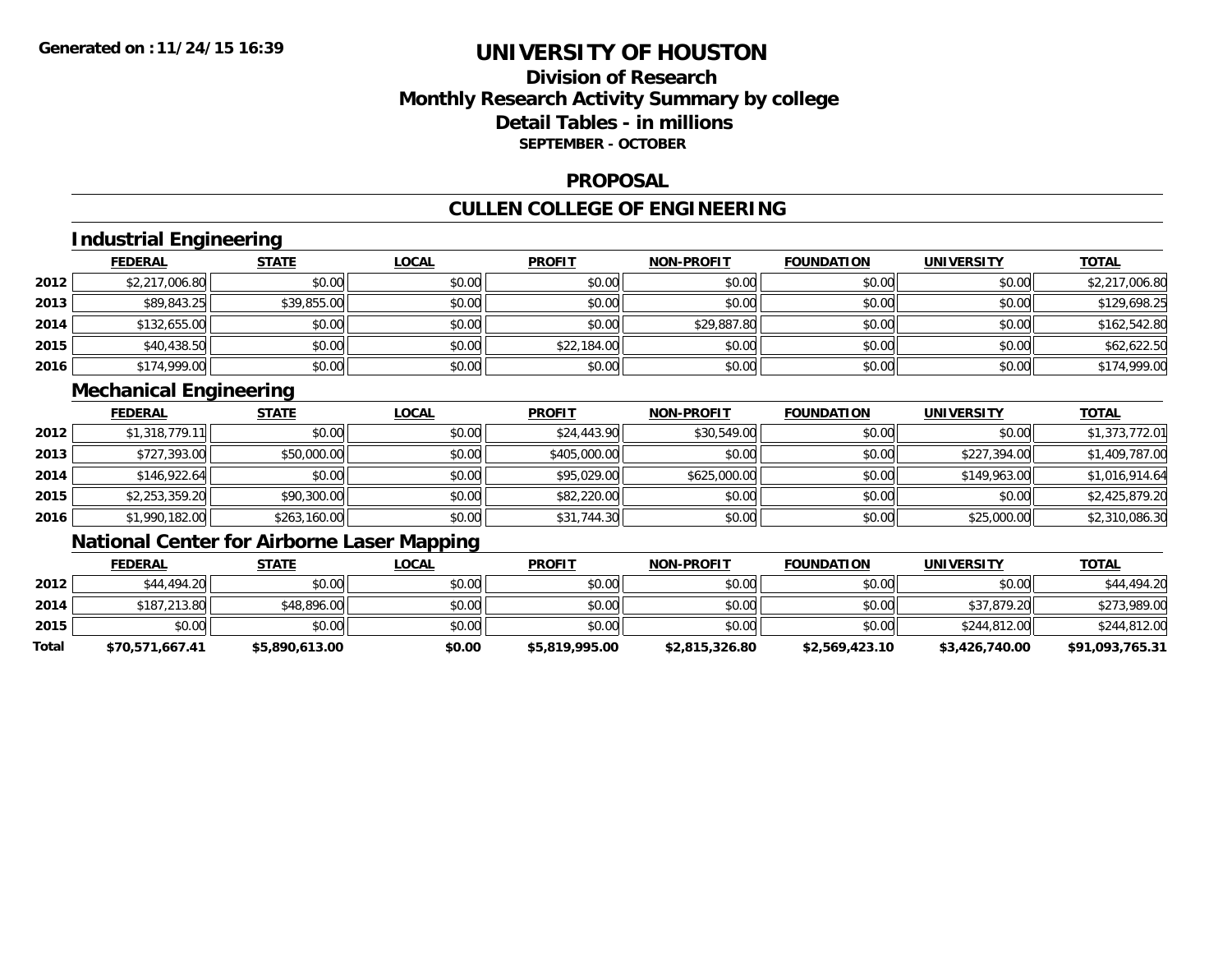## **Division of ResearchMonthly Research Activity Summary by college Detail Tables - in millions SEPTEMBER - OCTOBER**

#### **PROPOSAL**

## **DIVISION OF RESEARCH**

|              | <b>FEDERAL</b>                                            | <b>STATE</b> | <b>LOCAL</b> | <b>PROFIT</b> | <b>NON-PROFIT</b> | <b>FOUNDATION</b> | <b>UNIVERSITY</b> | <b>TOTAL</b>    |
|--------------|-----------------------------------------------------------|--------------|--------------|---------------|-------------------|-------------------|-------------------|-----------------|
| 2012         | \$0.00                                                    | \$0.00       | \$0.00       | \$0.00        | \$0.00            | \$0.00            | \$964,253.70      | \$964,253.70    |
| 2013         | \$0.00                                                    | \$0.00       | \$0.00       | \$0.00        | \$0.00            | \$0.00            | \$0.00            | \$0.00          |
| 2016         | \$37,404.50                                               | \$0.00       | \$0.00       | \$0.00        | \$0.00            | \$0.00            | \$78,000.00       | \$115,404.50    |
|              | <b>Center for Biomedical &amp; Environmental Genomics</b> |              |              |               |                   |                   |                   |                 |
|              | <b>FEDERAL</b>                                            | <b>STATE</b> | <b>LOCAL</b> | <b>PROFIT</b> | <b>NON-PROFIT</b> | <b>FOUNDATION</b> | <b>UNIVERSITY</b> | <b>TOTAL</b>    |
| 2012         | \$0.00                                                    | \$0.00       | \$0.00       | \$0.00        | \$0.00            | \$0.00            | \$0.00            | \$0.00          |
| 2013         | \$0.00                                                    | \$0.00       | \$0.00       | \$0.00        | \$0.00            | \$0.00            | \$0.00            | \$0.00          |
|              | <b>Center for Industrial Partnerships</b>                 |              |              |               |                   |                   |                   |                 |
|              | <b>FEDERAL</b>                                            | <b>STATE</b> | <b>LOCAL</b> | <b>PROFIT</b> | NON-PROFIT        | <b>FOUNDATION</b> | <b>UNIVERSITY</b> | <b>TOTAL</b>    |
| 2012         | \$0.00                                                    | \$0.00       | \$0.00       | \$100,500.00  | \$0.00            | \$0.00            | \$0.00            | \$100,500.00    |
| 2015         | \$188,125.00                                              | \$0.00       | \$0.00       | \$0.00        | \$0.00            | \$0.00            | \$0.00            | \$188,125.00    |
| 2016         | \$163,009.50                                              | \$0.00       | \$0.00       | \$0.00        | \$0.00            | \$0.00            | \$0.00            | \$163,009.50    |
|              | <b>TcSUH</b>                                              |              |              |               |                   |                   |                   |                 |
|              | <b>FEDERAL</b>                                            | <b>STATE</b> | <b>LOCAL</b> | <b>PROFIT</b> | <b>NON-PROFIT</b> | <b>FOUNDATION</b> | <b>UNIVERSITY</b> | <b>TOTAL</b>    |
| 2012         | \$86,335.75                                               | \$0.00       | \$0.00       | \$0.00        | \$0.00            | \$0.00            | \$0.00            | \$86,335.75     |
| 2014         | \$0.00                                                    | \$0.00       | \$0.00       | \$92,200.00   | \$0.00            | \$0.00            | \$80,078.00       | \$172,278.00    |
| 2015         | \$849,912.45                                              | \$0.00       | \$0.00       | \$0.00        | \$0.00            | \$0.00            | \$0.00            | \$849,912.45    |
| 2016         | \$0.00                                                    | \$0.00       | \$0.00       | \$96,496.00   | \$0.00            | \$0.00            | \$0.00            | \$96,496.00     |
|              | <b>Texas Obesity Research Center</b>                      |              |              |               |                   |                   |                   |                 |
|              | <b>FEDERAL</b>                                            | <b>STATE</b> | <b>LOCAL</b> | <b>PROFIT</b> | <b>NON-PROFIT</b> | <b>FOUNDATION</b> | UNIVERSITY        | <b>TOTAL</b>    |
| 2012         | \$0.00                                                    | \$0.00       | \$0.00       | \$0.00        | \$0.00            | \$0.00            | \$0.00            | \$0.00          |
| 2016         | \$0.00                                                    | \$0.00       | \$0.00       | \$0.00        | \$255,524.00      | \$0.00            | \$0.00            | \$255,524.00    |
|              | <b>TIMES</b>                                              |              |              |               |                   |                   |                   |                 |
|              | <b>FEDERAL</b>                                            | <b>STATE</b> | <b>LOCAL</b> | <b>PROFIT</b> | <b>NON-PROFIT</b> | <b>FOUNDATION</b> | <b>UNIVERSITY</b> | <b>TOTAL</b>    |
| 2012         | \$594,904.00                                              | \$0.00       | \$0.00       | \$0.00        | \$0.00            | \$0.00            | \$929,450.00      | \$1,524,354.00  |
| 2013         | \$1,331,763.80                                            | \$0.00       | \$0.00       | \$0.00        | \$0.00            | \$0.00            | \$58,161.00       | \$1,389,924.80  |
| 2014         | \$9,114,419.80                                            | \$98,197.00  | \$0.00       | \$0.00        | \$0.00            | \$0.00            | \$0.00            | \$9,212,616.80  |
| 2015         | \$398,713.00                                              | \$99,999.00  | \$0.00       | \$0.00        | \$76,188.00       | \$0.00            | \$0.00            | \$574,900.00    |
| 2016         | \$0.00                                                    | \$0.00       | \$0.00       | \$0.00        | \$0.00            | \$0.00            | \$0.00            | \$0.00          |
| <b>Total</b> | \$12.764.587.80                                           | \$198.196.00 | \$0.00       | \$289.196.00  | \$331.712.00      | \$0.00            | \$2.109.942.70    | \$15.693.634.50 |

**\$12,764,587.80 \$198,196.00 \$0.00 \$289,196.00 \$331,712.00 \$0.00 \$2,109,942.70 \$15,693,634.50**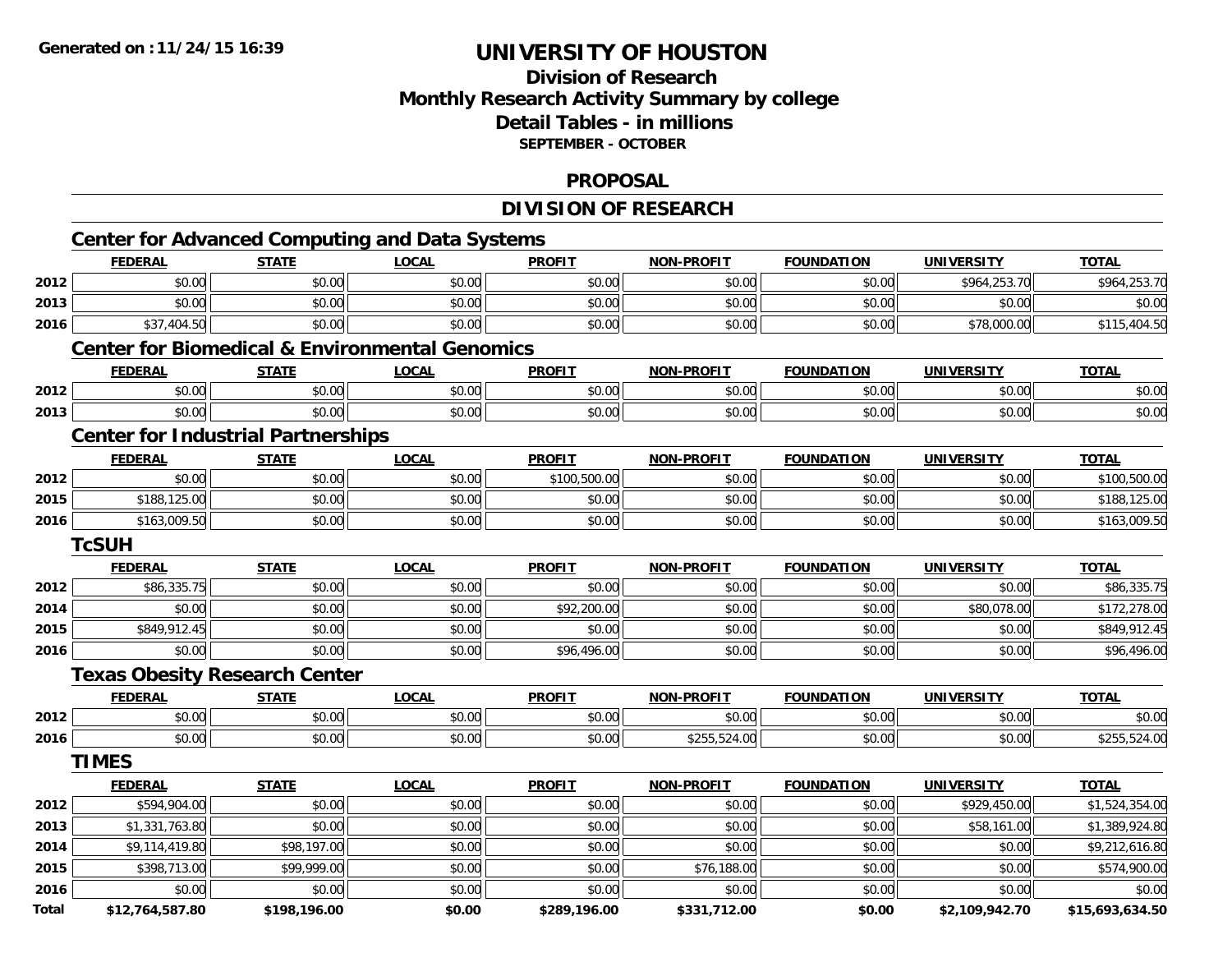## **Division of ResearchMonthly Research Activity Summary by college Detail Tables - in millions SEPTEMBER - OCTOBER**

#### **PROPOSAL**

#### **GRADUATE COLLEGE OF SOCIAL WORK**

## **Center for Drug and Social Policy Research**

|      | <b>FEDERAI</b>                                  | C T A T C | .OCAL              | <b>PROFIT</b>                                                   | <b>DDAFIT</b><br><b>MARI</b> | <b>FOUNDATION</b> | <b>UNIVERSITY</b> | <b>TOTAL</b>          |
|------|-------------------------------------------------|-----------|--------------------|-----------------------------------------------------------------|------------------------------|-------------------|-------------------|-----------------------|
| 2012 | 0000<br>JU.UU                                   | \$0.00    | $\sim$ 00<br>JU.UU | 270.00<br>$\mathsf{A} \mathsf{A} \mathsf{A} \mathsf{A}$<br>u.uu | 0 <sub>0</sub><br>JU.UU      | 0000<br>JU.UU.    | \$0.00            | 270.05<br>378.UU      |
| 2013 | 000E<br>$\mathbf{A} = \mathbf{A}$<br>992.700.91 | \$0.00    | $\sim$ 00<br>vv.vv | $\mathsf{A}\cap\mathsf{A}\cap\mathsf{A}$<br>JU.UU               | 0000<br>vv.vv                | 0000<br>JU.UU     | \$0.00            | <b>OOO E</b><br>، ے ب |

## **Child & Family for Innovative Research**

|      | <b>FEDERAL</b> | <u>STATE</u> | <u>LOCAL</u> | <b>PROFIT</b> | <b>NON-PROFIT</b> | <b>FOUNDATION</b> | <b>UNIVERSITY</b> | <b>TOTAL</b> |
|------|----------------|--------------|--------------|---------------|-------------------|-------------------|-------------------|--------------|
| 2012 | \$332,930.50   | \$0.00       | \$0.00       | \$38,181.00   | \$35,469.80       | \$0.00            | \$190,477.00      | \$597,058.30 |
| 2013 | .199.259.56    | \$10,000.00  | \$0.00       | \$0.00        | \$0.00            | \$0.00            | \$0.00            | .,209,259.56 |
| 2014 | \$0.00         | \$66,936.00  | \$0.00       | \$0.00        | \$0.00            | \$0.00            | \$0.00            | \$66,936.00  |
|      |                |              |              |               |                   |                   |                   |              |

#### **Dean, Social Work**

|       | <b>FEDERAL</b> | STATE       | <u>LOCAL</u> | <b>PROFIT</b> | <b>NON-PROFIT</b> | <b>FOUNDATION</b> | <b>UNIVERSITY</b> | <u>TOTAL</u>   |
|-------|----------------|-------------|--------------|---------------|-------------------|-------------------|-------------------|----------------|
| 2013  | \$0.00         | \$0.00      | \$0.00       | \$0.00        | \$0.00            | \$0.00            | \$0.00            | \$0.00         |
| 2015  | \$0.00         | \$0.00      | \$0.00       | \$0.00        | \$0.00            | \$4,500.00        | \$0.00            | \$4,500.00     |
| Total | \$1,585,098.57 | \$76,936.00 | \$0.00       | \$230,559.00  | \$35,469.80       | \$4,500.00        | \$190,477.00      | \$2,123,040.37 |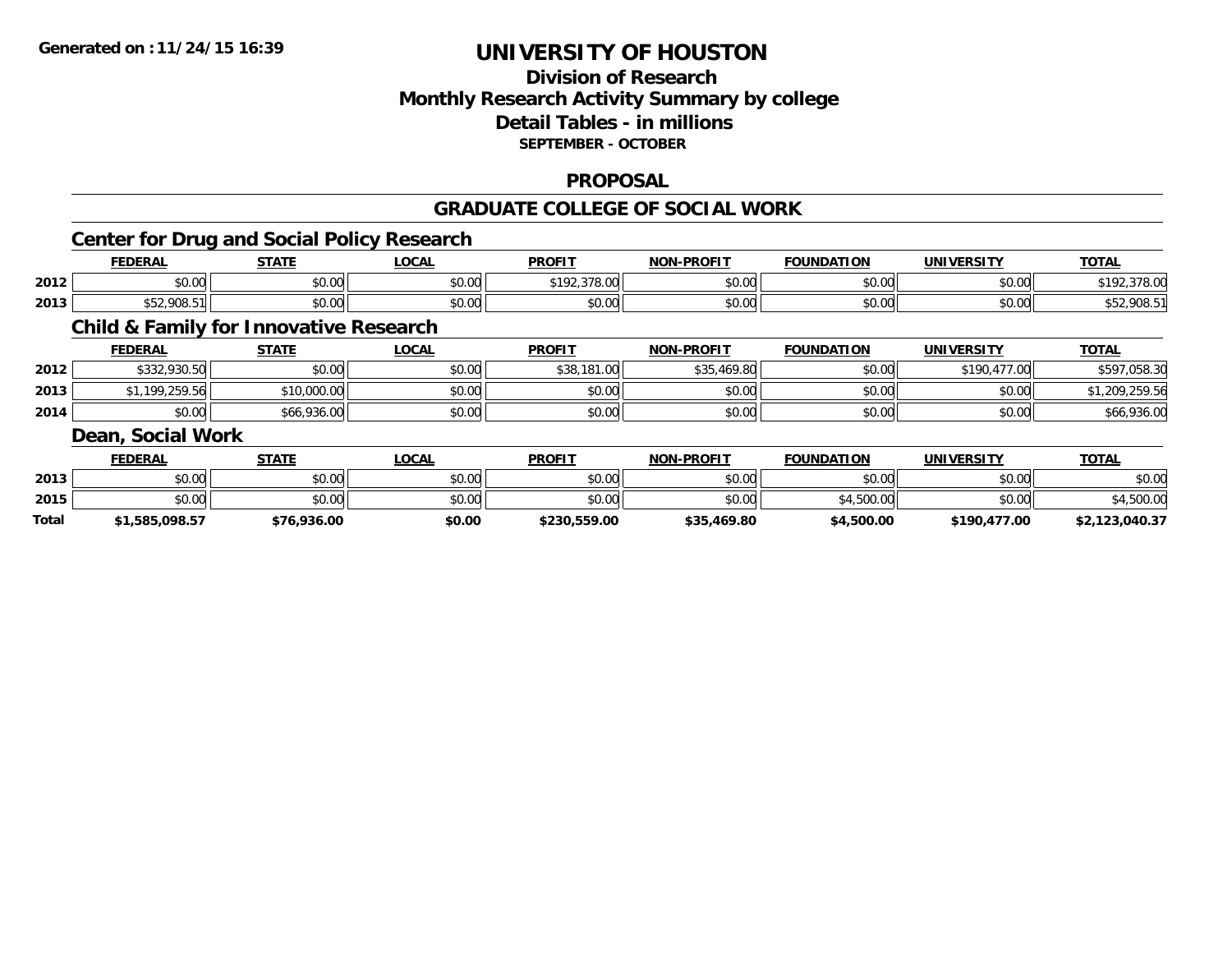## **Division of ResearchMonthly Research Activity Summary by college Detail Tables - in millions SEPTEMBER - OCTOBER**

#### **PROPOSAL**

#### **HILTON COLLEGE OF HOTEL AND RESTAURANT MANAGEMENT**

#### **Hotel and Restaurant Management**

|              | <u>FEDERAL</u> | <b>STATE</b>     | _OCAL  | <b>PROFIT</b> | <b>NON-PROFIT</b> | <b>FOUNDATION</b> | UNIVERSITY | <u>TOTAL</u>    |
|--------------|----------------|------------------|--------|---------------|-------------------|-------------------|------------|-----------------|
| 2012         | \$0.00         | 763.00<br>$*102$ | \$0.00 | \$0.00        | \$103,995.00      | \$0.00            | \$0.00     | ,758.00<br>\$20 |
| 2013         | \$0.00         | \$0.00           | \$0.00 | \$0.00        | \$0.00            |                   | \$0.00     | \$55,874.00     |
| <b>Total</b> | \$0.00         | \$103,763.00     | \$0.00 | \$0.00        | \$103,995.00      | \$55,874.00       | \$0.00     | \$263,632.00    |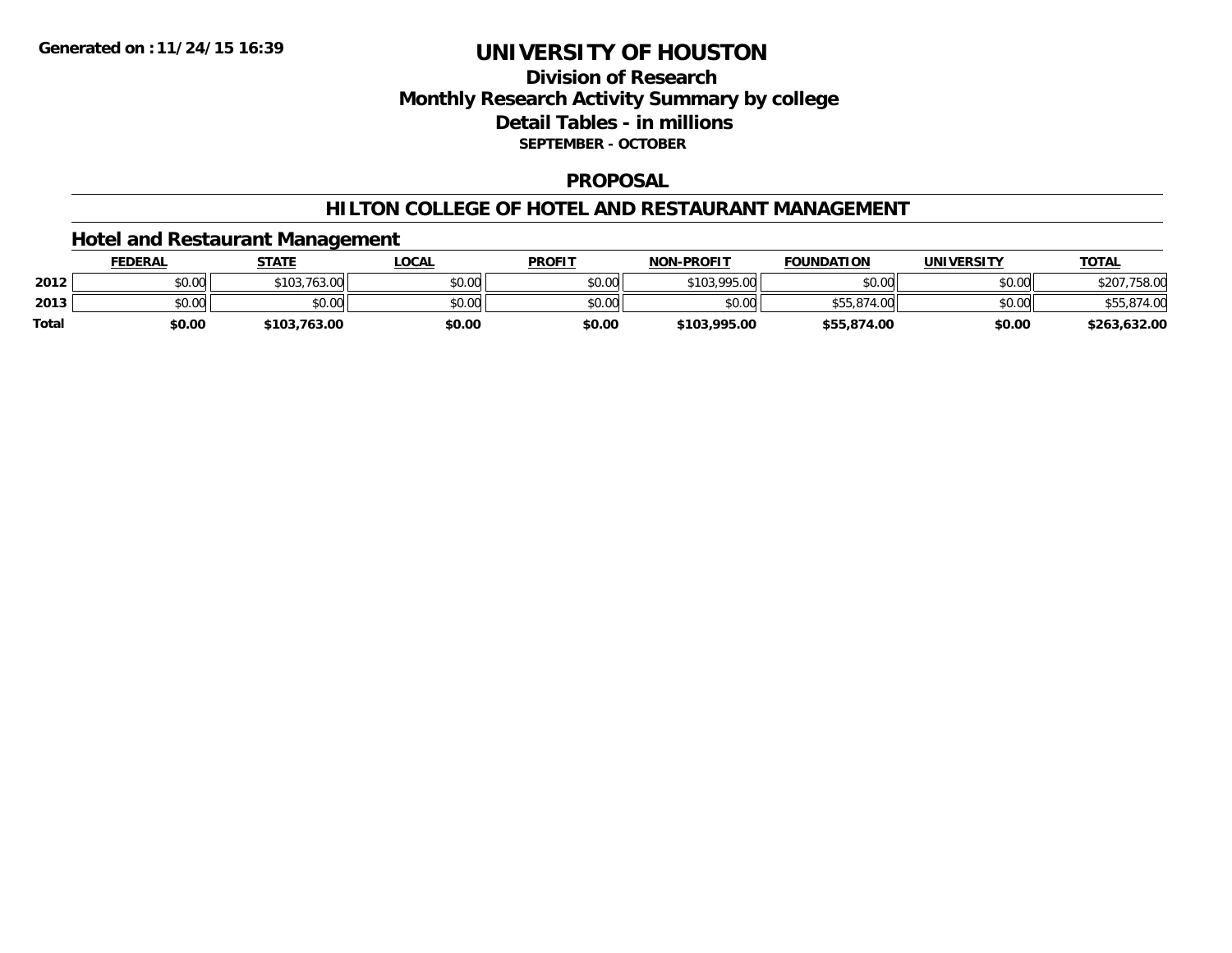## **Division of ResearchMonthly Research Activity Summary by college Detail Tables - in millions SEPTEMBER - OCTOBER**

#### **PROPOSAL**

#### **HONORS COLLEGE**

## **Dean, Honors College**

|              | <b>FEDERAL</b>  | STATE  | LOCAL  | <b>PROFIT</b> | <b>NON-PROFIT</b> | <b>FOUNDATION</b> | <b>UNIVERSITY</b> | <u>TOTAL</u> |
|--------------|-----------------|--------|--------|---------------|-------------------|-------------------|-------------------|--------------|
| 2015         | \$0.00          | \$0.00 | \$0.00 | \$0.00        | \$367.989.75      | \$0.00            | \$0.00            | \$367,989.75 |
| 2016         | 404.50<br>J.J / | \$0.00 | \$0.00 | \$0.00        | \$0.00            | \$0.00            | \$0.00            | \$37,404.50  |
| <b>Total</b> | \$37,404.50     | \$0.00 | \$0.00 | \$0.00        | \$367,989.75      | \$0.00            | \$0.00            | \$405,394.25 |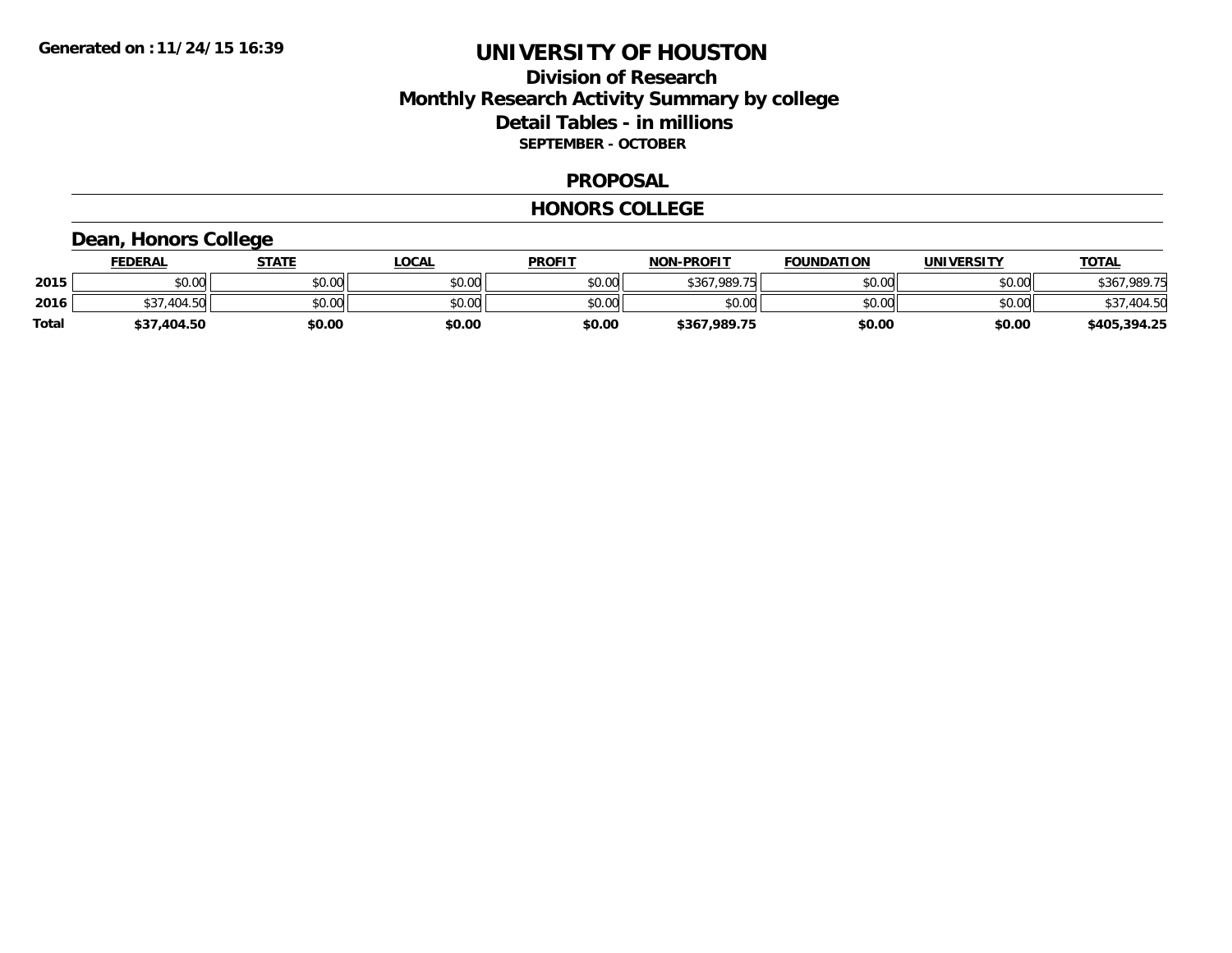## **Division of Research Monthly Research Activity Summary by college Detail Tables - in millions SEPTEMBER - OCTOBER**

#### **PROPOSAL**

#### **SENIOR V.P. FOR ACADEMIC AFFAIRS AND PROVOST**

|       | <b>Pre-Health Advising</b>                   |              |              |               |                   |                   |                   |              |
|-------|----------------------------------------------|--------------|--------------|---------------|-------------------|-------------------|-------------------|--------------|
|       | <b>FEDERAL</b>                               | <b>STATE</b> | <b>LOCAL</b> | <b>PROFIT</b> | <b>NON-PROFIT</b> | <b>FOUNDATION</b> | <b>UNIVERSITY</b> | <b>TOTAL</b> |
| 2015  | \$0.00                                       | \$0.00       | \$0.00       | \$0.00        | \$0.00            | \$0.00            | \$0.00            | \$0.00       |
|       | Senior V.P. for Academic Affairs and Provost |              |              |               |                   |                   |                   |              |
|       | <b>FEDERAL</b>                               | <b>STATE</b> | <b>LOCAL</b> | <b>PROFIT</b> | <b>NON-PROFIT</b> | <b>FOUNDATION</b> | <b>UNIVERSITY</b> | <b>TOTAL</b> |
| 2012  | \$0.00                                       | \$75,000.00  | \$0.00       | \$0.00        | \$0.00            | \$0.00            | \$0.00            | \$75,000.00  |
| 2013  | \$0.00                                       | \$0.00       | \$0.00       | \$0.00        | \$0.00            | \$0.00            | \$0.00            | \$0.00       |
|       | <b>Undergraduate Scholars</b>                |              |              |               |                   |                   |                   |              |
|       | <b>FEDERAL</b>                               | <b>STATE</b> | <b>LOCAL</b> | <b>PROFIT</b> | <b>NON-PROFIT</b> | <b>FOUNDATION</b> | <b>UNIVERSITY</b> | <b>TOTAL</b> |
| 2014  | \$0.00                                       | \$20,330.00  | \$0.00       | \$0.00        | \$0.00            | \$0.00            | \$0.00            | \$20,330.00  |
|       | <b>Undergraduate Student Success</b>         |              |              |               |                   |                   |                   |              |
|       | <b>FEDERAL</b>                               | <b>STATE</b> | <b>LOCAL</b> | <b>PROFIT</b> | <b>NON-PROFIT</b> | <b>FOUNDATION</b> | <b>UNIVERSITY</b> | <b>TOTAL</b> |
| 2013  | \$0.00                                       | \$30,000.00  | \$0.00       | \$0.00        | \$0.00            | \$0.00            | \$0.00            | \$30,000.00  |
| 2014  | \$0.00                                       | \$10,000.00  | \$0.00       | \$0.00        | \$0.00            | \$0.00            | \$0.00            | \$10,000.00  |
|       | <b>Undergraduate Student Success Center</b>  |              |              |               |                   |                   |                   |              |
|       | <b>FEDERAL</b>                               | <b>STATE</b> | <b>LOCAL</b> | <b>PROFIT</b> | <b>NON-PROFIT</b> | <b>FOUNDATION</b> | <b>UNIVERSITY</b> | <b>TOTAL</b> |
| 2015  | \$0.00                                       | \$0.00       | \$0.00       | \$0.00        | \$78,500.00       | \$0.00            | \$0.00            | \$78,500.00  |
| Total | \$0.00                                       | \$135,330.00 | \$0.00       | \$0.00        | \$78,500.00       | \$0.00            | \$0.00            | \$213,830.00 |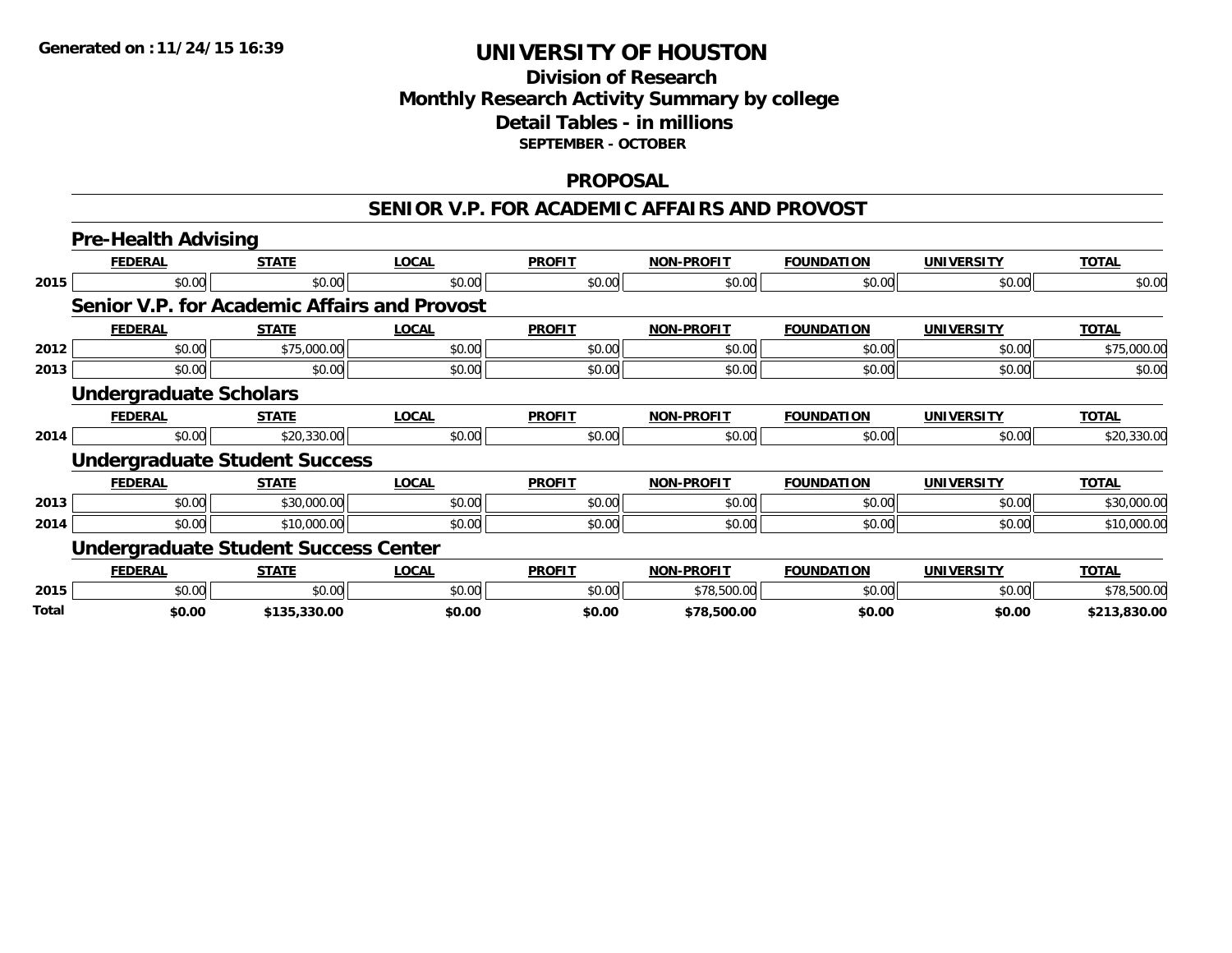## **Division of Research Monthly Research Activity Summary by college Detail Tables - in millions SEPTEMBER - OCTOBER**

#### **PROPOSAL**

#### **UH LAW CENTER**

|       | Dean, Law      |              |              |               |                   |                   |                   |              |
|-------|----------------|--------------|--------------|---------------|-------------------|-------------------|-------------------|--------------|
|       | <b>FEDERAL</b> | <b>STATE</b> | <b>LOCAL</b> | <b>PROFIT</b> | <b>NON-PROFIT</b> | <b>FOUNDATION</b> | <b>UNIVERSITY</b> | <b>TOTAL</b> |
| 2016  | \$0.00         | \$0.00       | \$0.00       | \$0.00        | \$82,500.00       | \$0.00            | \$0.00            | \$82,500.00  |
|       | <b>Law-UH</b>  |              |              |               |                   |                   |                   |              |
|       | <b>FEDERAL</b> | <b>STATE</b> | <b>LOCAL</b> | <b>PROFIT</b> | <b>NON-PROFIT</b> | <b>FOUNDATION</b> | <b>UNIVERSITY</b> | <b>TOTAL</b> |
| 2012  | \$0.00         | \$160,000.00 | \$0.00       | \$0.00        | \$0.00            | \$0.00            | \$0.00            | \$160,000.00 |
| 2014  | \$0.00         | \$200,000.00 | \$0.00       | \$0.00        | \$0.00            | \$0.00            | \$0.00            | \$200,000.00 |
| 2015  | \$0.00         | \$114,000.00 | \$0.00       | \$0.00        | \$0.00            | \$0.00            | \$0.00            | \$114,000.00 |
| 2016  | \$0.00         | \$200,000.00 | \$0.00       | \$0.00        | \$67,500.00       | \$0.00            | \$0.00            | \$267,500.00 |
| Total | \$0.00         | \$674,000.00 | \$0.00       | \$0.00        | \$150,000.00      | \$0.00            | \$0.00            | \$824,000.00 |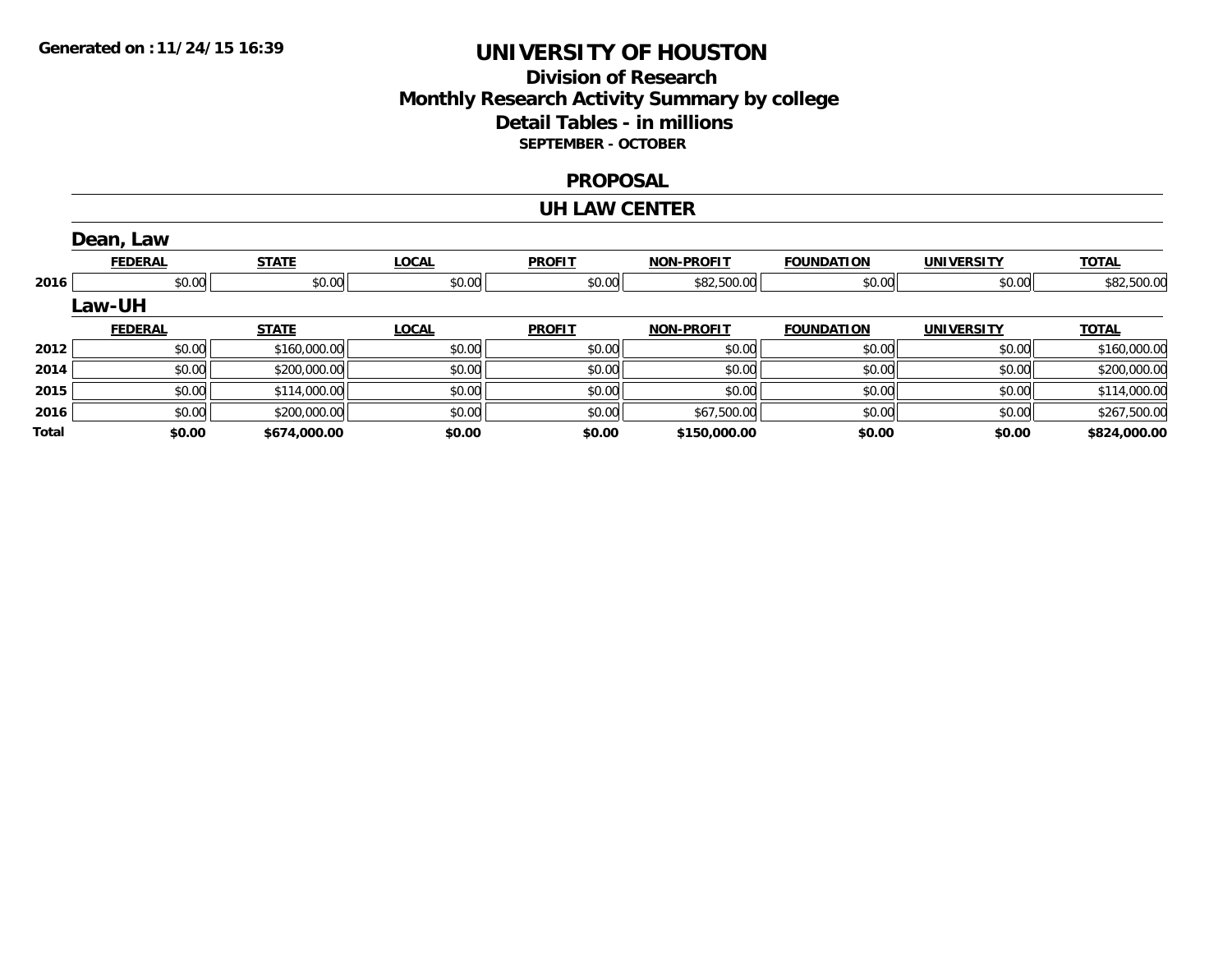## **Division of ResearchMonthly Research Activity Summary by college Detail Tables - in millions SEPTEMBER - OCTOBER**

#### **PROPOSAL**

#### **UKNOWN COLLEGE**

# **Wrong Department - Please Dont Select It**

|       |                | 27.77                   | <b>OCA</b>       | <b>PROFIT</b> | $\sim$ DDAE:<br>$\sim$ |                      |                | $T^{\sim}$   |
|-------|----------------|-------------------------|------------------|---------------|------------------------|----------------------|----------------|--------------|
| 2013  | en uu<br>JU.UL | 0 <sub>n</sub><br>JU.UU | $\sim$ 00<br>. v | 0.00          | $\sim$ 00<br>ט טע      | $\sim$ $\sim$ $\sim$ | ሶስ ስስ<br>טע.טע | 0 n<br>DU.UU |
| Total | \$0.00         | \$0.00                  | \$0.00           | \$0.00        | \$0.00                 | \$0.00               | \$0.00         | \$0.00       |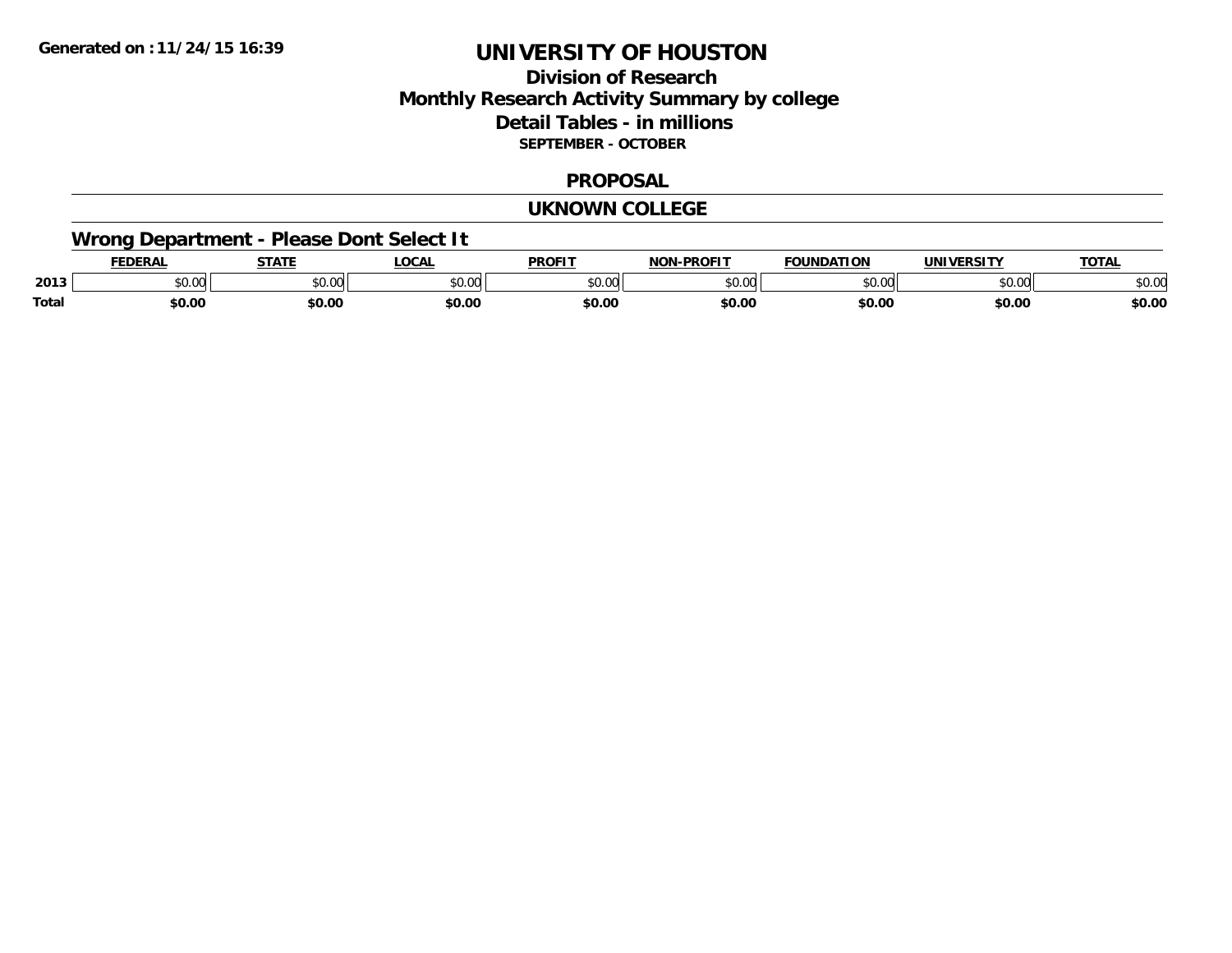## **Division of Research Monthly Research Activity Summary by college Detail Tables - in millions SEPTEMBER - OCTOBER**

#### **PROPOSAL**

# **VICE PRESIDENT FOR ADMINISTRATION**

## **UH Police Department**

|              | <b>FEDERAL</b> | <b>STATE</b>        | _OCAL  | <b>PROFIT</b> | <b>NON-PROFIT</b> | <b>FOUNDATION</b> | <b>UNIVERSITY</b> | <u>TOTAL</u>   |
|--------------|----------------|---------------------|--------|---------------|-------------------|-------------------|-------------------|----------------|
| 2014         | \$0.00         | 000000<br>DU.UUU.GC | \$0.00 | \$0.00        | \$0.00            | \$0.00            | \$0.00            | \$3,000.00     |
| 2016         | \$0.00         | \$3,000.00          | \$0.00 | \$0.00        | \$0.00            | \$0.00            | \$0.00            | ,000.00<br>. ש |
| <b>Total</b> | \$0.00         | \$6,000.00          | \$0.00 | \$0.00        | \$0.00            | \$0.00            | \$0.00            | \$6,000.00     |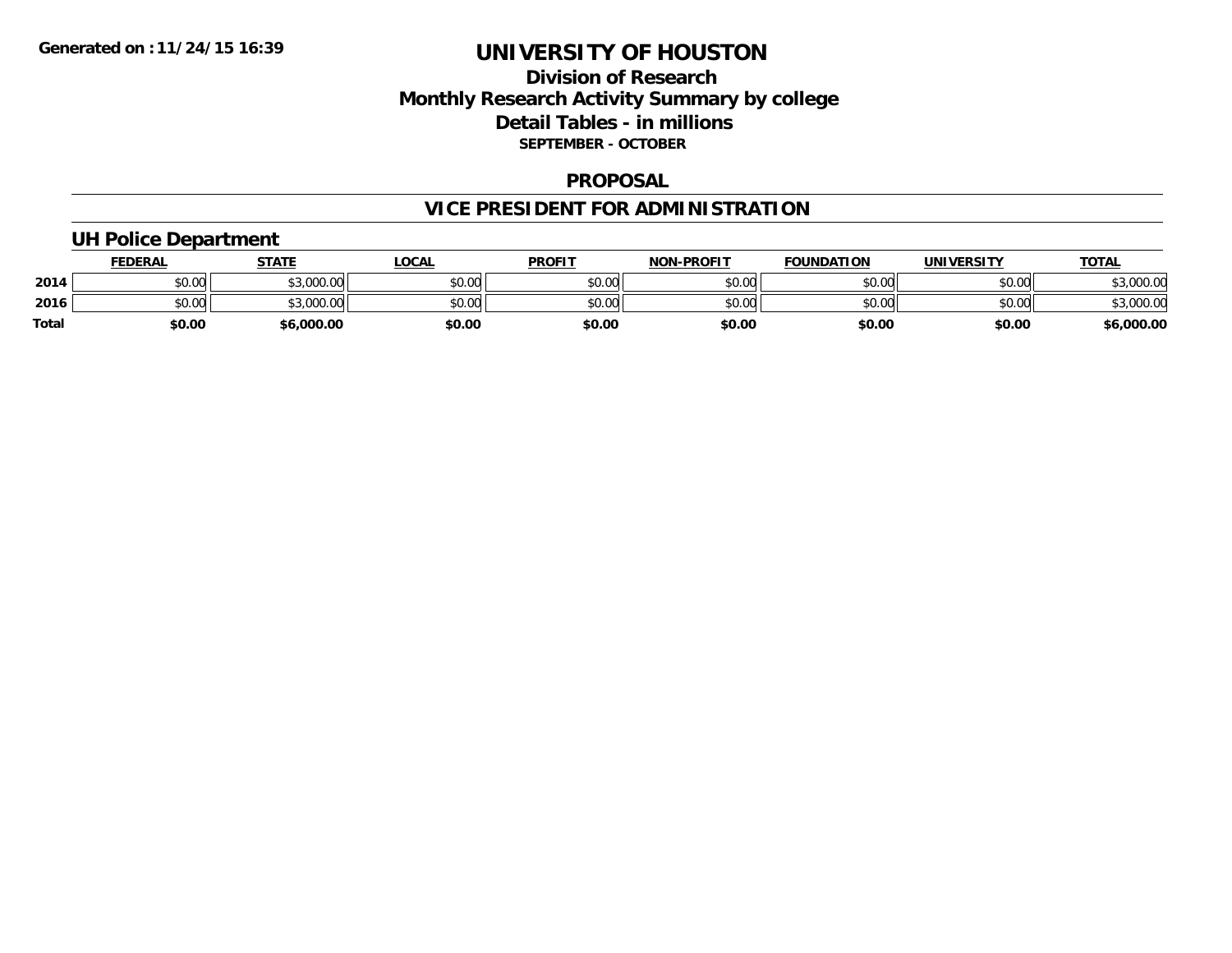## **Division of Research Monthly Research Activity Summary by college Detail Tables - in millions SEPTEMBER - OCTOBER**

#### **PROPOSAL**

#### **VICE PRESIDENT FOR STUDENT AFFAIRS**

#### **Dean, Student Affairs**

|              | FEDERAL                            | <b>STATE</b> | .OCAL  | <b>PROFIT</b> | <b>NON-PROFIT</b> | <b>FOUNDATION</b> | <b>UNIVERSITY</b> | TOTA.       |
|--------------|------------------------------------|--------------|--------|---------------|-------------------|-------------------|-------------------|-------------|
| 2012         | 0.020 E <sub>0</sub><br>.58.828.5U | \$0.00       | \$0.00 | \$0.00        | \$0.00            | \$0.00            | \$0.00            | \$58,828.50 |
| <b>Total</b> | \$58,828.50                        | \$0.00       | \$0.00 | \$0.00        | \$0.00            | \$0.00            | \$0.00            | \$58,828.50 |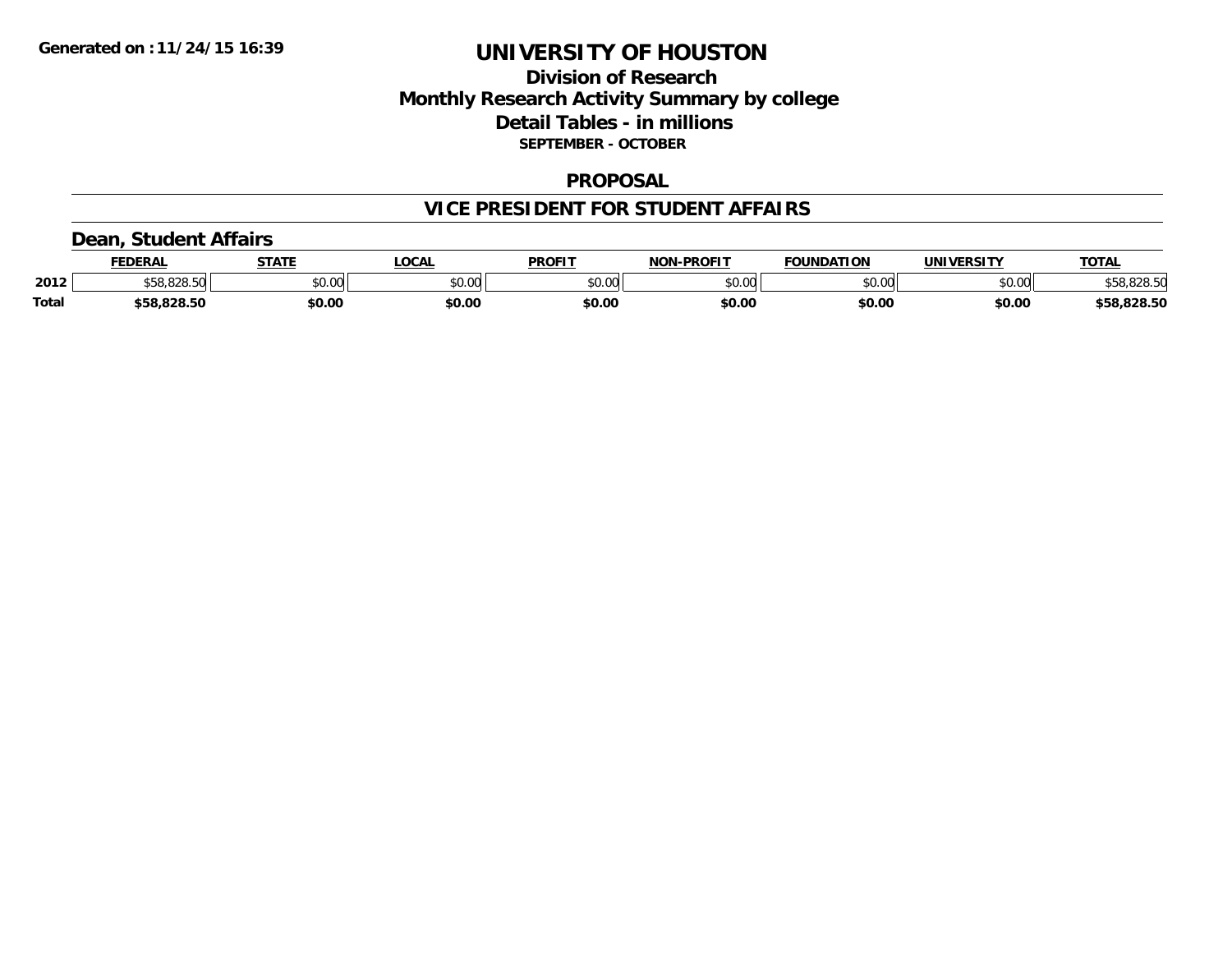## **Division of ResearchMonthly Research Activity Summary by college Detail Tables - in millions SEPTEMBER - OCTOBER**

## **AWARD**

## **C.T. BAUER COLLEGE OF BUSINESS**

|              | <b>Accountancy &amp; Taxation</b>        |              |              |               |                   |                   |                   |              |
|--------------|------------------------------------------|--------------|--------------|---------------|-------------------|-------------------|-------------------|--------------|
|              | <b>FEDERAL</b>                           | <b>STATE</b> | <b>LOCAL</b> | <b>PROFIT</b> | <b>NON-PROFIT</b> | <b>FOUNDATION</b> | <b>UNIVERSITY</b> | <b>TOTAL</b> |
| 2014         | \$0.00                                   | \$0.00       | \$0.00       | \$0.00        | \$0.00            | \$0.00            | \$0.00            | \$0.00       |
|              | <b>Marketing</b>                         |              |              |               |                   |                   |                   |              |
|              | <b>FEDERAL</b>                           | <b>STATE</b> | <b>LOCAL</b> | <b>PROFIT</b> | <b>NON-PROFIT</b> | <b>FOUNDATION</b> | <b>UNIVERSITY</b> | <b>TOTAL</b> |
| 2012         | \$0.00                                   | \$0.00       | \$0.00       | \$0.00        | \$0.00            | \$0.00            | \$0.00            | \$0.00       |
|              | <b>Small Business Development Center</b> |              |              |               |                   |                   |                   |              |
|              | <b>FEDERAL</b>                           | <b>STATE</b> | <b>LOCAL</b> | <b>PROFIT</b> | <b>NON-PROFIT</b> | <b>FOUNDATION</b> | <b>UNIVERSITY</b> | <b>TOTAL</b> |
| 2012         | \$476,857.00                             | \$0.00       | \$0.00       | \$0.00        | \$0.00            | \$0.00            | \$0.00            | \$476,857.00 |
| <b>Total</b> | \$476,857.00                             | \$0.00       | \$0.00       | \$0.00        | \$0.00            | \$0.00            | \$0.00            | \$476.857.00 |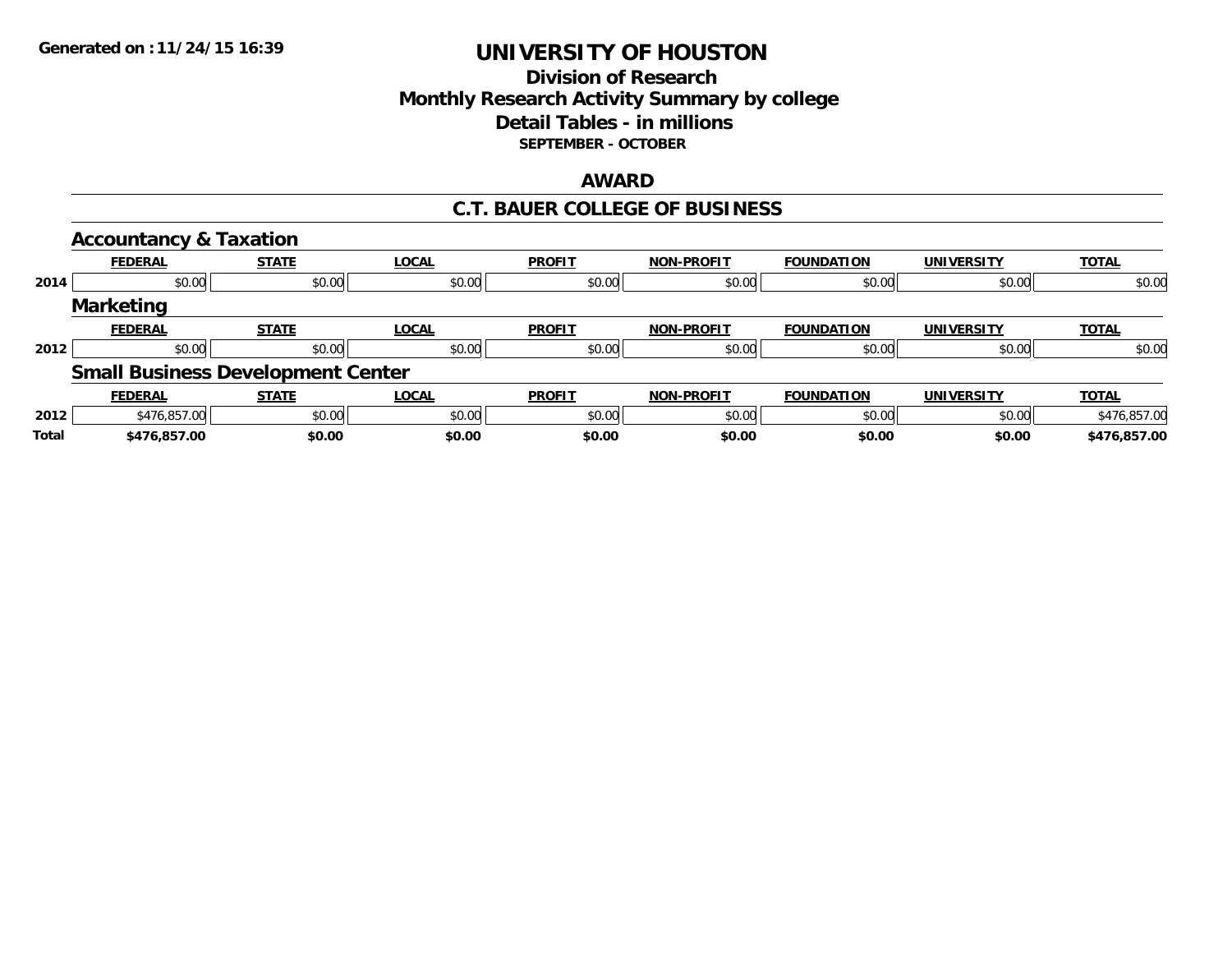## **Division of Research Monthly Research Activity Summary by college Detail Tables - in millions SEPTEMBER - OCTOBER**

#### **AWARD**

#### **COLLEGE OF EDUCATION**

|       | <b>Consistency Mgmt and Coop Disc</b>              |                |              |               |                   |                   |                   |                |
|-------|----------------------------------------------------|----------------|--------------|---------------|-------------------|-------------------|-------------------|----------------|
|       | <b>FEDERAL</b>                                     | <b>STATE</b>   | <b>LOCAL</b> | <b>PROFIT</b> | <b>NON-PROFIT</b> | <b>FOUNDATION</b> | <b>UNIVERSITY</b> | <b>TOTAL</b>   |
| 2013  | \$17,324.58                                        | \$0.00         | \$0.00       | \$0.00        | \$3,500.00        | \$0.00            | \$0.00            | \$20,824.58    |
| 2014  | \$0.00                                             | \$0.00         | \$0.00       | \$0.00        | \$0.00            | \$0.00            | \$0.00            | \$0.00         |
|       | <b>Curriculum and Instruction</b>                  |                |              |               |                   |                   |                   |                |
|       | <b>FEDERAL</b>                                     | <b>STATE</b>   | <b>LOCAL</b> | <b>PROFIT</b> | <b>NON-PROFIT</b> | <b>FOUNDATION</b> | <b>UNIVERSITY</b> | <b>TOTAL</b>   |
| 2013  | \$449,702.00                                       | \$1,000.00     | \$0.00       | \$0.00        | \$0.00            | \$0.00            | \$0.00            | \$450,702.00   |
| 2014  | \$0.00                                             | \$0.00         | \$0.00       | \$0.00        | \$0.00            | \$0.00            | \$0.00            | \$0.00         |
|       | Dean, Education                                    |                |              |               |                   |                   |                   |                |
|       | <b>FEDERAL</b>                                     | <b>STATE</b>   | <b>LOCAL</b> | <b>PROFIT</b> | <b>NON-PROFIT</b> | <b>FOUNDATION</b> | <b>UNIVERSITY</b> | <b>TOTAL</b>   |
| 2012  | \$0.00                                             | \$0.00         | \$0.00       | \$0.00        | \$0.00            | \$0.00            | \$0.00            | \$0.00         |
| 2013  | \$0.00                                             | \$0.00         | \$0.00       | \$0.00        | \$0.00            | \$0.00            | \$0.00            | \$0.00         |
| 2014  | \$0.00                                             | \$0.00         | \$0.00       | \$0.00        | \$0.00            | \$0.00            | \$0.00            | \$0.00         |
|       | <b>Educational Leadership &amp; Policy Studies</b> |                |              |               |                   |                   |                   |                |
|       | <b>FEDERAL</b>                                     | <b>STATE</b>   | <b>LOCAL</b> | <b>PROFIT</b> | <b>NON-PROFIT</b> | <b>FOUNDATION</b> | <b>UNIVERSITY</b> | <b>TOTAL</b>   |
| 2013  | \$177,688.00                                       | \$0.00         | \$0.00       | \$0.00        | \$0.00            | \$0.00            | \$0.00            | \$177,688.00   |
| 2014  | \$160,422.00                                       | \$0.00         | \$0.00       | \$0.00        | \$0.00            | \$0.00            | \$0.00            | \$160,422.00   |
| 2015  | \$0.00                                             | \$0.00         | \$0.00       | \$0.00        | \$45,000.00       | \$0.00            | \$0.00            | \$45,000.00    |
|       | Psychological, Health, and Learning Sciences       |                |              |               |                   |                   |                   |                |
|       | <b>FEDERAL</b>                                     | <b>STATE</b>   | <b>LOCAL</b> | <b>PROFIT</b> | <b>NON-PROFIT</b> | <b>FOUNDATION</b> | <b>UNIVERSITY</b> | <b>TOTAL</b>   |
| 2013  | \$0.00                                             | \$0.00         | \$0.00       | \$0.00        | \$25,500.00       | \$0.00            | \$11,689.00       | \$37,189.00    |
| 2014  | \$275,246.00                                       | \$0.00         | \$0.00       | \$0.00        | \$44,723.53       | \$0.00            | \$0.00            | \$319,969.53   |
| 2015  | \$35,288.00                                        | \$0.00         | \$0.00       | \$0.00        | \$0.00            | \$0.00            | \$0.00            | \$35,288.00    |
|       | <b>UH Charter School</b>                           |                |              |               |                   |                   |                   |                |
|       | <b>FEDERAL</b>                                     | <b>STATE</b>   | <b>LOCAL</b> | <b>PROFIT</b> | <b>NON-PROFIT</b> | <b>FOUNDATION</b> | <b>UNIVERSITY</b> | <b>TOTAL</b>   |
| 2012  | \$22,375.00                                        | \$988,459.00   | \$0.00       | \$0.00        | \$0.00            | \$0.00            | \$0.00            | \$1,010,834.00 |
| 2013  | \$0.00                                             | \$980,539.38   | \$0.00       | \$0.00        | \$0.00            | \$0.00            | \$0.00            | \$980,539.38   |
| 2014  | \$34,062.00                                        | \$969,233.00   | \$0.00       | \$0.00        | \$0.00            | \$0.00            | \$0.00            | \$1,003,295.00 |
| Total | \$1,172,107.58                                     | \$2,939,231.38 | \$0.00       | \$0.00        | \$118,723.53      | \$0.00            | \$11,689.00       | \$4,241,751.49 |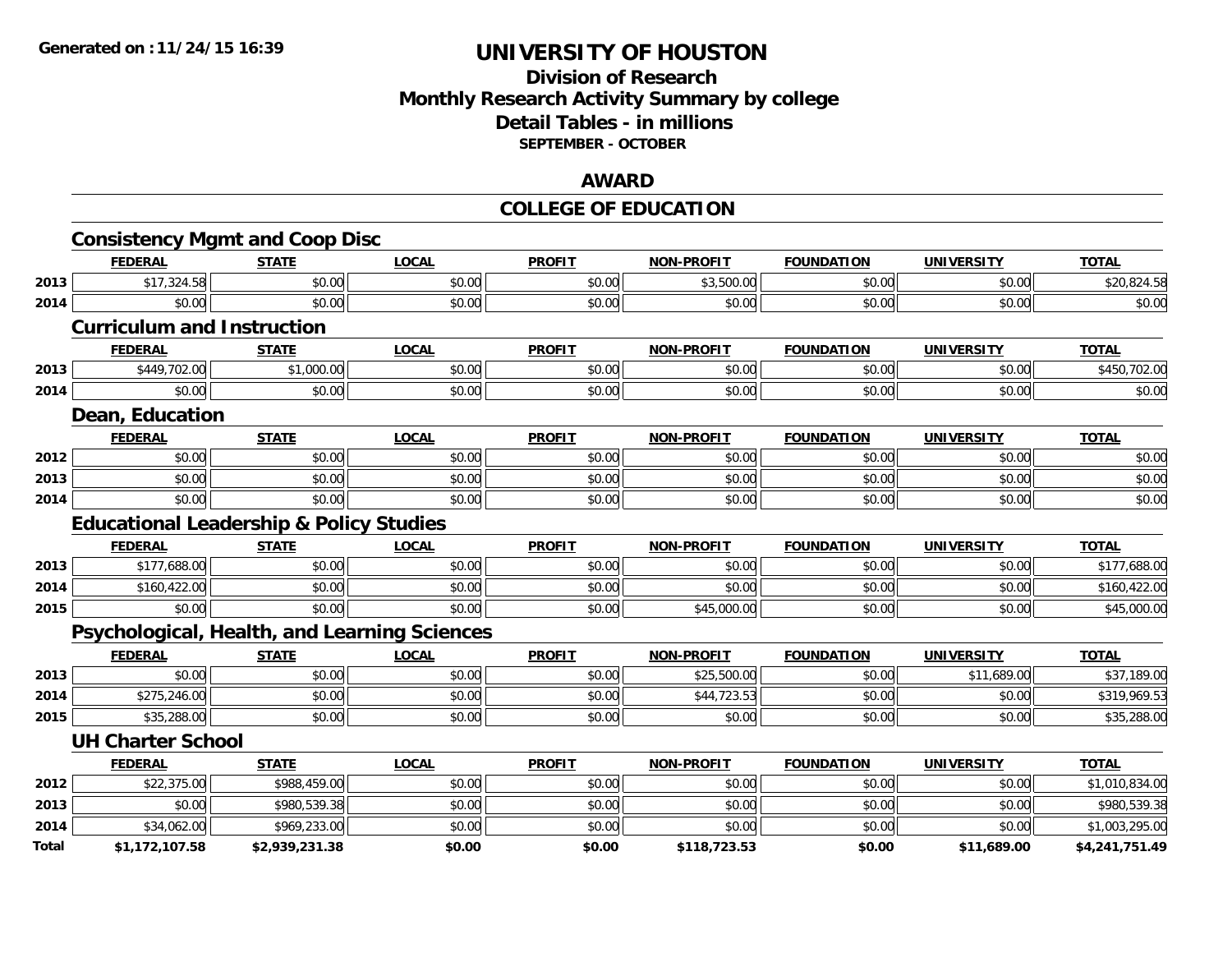## **Division of Research Monthly Research Activity Summary by college Detail Tables - in millions SEPTEMBER - OCTOBER**

#### **AWARD**

|                                                      | Art                                               |              |              |               |                   |                   |                   |              |
|------------------------------------------------------|---------------------------------------------------|--------------|--------------|---------------|-------------------|-------------------|-------------------|--------------|
|                                                      | <b>FEDERAL</b>                                    | <b>STATE</b> | <b>LOCAL</b> | <b>PROFIT</b> | <b>NON-PROFIT</b> | <b>FOUNDATION</b> | <b>UNIVERSITY</b> | <b>TOTAL</b> |
| 2012                                                 | \$14,979.30                                       | \$0.00       | \$0.00       | \$0.00        | \$0.00            | \$0.00            | \$0.00            | \$14,979.30  |
| 2014<br>2014<br>2016<br>2012<br>2016<br>2012<br>2012 | \$1,400.00                                        | \$0.00       | \$0.00       | \$0.00        | \$0.00            | \$0.00            | \$0.00            | \$1,400.00   |
|                                                      | <b>Arte Publico Press</b>                         |              |              |               |                   |                   |                   |              |
|                                                      | <b>FEDERAL</b>                                    | <b>STATE</b> | <b>LOCAL</b> | <b>PROFIT</b> | <b>NON-PROFIT</b> | <b>FOUNDATION</b> | <b>UNIVERSITY</b> | <b>TOTAL</b> |
|                                                      | \$0.00                                            | \$0.00       | \$0.00       | \$0.00        | \$0.00            | \$50,000.00       | \$0.00            | \$50,000.00  |
|                                                      | \$0.00                                            | \$0.00       | \$0.00       | \$0.00        | \$67,867.00       | \$0.00            | \$0.00            | \$67,867.00  |
|                                                      | <b>Blaffer Gallery</b>                            |              |              |               |                   |                   |                   |              |
|                                                      | <b>FEDERAL</b>                                    | <b>STATE</b> | <b>LOCAL</b> | <b>PROFIT</b> | <b>NON-PROFIT</b> | <b>FOUNDATION</b> | <b>UNIVERSITY</b> | <b>TOTAL</b> |
|                                                      | \$20,000.00                                       | \$0.00       | \$0.00       | \$0.00        | \$0.00            | \$0.00            | \$0.00            | \$20,000.00  |
|                                                      | \$0.00                                            | \$0.00       | \$0.00       | \$0.00        | \$47,997.00       | \$0.00            | \$0.00            | \$47,997.00  |
|                                                      | <b>Center for Public History</b>                  |              |              |               |                   |                   |                   |              |
|                                                      | <b>FEDERAL</b>                                    | <b>STATE</b> | <b>LOCAL</b> | <b>PROFIT</b> | <b>NON-PROFIT</b> | <b>FOUNDATION</b> | <b>UNIVERSITY</b> | <b>TOTAL</b> |
|                                                      | \$100,000.00                                      | \$0.00       | \$0.00       | \$0.00        | \$0.00            | \$0.00            | \$0.00            | \$100,000.00 |
|                                                      | Communication                                     |              |              |               |                   |                   |                   |              |
|                                                      | <b>FEDERAL</b>                                    | <b>STATE</b> | <b>LOCAL</b> | <b>PROFIT</b> | <b>NON-PROFIT</b> | <b>FOUNDATION</b> | <b>UNIVERSITY</b> | <b>TOTAL</b> |
|                                                      | \$0.00                                            | \$0.00       | \$0.00       | \$0.00        | \$0.00            | \$0.00            | \$0.00            | \$0.00       |
|                                                      | <b>Communication Sciences and Disorders</b>       |              |              |               |                   |                   |                   |              |
|                                                      | <b>FEDERAL</b>                                    | <b>STATE</b> | <b>LOCAL</b> | <b>PROFIT</b> | <b>NON-PROFIT</b> | <b>FOUNDATION</b> | <b>UNIVERSITY</b> | <b>TOTAL</b> |
| 2013                                                 | \$0.00                                            | \$0.00       | \$0.00       | \$0.00        | \$0.00            | \$10,000.00       | \$0.00            | \$10,000.00  |
| 2014                                                 | \$0.00                                            | \$0.00       | \$0.00       | \$0.00        | \$18,752.98       | \$0.00            | \$0.00            | \$18,752.98  |
|                                                      | <b>Cynthia Woods Mitchell Center for the Arts</b> |              |              |               |                   |                   |                   |              |
|                                                      | <b>FEDERAL</b>                                    | <b>STATE</b> | <b>LOCAL</b> | <b>PROFIT</b> | <b>NON-PROFIT</b> | <b>FOUNDATION</b> | <b>UNIVERSITY</b> | <b>TOTAL</b> |
| 2013                                                 | \$0.00                                            | \$6,000.00   | \$0.00       | \$0.00        | \$0.00            | \$0.00            | \$0.00            | \$6,000.00   |
| 2014                                                 | \$0.00                                            | \$0.00       | \$0.00       | \$5,000.00    | \$0.00            | \$700.00          | \$0.00            | \$5,700.00   |
|                                                      | Dean, Liberal Arts and Social Sciences            |              |              |               |                   |                   |                   |              |
|                                                      | <b>FEDERAL</b>                                    | <b>STATE</b> | <b>LOCAL</b> | <b>PROFIT</b> | <b>NON-PROFIT</b> | <b>FOUNDATION</b> | <b>UNIVERSITY</b> | <b>TOTAL</b> |
| 2014                                                 | \$0.00                                            | \$0.00       | \$0.00       | \$0.00        | \$0.00            | \$0.00            | \$0.00            | \$0.00       |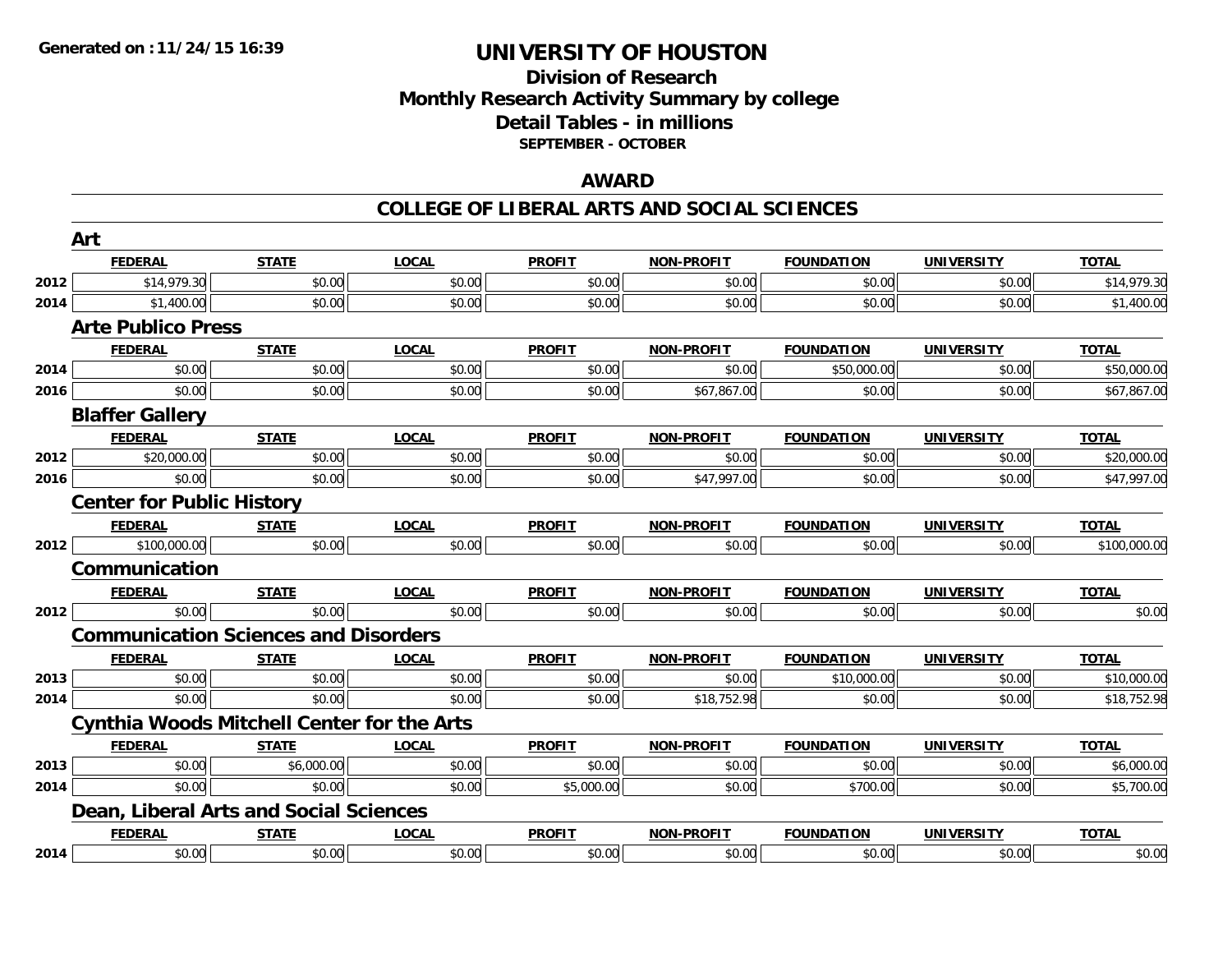## **Division of ResearchMonthly Research Activity Summary by college Detail Tables - in millions SEPTEMBER - OCTOBER**

#### **AWARD**

|      | <b>Economics</b>                    |              |              |               |                   |                   |                   |                |
|------|-------------------------------------|--------------|--------------|---------------|-------------------|-------------------|-------------------|----------------|
|      | <b>FEDERAL</b>                      | <b>STATE</b> | <b>LOCAL</b> | <b>PROFIT</b> | <b>NON-PROFIT</b> | <b>FOUNDATION</b> | <b>UNIVERSITY</b> | <b>TOTAL</b>   |
| 2012 | \$0.00                              | \$0.00       | \$0.00       | \$0.00        | \$0.00            | \$38,500.00       | \$0.00            | \$38,500.00    |
| 2013 | \$0.00                              | \$0.00       | \$0.00       | \$0.00        | \$0.00            | \$25,000.00       | \$0.00            | \$25,000.00    |
| 2014 | \$0.00                              | \$0.00       | \$0.00       | \$0.00        | \$0.00            | \$13,354.00       | \$0.00            | \$13,354.00    |
| 2015 | \$0.00                              | \$0.00       | \$0.00       | \$0.00        | \$0.00            | \$13,009.00       | \$0.00            | \$13,009.00    |
|      | <b>English</b>                      |              |              |               |                   |                   |                   |                |
|      | <b>FEDERAL</b>                      | <b>STATE</b> | <b>LOCAL</b> | <b>PROFIT</b> | <b>NON-PROFIT</b> | <b>FOUNDATION</b> | <b>UNIVERSITY</b> | <b>TOTAL</b>   |
| 2013 | \$0.00                              | \$0.00       | \$0.00       | \$0.00        | \$0.00            | \$0.00            | \$0.00            | \$0.00         |
|      | <b>Health and Human Performance</b> |              |              |               |                   |                   |                   |                |
|      | <b>FEDERAL</b>                      | <b>STATE</b> | <b>LOCAL</b> | <b>PROFIT</b> | <b>NON-PROFIT</b> | <b>FOUNDATION</b> | <b>UNIVERSITY</b> | <b>TOTAL</b>   |
| 2012 | \$707,638.41                        | \$0.00       | \$0.00       | \$301,500.00  | \$0.00            | \$0.00            | \$0.00            | \$1,009,138.41 |
| 2013 | \$1,735,266.54                      | \$0.00       | \$0.00       | \$0.00        | \$0.00            | \$0.00            | \$0.00            | \$1,735,266.54 |
| 2014 | \$865,705.13                        | \$0.00       | \$0.00       | \$0.00        | \$0.00            | \$0.00            | \$0.00            | \$865,705.13   |
| 2015 | \$1,524,948.28                      | \$0.00       | \$0.00       | \$0.00        | \$0.00            | \$24,000.00       | \$0.00            | \$1,548,948.28 |
| 2016 | \$103,070.61                        | \$0.00       | \$0.00       | \$0.00        | \$0.00            | \$10,908.00       | \$0.00            | \$113,978.61   |
|      | <b>History</b>                      |              |              |               |                   |                   |                   |                |
|      | <b>FEDERAL</b>                      | <b>STATE</b> | <b>LOCAL</b> | <b>PROFIT</b> | <b>NON-PROFIT</b> | <b>FOUNDATION</b> | <b>UNIVERSITY</b> | <b>TOTAL</b>   |
| 2013 | \$0.00                              | \$0.00       | \$0.00       | \$73,662.21   | \$0.00            | \$0.00            | \$0.00            | \$73,662.21    |
|      | <b>Philosophy</b>                   |              |              |               |                   |                   |                   |                |
|      | <b>FEDERAL</b>                      | <b>STATE</b> | <b>LOCAL</b> | <b>PROFIT</b> | <b>NON-PROFIT</b> | <b>FOUNDATION</b> | <b>UNIVERSITY</b> | <b>TOTAL</b>   |
| 2012 | \$29,932.50                         | \$0.00       | \$0.00       | \$0.00        | \$0.00            | \$0.00            | \$0.00            | \$29,932.50    |
|      | <b>Political Science</b>            |              |              |               |                   |                   |                   |                |
|      | <b>FEDERAL</b>                      | <b>STATE</b> | <b>LOCAL</b> | <b>PROFIT</b> | <b>NON-PROFIT</b> | <b>FOUNDATION</b> | <b>UNIVERSITY</b> | <b>TOTAL</b>   |
| 2012 | \$0.00                              | \$0.00       | \$0.00       | \$0.00        | \$0.00            | \$0.00            | \$0.00            | \$0.00         |
| 2013 | \$0.00                              | \$0.00       | \$0.00       | \$0.00        | \$0.00            | \$0.00            | \$0.00            | \$0.00         |
|      | <b>Psychology</b>                   |              |              |               |                   |                   |                   |                |
|      | <b>FEDERAL</b>                      | <b>STATE</b> | <b>LOCAL</b> | <b>PROFIT</b> | <b>NON-PROFIT</b> | <b>FOUNDATION</b> | <b>UNIVERSITY</b> | <b>TOTAL</b>   |
| 2012 | \$930,634.00                        | \$61,089.16  | \$0.00       | \$0.00        | \$95,049.00       | \$0.00            | \$0.00            | \$1,086,772.16 |
| 2013 | \$780,780.00                        | \$0.00       | \$0.00       | \$25,723.00   | \$75,532.00       | \$0.00            | \$0.00            | \$882,035.00   |
| 2014 | \$611,562.20                        | \$19,559.00  | \$0.00       | \$17,923.92   | \$117,038.00      | \$0.00            | \$0.00            | \$766,083.12   |
| 2015 | \$428,850.05                        | \$20,215.00  | \$0.00       | \$21,507.00   | \$59,469.00       | \$0.00            | \$0.00            | \$530,041.05   |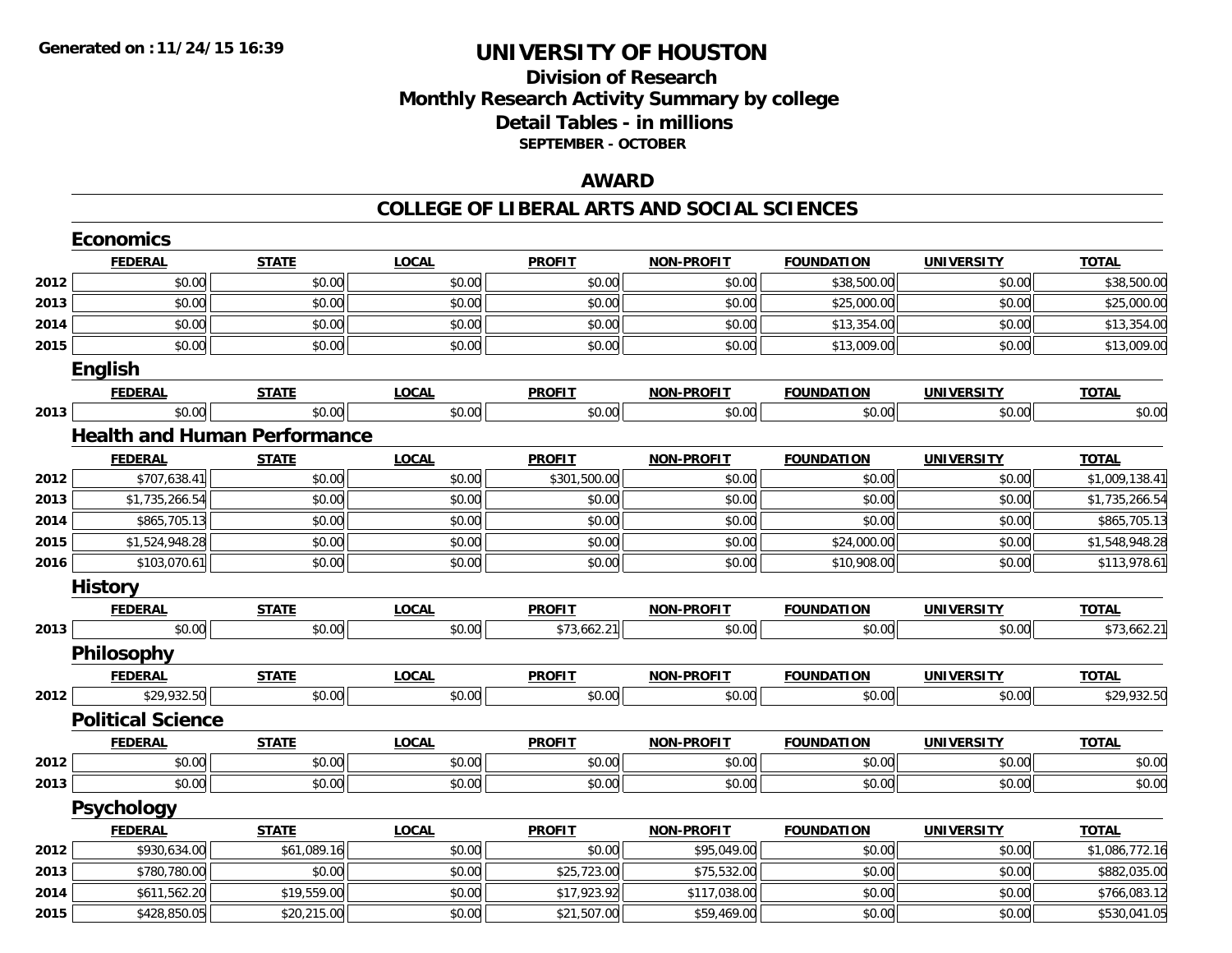## **Division of Research Monthly Research Activity Summary by college Detail Tables - in millions SEPTEMBER - OCTOBER**

#### **AWARD**

|       | <b>Psychology</b>      |              |              |               |                   |                   |                   |                |
|-------|------------------------|--------------|--------------|---------------|-------------------|-------------------|-------------------|----------------|
|       | <b>FEDERAL</b>         | <b>STATE</b> | <u>LOCAL</u> | <b>PROFIT</b> | <b>NON-PROFIT</b> | <b>FOUNDATION</b> | <b>UNIVERSITY</b> | <b>TOTAL</b>   |
| 2016  | \$790,832.37           | \$0.00       | \$0.00       | \$21,812.04   | \$70,329.88       | \$0.00            | \$0.00            | \$882,974.29   |
|       | <b>School of Music</b> |              |              |               |                   |                   |                   |                |
|       | <b>FEDERAL</b>         | <b>STATE</b> | <b>LOCAL</b> | <b>PROFIT</b> | <b>NON-PROFIT</b> | <b>FOUNDATION</b> | <b>UNIVERSITY</b> | <b>TOTAL</b>   |
| 2016  | \$0.00                 | \$0.00       | \$0.00       | \$0.00        | \$10,000.00       | \$0.00            | \$0.00            | \$10,000.00    |
| Total | \$8,645,599.37         | \$106,863.16 | \$0.00       | \$467,128.17  | \$562.034.86      | \$185,471.00      | \$0.00            | \$9,967,096.56 |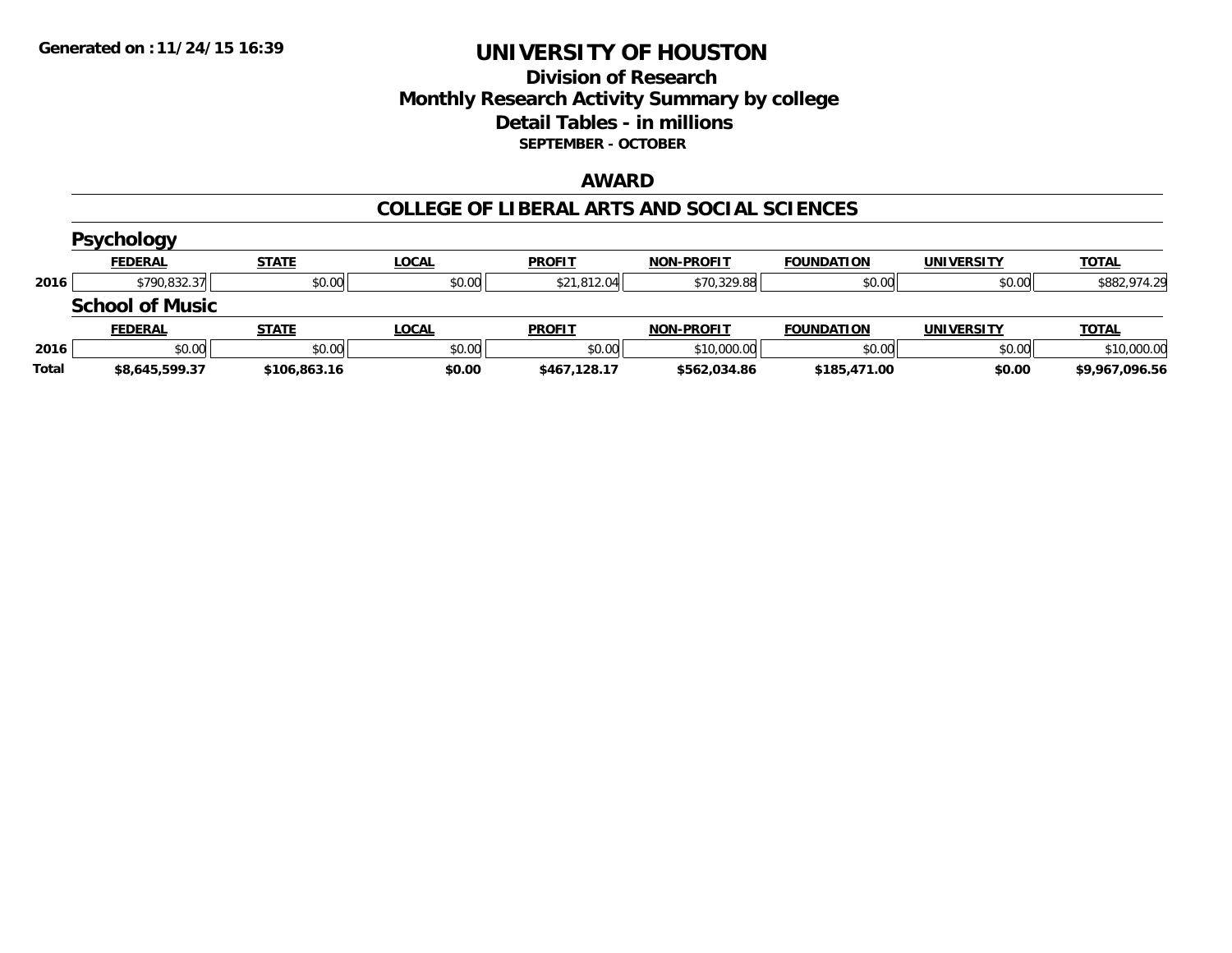## **Division of ResearchMonthly Research Activity Summary by college Detail Tables - in millions SEPTEMBER - OCTOBER**

#### **AWARD**

## **COLLEGE OF NATURAL SCIENCES AND MATHEMATICS**

# **Biology/Biochemistry**

**2015**

**2016**

|      | <b>FEDERAL</b>                                         | <b>STATE</b> | <b>LOCAL</b> | <b>PROFIT</b> | <b>NON-PROFIT</b> | <b>FOUNDATION</b> | <b>UNIVERSITY</b> | <b>TOTAL</b>   |
|------|--------------------------------------------------------|--------------|--------------|---------------|-------------------|-------------------|-------------------|----------------|
| 2012 | \$267,299.76                                           | \$0.00       | \$0.00       | \$0.00        | \$70,000.00       | \$0.00            | \$0.00            | \$337,299.76   |
| 2013 | \$428,760.00                                           | \$0.00       | \$0.00       | \$462,412.00  | \$100,000.00      | \$0.00            | \$0.00            | \$991,172.00   |
| 2014 | \$405,088.00                                           | \$223.06     | \$0.00       | \$0.00        | \$20,010.00       | \$0.00            | \$0.00            | \$425,321.06   |
| 2015 | \$401,940.62                                           | \$21,473.50  | \$0.00       | \$0.00        | \$46,785.01       | \$0.00            | \$0.00            | \$470,199.13   |
| 2016 | \$252,286.00                                           | \$63,818.85  | \$0.00       | \$0.00        | \$0.00            | \$0.00            | \$0.00            | \$316,104.85   |
|      | <b>Center for Applied Geoscience Excellence</b>        |              |              |               |                   |                   |                   |                |
|      | <b>FEDERAL</b>                                         | <b>STATE</b> | <b>LOCAL</b> | <b>PROFIT</b> | <b>NON-PROFIT</b> | <b>FOUNDATION</b> | <b>UNIVERSITY</b> | <b>TOTAL</b>   |
| 2014 | \$0.00                                                 | \$0.00       | \$0.00       | \$0.00        | \$0.00            | \$0.00            | \$0.00            | \$0.00         |
| 2015 | \$0.00                                                 | \$0.00       | \$0.00       | \$0.00        | \$0.00            | \$0.00            | \$0.00            | \$0.00         |
| 2016 | \$0.00                                                 | \$0.00       | \$0.00       | \$0.00        | \$0.00            | \$0.00            | \$0.00            | \$0.00         |
|      | <b>Center for Nuclear Receptors and Cell Signaling</b> |              |              |               |                   |                   |                   |                |
|      | <b>FEDERAL</b>                                         | <b>STATE</b> | <b>LOCAL</b> | <b>PROFIT</b> | <b>NON-PROFIT</b> | <b>FOUNDATION</b> | <b>UNIVERSITY</b> | <b>TOTAL</b>   |
| 2012 | \$30,000.00                                            | \$0.00       | \$0.00       | \$0.00        | \$0.00            | \$0.00            | \$0.00            | \$30,000.00    |
| 2013 | \$22,845.00                                            | \$0.00       | \$0.00       | \$0.00        | \$0.00            | \$0.00            | \$0.00            | \$22,845.00    |
| 2014 | \$244,596.00                                           | \$0.00       | \$0.00       | \$0.00        | \$0.00            | \$0.00            | \$0.00            | \$244,596.00   |
| 2015 | \$0.00                                                 | \$1,582.50   | \$0.00       | \$0.00        | \$0.00            | \$0.00            | \$0.00            | \$1,582.50     |
|      | Chemistry                                              |              |              |               |                   |                   |                   |                |
|      | <b>FEDERAL</b>                                         | <b>STATE</b> | <b>LOCAL</b> | <b>PROFIT</b> | <b>NON-PROFIT</b> | <b>FOUNDATION</b> | <b>UNIVERSITY</b> | <b>TOTAL</b>   |
| 2012 | \$505,224.88                                           | \$0.00       | \$0.00       | \$0.00        | \$0.00            | \$0.00            | \$0.00            | \$505,224.88   |
| 2013 | \$218,650.20                                           | \$0.00       | \$0.00       | \$0.00        | \$0.00            | \$0.00            | \$0.00            | \$218,650.20   |
| 2014 | \$467,250.00                                           | \$0.00       | \$0.00       | \$0.00        | \$0.00            | \$0.00            | \$0.00            | \$467,250.00   |
| 2015 | \$117,623.18                                           | \$0.00       | \$0.00       | \$0.00        | \$45,000.00       | \$125,000.00      | \$0.00            | \$287,623.18   |
| 2016 | \$453,547.00                                           | \$0.00       | \$0.00       | \$0.00        | \$55,000.00       | \$0.00            | \$0.00            | \$508,547.00   |
|      | <b>Computer Science</b>                                |              |              |               |                   |                   |                   |                |
|      | <b>FEDERAL</b>                                         | <b>STATE</b> | <b>LOCAL</b> | <b>PROFIT</b> | <b>NON-PROFIT</b> | <b>FOUNDATION</b> | <b>UNIVERSITY</b> | <b>TOTAL</b>   |
| 2012 | \$1,021,468.58                                         | \$0.00       | \$0.00       | \$60,000.00   | \$0.00            | \$0.00            | \$0.00            | \$1,081,468.58 |
| 2013 | \$1,370,350.00                                         | \$0.00       | \$0.00       | \$99,975.00   | \$0.00            | \$0.00            | \$0.00            | \$1,470,325.00 |
| 2014 | \$825,112.20                                           | \$0.00       | \$0.00       | \$180,000.00  | \$0.00            | \$0.00            | \$0.00            | \$1,005,112.20 |

\$1,366,631.75 \$36,815.00 \$0.00 \$0.00 \$50,000.00 \$0.00 \$0.00 \$1,453,446.75

\$455,560.00 \$0.00 \$0.00 \$0.00 \$0.00 \$0.00 \$0.00 \$455,560.00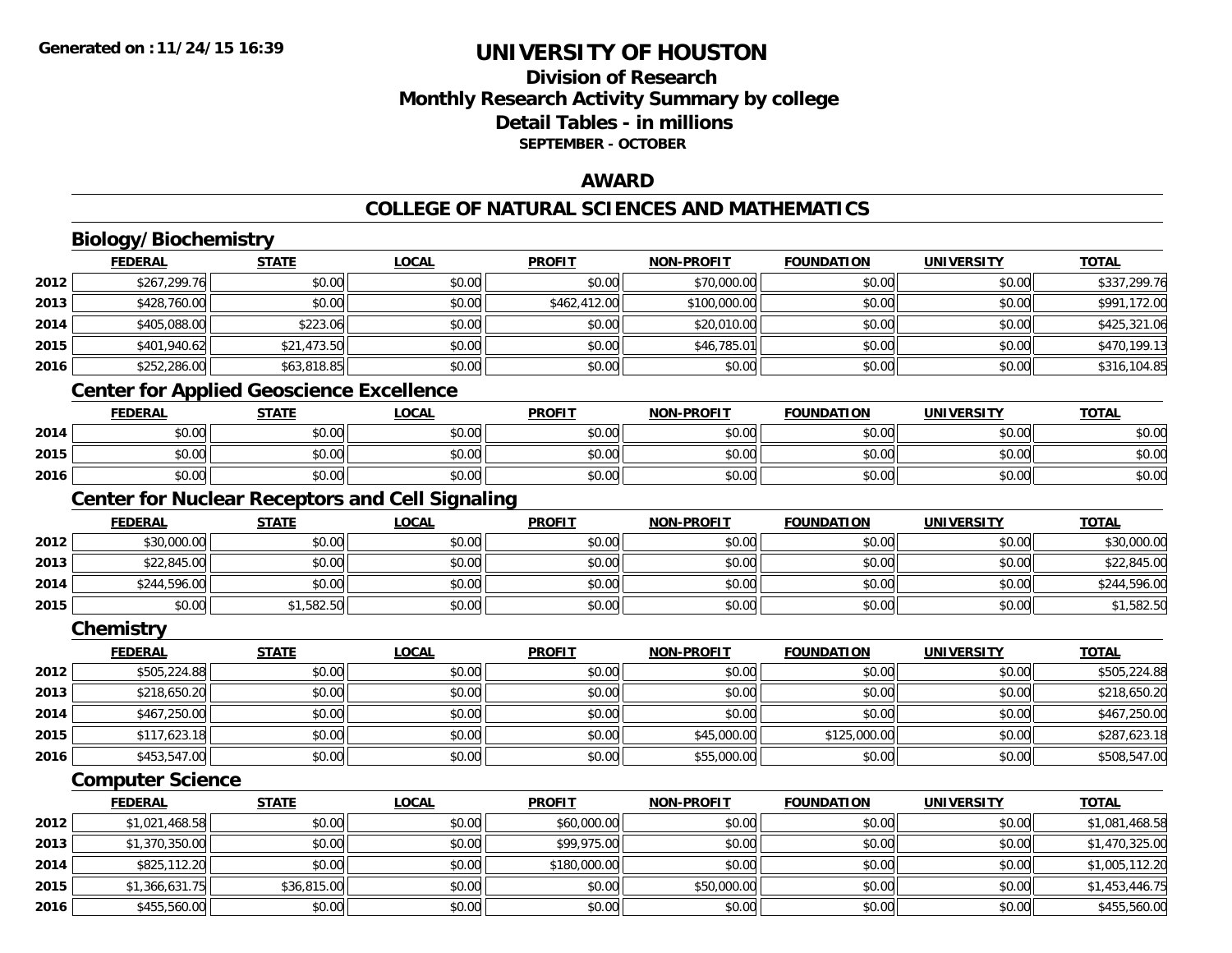## **Division of ResearchMonthly Research Activity Summary by college Detail Tables - in millions SEPTEMBER - OCTOBER**

#### **AWARD**

## **COLLEGE OF NATURAL SCIENCES AND MATHEMATICS**

## **Dean, Natural Sciences and Mathematics**

|              | <b>FEDERAL</b>                          | <b>STATE</b> | <b>LOCAL</b> | <b>PROFIT</b>  | <b>NON-PROFIT</b> | <b>FOUNDATION</b> | <b>UNIVERSITY</b> | <b>TOTAL</b>    |
|--------------|-----------------------------------------|--------------|--------------|----------------|-------------------|-------------------|-------------------|-----------------|
| 2012         | \$0.00                                  | \$0.00       | \$0.00       | \$0.00         | \$0.00            | \$0.00            | \$0.00            | \$0.00          |
| 2013         | \$113,412.00                            | \$0.00       | \$0.00       | \$0.00         | \$0.00            | \$0.00            | \$0.00            | \$113,412.00    |
| 2015         | \$79,439.00                             | \$0.00       | \$0.00       | \$0.00         | \$45,000.00       | \$0.00            | \$0.00            | \$124,439.00    |
| 2016         | \$159,439.00                            | \$43,916.85  | \$0.00       | \$0.00         | \$0.00            | \$0.00            | \$0.00            | \$203,355.85    |
|              | <b>Earth &amp; Atmospheric Sciences</b> |              |              |                |                   |                   |                   |                 |
|              | <b>FEDERAL</b>                          | <b>STATE</b> | <b>LOCAL</b> | <b>PROFIT</b>  | <b>NON-PROFIT</b> | <b>FOUNDATION</b> | <b>UNIVERSITY</b> | <b>TOTAL</b>    |
| 2012         | \$199,477.00                            | \$0.00       | \$0.00       | \$884,287.15   | \$100,000.00      | \$0.00            | \$0.00            | \$1,183,764.15  |
| 2013         | \$413,255.80                            | \$0.00       | \$0.00       | \$435,000.00   | \$0.00            | \$0.00            | \$0.00            | \$848,255.80    |
| 2014         | \$217,584.81                            | \$0.00       | \$0.00       | \$389,278.76   | \$0.00            | \$0.00            | \$0.00            | \$606,863.57    |
| 2015         | \$290,791.25                            | \$0.00       | \$0.00       | \$660,000.00   | \$41,119.00       | \$0.00            | \$0.00            | \$991,910.25    |
| 2016         | \$331,841.00                            | \$0.00       | \$0.00       | \$390,000.00   | \$0.00            | \$0.00            | \$0.00            | \$721,841.00    |
|              | <b>Institute for Nanoenergy</b>         |              |              |                |                   |                   |                   |                 |
|              | <b>FEDERAL</b>                          | <b>STATE</b> | <b>LOCAL</b> | <b>PROFIT</b>  | <b>NON-PROFIT</b> | <b>FOUNDATION</b> | <b>UNIVERSITY</b> | <b>TOTAL</b>    |
| 2014         | \$0.00                                  | \$0.00       | \$0.00       | \$0.00         | \$0.00            | \$0.00            | \$0.00            | \$0.00          |
|              | <b>Mathematics</b>                      |              |              |                |                   |                   |                   |                 |
|              | <b>FEDERAL</b>                          | <b>STATE</b> | <b>LOCAL</b> | <b>PROFIT</b>  | <b>NON-PROFIT</b> | <b>FOUNDATION</b> | <b>UNIVERSITY</b> | <b>TOTAL</b>    |
| 2012         | \$563,400.92                            | \$139,679.00 | \$0.00       | \$0.00         | \$49,616.00       | \$0.00            | \$10,000.00       | \$762,695.92    |
| 2013         | \$200,318.00                            | \$0.00       | \$0.00       | \$0.00         | \$0.00            | \$14,000.00       | \$0.00            | \$214,318.00    |
| 2014         | \$555,824.50                            | \$0.00       | \$0.00       | \$0.00         | \$0.00            | \$24.29           | \$0.00            | \$555,848.79    |
| 2015         | \$526,885.00                            | \$0.00       | \$0.00       | \$0.00         | \$45,000.00       | \$7,000.00        | \$0.00            | \$578,885.00    |
| 2016         | \$282,120.00                            | \$0.00       | \$0.00       | \$0.00         | \$0.00            | \$14,000.00       | \$0.00            | \$296,120.00    |
|              | <b>Physics</b>                          |              |              |                |                   |                   |                   |                 |
|              | <b>FEDERAL</b>                          | <b>STATE</b> | <b>LOCAL</b> | <b>PROFIT</b>  | <b>NON-PROFIT</b> | <b>FOUNDATION</b> | <b>UNIVERSITY</b> | <b>TOTAL</b>    |
| 2012         | \$835,082.50                            | \$0.00       | \$0.00       | \$299,400.00   | \$49,225.00       | \$0.00            | \$0.00            | \$1,183,707.50  |
| 2013         | \$1,237,675.98                          | \$0.00       | \$0.00       | \$99,400.00    | \$56,040.00       | \$0.00            | \$0.00            | \$1,393,115.98  |
| 2014         | \$1,303,013.42                          | \$0.00       | \$0.00       | \$40,000.00    | \$0.00            | \$0.00            | \$0.00            | \$1,343,013.42  |
| 2015         | \$497,283.00                            | \$0.00       | \$0.00       | \$99,400.00    | \$0.00            | \$0.00            | \$0.00            | \$596,683.00    |
| 2016         | \$599,204.00                            | \$0.00       | \$0.00       | \$0.00         | \$0.00            | \$0.00            | \$0.00            | \$599,204.00    |
| <b>Total</b> | \$17 260 280 35                         | \$307 508 76 | \$0.00       | \$4 099 152 91 | \$772 795 01      | \$160,024.29      | \$10,000,00       | \$22,609,761,32 |

**\$17,260,280.35 \$307,508.76 \$0.00 \$4,099,152.91 \$772,795.01 \$160,024.29 \$10,000.00 \$22,609,761.32**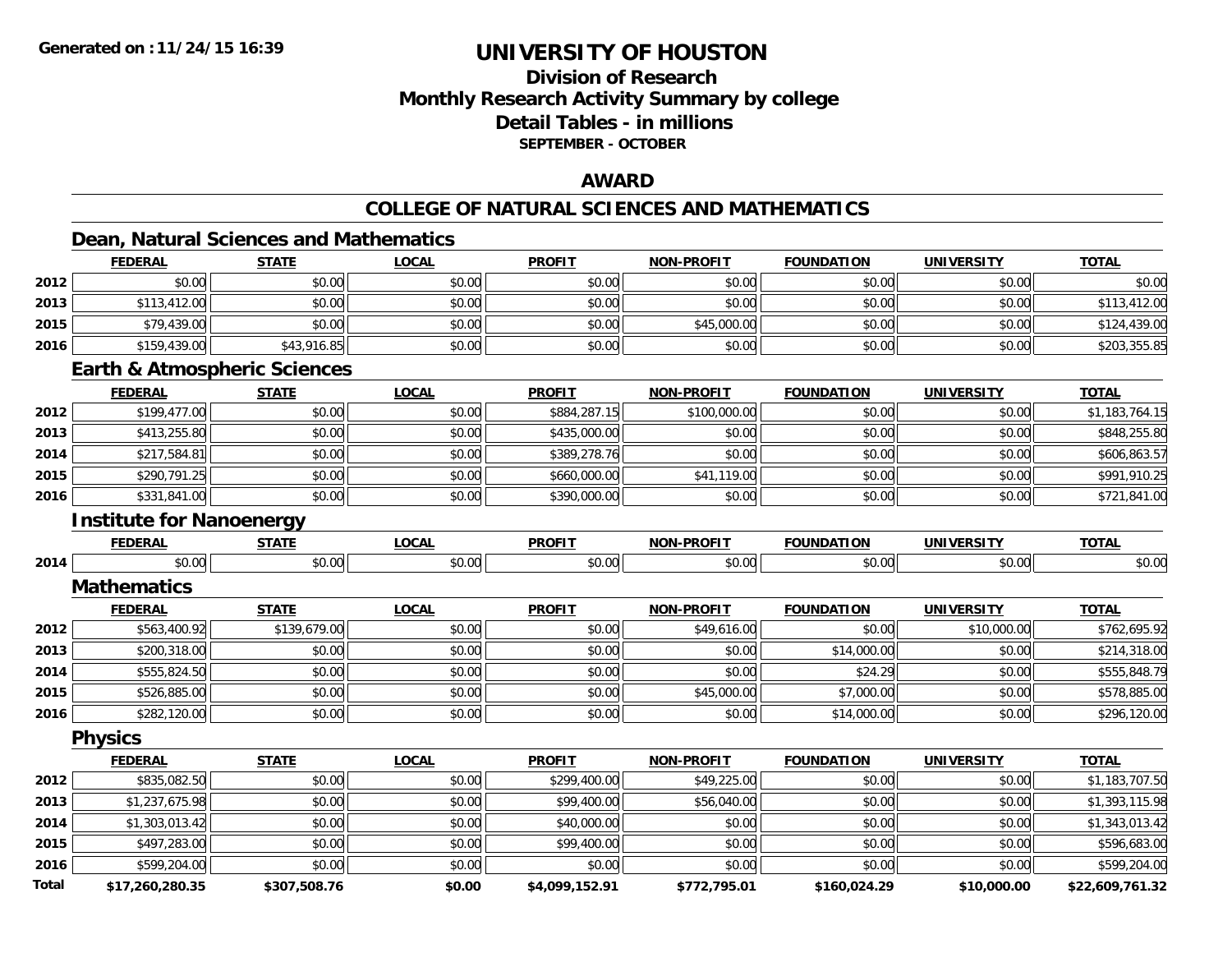## **Division of Research Monthly Research Activity Summary by college Detail Tables - in millions SEPTEMBER - OCTOBER**

#### **AWARD**

#### **COLLEGE OF OPTOMETRY**

## **Optometry Vision Sciences**

|       | <b>FEDERAL</b> | <b>STATE</b> | <b>LOCAL</b> | <b>PROFIT</b> | <b>NON-PROFIT</b> | <b>FOUNDATION</b> | <b>UNIVERSITY</b> | <u>TOTAL</u>   |
|-------|----------------|--------------|--------------|---------------|-------------------|-------------------|-------------------|----------------|
| 2012  | \$1,482,409.80 | \$0.00       | \$0.00       | \$86,580.00   | \$0.00            | \$0.00            | \$0.00            | \$1,568,989.80 |
| 2013  | \$1,524,745.80 | \$0.00       | \$0.00       | \$239,098.00  | \$0.00            | \$0.00            | \$0.00            | \$1,763,843.80 |
| 2014  | \$2,271,254.00 | \$0.00       | \$0.00       | \$259.444.40  | \$0.00            | \$0.00            | \$91,630.00       | \$2,622,328.40 |
| 2015  | \$2,312,041.25 | \$0.00       | \$0.00       | \$52,000.00   | \$0.00            | \$0.00            | \$0.00            | \$2,364,041.25 |
| 2016  | \$578,866.00   | \$0.00       | \$0.00       | \$16,995.45   | \$0.00            | \$0.00            | \$0.00            | \$595,861.45   |
| Total | \$8,169,316.85 | \$0.00       | \$0.00       | \$654,117.85  | \$0.00            | \$0.00            | \$91,630.00       | \$8,915,064.70 |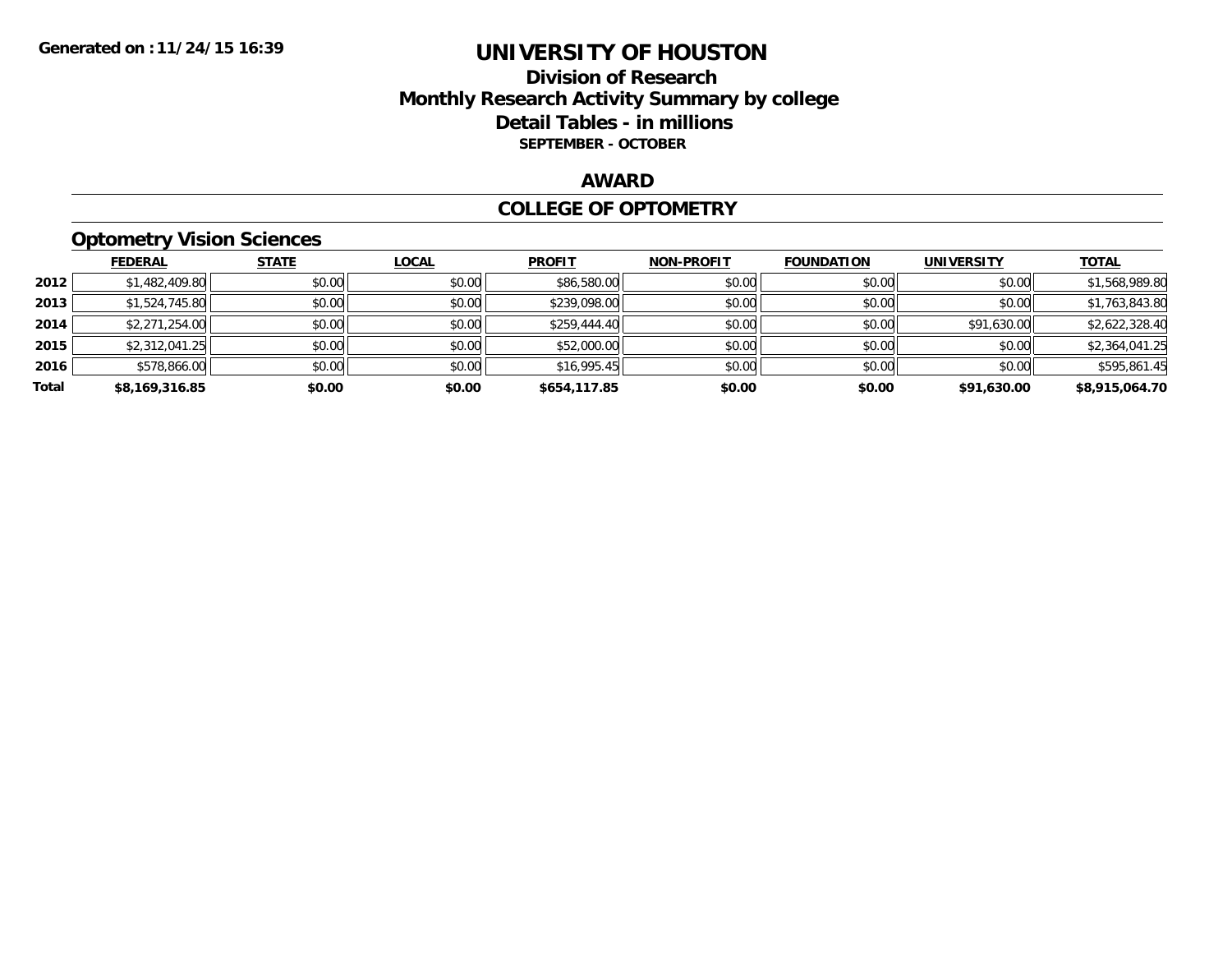## **Division of ResearchMonthly Research Activity Summary by college Detail Tables - in millionsSEPTEMBER - OCTOBER**

#### **AWARD**

#### **COLLEGE OF PHARMACYCenter for Experimental Therapeutics and Pharmacoi FEDERAL STATE LOCAL PROFIT NON-PROFIT FOUNDATION UNIVERSITY TOTALTOTAL 2012**2 | \$0.00 \$0.00 \$0.00 \$0.00 \$0.00 \$0.00 \$0.00 \$0.00 \$0.00 \$0.00 \$0.00 \$0.00 \$0.00 \$0.00 \$0.00 \$0.00 \$0.00 **2013** \$0.00 \$0.00 \$0.00 \$0.00 \$0.00 \$0.00 \$0.00 \$0.00 **2014**4 \$0.00 \$0.00 \$0.00 \$0.00 \$0.00 \$0.00 \$0.00 \$0.00 \$0.00 \$0.00 \$0.00 \$0.00 \$0.00 \$0.00 \$0.00 \$0.00 \$0.00 **Clinical Pharmacy & Administration FEDERAL STATE LOCAL PROFIT NON-PROFIT FOUNDATION UNIVERSITY TOTALTOTAL 2012**2 | \$42,880.00| \$5,892.00| \$0.00| \$0.00| \$0.00| \$0.00| \$6,500.00| \$0,500 \$0.00| \$0.00| \$0.00| \$55,272.00 **2013**3 | \$0.00| \$0.00| \$0.00| \$0.00| \$0.00| \$140,532.00| \$140,532.00| \$0.00| \$0.00| \$0.00| \$0.00| \$140,532.00 **2014**4 \$0.00 \$0.00 \$0.00 \$0.00 \$0.00 \$0.00 \$90,375.00 \$90,375.00 \$0.00 \$0.00 \$0.00 \$0.00 \$0.00 \$90,375.00 **2015** \$0.00 \$0.00 \$0.00 \$0.00 \$34,710.00 \$0.00 \$0.00 \$34,710.00 **2016** \$229,490.00 \$225,000.00 \$0.00 \$0.00 \$0.00 \$0.00 \$0.00 \$454,490.00 **Dean, Pharmacy FEDERAL STATE LOCAL PROFIT NON-PROFIT FOUNDATION UNIVERSITY TOTAL2012**2 | \$0.00 \$0.00 \$0.00 \$0.00 \$0.00 \$0.00 \$0.00 \$0.00 \$0.00 \$0.00 \$0.00 \$0.00 \$0.00 \$0.00 \$0.00 \$0.00 \$0.00 **2013** \$0.00 \$0.00 \$0.00 \$0.00 \$0.00 \$0.00 \$0.00 \$0.00 **2014**4 \$0.00 | \$0.00 | \$0.00 | \$0.00 | \$0.00 | \$0.00 | \$0.00 | \$0 **2015** \$0.00 \$0.00 \$0.00 \$0.00 \$0.00 \$0.00 \$0.00 \$0.00 **Pharm Health Outcomes & Policy FEDERAL STATE LOCAL PROFIT NON-PROFIT FOUNDATION UNIVERSITY TOTALTOTAL 2013**\$188,183.00 \$0.00 \$0.00 \$0.00 \$0.00 \$0.00 \$0.00 \$188,183.00

## **Pharmacological and Pharmaceutical Sciences**

|       | <b>FEDERAL</b> | <u>STATE</u> | <u>LOCAL</u> | <b>PROFIT</b> | <b>NON-PROFIT</b> | <b>FOUNDATION</b> | <b>UNIVERSITY</b> | <b>TOTAL</b>   |
|-------|----------------|--------------|--------------|---------------|-------------------|-------------------|-------------------|----------------|
| 2012  | \$465,500.00   | \$0.00       | \$0.00       | \$0.00        | \$147,000.00      | \$0.00            | \$0.00            | \$612,500.00   |
| 2013  | \$319,758.00   | \$0.00       | \$0.00       | \$0.00        | \$0.00            | \$0.00            | \$0.00            | \$319,758.00   |
| 2014  | \$372,923.00   | \$0.00       | \$0.00       | \$0.00        | \$0.00            | \$88,961.00       | \$0.00            | \$461,884.00   |
| 2015  | \$697,416.00   | \$0.00       | \$0.00       | \$0.00        | \$0.00            | \$0.00            | \$0.00            | \$697,416.00   |
| Total | \$2,316,150.00 | \$230,892.00 | \$0.00       | \$230,907.00  | \$188,210.00      | \$88,961.00       | \$0.00            | \$3,055,120.00 |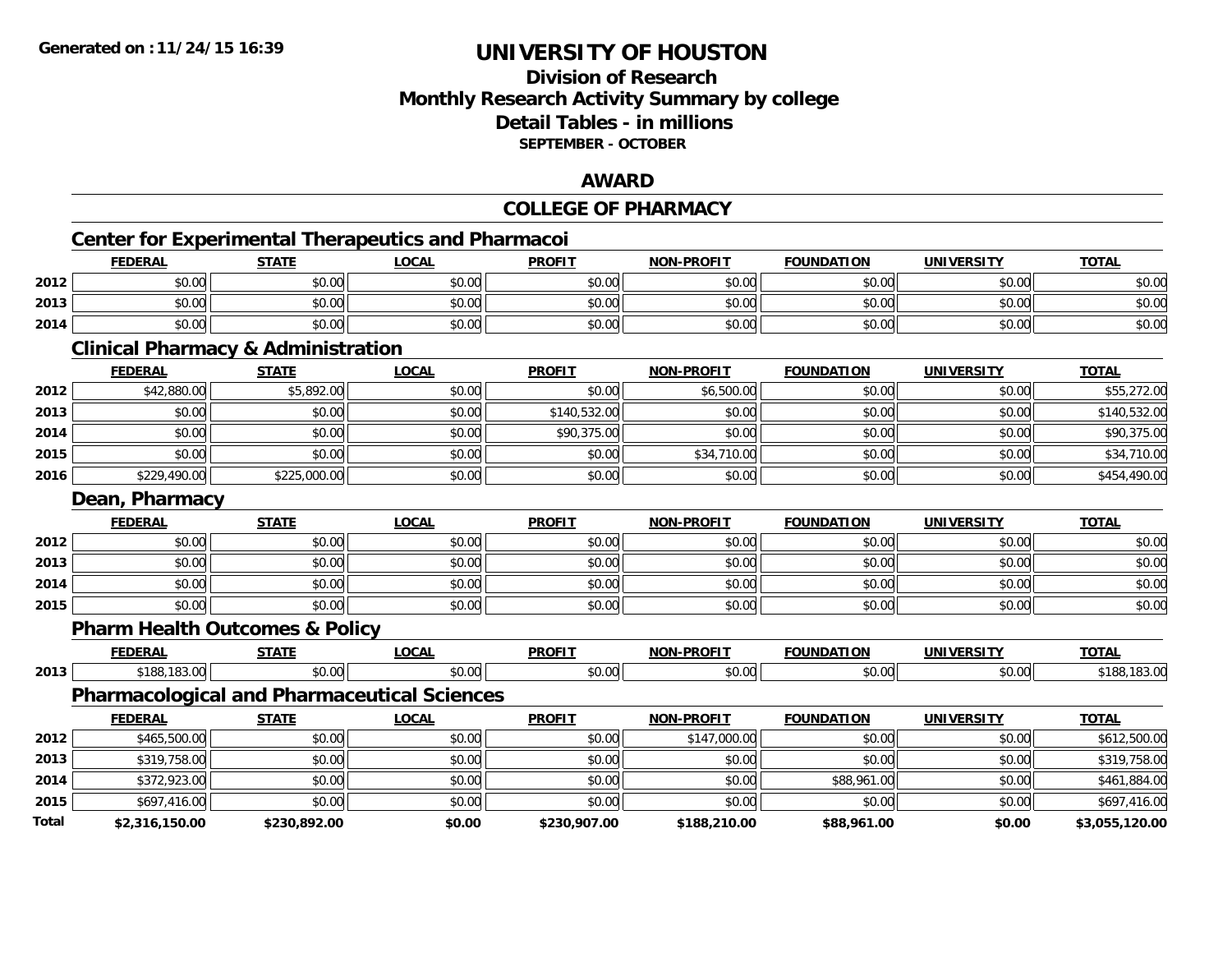#### **Division of Research Monthly Research Activity Summary by college Detail Tables - in millions SEPTEMBER - OCTOBER**

#### **AWARD**

#### **COLLEGE OF TECHNOLOGY**

|       | <b>Center for Technology Literacy</b>         |              |              |               |                   |                   |                   |                |
|-------|-----------------------------------------------|--------------|--------------|---------------|-------------------|-------------------|-------------------|----------------|
|       | <b>FEDERAL</b>                                | <b>STATE</b> | <b>LOCAL</b> | <b>PROFIT</b> | <b>NON-PROFIT</b> | <b>FOUNDATION</b> | <b>UNIVERSITY</b> | <b>TOTAL</b>   |
| 2015  | \$19,362.80                                   | \$0.00       | \$0.00       | \$0.00        | \$0.00            | \$0.00            | \$0.00            | \$19,362.80    |
| 2016  | \$31,567.00                                   | \$0.00       | \$0.00       | \$0.00        | \$0.00            | \$0.00            | \$0.00            | \$31,567.00    |
|       | <b>Construction Management</b>                |              |              |               |                   |                   |                   |                |
|       | <b>FEDERAL</b>                                | <b>STATE</b> | <b>LOCAL</b> | <b>PROFIT</b> | <b>NON-PROFIT</b> | <b>FOUNDATION</b> | <b>UNIVERSITY</b> | <b>TOTAL</b>   |
| 2013  | \$0.00                                        | \$74,568.00  | \$0.00       | \$0.00        | \$0.00            | \$0.00            | \$0.00            | \$74,568.00    |
|       | Dean, Technology                              |              |              |               |                   |                   |                   |                |
|       | <b>FEDERAL</b>                                | <b>STATE</b> | <b>LOCAL</b> | <b>PROFIT</b> | <b>NON-PROFIT</b> | <b>FOUNDATION</b> | <b>UNIVERSITY</b> | <b>TOTAL</b>   |
| 2013  | \$0.00                                        | \$0.00       | \$0.00       | \$0.00        | \$0.00            | \$0.00            | \$0.00            | \$0.00         |
|       | <b>Engineering Technology</b>                 |              |              |               |                   |                   |                   |                |
|       | <b>FEDERAL</b>                                | <b>STATE</b> | <b>LOCAL</b> | <b>PROFIT</b> | <b>NON-PROFIT</b> | <b>FOUNDATION</b> | <b>UNIVERSITY</b> | <b>TOTAL</b>   |
| 2012  | \$70,000.00                                   | \$0.00       | \$0.00       | \$0.00        | \$0.00            | \$0.00            | \$0.00            | \$70,000.00    |
| 2013  | \$161,215.00                                  | \$0.00       | \$0.00       | \$0.00        | \$0.00            | \$0.00            | \$0.00            | \$161,215.00   |
| 2014  | \$900,000.00                                  | \$0.00       | \$0.00       | \$0.00        | \$0.00            | \$0.00            | \$0.00            | \$900,000.00   |
| 2016  | \$82,693.50                                   | \$0.00       | \$0.00       | \$0.00        | \$0.00            | \$0.00            | \$0.00            | \$82,693.50    |
|       | <b>Information &amp; Logistics Technology</b> |              |              |               |                   |                   |                   |                |
|       | <b>FEDERAL</b>                                | <b>STATE</b> | <b>LOCAL</b> | <b>PROFIT</b> | <b>NON-PROFIT</b> | <b>FOUNDATION</b> | <b>UNIVERSITY</b> | <b>TOTAL</b>   |
| 2012  | \$5,000.00                                    | \$0.00       | \$0.00       | \$0.00        | \$0.00            | \$0.00            | \$0.00            | \$5,000.00     |
| 2016  | \$170,115.50                                  | \$0.00       | \$0.00       | \$0.00        | \$0.00            | \$0.00            | \$0.00            | \$170,115.50   |
| Total | \$1,439,953.80                                | \$74,568.00  | \$0.00       | \$0.00        | \$0.00            | \$0.00            | \$0.00            | \$1,514,521.80 |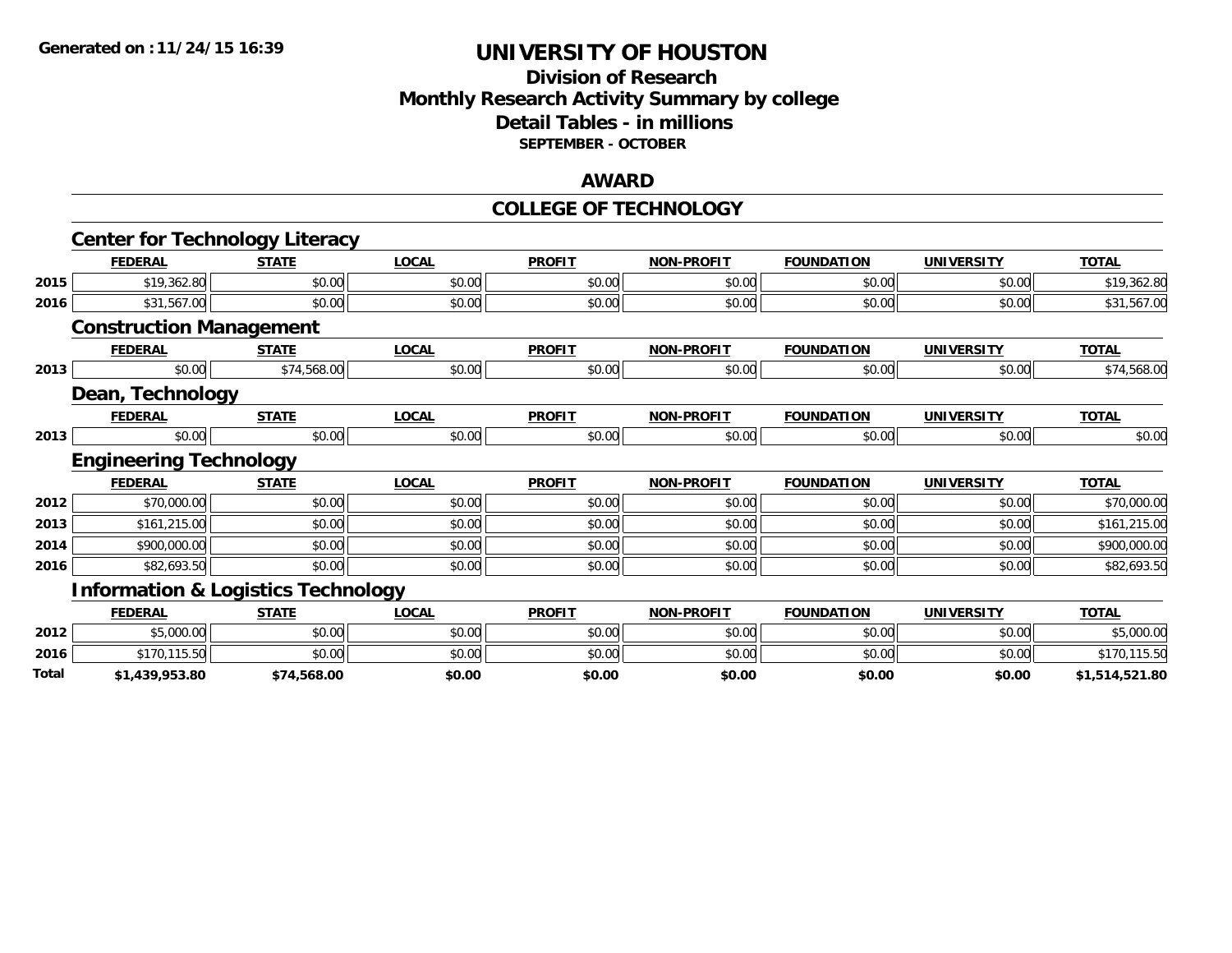## **Division of ResearchMonthly Research Activity Summary by college Detail Tables - in millions SEPTEMBER - OCTOBER**

#### **AWARD**

# **CULLEN COLLEGE OF ENGINEERING**

|      | <b>Biomedical Engineering</b> |              |                                                          |               |                   |                   |                   |                |
|------|-------------------------------|--------------|----------------------------------------------------------|---------------|-------------------|-------------------|-------------------|----------------|
|      | <b>FEDERAL</b>                | <b>STATE</b> | <b>LOCAL</b>                                             | <b>PROFIT</b> | <b>NON-PROFIT</b> | <b>FOUNDATION</b> | <b>UNIVERSITY</b> | <b>TOTAL</b>   |
| 2012 | \$0.00                        | \$0.00       | \$0.00                                                   | \$0.00        | \$0.00            | \$0.00            | \$0.00            | \$0.00         |
| 2013 | \$406,394.00                  | \$0.00       | \$0.00                                                   | \$0.00        | \$0.00            | \$0.00            | \$0.00            | \$406,394.00   |
| 2014 | \$741,802.00                  | \$0.00       | \$0.00                                                   | \$0.00        | \$0.00            | \$0.00            | \$0.00            | \$741,802.00   |
| 2015 | \$90,603.00                   | \$0.00       | \$0.00                                                   | \$0.00        | \$0.00            | \$0.00            | \$0.00            | \$90,603.00    |
| 2016 | \$2,300.00                    | \$0.00       | \$0.00                                                   | \$0.00        | \$0.00            | \$0.00            | \$100,400.00      | \$102,700.00   |
|      |                               |              | <b>Center for Innovative Grouting Materials and Tech</b> |               |                   |                   |                   |                |
|      | <b>FEDERAL</b>                | <b>STATE</b> | <b>LOCAL</b>                                             | <b>PROFIT</b> | <b>NON-PROFIT</b> | <b>FOUNDATION</b> | <b>UNIVERSITY</b> | <b>TOTAL</b>   |
| 2012 | \$0.00                        | \$0.00       | \$0.00                                                   | \$0.00        | \$0.00            | \$0.00            | \$0.00            | \$0.00         |
| 2014 | \$0.00                        | \$0.00       | \$0.00                                                   | \$0.00        | \$0.00            | \$0.00            | \$0.00            | \$0.00         |
|      | <b>Chemical Engineering</b>   |              |                                                          |               |                   |                   |                   |                |
|      | <b>FEDERAL</b>                | <b>STATE</b> | <b>LOCAL</b>                                             | <b>PROFIT</b> | <b>NON-PROFIT</b> | <b>FOUNDATION</b> | <b>UNIVERSITY</b> | <b>TOTAL</b>   |
| 2012 | \$1,112,288.10                | \$0.00       | \$0.00                                                   | \$737,221.57  | \$0.00            | \$10,900.00       | \$0.00            | \$1,860,409.67 |
| 2013 | \$1,389,478.22                | \$26,500.00  | \$0.00                                                   | \$115,518.00  | \$200,000.00      | \$0.00            | \$0.00            | \$1,731,496.22 |
| 2014 | \$1,186,088.30                | \$0.00       | \$0.00                                                   | \$207,500.00  | \$0.00            | \$30,000.00       | \$0.00            | \$1,423,588.30 |
| 2015 | \$896,816.60                  | \$409,609.00 | \$0.00                                                   | \$0.00        | \$0.00            | \$30,000.00       | \$0.00            | \$1,336,425.60 |
| 2016 | \$1,227,257.32                | \$0.00       | \$0.00                                                   | \$120,000.00  | \$0.00            | \$0.00            | \$0.00            | \$1,347,257.32 |
|      | <b>Civil Engineering</b>      |              |                                                          |               |                   |                   |                   |                |
|      | <b>FEDERAL</b>                | <b>STATE</b> | <b>LOCAL</b>                                             | <b>PROFIT</b> | <b>NON-PROFIT</b> | <b>FOUNDATION</b> | <b>UNIVERSITY</b> | <b>TOTAL</b>   |
| 2012 | \$1,078,590.31                | \$572,633.00 | \$0.00                                                   | \$57,091.00   | \$75,623.00       | \$66,667.00       | \$0.00            | \$1,850,604.31 |
| 2013 | \$2,376,146.53                | \$274,310.00 | \$0.00                                                   | \$0.00        | \$39,170.70       | \$0.00            | \$0.00            | \$2,689,627.23 |
| 2014 | \$972,197.71                  | \$256,786.00 | \$0.00                                                   | \$408,425.50  | \$0.00            | \$0.00            | \$0.00            | \$1,637,409.21 |
| 2015 | \$431,053.98                  | \$5,437.00   | \$0.00                                                   | \$49,967.00   | \$0.00            | \$0.00            | \$0.00            | \$486,457.98   |
| 2016 | \$1,491,409.00                | \$9,900.00   | \$0.00                                                   | \$0.00        | \$0.00            | \$92,936.42       | \$0.00            | \$1,594,245.42 |
|      | Dean, Engineering             |              |                                                          |               |                   |                   |                   |                |
|      | <b>FEDERAL</b>                | <b>STATE</b> | <b>LOCAL</b>                                             | <b>PROFIT</b> | <b>NON-PROFIT</b> | <b>FOUNDATION</b> | <b>UNIVERSITY</b> | <b>TOTAL</b>   |
| 2012 | \$0.00                        | \$0.00       | \$0.00                                                   | \$0.00        | \$0.00            | \$0.00            | \$0.00            | \$0.00         |
| 2013 | \$39,999.10                   | \$0.00       | \$0.00                                                   | \$0.00        | \$0.00            | \$0.00            | \$0.00            | \$39,999.10    |
| 2014 | \$0.00                        | \$0.00       | \$0.00                                                   | \$0.00        | \$0.00            | \$0.00            | \$0.00            | \$0.00         |
| 2015 | \$0.00                        | \$0.00       | \$0.00                                                   | \$0.00        | \$0.00            | \$0.00            | \$0.00            | \$0.00         |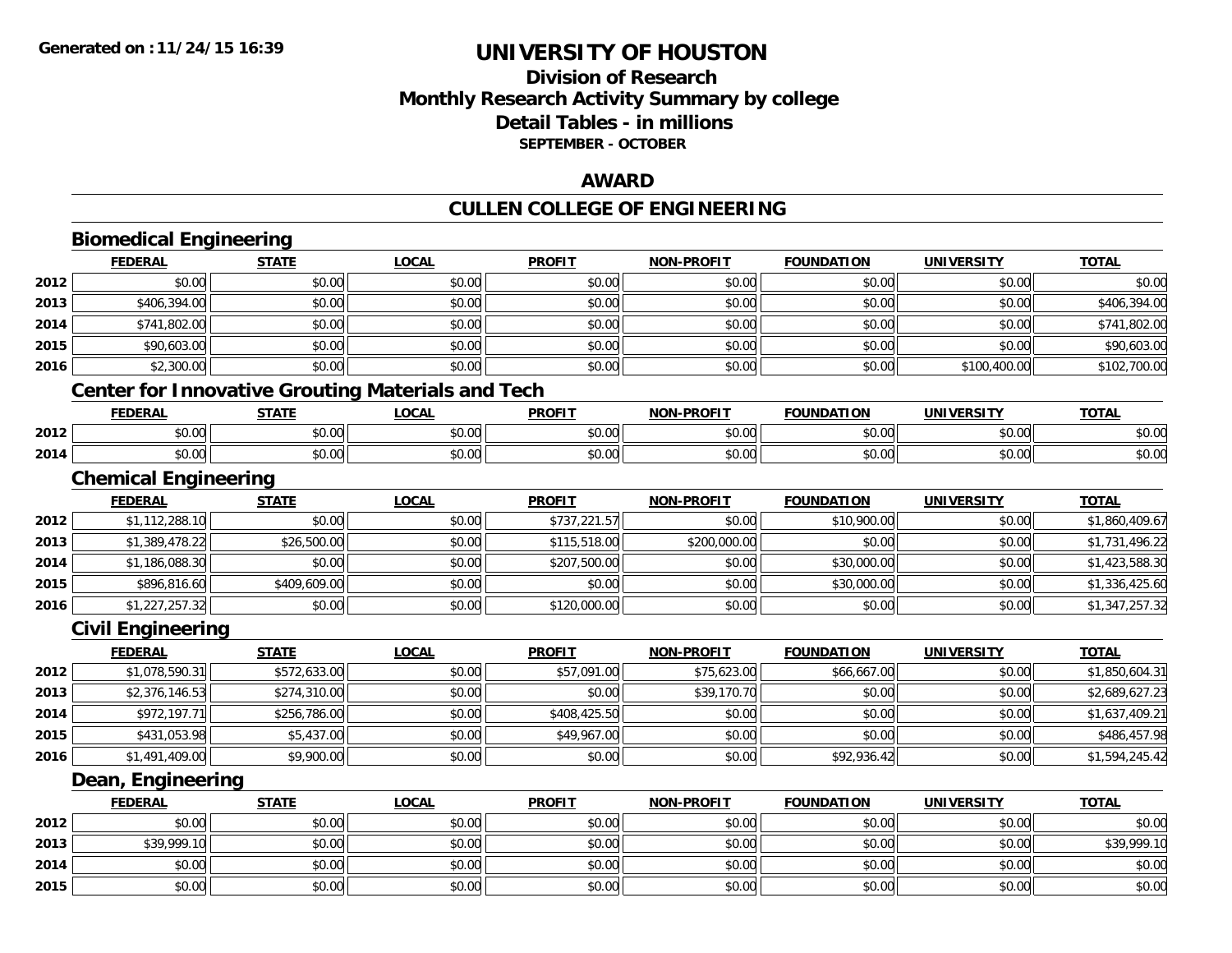## **Division of ResearchMonthly Research Activity Summary by college Detail Tables - in millionsSEPTEMBER - OCTOBER**

#### **AWARD**

## **CULLEN COLLEGE OF ENGINEERING**

## **Electrical & Computer Engineering**

|      | <b>FEDERAL</b> | <b>STATE</b> | <u>LOCAL</u> | <b>PROFIT</b> | <b>NON-PROFIT</b> | <b>FOUNDATION</b> | <b>UNIVERSITY</b> | <b>TOTAL</b>   |
|------|----------------|--------------|--------------|---------------|-------------------|-------------------|-------------------|----------------|
| 2012 | \$417,695.40   | \$10,000.00  | \$0.00       | \$108,500.00  | \$0.00            | \$0.00            | \$0.00            | \$536,195.40   |
| 2013 | \$848,516.05   | \$10,000.00  | \$0.00       | \$180,698.00  | \$221,967.30      | \$0.00            | \$0.00            | \$1,261,181.35 |
| 2014 | \$748,195.70   | \$0.00       | \$0.00       | \$30,000.00   | \$0.00            | \$87,500.00       | \$0.00            | \$865,695.70   |
| 2015 | \$1,081,187.16 | \$34,401.00  | \$0.00       | \$0.00        | \$0.00            | \$0.00            | \$0.00            | \$1,115,588.16 |
| 2016 | \$836,517.68   | \$0.00       | \$0.00       | \$0.00        | \$0.00            | \$0.00            | \$0.00            | \$836,517.68   |

## **Industrial Engineering**

|      | <b>FEDERAL</b> | <b>STATE</b> | <u>LOCAL</u> | <b>PROFIT</b> | <b>NON-PROFIT</b> | <b>FOUNDATION</b> | <b>UNIVERSITY</b> | <b>TOTAL</b> |
|------|----------------|--------------|--------------|---------------|-------------------|-------------------|-------------------|--------------|
| 2012 | \$0.00         | \$0.00       | \$0.00       | \$0.00        | \$0.00            | \$0.00            | \$0.00            | \$0.00       |
| 2013 | \$0.00         | \$14,472.00  | \$0.00       | \$0.00        | \$0.00            | \$0.00            | \$0.00            | \$14,472.00  |
| 2014 | \$132,655.00   | \$17,115.00  | \$0.00       | \$0.00        | \$0.00            | \$0.00            | \$0.00            | \$149,770.00 |
| 2015 | \$40,179.84    | \$27,356.00  | \$0.00       | \$0.00        | \$0.00            | \$0.00            | \$0.00            | \$67,535.84  |
| 2016 | \$220,000.00   | \$0.00       | \$0.00       | \$0.00        | \$0.00            | \$0.00            | \$0.00            | \$220,000.00 |

## **Mechanical Engineering**

|      | <b>FEDERAL</b> | <b>STATE</b> | <b>LOCAL</b> | <b>PROFIT</b> | <b>NON-PROFIT</b> | <b>FOUNDATION</b> | <b>UNIVERSITY</b> | <b>TOTAL</b> |
|------|----------------|--------------|--------------|---------------|-------------------|-------------------|-------------------|--------------|
| 2012 | \$731,742.00   | \$0.00       | \$0.00       | \$42,000.00   | \$0.00            | \$133,096.00      | \$0.00            | \$906,838.00 |
| 2013 | \$413,997.53   | \$0.00       | \$0.00       | \$0.00        | \$0.00            | \$0.00            | \$0.00            | \$413,997.53 |
| 2014 | \$38,550.00    | \$0.00       | \$0.00       | \$59,029.00   | \$0.00            | \$0.00            | \$0.00            | \$97,579.00  |
| 2015 | \$746,605.00   | \$0.00       | \$0.00       | \$34,992.00   | \$75,000.00       | \$118,838.50      | \$0.00            | \$975,435.50 |
| 2016 | \$433,200.00   | \$0.00       | \$0.00       | \$0.00        | \$0.00            | \$47,919.96       | \$0.00            | \$481,119.96 |

## **National Center for Airborne Laser Mapping**

|              | <u>FEDERAL</u>  | <b>STATE</b>   | <u>LOCAL</u> | <b>PROFIT</b>  | <b>NON-PROFIT</b> | <b>FOUNDATION</b> | <b>UNIVERSITY</b> | <b>TOTAL</b>    |
|--------------|-----------------|----------------|--------------|----------------|-------------------|-------------------|-------------------|-----------------|
| 2012         | \$8,385.60      | \$0.00         | \$0.00       | \$0.00         | \$0.00            | \$0.00            | \$0.00            | \$8,385.60      |
| 2013         | \$60,206.10     | \$0.00         | \$0.00       | \$0.00         | \$0.00            | \$0.00            | \$0.00            | \$60,206.10     |
| 2014         | \$450,000.00    | \$0.00         | \$0.00       | \$0.00         | \$0.00            | \$0.00            | \$0.00            | \$450,000.00    |
| 2016         | \$114,702.00    | \$0.00         | \$0.00       | \$0.00         | \$0.00            | \$0.00            | \$0.00            | \$114,702.00    |
| <b>Total</b> | \$20,764,759.21 | \$1,668,519.00 | \$0.00       | \$2,150,942.07 | \$611,761.00      | \$617,857.88      | \$100,400.00      | \$25,914,239.16 |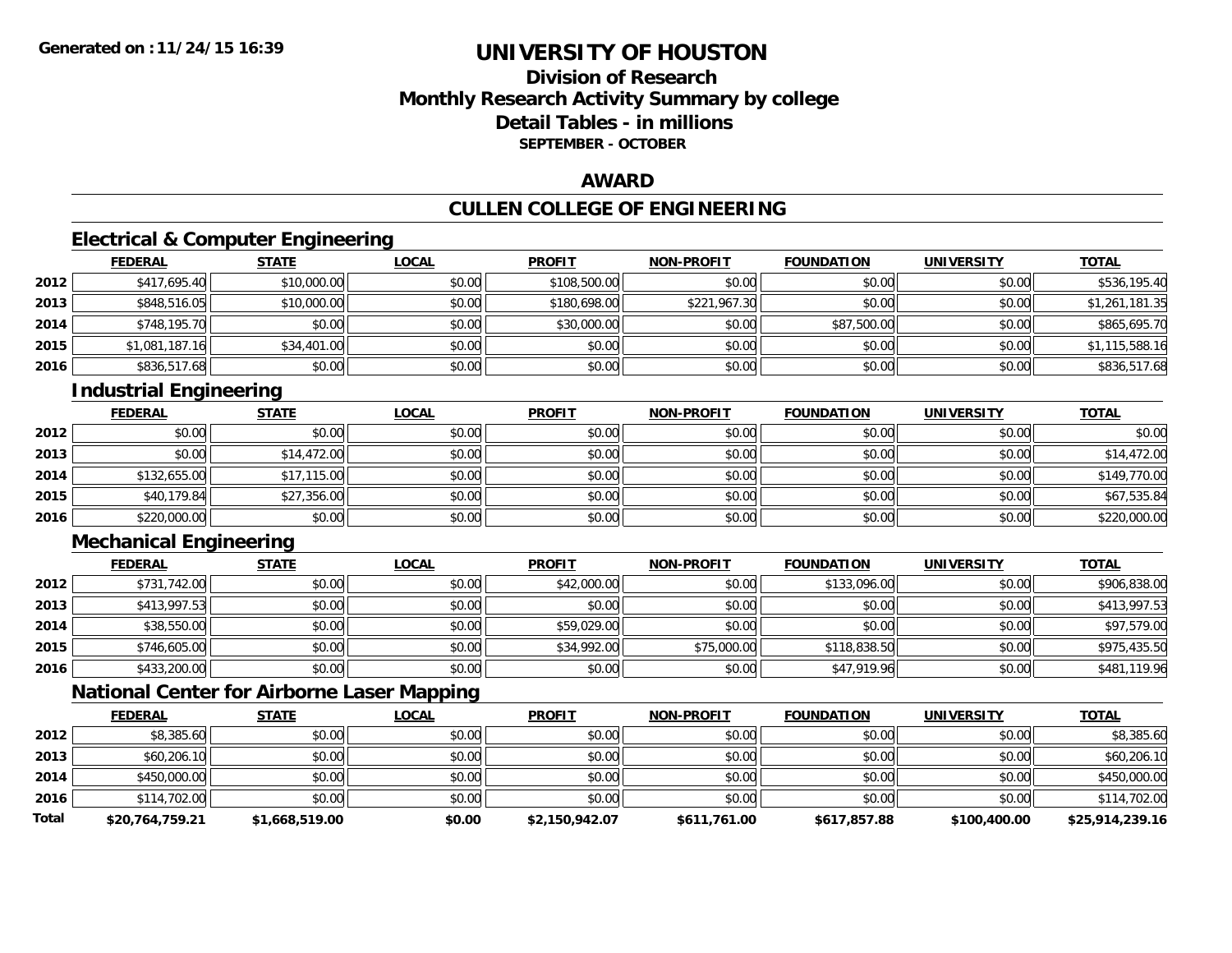**2016**

# **UNIVERSITY OF HOUSTON**

## **Division of ResearchMonthly Research Activity Summary by college Detail Tables - in millions SEPTEMBER - OCTOBER**

#### **AWARD**

## **DIVISION OF RESEARCH**

# **Center for Advanced Computing and Data Systems**

|      | <b>FEDERAL</b>              | <b>STATE</b>                                              | <b>LOCAL</b> | <b>PROFIT</b> | <b>NON-PROFIT</b> | <b>FOUNDATION</b> | <b>UNIVERSITY</b> | <b>TOTAL</b> |
|------|-----------------------------|-----------------------------------------------------------|--------------|---------------|-------------------|-------------------|-------------------|--------------|
| 2012 | \$0.00                      | \$0.00                                                    | \$0.00       | \$0.00        | \$0.00            | \$0.00            | \$0.00            | \$0.00       |
| 2013 | \$100,000.00                | \$0.00                                                    | \$0.00       | \$0.00        | \$0.00            | \$0.00            | \$0.00            | \$100,000.00 |
| 2014 | \$7,475.00                  | \$0.00                                                    | \$0.00       | \$0.00        | \$0.00            | \$0.00            | \$0.00            | \$7,475.00   |
| 2015 | \$0.00                      | \$0.00                                                    | \$0.00       | \$0.00        | \$0.00            | \$0.00            | \$0.00            | \$0.00       |
| 2016 | \$0.00                      | \$0.00                                                    | \$0.00       | \$0.00        | \$0.00            | \$0.00            | \$0.00            | \$0.00       |
|      |                             | <b>Center for Advanced Materials</b>                      |              |               |                   |                   |                   |              |
|      | <b>FEDERAL</b>              | <b>STATE</b>                                              | <b>LOCAL</b> | <b>PROFIT</b> | <b>NON-PROFIT</b> | <b>FOUNDATION</b> | <b>UNIVERSITY</b> | <b>TOTAL</b> |
| 2012 | \$0.00                      | \$0.00                                                    | \$0.00       | \$0.00        | \$0.00            | \$0.00            | \$0.00            | \$0.00       |
| 2013 | \$0.00                      | \$0.00                                                    | \$0.00       | \$0.00        | \$0.00            | \$0.00            | \$0.00            | \$0.00       |
| 2014 | \$0.00                      | \$0.00                                                    | \$0.00       | \$0.00        | \$0.00            | \$0.00            | \$0.00            | \$0.00       |
|      |                             | <b>Center for Biomedical &amp; Environmental Genomics</b> |              |               |                   |                   |                   |              |
|      | <b>FEDERAL</b>              | <b>STATE</b>                                              | <b>LOCAL</b> | <b>PROFIT</b> | <b>NON-PROFIT</b> | <b>FOUNDATION</b> | <b>UNIVERSITY</b> | <b>TOTAL</b> |
| 2012 | \$0.00                      | \$0.00                                                    | \$0.00       | \$0.00        | \$0.00            | \$0.00            | \$0.00            | \$0.00       |
| 2013 | \$0.00                      | \$0.00                                                    | \$0.00       | \$0.00        | \$0.00            | \$0.00            | \$0.00            | \$0.00       |
|      |                             | <b>Center for Industrial Partnerships</b>                 |              |               |                   |                   |                   |              |
|      | <b>FEDERAL</b>              | <b>STATE</b>                                              | <b>LOCAL</b> | <b>PROFIT</b> | <b>NON-PROFIT</b> | <b>FOUNDATION</b> | <b>UNIVERSITY</b> | <b>TOTAL</b> |
| 2012 | \$0.00                      | \$0.00                                                    | \$0.00       | \$100,500.00  | \$0.00            | \$0.00            | \$0.00            | \$100,500.00 |
| 2014 | \$1,500.00                  | \$0.00                                                    | \$0.00       | \$0.00        | \$0.00            | \$0.00            | \$0.00            | \$1,500.00   |
|      | <b>Division of Research</b> |                                                           |              |               |                   |                   |                   |              |
|      | <b>FEDERAL</b>              | <b>STATE</b>                                              | <b>LOCAL</b> | <b>PROFIT</b> | <b>NON-PROFIT</b> | <b>FOUNDATION</b> | <b>UNIVERSITY</b> | <b>TOTAL</b> |
| 2012 | \$0.00                      | \$0.00                                                    | \$0.00       | \$0.00        | \$0.00            | \$0.00            | \$0.00            | \$0.00       |
| 2013 | \$0.00                      | \$0.00                                                    | \$0.00       | \$0.00        | \$0.00            | \$0.00            | \$0.00            | \$0.00       |
| 2014 | \$0.00                      | \$0.00                                                    | \$0.00       | \$0.00        | \$0.00            | \$0.00            | \$0.00            | \$0.00       |
|      | <b>TcSUH</b>                |                                                           |              |               |                   |                   |                   |              |
|      | <b>FEDERAL</b>              | <b>STATE</b>                                              | <b>LOCAL</b> | <b>PROFIT</b> | NON-PROFIT        | <b>FOUNDATION</b> | <b>UNIVERSITY</b> | <b>TOTAL</b> |
| 2012 | \$0.00                      | \$0.00                                                    | \$0.00       | \$0.00        | \$0.00            | \$0.00            | \$0.00            | \$0.00       |
| 2013 | \$0.00                      | \$0.00                                                    | \$0.00       | \$0.00        | \$0.00            | \$0.00            | \$0.00            | \$0.00       |
| 2014 | \$0.00                      | \$0.00                                                    | \$0.00       | \$0.00        | \$0.00            | \$0.00            | \$0.00            | \$0.00       |
| 2015 | \$0.00                      | \$0.00                                                    | \$0.00       | \$0.00        | \$0.00            | \$0.00            | \$0.00            | \$0.00       |

6 \$15,000.00 \$0.00 \$0.00 \$0.00 \$0.00 \$0.00 \$0.00 \$0.00 \$0.00 \$0.00 \$0.00 \$0.00 \$0.00 \$15,000.00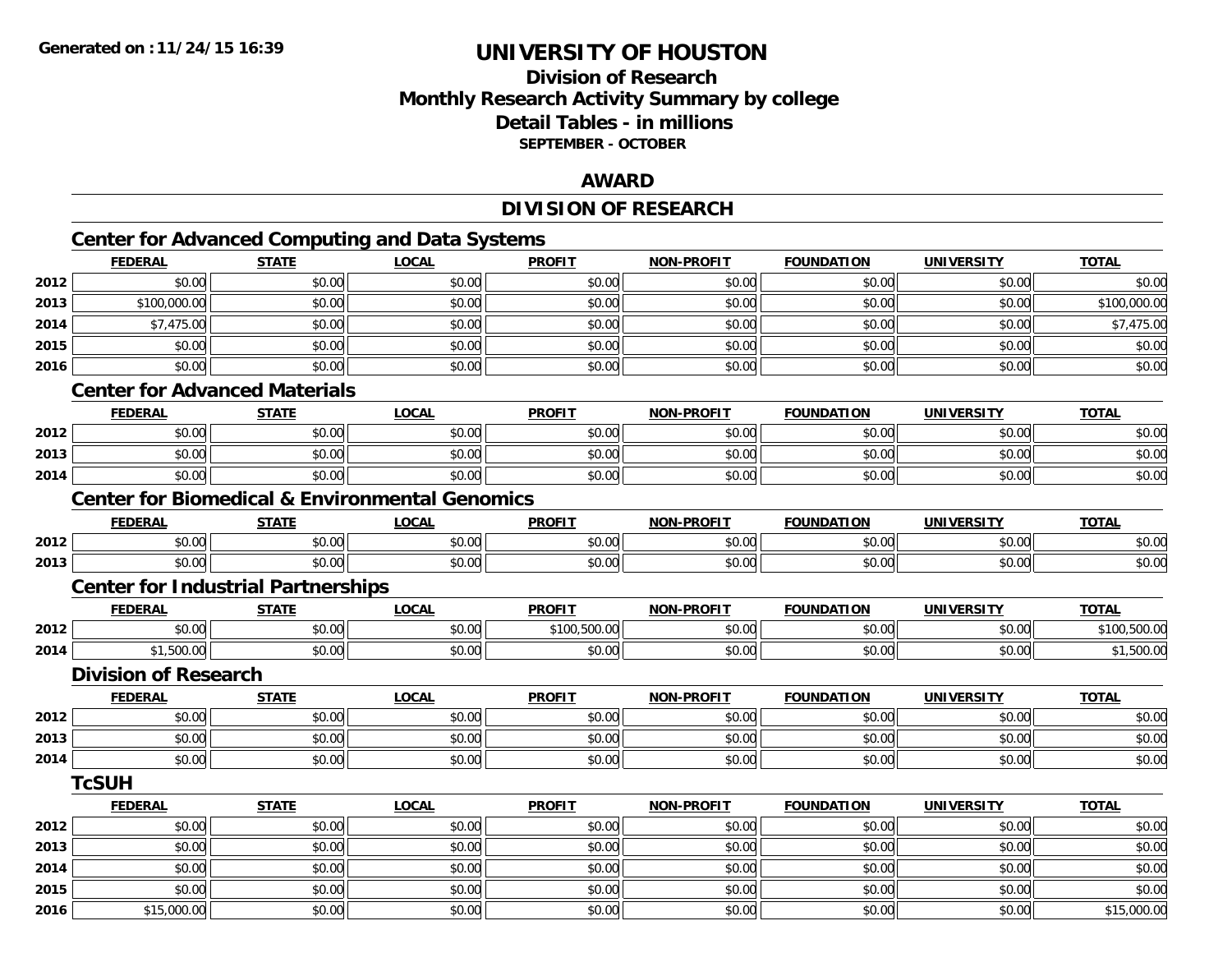### **Division of ResearchMonthly Research Activity Summary by college Detail Tables - in millions SEPTEMBER - OCTOBER**

### **AWARD**

## **DIVISION OF RESEARCH**

## **Texas Obesity Research Center**

|      | <b>FEDERAL</b> | <b>STATE</b> | <b>LOCAL</b> | <b>PROFIT</b> | <b>NON-PROFIT</b> | <b>FOUNDATION</b> | <b>UNIVERSITY</b> | <b>TOTAL</b> |
|------|----------------|--------------|--------------|---------------|-------------------|-------------------|-------------------|--------------|
| 2012 | \$0.00         | \$0.00       | \$0.00       | \$0.00        | \$0.00            | \$0.00            | \$0.00            | \$0.00       |
| 2013 | \$0.00         | \$0.00       | \$0.00       | \$0.00        | \$0.00            | \$0.00            | \$0.00            | \$0.00       |
| 2014 | \$0.00         | \$0.00       | \$0.00       | \$0.00        | \$0.00            | \$0.00            | \$0.00            | \$0.00       |
| 2015 | \$0.00         | \$0.00       | \$0.00       | \$0.00        | \$0.00            | \$0.00            | \$0.00            | \$0.00       |
| 2016 | \$0.00         | \$0.00       | \$0.00       | \$0.00        | \$179,064.00      | \$0.00            | \$0.00            | \$179,064.00 |
|      | <b>TIMES</b>   |              |              |               |                   |                   |                   |              |
|      | <b>FEDERAL</b> | <b>STATE</b> | <b>LOCAL</b> | <b>PROFIT</b> | <b>NON-PROFIT</b> | <b>FOUNDATION</b> | <b>UNIVERSITY</b> | <b>TOTAL</b> |
| 2012 | \$401,288.81   | \$0.00       | \$0.00       | \$0.00        | \$0.00            | \$0.00            | \$0.00            | \$401,288.81 |

| Total  | \$2,443,796.42 | \$0.00 | \$0.00        | \$100,500.00 | \$179,064.00 | \$0.00       | \$0.00       | \$2,723,360.42 |
|--------|----------------|--------|---------------|--------------|--------------|--------------|--------------|----------------|
| 2015   | \$661,281.25   | \$0.00 | \$0.00        | \$0.00       | \$0.00       | \$0.00       | \$0.00       | \$661,281.25   |
| 2014   | \$557,252.66   | \$0.00 | \$0.00        | \$0.00       | \$0.00       | \$0.00       | \$0.00       | \$557,252.66   |
| 2013   | \$699,998.70   | \$0.00 | \$0.00        | \$0.00       | \$0.00       | \$0.00       | \$0.00       | \$699,998.70   |
| 20 I Z | 3401,288.81    | DU.U¢  | <b>SU.UUI</b> | <b>DU.UU</b> | ง∪.∪บ        | <b>SU.UU</b> | <b>DU.UU</b> | \$401,288.81   |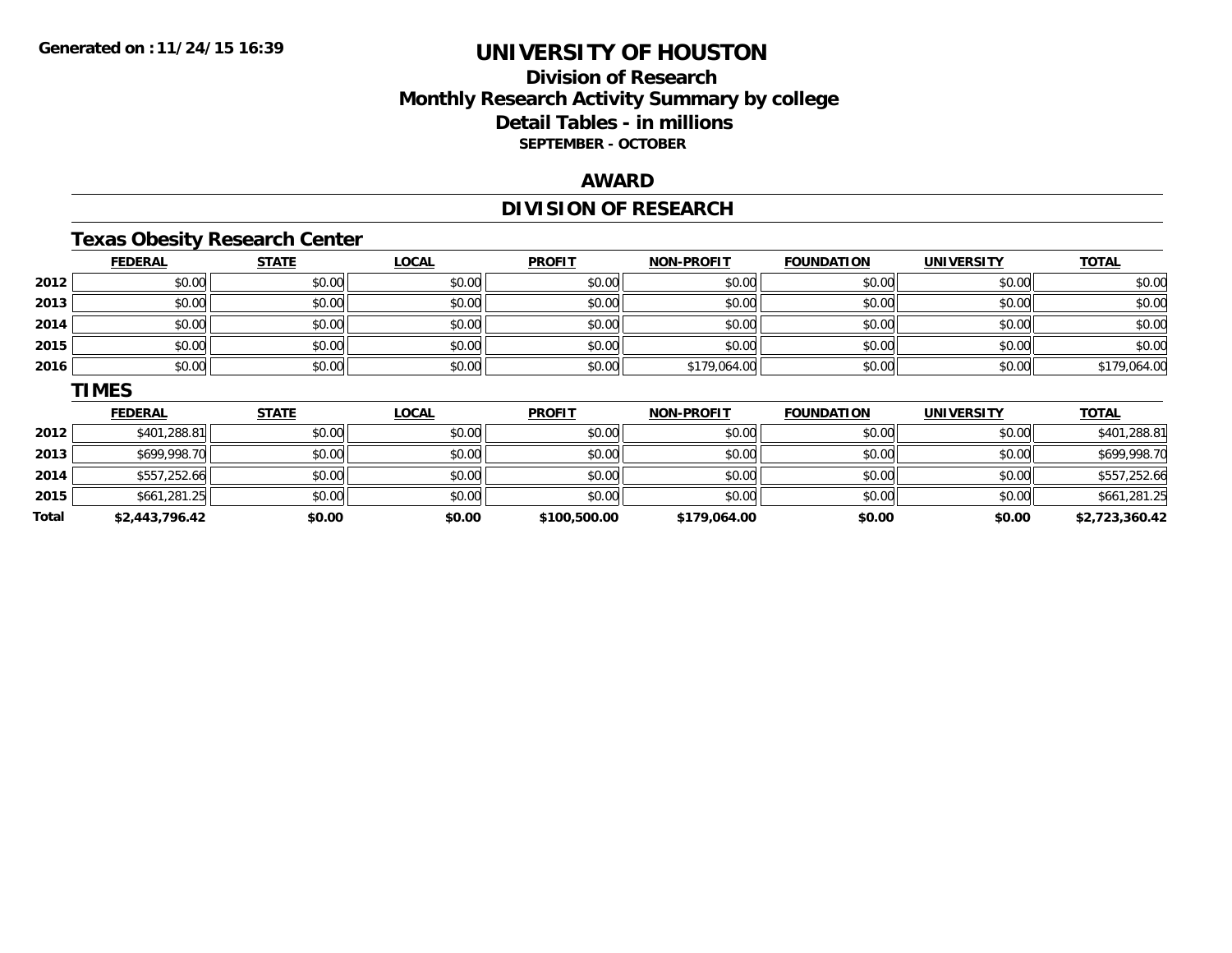### **Division of Research Monthly Research Activity Summary by college Detail Tables - in millions SEPTEMBER - OCTOBER**

#### **AWARD**

#### **GRADUATE COLLEGE OF SOCIAL WORK**

|       | <b>Center for Drug and Social Policy Research</b> |              |                                                             |               |                   |                   |                   |                |
|-------|---------------------------------------------------|--------------|-------------------------------------------------------------|---------------|-------------------|-------------------|-------------------|----------------|
|       | <b>FEDERAL</b>                                    | <b>STATE</b> | <b>LOCAL</b>                                                | <b>PROFIT</b> | <b>NON-PROFIT</b> | <b>FOUNDATION</b> | <b>UNIVERSITY</b> | <b>TOTAL</b>   |
| 2015  | \$297,291.00                                      | \$0.00       | \$0.00                                                      | \$0.00        | \$0.00            | \$0.00            | \$0.00            | \$297,291.00   |
|       |                                                   |              | <b>Center for Health Equities &amp; Evaluation Research</b> |               |                   |                   |                   |                |
|       | <b>FEDERAL</b>                                    | <b>STATE</b> | <b>LOCAL</b>                                                | <b>PROFIT</b> | <b>NON-PROFIT</b> | <b>FOUNDATION</b> | <b>UNIVERSITY</b> | <b>TOTAL</b>   |
| 2012  | \$151,349.55                                      | \$0.00       | \$0.00                                                      | \$0.00        | \$0.00            | \$0.00            | \$0.00            | \$151,349.55   |
| 2013  | \$249,359.00                                      | \$0.00       | \$0.00                                                      | \$0.00        | \$0.00            | \$0.00            | \$0.00            | \$249,359.00   |
| 2014  | \$150,070.00                                      | \$0.00       | \$0.00                                                      | \$0.00        | \$0.00            | \$0.00            | \$0.00            | \$150,070.00   |
|       | <b>Child &amp; Family for Innovative Research</b> |              |                                                             |               |                   |                   |                   |                |
|       | <b>FEDERAL</b>                                    | <b>STATE</b> | <b>LOCAL</b>                                                | <b>PROFIT</b> | <b>NON-PROFIT</b> | <b>FOUNDATION</b> | <b>UNIVERSITY</b> | <b>TOTAL</b>   |
| 2012  | \$31,999.99                                       | \$0.00       | \$0.00                                                      | \$13,979.00   | \$0.00            | \$0.00            | \$0.00            | \$45,978.99    |
| 2013  | \$27,166.99                                       | \$110,342.00 | \$0.00                                                      | \$0.00        | \$0.00            | \$0.00            | \$0.00            | \$137,508.99   |
| 2014  | \$9,999.99                                        | \$0.00       | \$0.00                                                      | \$0.00        | \$0.00            | \$0.00            | \$0.00            | \$9,999.99     |
| 2015  | \$12,458.65                                       | \$0.00       | \$0.00                                                      | \$0.00        | \$0.00            | \$0.00            | \$0.00            | \$12,458.65    |
| 2016  | \$421,851.00                                      | \$0.00       | \$0.00                                                      | \$0.00        | \$0.00            | \$0.00            | \$0.00            | \$421,851.00   |
|       | Dean, Social Work                                 |              |                                                             |               |                   |                   |                   |                |
|       | <b>FEDERAL</b>                                    | <b>STATE</b> | <b>LOCAL</b>                                                | <b>PROFIT</b> | <b>NON-PROFIT</b> | <b>FOUNDATION</b> | <b>UNIVERSITY</b> | <b>TOTAL</b>   |
| 2012  | \$0.00                                            | \$0.00       | \$0.00                                                      | \$0.00        | \$0.00            | \$0.00            | \$0.00            | \$0.00         |
| 2015  | \$0.00                                            | \$0.00       | \$0.00                                                      | \$0.00        | \$0.00            | \$0.00            | \$0.00            | \$0.00         |
| 2016  | \$25,000.00                                       | \$0.00       | \$0.00                                                      | \$75,000.00   | \$0.00            | \$0.00            | \$0.00            | \$100,000.00   |
| Total | \$1,376,546.17                                    | \$110,342.00 | \$0.00                                                      | \$88,979.00   | \$0.00            | \$0.00            | \$0.00            | \$1,575,867.17 |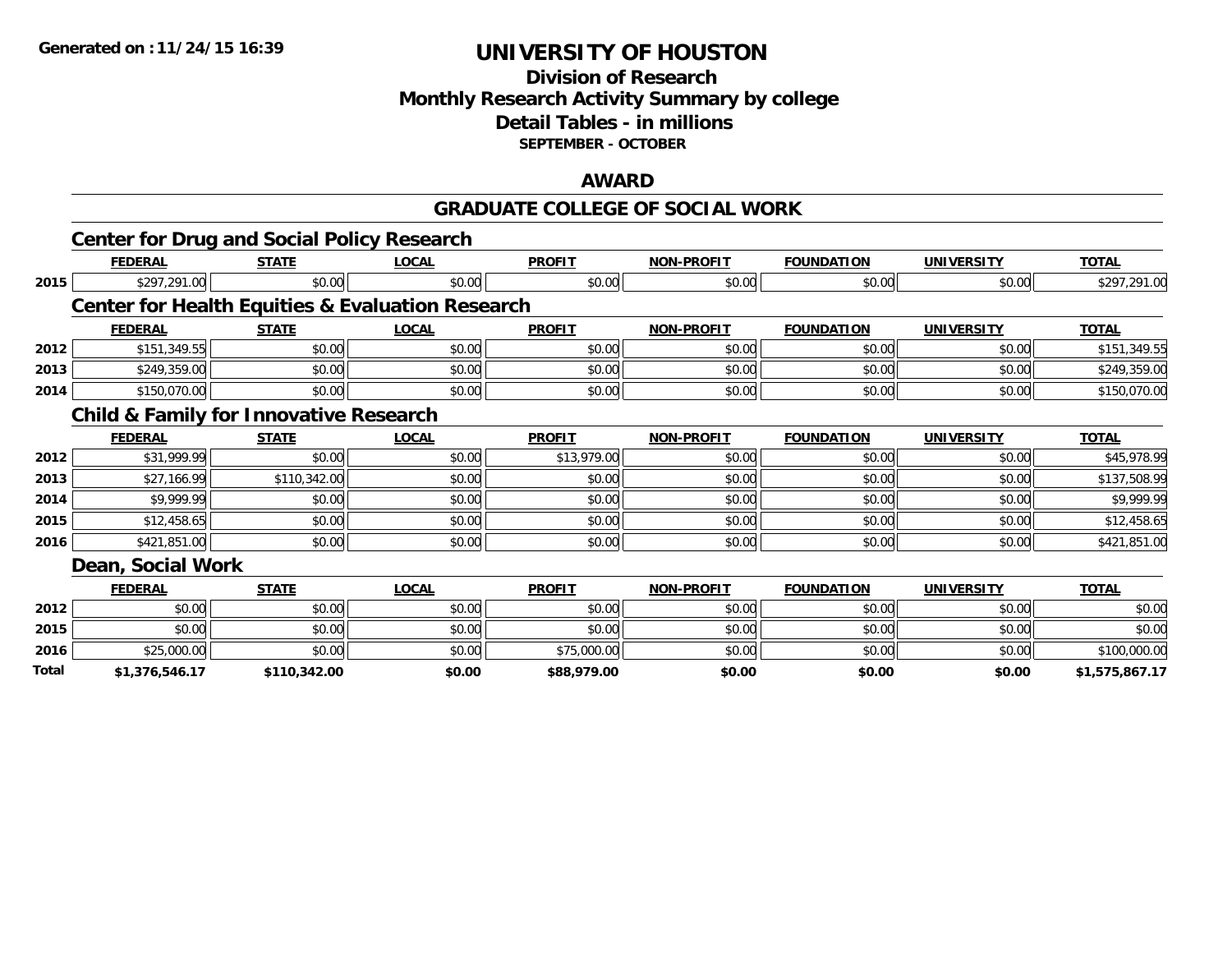### **Division of ResearchMonthly Research Activity Summary by college Detail Tables - in millions SEPTEMBER - OCTOBER**

### **AWARD**

### **HILTON COLLEGE OF HOTEL AND RESTAURANT MANAGEMENT**

### **Hotel and Restaurant Management**

|       | <b>FEDERAI</b> | <b>STATE</b>                        | <b>LOCAL</b>             | <b>PROFIT</b> | NAN BRAFIT     | <b>FOLINDATION</b><br>10B | IINIIVEDCITV               | <b>TOTAL</b> |
|-------|----------------|-------------------------------------|--------------------------|---------------|----------------|---------------------------|----------------------------|--------------|
| 2014  | 0000<br>PU.UU  | $\theta$ $\theta$ $\theta$<br>וטטוע | $n \cap \Omega$<br>DU.UU | \$0.00        | ልስ ሀህ<br>pu.uu | nn<br>ນວດ                 | $*$ $\cap$ $\cap$<br>vv.vv | 70Z.V        |
| Total | \$0.00         | \$0.00                              | \$0.00                   | \$0.00        | \$0.00         | \$58.902.00               | \$0.00                     | \$58,902.00  |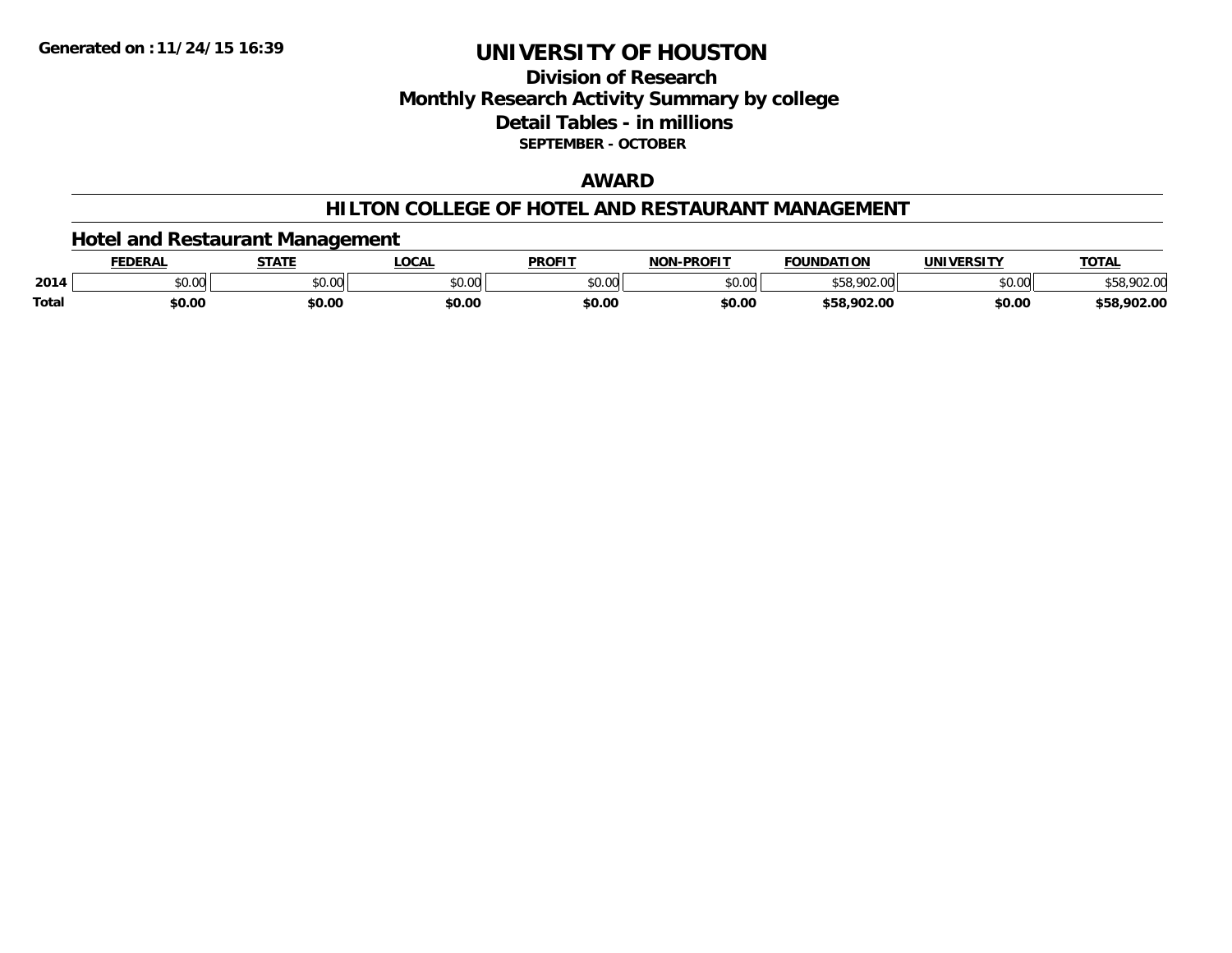### **Division of Research Monthly Research Activity Summary by college Detail Tables - in millions SEPTEMBER - OCTOBER**

### **AWARD**

#### **HONORS COLLEGE**

### **Dean, Honors College**

|              | <b>FEDERAL</b>        | <b>STATE</b> | <b>OCAL</b>   | <b>PROFIT</b> | <b>NON-PROFIT</b> | <b>FOUNDATION</b> | <b>UNIVERSITY</b> | <b>TOTAL</b> |
|--------------|-----------------------|--------------|---------------|---------------|-------------------|-------------------|-------------------|--------------|
| 2012         | <b>CO A CD</b><br>.70 | \$0.00       | 0000<br>vu.uu | \$0.00        | ልስ ሰሰ<br>pu.uu    | \$0.00            | \$0.00            | \$34.951.70  |
| <b>Total</b> | \$34.951.70           | \$0.00       | \$0.00        | \$0.00        | \$0.00            | \$0.00            | \$0.00            | \$34,951.70  |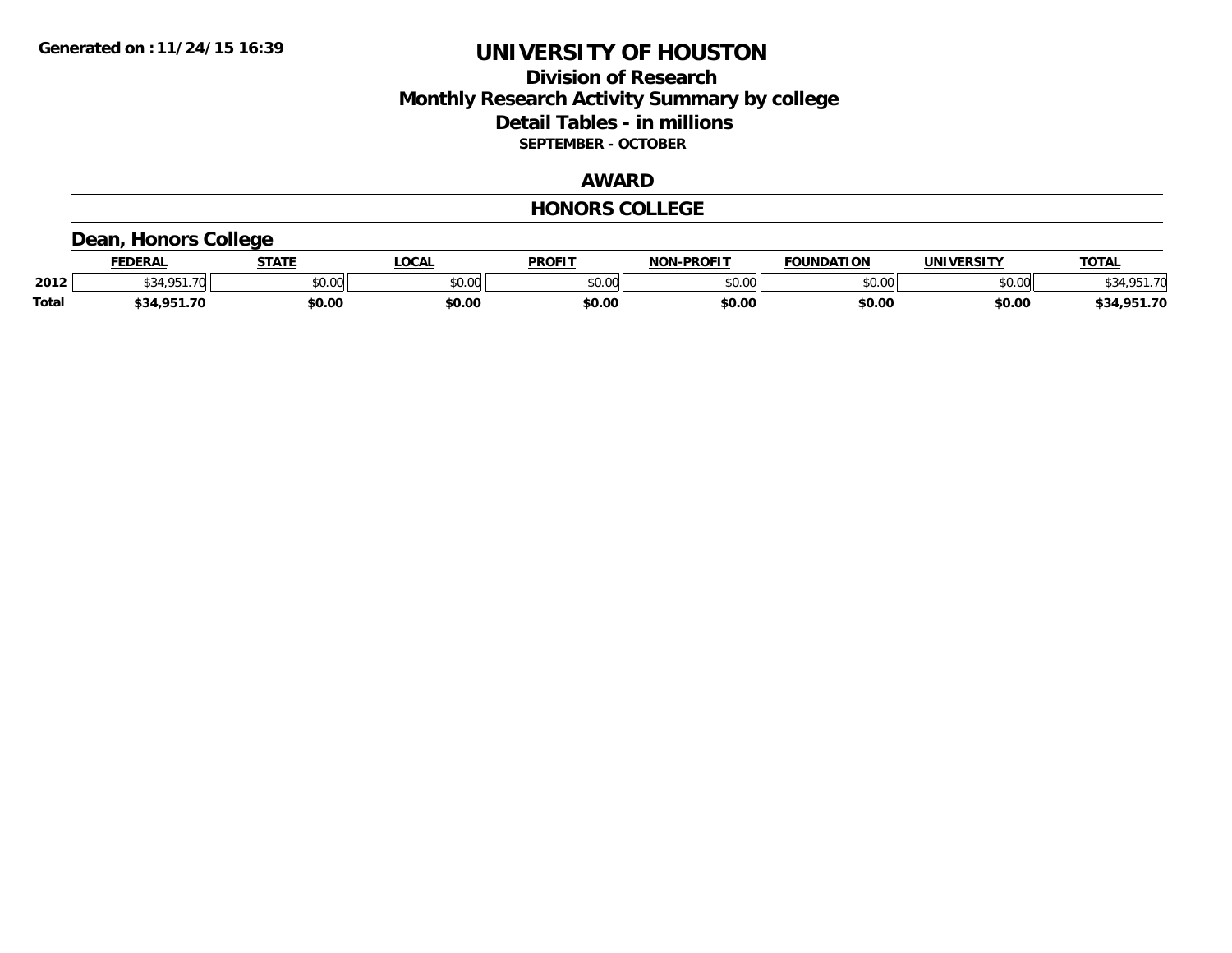### **Division of Research Monthly Research Activity Summary by college Detail Tables - in millions SEPTEMBER - OCTOBER**

#### **AWARD**

### **OTHER OUTSIDE ORGANIZATIONS USED FOR CPHS LOGINS**

|       | Center         |        |        |               |                   |                   |            |              |  |  |  |
|-------|----------------|--------|--------|---------------|-------------------|-------------------|------------|--------------|--|--|--|
|       | <b>FEDERAI</b> | STATE  | ∟OCAL  | <b>PROFIT</b> | <b>NON-PROFIT</b> | <b>FOUNDATION</b> | UNIVERSITY | <b>TOTAL</b> |  |  |  |
| 2014  | \$0.00         | \$0.00 | \$0.00 | \$0.00        | \$0.00            | \$0.00            | \$0.00     | \$0.00       |  |  |  |
| Total | \$0.00         | \$0.00 | \$0.00 | \$0.00        | \$0.00            | \$0.00            | \$0.00     | \$0.00       |  |  |  |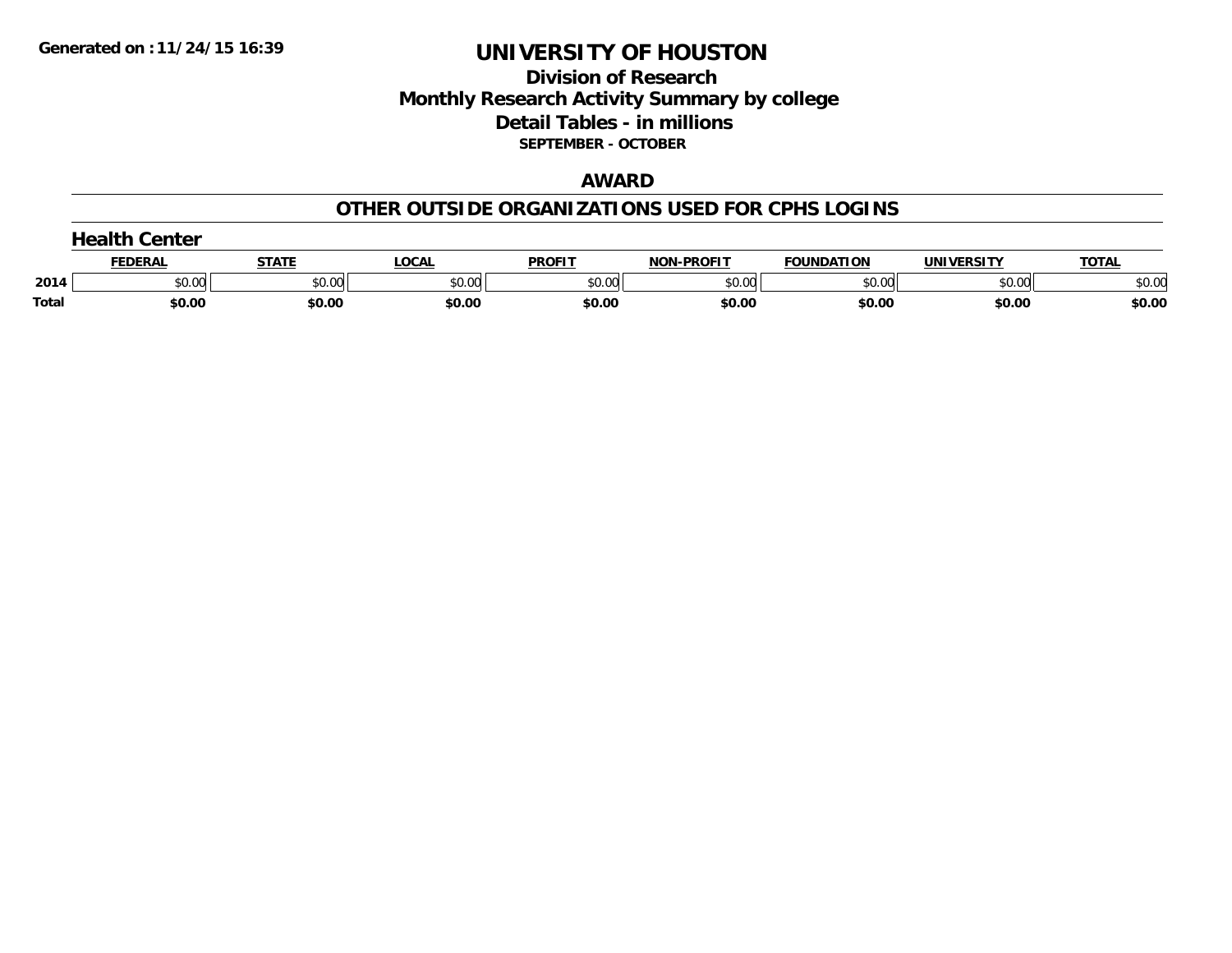### **Division of Research Monthly Research Activity Summary by college Detail Tables - in millions SEPTEMBER - OCTOBER**

### **AWARD**

#### **PRESIDENT**

#### **Office of the President**

|       | <b>FEDERAL</b> | STATE  | LOCAL  | <b>PROFIT</b> | <b>NON-PROFIT</b> | <b>FOUNDATION</b> | <b>UNIVERSITY</b> | <b>TOTAL</b> |
|-------|----------------|--------|--------|---------------|-------------------|-------------------|-------------------|--------------|
| 2015  | \$0.00         | \$0.00 | \$0.00 | \$0.00        | \$0.00            | \$0.00            | \$0.00            | \$0.00       |
| 2016  | \$0.00         | \$0.00 | \$0.00 | \$0.00        | \$0.00            | \$0.00            | \$0.00            | \$0.00       |
| Total | \$0.00         | \$0.00 | \$0.00 | \$0.00        | \$0.00            | \$0.00            | \$0.00            | \$0.00       |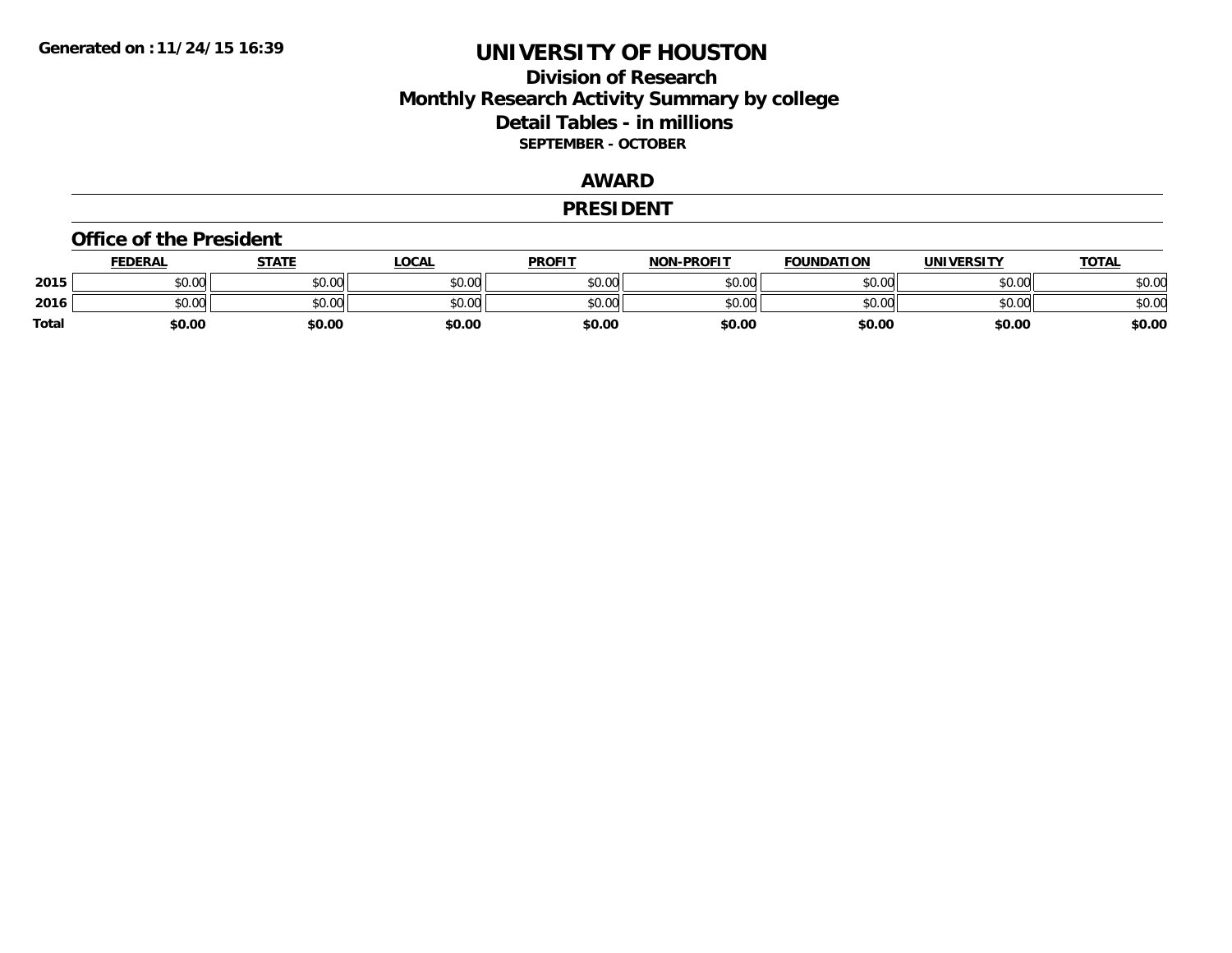### **Division of Research Monthly Research Activity Summary by college Detail Tables - in millions SEPTEMBER - OCTOBER**

### **AWARD**

#### **SENIOR V.P. FOR ACADEMIC AFFAIRS AND PROVOST**

|      | <b>Challenger Program</b>                    |              |              |               |                   |                   |                   |              |
|------|----------------------------------------------|--------------|--------------|---------------|-------------------|-------------------|-------------------|--------------|
|      | <b>FEDERAL</b>                               | <b>STATE</b> | <b>LOCAL</b> | <b>PROFIT</b> | <b>NON-PROFIT</b> | <b>FOUNDATION</b> | <b>UNIVERSITY</b> | <b>TOTAL</b> |
| 2012 | \$0.00                                       | \$0.00       | \$0.00       | \$0.00        | \$0.00            | \$0.00            | \$0.00            | \$0.00       |
| 2013 | \$0.00                                       | \$0.00       | \$0.00       | \$0.00        | \$0.00            | \$0.00            | \$0.00            | \$0.00       |
| 2014 | \$0.00                                       | \$0.00       | \$0.00       | \$0.00        | \$0.00            | \$0.00            | \$0.00            | \$0.00       |
| 2015 | \$0.00                                       | \$0.00       | \$0.00       | \$0.00        | \$0.00            | \$0.00            | \$0.00            | \$0.00       |
|      | <b>Learning Support Services</b>             |              |              |               |                   |                   |                   |              |
|      | <b>FEDERAL</b>                               | <b>STATE</b> | <b>LOCAL</b> | <b>PROFIT</b> | <b>NON-PROFIT</b> | <b>FOUNDATION</b> | <b>UNIVERSITY</b> | <b>TOTAL</b> |
| 2012 | \$0.00                                       | \$0.00       | \$0.00       | \$0.00        | \$0.00            | \$0.00            | \$0.00            | \$0.00       |
|      | <b>Pre-Health Advising</b>                   |              |              |               |                   |                   |                   |              |
|      | <b>FEDERAL</b>                               | <b>STATE</b> | <b>LOCAL</b> | <b>PROFIT</b> | <b>NON-PROFIT</b> | <b>FOUNDATION</b> | <b>UNIVERSITY</b> | <b>TOTAL</b> |
| 2015 | \$0.00                                       | \$0.00       | \$0.00       | \$0.00        | \$0.00            | \$0.00            | \$0.00            | \$0.00       |
|      | Senior V.P. for Academic Affairs and Provost |              |              |               |                   |                   |                   |              |
|      | <b>FEDERAL</b>                               | <b>STATE</b> | <b>LOCAL</b> | <b>PROFIT</b> | <b>NON-PROFIT</b> | <b>FOUNDATION</b> | <b>UNIVERSITY</b> | <b>TOTAL</b> |
| 2013 | \$0.00                                       | \$0.00       | \$0.00       | \$0.00        | \$0.00            | \$0.00            | \$0.00            | \$0.00       |
|      | <b>UH Energy</b>                             |              |              |               |                   |                   |                   |              |
|      | <b>FEDERAL</b>                               | <b>STATE</b> | <b>LOCAL</b> | <b>PROFIT</b> | <b>NON-PROFIT</b> | <b>FOUNDATION</b> | <b>UNIVERSITY</b> | <b>TOTAL</b> |
| 2015 | \$0.00                                       | \$0.00       | \$0.00       | \$0.00        | \$0.00            | \$0.00            | \$0.00            | \$0.00       |
| 2016 | \$0.00                                       | \$0.00       | \$0.00       | \$0.00        | \$0.00            | \$0.00            | \$0.00            | \$0.00       |
|      | <b>Undergraduate Scholars</b>                |              |              |               |                   |                   |                   |              |
|      | <b>FEDERAL</b>                               | <b>STATE</b> | <b>LOCAL</b> | <b>PROFIT</b> | <b>NON-PROFIT</b> | <b>FOUNDATION</b> | <b>UNIVERSITY</b> | <b>TOTAL</b> |
| 2013 | \$0.00                                       | \$19,050.00  | \$0.00       | \$0.00        | \$0.00            | \$0.00            | \$0.00            | \$19,050.00  |
|      | <b>Undergraduate Student Success</b>         |              |              |               |                   |                   |                   |              |
|      | <b>FEDERAL</b>                               | <b>STATE</b> | <b>LOCAL</b> | <b>PROFIT</b> | <b>NON-PROFIT</b> | <b>FOUNDATION</b> | <b>UNIVERSITY</b> | <b>TOTAL</b> |
| 2013 | \$0.00                                       | \$130,000.00 | \$0.00       | \$0.00        | \$0.00            | \$0.00            | \$0.00            | \$130,000.00 |
| 2014 | \$0.00                                       | \$0.00       | \$0.00       | \$0.00        | \$0.00            | \$0.00            | \$0.00            | \$0.00       |
| 2016 | \$0.00                                       | \$9,759.30   | \$0.00       | \$0.00        | \$0.00            | \$0.00            | \$0.00            | \$9,759.30   |
|      | <b>Undergraduate Student Success Center</b>  |              |              |               |                   |                   |                   |              |
|      | <b>FEDERAL</b>                               | <b>STATE</b> | <b>LOCAL</b> | <b>PROFIT</b> | <b>NON-PROFIT</b> | <b>FOUNDATION</b> | <b>UNIVERSITY</b> | <b>TOTAL</b> |
| 2012 | \$301,376.00                                 | \$130,000.00 | \$0.00       | \$0.00        | \$0.00            | \$0.00            | \$0.00            | \$431,376.00 |
| 2013 | \$301,376.00                                 | \$134,767.00 | \$0.00       | \$0.00        | \$0.00            | \$0.00            | \$0.00            | \$436,143.00 |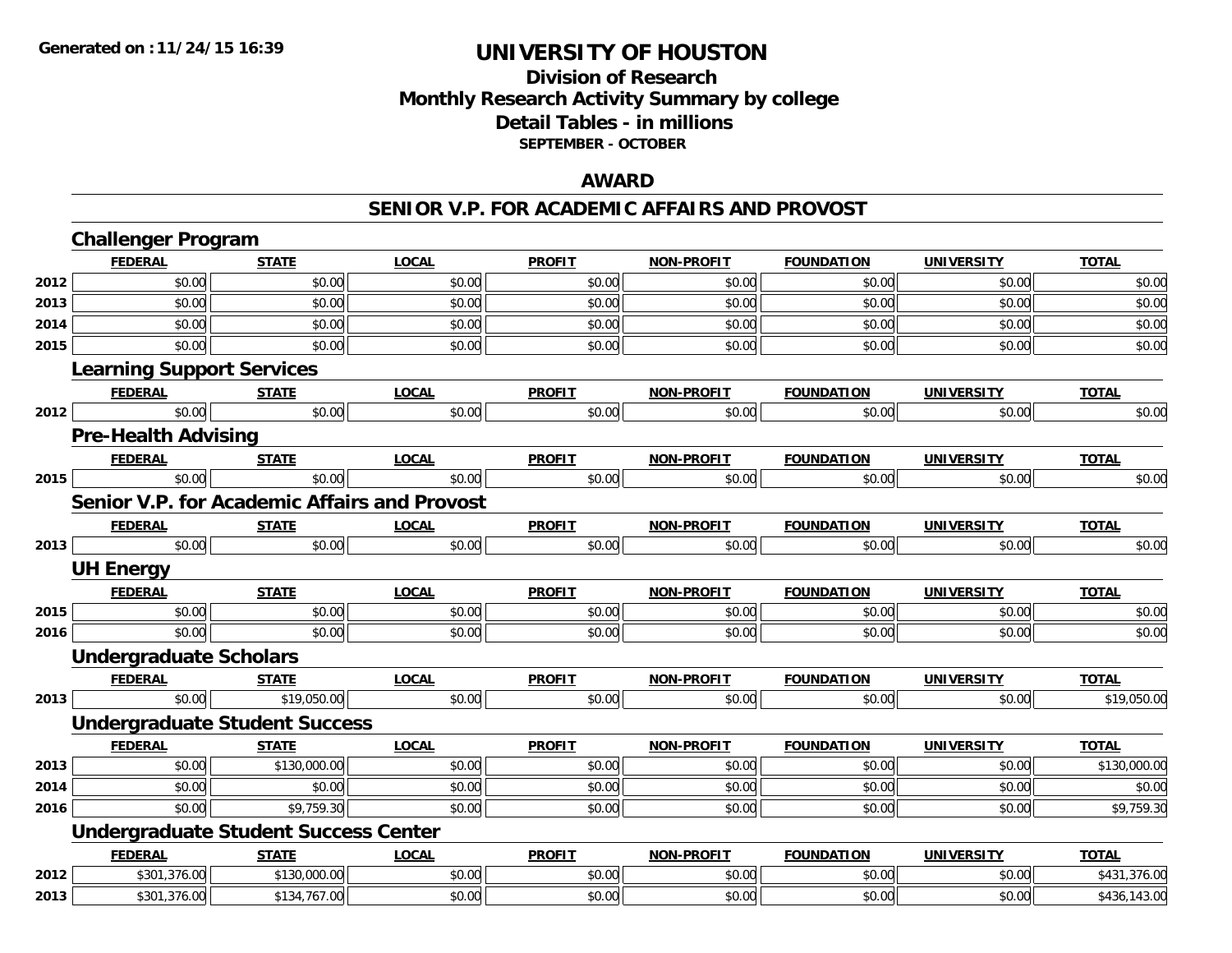### **Division of ResearchMonthly Research Activity Summary by college Detail Tables - in millions SEPTEMBER - OCTOBER**

### **AWARD**

#### **SENIOR V.P. FOR ACADEMIC AFFAIRS AND PROVOST**

### **Undergraduate Student Success Center**

|              | <b>FEDERAL</b> | <u>STATE</u> | <u>LOCAL</u> | <b>PROFIT</b> | <b>NON-PROFIT</b> | <b>FOUNDATION</b> | <b>UNIVERSITY</b> | <b>TOTAL</b>   |
|--------------|----------------|--------------|--------------|---------------|-------------------|-------------------|-------------------|----------------|
| 2014         | \$364,114.00   | \$134,767.00 | \$0.00       | \$0.00        | \$0.00            | \$0.00            | \$0.00            | \$498,881.00   |
| 2015         | \$301,376.00   | \$0.00       | \$0.00       | \$0.00        | \$0.00            | \$0.00            | \$0.00            | \$301,376.00   |
| 2016         | \$0.00         | \$137,767.00 | \$0.00       | \$0.00        | \$0.00            | \$0.00            | \$0.00            | \$137,767.00   |
| <b>Total</b> | \$1,268,242.00 | \$696,110.30 | \$0.00       | \$0.00        | \$0.00            | \$0.00            | \$0.00            | \$1,964,352.30 |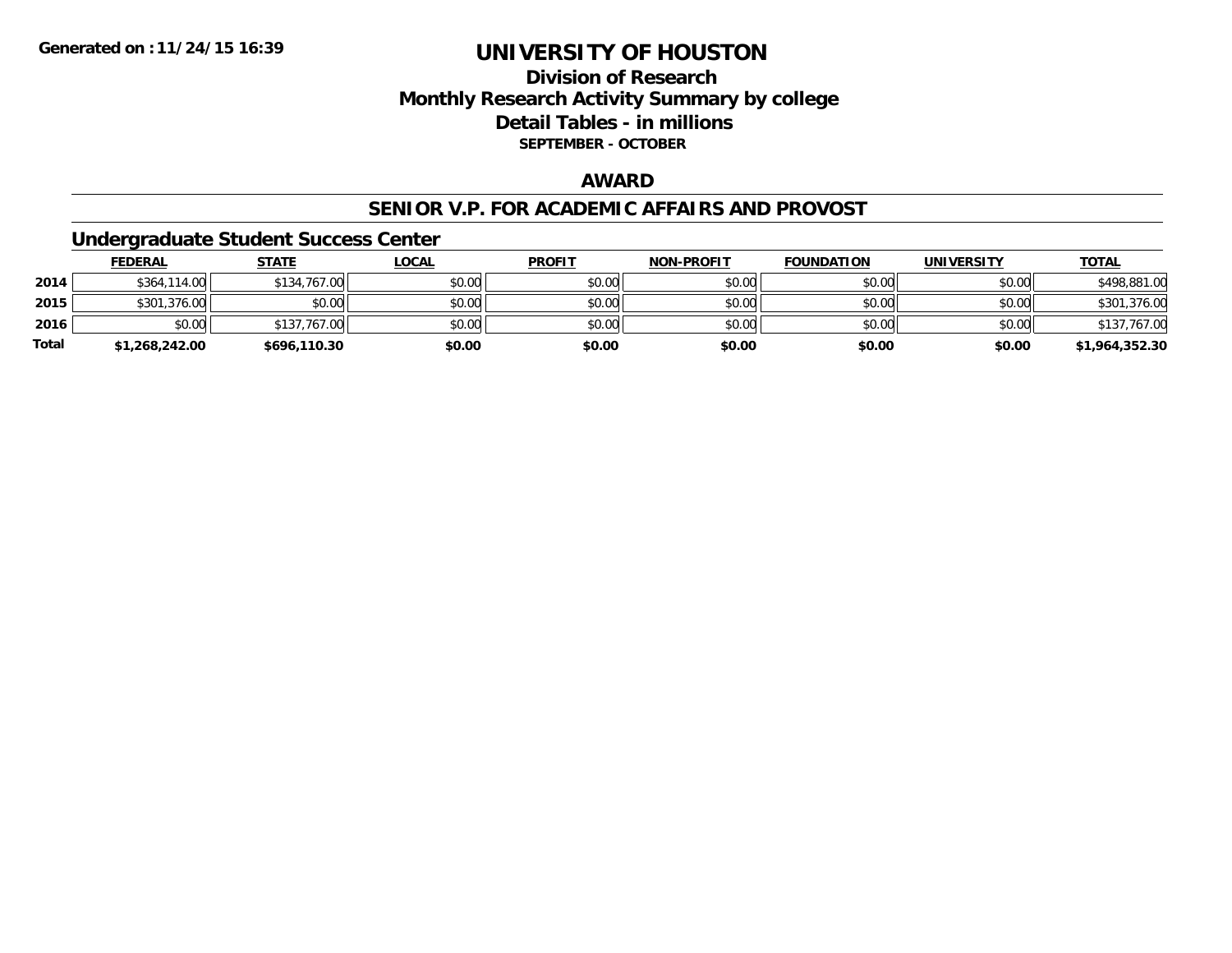### **Division of Research Monthly Research Activity Summary by college Detail Tables - in millions SEPTEMBER - OCTOBER**

#### **AWARD**

#### **UH LAW CENTER**

|       | Law-UH         |              |        |               |                   |                   |            |              |  |  |  |
|-------|----------------|--------------|--------|---------------|-------------------|-------------------|------------|--------------|--|--|--|
|       | <b>FEDERAL</b> | STATE        | LOCAL  | <b>PROFIT</b> | <b>NON-PROFIT</b> | <b>FOUNDATION</b> | UNIVERSITY | <b>TOTAL</b> |  |  |  |
| 2016  | \$0.00         | \$100,000.00 | \$0.00 | \$0.00        | \$0.00            | \$0.00            | \$0.00     | \$100,000.00 |  |  |  |
| Total | \$0.00         | \$100,000.00 | \$0.00 | \$0.00        | \$0.00            | \$0.00            | \$0.00     | \$100,000.00 |  |  |  |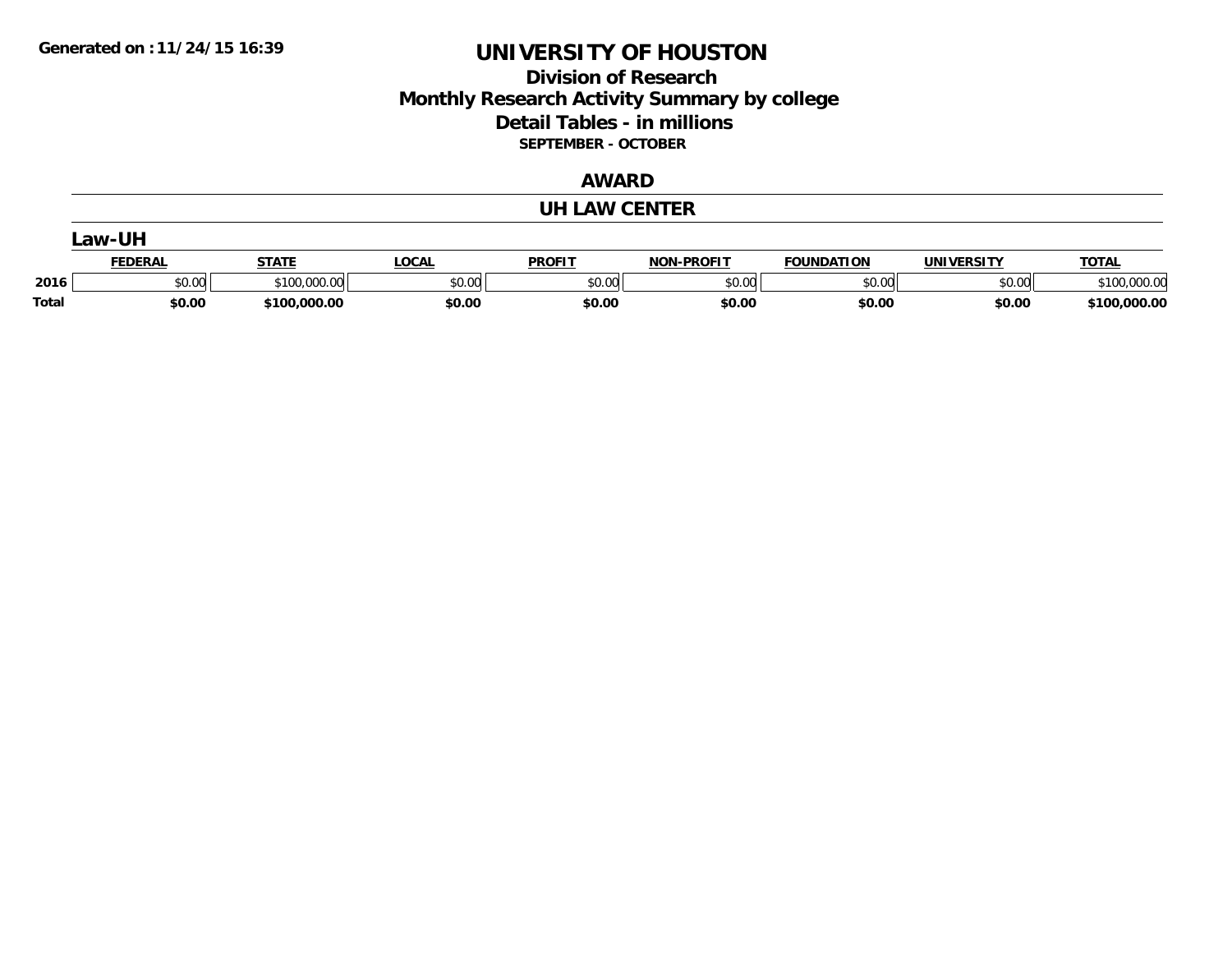### **Division of Research Monthly Research Activity Summary by college Detail Tables - in millions SEPTEMBER - OCTOBER**

#### **AWARD**

#### **UKNOWN COLLEGE**

## **Wrong Department - Please Dont Select It**

|              | EDERAI                    | <b>STATE</b> | LOCAI         | <b>PROFIT</b>      | -PROFIT<br><b>NON</b> | <b>FOUNDATION</b> | IINIIVEDCITV        | TOT.<br>IUIA. |
|--------------|---------------------------|--------------|---------------|--------------------|-----------------------|-------------------|---------------------|---------------|
| 2013         | $\neg$<br>$\sim$<br>10.VV | JU.UU        | 0000<br>JU.UU | $\sim$ 00<br>DU.UU | \$0.00                | JU.UU             | $\sim$ 00<br>וטט.טע | 730.C<br>ل ا  |
| <b>Total</b> | ,730.00<br>.              | \$0.00       | \$0.00        | \$0.00             | \$0.00                | \$0.00            | \$0.00              | 730.00        |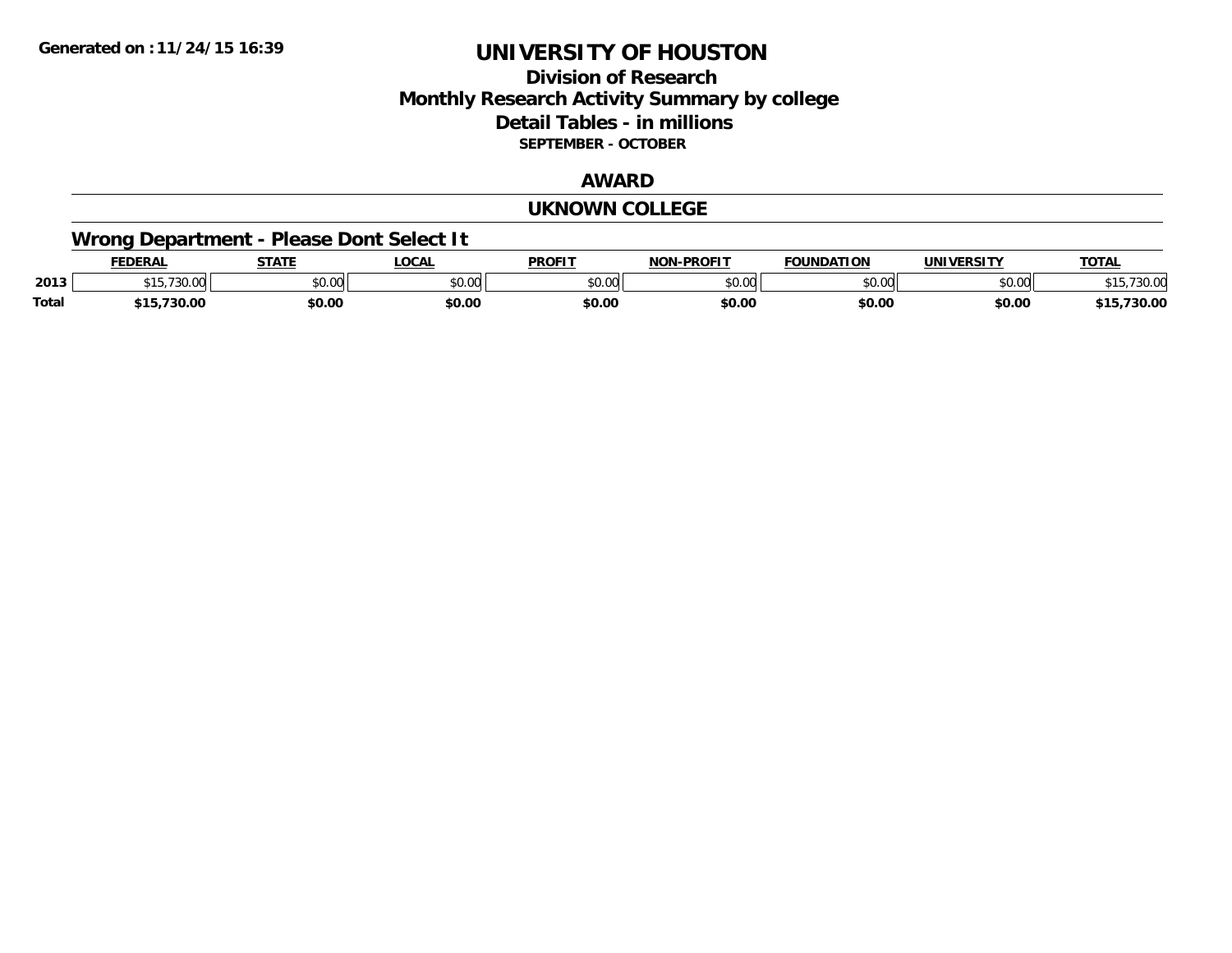### **Division of Research Monthly Research Activity Summary by college Detail Tables - in millions SEPTEMBER - OCTOBER**

### **AWARD**

## **VICE PRESIDENT FOR ADMINISTRATION**

|      | <b>Physical Plant</b>       |              |              |               |                   |                   |                   |              |
|------|-----------------------------|--------------|--------------|---------------|-------------------|-------------------|-------------------|--------------|
|      | <u>FEDERAL</u>              | <b>STATE</b> | <b>LOCAL</b> | <b>PROFIT</b> | <b>NON-PROFIT</b> | <b>FOUNDATION</b> | <b>UNIVERSITY</b> | <b>TOTAL</b> |
| 2013 | \$0.00                      | \$0.00       | \$0.00       | \$0.00        | \$0.00            | \$0.00            | \$0.00            | \$0.00       |
|      | <b>UH Police Department</b> |              |              |               |                   |                   |                   |              |
|      | <b>FEDERAL</b>              | <b>STATE</b> | <u>LOCAL</u> | <b>PROFIT</b> | <b>NON-PROFIT</b> | <b>FOUNDATION</b> | <b>UNIVERSITY</b> | <b>TOTAL</b> |
| 2014 | \$3,000.00                  | \$0.00       | \$0.00       | \$0.00        | \$0.00            | \$0.00            | \$0.00            | \$3,000.00   |
| 2016 | \$3,000.00                  | \$0.00       | \$0.00       | \$0.00        | \$0.00            | \$0.00            | \$0.00            | \$3,000.00   |
|      |                             |              |              |               |                   |                   |                   |              |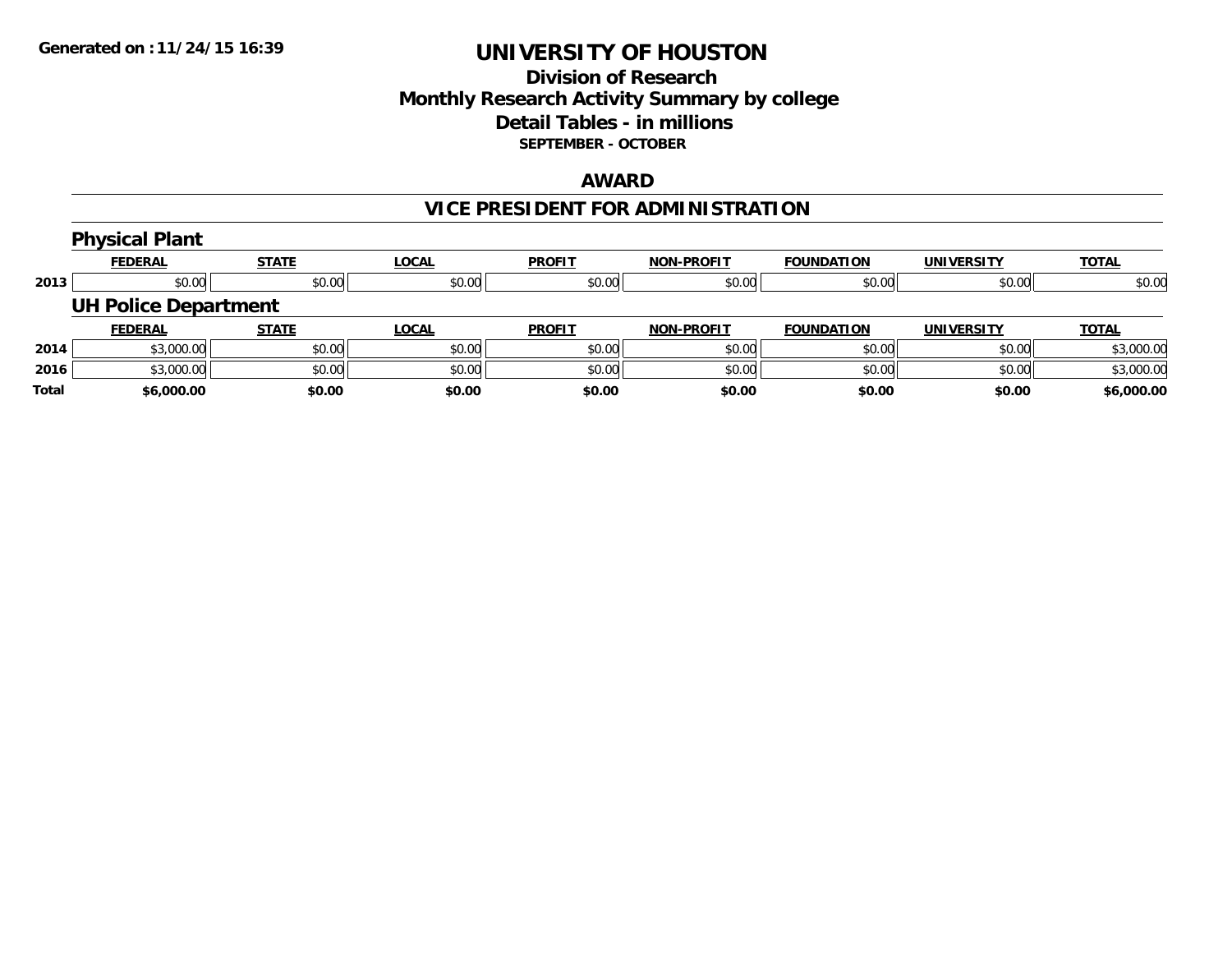### **Division of Research Monthly Research Activity Summary by college Detail Tables - in millions SEPTEMBER - OCTOBER**

#### **AWARD**

#### **VICE PRESIDENT FOR STUDENT AFFAIRS**

|       | <b>Childrens Learning Centers</b> |                                        |              |               |                   |                   |                   |              |
|-------|-----------------------------------|----------------------------------------|--------------|---------------|-------------------|-------------------|-------------------|--------------|
|       | <b>FEDERAL</b>                    | <b>STATE</b>                           | <u>LOCAL</u> | <b>PROFIT</b> | <b>NON-PROFIT</b> | <b>FOUNDATION</b> | <b>UNIVERSITY</b> | <b>TOTAL</b> |
| 2016  | \$375,000.00                      | \$0.00                                 | \$0.00       | \$0.00        | \$0.00            | \$0.00            | \$0.00            | \$375,000.00 |
|       |                                   | <b>Vice President, Student Affairs</b> |              |               |                   |                   |                   |              |
|       | <b>FEDERAL</b>                    | <b>STATE</b>                           | LOCAL        | <b>PROFIT</b> | <b>NON-PROFIT</b> | <b>FOUNDATION</b> | <b>UNIVERSITY</b> | <b>TOTAL</b> |
| 2014  | \$0.00                            | \$0.00                                 | \$0.00       | \$0.00        | \$0.00            | \$10,000.00       | \$0.00            | \$10,000.00  |
| Total | \$375,000.00                      | \$0.00                                 | \$0.00       | \$0.00        | \$0.00            | \$10,000.00       | \$0.00            | \$385,000.00 |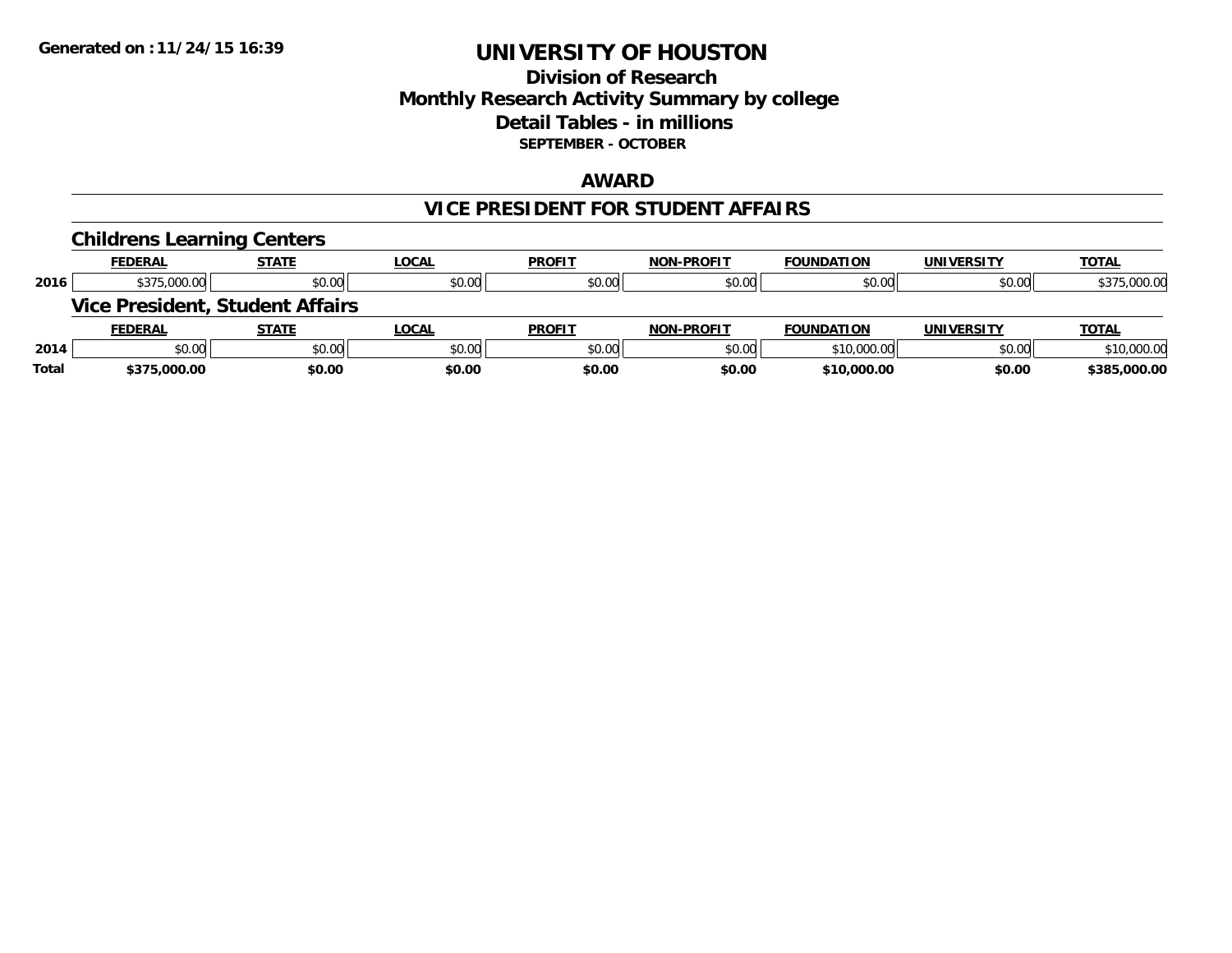### **Division of ResearchMonthly Research Activity Summary by college Detail Tables - in millions SEPTEMBER - OCTOBER**

### **TOTAL EXPENDITURE**

#### **C.T. BAUER COLLEGE OF BUSINESS**

## **Accountancy & Taxation**

**2016**

|      | <b>FEDERAL</b>   | <b>STATE</b>                  | <b>LOCAL</b> | <b>PROFIT</b> | <b>NON-PROFIT</b> | <b>FOUNDATION</b> | <b>UNIVERSITY</b> | <b>TOTAL</b> |
|------|------------------|-------------------------------|--------------|---------------|-------------------|-------------------|-------------------|--------------|
| 2014 | \$0.00           | \$0.00                        | \$0.00       | \$0.00        | \$0.00            | \$0.00            | \$0.00            | \$0.00       |
| 2015 | \$0.00           | \$0.00                        | \$0.00       | \$0.00        | \$0.00            | (\$1,049.59)      | \$0.00            | (\$1,049.59) |
| 2016 | \$0.00           | \$0.00                        | \$0.00       | \$0.00        | \$0.00            | \$0.00            | \$0.00            | \$0.00       |
|      |                  | Dean, Business Administration |              |               |                   |                   |                   |              |
|      | <b>FEDERAL</b>   | <b>STATE</b>                  | <b>LOCAL</b> | <b>PROFIT</b> | <b>NON-PROFIT</b> | <b>FOUNDATION</b> | <b>UNIVERSITY</b> | <b>TOTAL</b> |
| 2012 | \$0.00           | \$0.00                        | \$0.00       | \$0.00        | \$0.00            | \$0.00            | \$0.00            | \$0.00       |
| 2014 | \$0.00           | \$0.00                        | \$0.00       | \$0.00        | \$0.00            | \$0.00            | \$0.00            | \$0.00       |
| 2015 | \$0.00           | \$19,653.16                   | \$0.00       | \$0.00        | \$0.00            | \$0.00            | \$0.00            | \$19,653.16  |
| 2016 | \$0.00           | \$0.00                        | \$0.00       | \$0.00        | \$0.00            | \$0.00            | \$0.00            | \$0.00       |
|      | <b>Finance</b>   |                               |              |               |                   |                   |                   |              |
|      | <b>FEDERAL</b>   | <b>STATE</b>                  | <b>LOCAL</b> | <b>PROFIT</b> | <b>NON-PROFIT</b> | <b>FOUNDATION</b> | <b>UNIVERSITY</b> | <b>TOTAL</b> |
| 2013 | \$0.00           | \$0.00                        | \$0.00       | \$0.00        | \$0.00            | \$0.00            | \$0.00            | \$0.00       |
| 2014 | \$0.00           | \$0.00                        | \$0.00       | \$0.00        | \$0.00            | \$0.00            | \$0.00            | \$0.00       |
| 2015 | \$0.00           | \$0.00                        | \$0.00       | \$0.00        | \$0.00            | \$0.00            | \$0.00            | \$0.00       |
| 2016 | \$0.00           | \$0.00                        | \$0.00       | \$0.00        | \$0.00            | \$0.00            | \$0.00            | \$0.00       |
|      | Management       |                               |              |               |                   |                   |                   |              |
|      | <b>FEDERAL</b>   | <b>STATE</b>                  | <b>LOCAL</b> | <b>PROFIT</b> | <b>NON-PROFIT</b> | <b>FOUNDATION</b> | <b>UNIVERSITY</b> | <b>TOTAL</b> |
| 2012 | \$0.00           | \$0.00                        | \$0.00       | \$0.00        | \$0.00            | \$13,750.00       | \$0.00            | \$13,750.00  |
| 2013 | \$6,200.00       | \$0.00                        | \$0.00       | \$0.00        | \$0.00            | \$0.00            | \$0.00            | \$6,200.00   |
| 2014 | \$6,510.00       | \$0.00                        | \$0.00       | \$0.00        | \$0.00            | \$0.00            | \$0.00            | \$6,510.00   |
| 2015 | \$18,600.00      | \$0.00                        | \$0.00       | \$0.00        | \$0.00            | \$0.00            | \$0.00            | \$18,600.00  |
| 2016 | \$0.00           | \$0.00                        | \$0.00       | \$0.00        | \$0.00            | \$0.00            | \$0.00            | \$0.00       |
|      | <b>Marketing</b> |                               |              |               |                   |                   |                   |              |
|      | <b>FEDERAL</b>   | <b>STATE</b>                  | <b>LOCAL</b> | <b>PROFIT</b> | <b>NON-PROFIT</b> | <b>FOUNDATION</b> | <b>UNIVERSITY</b> | <b>TOTAL</b> |
| 2012 | \$0.00           | \$0.00                        | \$0.00       | \$0.00        | \$0.00            | \$0.00            | \$0.00            | \$0.00       |
| 2013 | \$0.00           | \$0.00                        | \$0.00       | \$0.00        | \$0.00            | \$0.00            | \$0.00            | \$0.00       |
| 2014 | \$0.00           | \$0.00                        | \$0.00       | \$0.00        | \$0.00            | \$0.00            | \$0.00            | \$0.00       |
| 2015 | \$0.00           | \$0.00                        | \$0.00       | \$0.00        | \$0.00            | \$0.00            | \$0.00            | \$0.00       |

6 \$0.00 \$0.00 \$0.00 \$0.00 \$0.00 \$0.00 \$0.00 \$0.00 \$0.00 \$0.00 \$0.00 \$0.00 \$0.00 \$0.00 \$0.00 \$0.00 \$0.00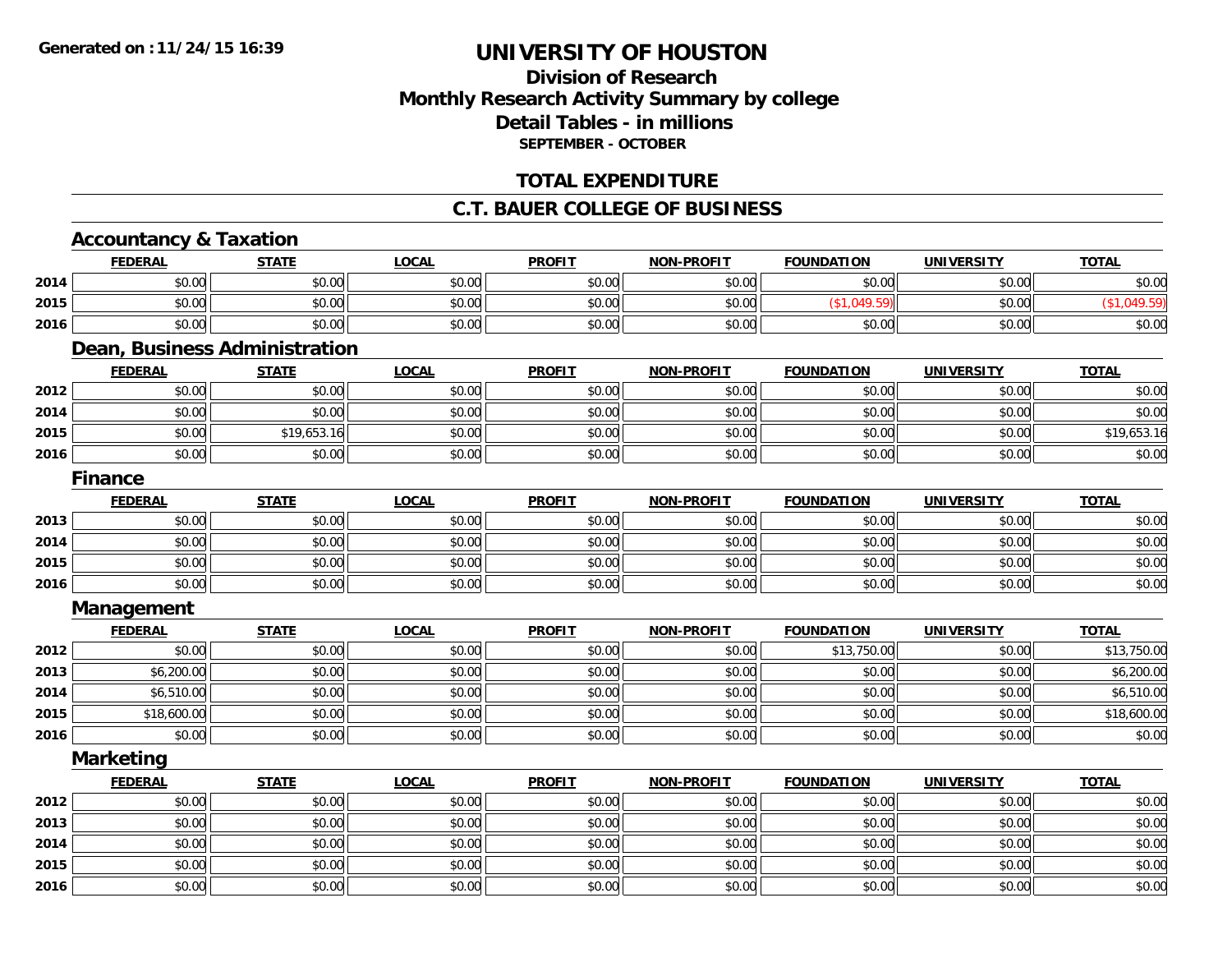### **Division of Research Monthly Research Activity Summary by college Detail Tables - in millions SEPTEMBER - OCTOBER**

### **TOTAL EXPENDITURE**

#### **C.T. BAUER COLLEGE OF BUSINESS**

### **Small Business Development Center**

|       | <b>FEDERAL</b> | <b>STATE</b> | <b>LOCAL</b> | <b>PROFIT</b> | <b>NON-PROFIT</b> | <b>FOUNDATION</b> | <b>UNIVERSITY</b> | <b>TOTAL</b>   |
|-------|----------------|--------------|--------------|---------------|-------------------|-------------------|-------------------|----------------|
| 2012  | \$808,833.83   | \$0.00       | \$0.00       | \$0.00        | \$0.00            | \$0.00            | \$0.00            | \$808,833.83   |
| 2013  | \$1,100,978.97 | \$0.00       | \$0.00       | \$0.00        | \$0.00            | (\$6,921.67)      | \$0.00            | \$1,094,057.30 |
| 2014  | \$721,048.55   | \$0.00       | \$0.00       | \$0.00        | \$0.00            | \$17,208.83       | \$0.00            | \$738,257.38   |
| 2015  | \$639,357.40   | \$0.00       | \$0.00       | \$0.00        | \$0.00            | (\$11.24)         | \$0.00            | \$639,346.16   |
| 2016  | \$624,012.60   | \$0.00       | \$0.00       | \$0.00        | \$0.00            | \$0.00            | \$0.00            | \$624,012.60   |
| Total | \$3,925,541.35 | \$19,653.16  | \$0.00       | \$0.00        | \$0.00            | \$22,976.33       | \$0.00            | \$3,968,170.84 |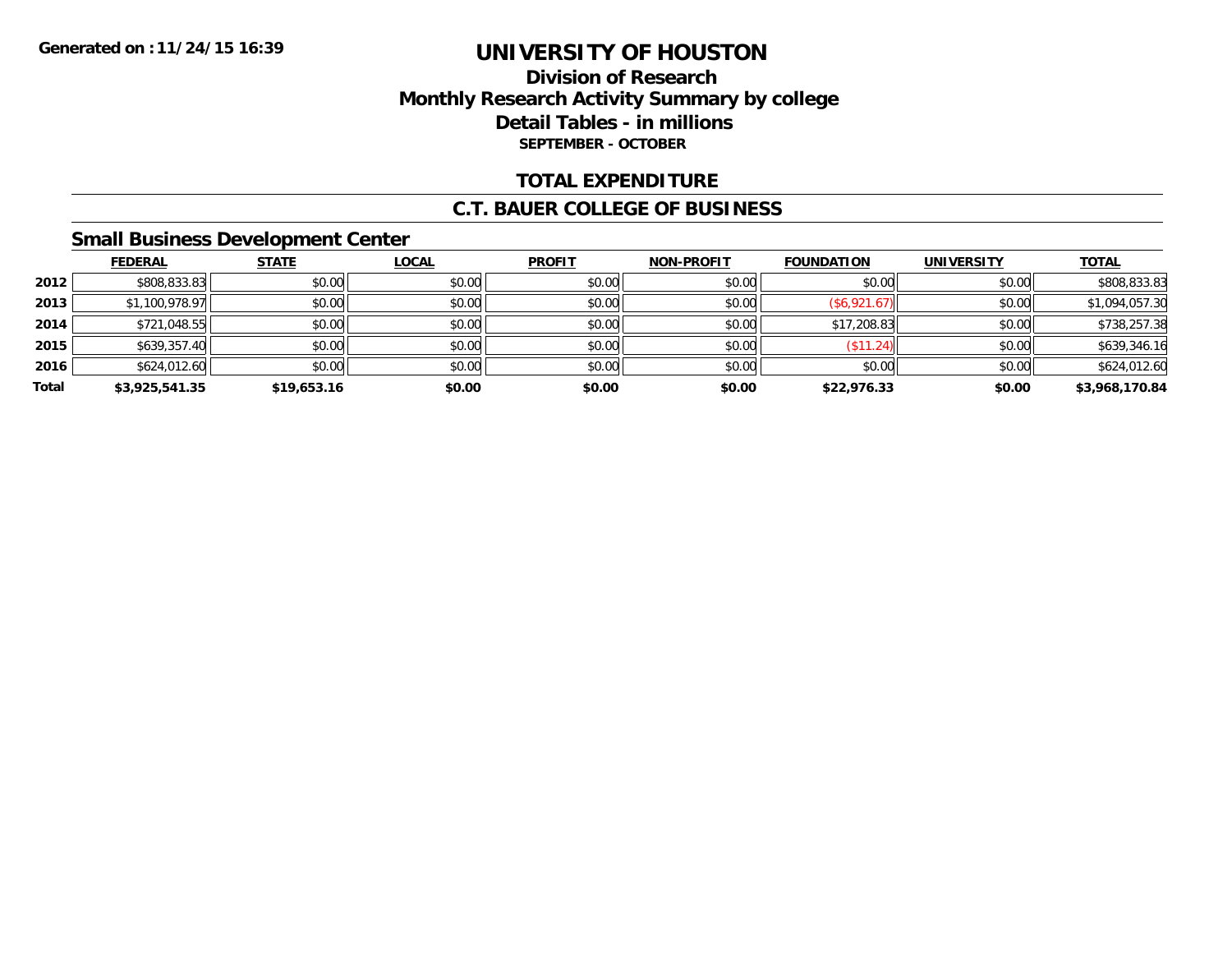### **Division of ResearchMonthly Research Activity Summary by college Detail Tables - in millions SEPTEMBER - OCTOBER**

### **TOTAL EXPENDITURE**

#### **COLLEGE OF ARCHITECTURE**

#### **Architecture**

|      | <u>FEDERAL</u> | <b>STATE</b> | <b>LOCAL</b> | <b>PROFIT</b> | <b>NON-PROFIT</b> | <b>FOUNDATION</b> | UNIVERSITY | <b>TOTAL</b> |
|------|----------------|--------------|--------------|---------------|-------------------|-------------------|------------|--------------|
| 2012 | \$0.00         | \$0.00       | \$0.00       | \$0.00        | \$0.00            | \$0.00            | \$0.00     | \$0.00       |
| 2013 | \$0.00         | \$0.00       | \$0.00       | \$0.00        | \$0.00            | \$0.00            | \$510.05   | \$510.05     |
| 2014 | \$0.00         | \$0.00       | \$0.00       | \$0.00        | \$0.00            | \$0.00            | \$0.00     | \$0.00       |
| 2015 | \$0.00         | \$0.00       | \$0.00       | \$0.00        | \$0.00            | \$0.00            | \$0.00     | \$0.00       |

### **Dean, Architecture**

|              | <b>FEDERAL</b> | <b>STATE</b> | <u>LOCAL</u> | <b>PROFIT</b> | <b>NON-PROFIT</b> | <b>FOUNDATION</b> | <b>UNIVERSITY</b> | <b>TOTAL</b> |
|--------------|----------------|--------------|--------------|---------------|-------------------|-------------------|-------------------|--------------|
| 2012         | \$358.02       | \$0.00       | \$0.00       | \$0.00        | \$0.00            | (\$1,098.28)      | \$0.00            | (\$740.26)   |
| 2013         | \$0.00         | \$0.00       | \$0.00       | \$0.00        | \$0.00            | \$996.38          | \$0.00            | \$996.38     |
| 2014         | \$11,137.23    | \$0.00       | \$0.00       | \$0.00        | \$0.00            | \$1,235.30        | \$0.00            | \$12,372.53  |
| 2015         | \$0.00         | \$0.00       | \$0.00       | \$0.00        | \$0.00            | \$1,535.82        | \$0.00            | \$1,535.82   |
| <b>Total</b> | \$11,495.25    | \$0.00       | \$0.00       | \$0.00        | \$0.00            | \$2,669.22        | \$510.05          | \$14,674.52  |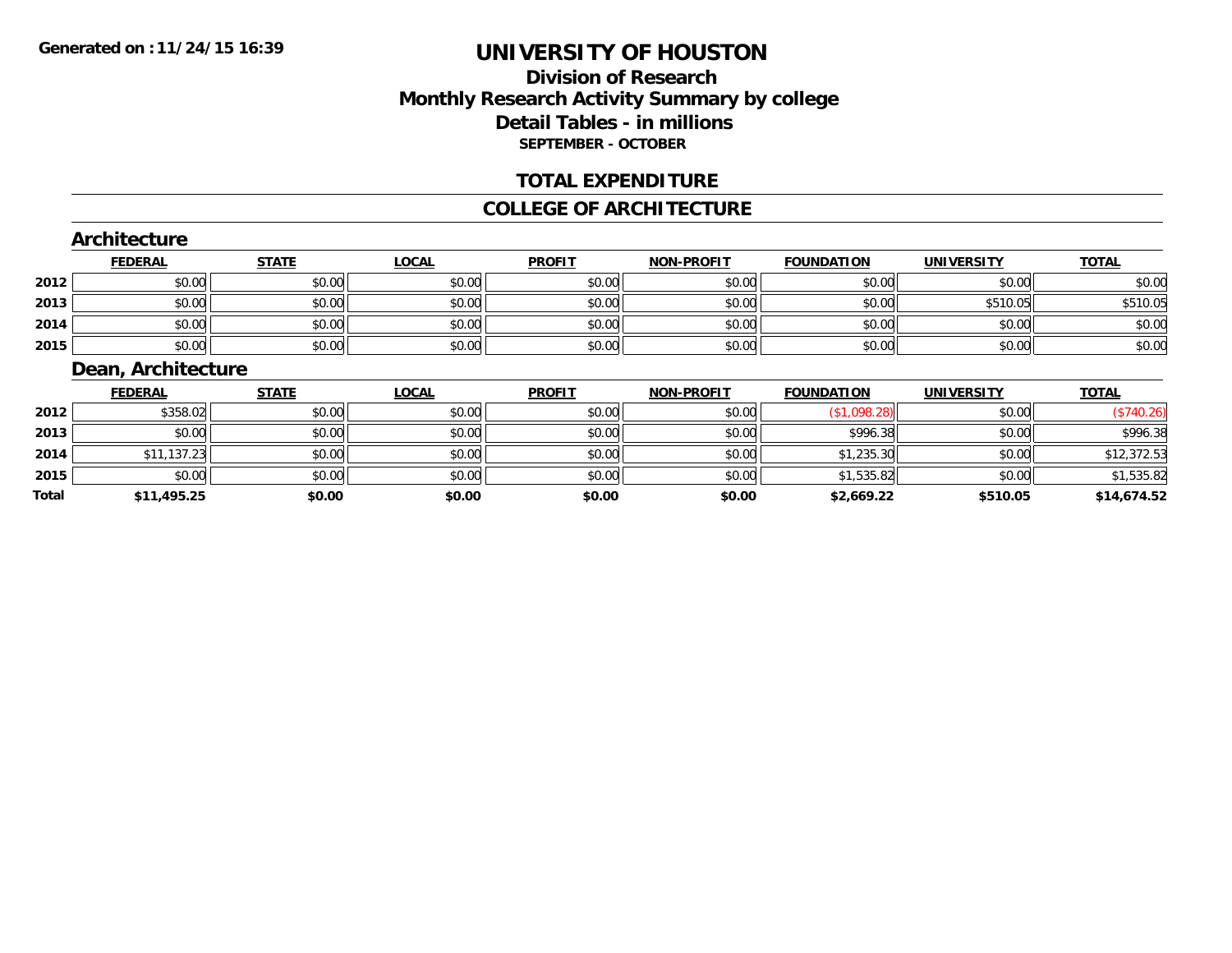### **Division of ResearchMonthly Research Activity Summary by college Detail Tables - in millionsSEPTEMBER - OCTOBER**

### **TOTAL EXPENDITURE**

### **COLLEGE OF EDUCATION**

### **Consistency Mgmt and Coop Disc**

|      | <b>FEDERAL</b> | <b>STATE</b> | <u>LOCAL</u> | <b>PROFIT</b> | <b>NON-PROFIT</b> | <b>FOUNDATION</b> | <b>UNIVERSITY</b> | <b>TOTAL</b> |
|------|----------------|--------------|--------------|---------------|-------------------|-------------------|-------------------|--------------|
| 2012 | \$0.00         | \$0.00       | \$0.00       | \$0.00        | \$33,640.41       | \$0.00            | \$0.00            | \$33,640.41  |
| 2013 | \$0.00         | \$0.00       | \$0.00       | \$0.00        | \$6,199.10        | \$0.00            | \$0.00            | \$6,199.10   |
| 2014 | \$952.26       | \$0.00       | \$0.00       | \$0.00        | \$0.00            | \$0.00            | \$0.00            | \$952.26     |
| 2015 | \$40,479.43    | \$0.00       | \$31,061.40  | \$0.00        | \$0.00            | \$0.00            | \$0.00            | \$71,540.83  |
| 2016 | \$93,794.59    | \$0.00       | \$18,264.10  | \$0.00        | \$0.00            | \$0.00            | \$0.00            | \$112,058.69 |

#### **Curriculum and Instruction**

|      | <b>FEDERAL</b> | <b>STATE</b> | <b>LOCAL</b> | <b>PROFIT</b> | <b>NON-PROFIT</b> | <b>FOUNDATION</b> | <b>UNIVERSITY</b> | <b>TOTAL</b> |
|------|----------------|--------------|--------------|---------------|-------------------|-------------------|-------------------|--------------|
| 2012 | \$142,556.41   | \$26,736.28  | \$0.00       | \$0.00        | \$16,387.64       | \$2,306.79        | \$0.00            | \$187,987.12 |
| 2013 | \$142,589.48   | \$8,238.95   | \$0.00       | \$0.00        | \$13,651.86       | \$1,958.04        | \$0.00            | \$166,438.33 |
| 2014 | \$175.016.11   | \$0.00       | \$0.00       | \$0.00        | \$18,171.41       | \$2,262.04        | \$0.00            | \$195,449.56 |
| 2015 | \$144,054.27   | \$0.00       | \$0.00       | \$0.00        | \$13,434.13       | \$20,144.50       | \$0.00            | \$177,632.91 |
| 2016 | \$162,286.04   | \$0.00       | \$0.00       | \$0.00        | \$21,647.61       | \$13,706.77       | \$0.00            | \$197,640.42 |

### **Dean, Education**

|      | <b>FEDERAL</b> | <b>STATE</b> | <u>LOCAL</u> | <b>PROFIT</b> | <b>NON-PROFIT</b> | <b>FOUNDATION</b> | <b>UNIVERSITY</b> | <b>TOTAL</b> |
|------|----------------|--------------|--------------|---------------|-------------------|-------------------|-------------------|--------------|
| 2012 | \$0.00         | \$0.00       | \$0.00       | \$0.00        | \$0.00            | \$0.00            | \$0.00            | \$0.00       |
| 2013 | \$0.00         | \$0.00       | \$0.00       | \$0.00        | \$0.00            | \$0.00            | \$0.00            | \$0.00       |
| 2014 | \$0.00         | \$0.00       | \$0.00       | \$0.00        | \$0.00            | \$0.00            | \$0.00            | \$0.00       |
| 2015 | \$0.00         | \$0.00       | \$0.00       | \$0.00        | \$0.00            | \$0.00            | \$0.00            | \$0.00       |
| 2016 | \$0.00         | \$39,371.27  | \$0.00       | \$0.00        | \$1.38            | \$0.00            | \$0.00            | \$39,372.65  |

#### **Educational Leadership & Policy Studies**

|      | <b>FEDERAL</b> | <b>STATE</b> | <u>LOCAL</u> | <b>PROFIT</b> | <b>NON-PROFIT</b> | <b>FOUNDATION</b> | <b>UNIVERSITY</b> | <b>TOTAL</b> |
|------|----------------|--------------|--------------|---------------|-------------------|-------------------|-------------------|--------------|
| 2012 | \$30,391.28    | \$0.00       | \$0.00       | \$0.00        | \$0.00            | \$9,227.17        | \$0.00            | \$39,618.45  |
| 2013 | \$51,717.79    | \$0.00       | \$0.00       | \$0.00        | \$0.00            | \$2,999.07        | \$0.00            | \$54,716.86  |
| 2014 | \$28,901.59    | \$0.00       | \$0.00       | \$0.00        | \$0.00            | \$6,243.14        | \$0.00            | \$35,144.73  |
| 2015 | \$25,104.19    | \$1,137.50   | \$8,797.81   | \$0.00        | \$4,500.00        | \$5,483.33        | \$0.00            | \$45,022.83  |
| 2016 | \$35,673.50    | \$12.94      | \$2,500.00   | \$0.00        | \$36,496.24       | \$2,823.03        | \$0.00            | \$77,505.71  |

## **Institute for Urban Education**

|      | <b>FEDERAL</b>                              | <b>CTATE</b><br>''<br>. | LOCAL  | <b>PROFIT</b>                    | <b>NON-PROFIT</b> | <b>FOUNDATION</b> | <b>UNIVERSITY</b>    | <b>TOTAL</b>    |
|------|---------------------------------------------|-------------------------|--------|----------------------------------|-------------------|-------------------|----------------------|-----------------|
| 2012 | ሶ ላ ኅ<br>$\Lambda$ $\Omega$<br>900.48<br>44 | 0000<br>JU.UU           | \$0.00 | $\uparrow$ $\uparrow$<br>JU.UU   | 0.00<br>JU.UU     | \$0.00            | 0.00<br><b>JU.UU</b> | 542.YOO.48      |
| 2013 | . OC<br>90.J                                | 0000<br>JU.UU           | \$0.00 | $\sim$<br>$\sim$ $\sim$<br>PU.UU | 0000<br>JU.UU     | 0000<br>JU.UU     | 0000<br><b>JU.UU</b> | 344.68<br>სი, ა |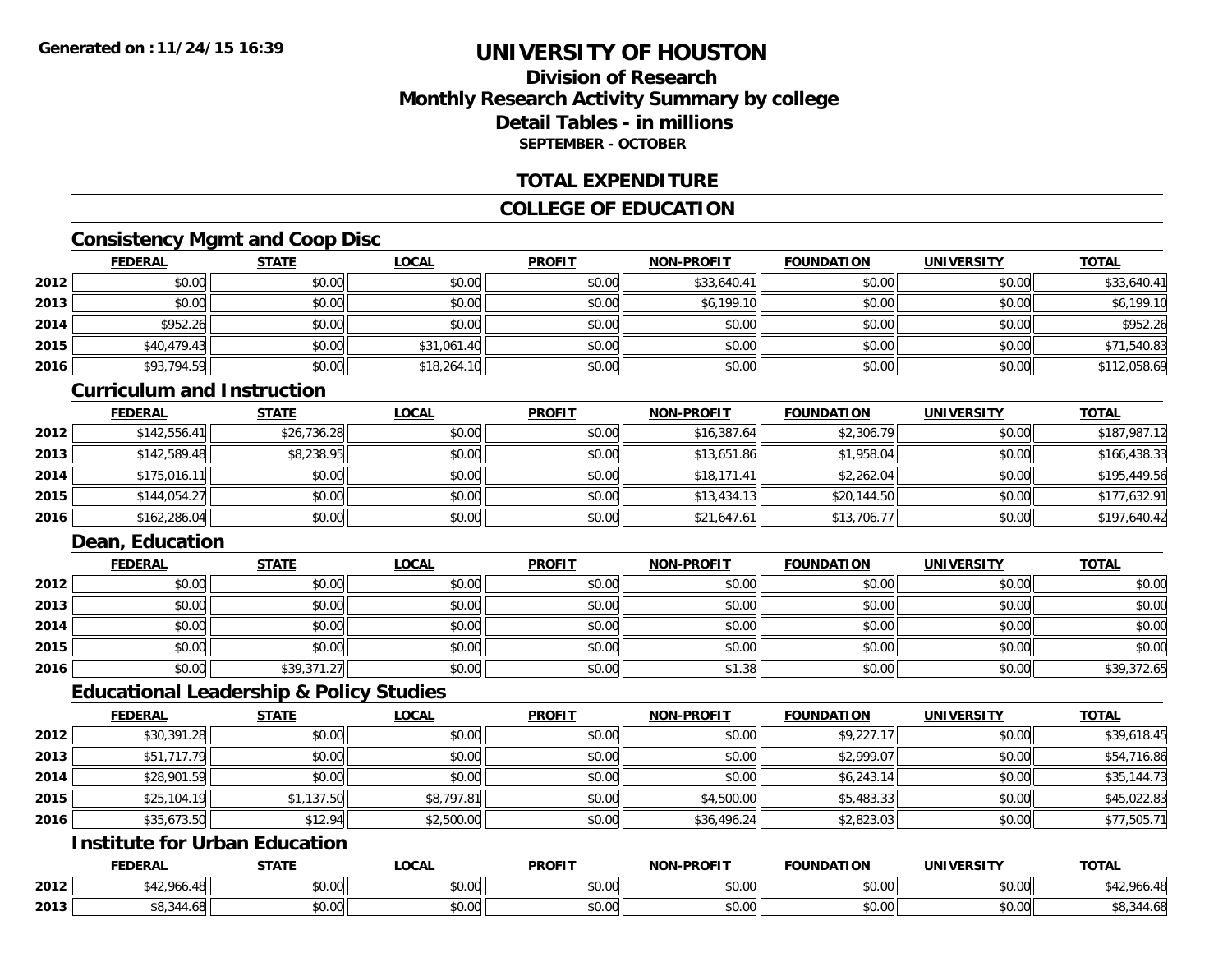### **Division of ResearchMonthly Research Activity Summary by college Detail Tables - in millions SEPTEMBER - OCTOBER**

### **TOTAL EXPENDITURE**

### **COLLEGE OF EDUCATION**

#### **Institute for Urban Education**

|      | <b>FEDERAL</b>                                       | <b>STATE</b> | .OCAL  | <b>PROFIT</b> | <b>NON-PROFIT</b> | <b>FOUNDATION</b> | UNIVERSITY     | <b>TOTAL</b> |
|------|------------------------------------------------------|--------------|--------|---------------|-------------------|-------------------|----------------|--------------|
| 2014 | \$768.65                                             | \$0.00       | \$0.00 | \$0.00        | \$0.00            | mn n¢<br>DU.UU    | mn n¢<br>PU.UU | \$768.65     |
| 2015 | $\uparrow$ $\uparrow$ $\uparrow$ $\uparrow$<br>JU.UU | \$0.00       | \$0.00 | \$0.00        | \$0.00            | \$0.00            | \$0.00         | \$0.00       |
| 2016 | 0000<br>JU.UU                                        | \$0.00       | \$0.00 | \$0.00        | \$0.00            | \$0.00            | \$0.00         | \$0.00       |

### **Psychological, Health, and Learning Sciences**

|      | <b>FEDERAL</b> | <b>STATE</b> | <u>LOCAL</u> | <b>PROFIT</b> | <b>NON-PROFIT</b> | <b>FOUNDATION</b> | <b>UNIVERSITY</b> | <b>TOTAL</b> |
|------|----------------|--------------|--------------|---------------|-------------------|-------------------|-------------------|--------------|
| 2012 | \$45,662.85    | \$19,228.70  | \$0.00       | \$0.00        | \$98.00           | (\$843.37)        | \$0.00            | \$64,146.18  |
| 2013 | \$76,599.30    | \$119.78     | \$0.00       | \$0.00        | \$7,606.35        | (\$214.71)        | \$0.00            | \$84,110.72  |
| 2014 | \$91,878.80    | \$0.00       | \$0.00       | \$0.00        | \$7,228.09        | \$0.00            | \$0.00            | \$99,106.89  |
| 2015 | \$208,627.41   | \$10,691.26  | \$0.00       | \$0.00        | \$4,429.84        | \$0.00            | \$0.00            | \$223,748.51 |
| 2016 | \$483,674.07   | \$17,267.60  | \$0.00       | \$0.00        | \$20,904.95       | \$0.00            | \$0.00            | \$521,846.62 |

#### **UH Charter School**

|       | <b>FEDERAL</b> | <b>STATE</b>  | <b>LOCAL</b> | <b>PROFIT</b> | <b>NON-PROFIT</b> | <b>FOUNDATION</b> | <b>UNIVERSITY</b> | <b>TOTAL</b>   |
|-------|----------------|---------------|--------------|---------------|-------------------|-------------------|-------------------|----------------|
| 2012  | \$6,560.99     | \$87,824.59   | \$0.00       | \$0.00        | \$0.00            | \$0.00            | \$0.00            | \$94,385.58    |
| 2013  | \$2,258.30     | \$142,902.08  | \$0.00       | \$0.00        | \$0.00            | \$0.00            | \$0.00            | \$145,160.38   |
| 2014  | \$3,553.28     | \$167,076.15  | \$0.00       | \$0.00        | \$0.00            | \$0.00            | \$0.00            | \$170,629.43   |
| 2015  | \$2,913.42     | \$165, 112.23 | \$0.00       | \$0.00        | \$0.00            | \$0.00            | \$0.00            | \$168,025.65   |
| 2016  | \$1,985.41     | \$161,885.20  | \$0.00       | \$0.00        | \$0.00            | \$0.00            | \$0.00            | \$163,870.61   |
| Total | \$2,049,310.58 | \$847,604.53  | \$60,623.31  | \$0.00        | \$204,397.00      | \$66,095.80       | \$0.00            | \$3,228,031.22 |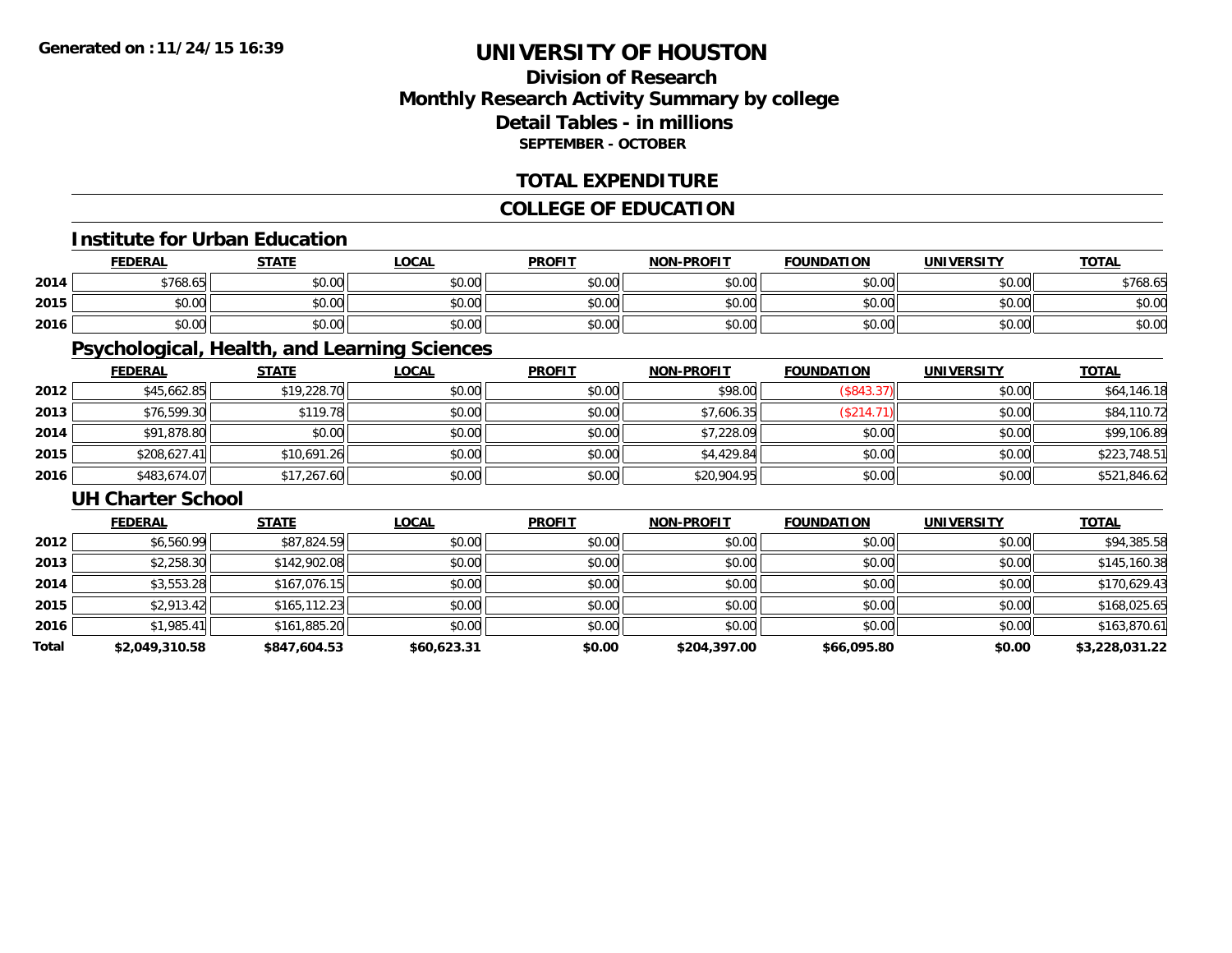### **Division of ResearchMonthly Research Activity Summary by college Detail Tables - in millions SEPTEMBER - OCTOBER**

### **TOTAL EXPENDITURE**

#### **COLLEGE OF LIBERAL ARTS AND SOCIAL SCIENCES**

### **African-American Studies**

|      | <b>FEDERAL</b>                   | <b>STATE</b> | <b>LOCAL</b> | <b>PROFIT</b> | <b>NON-PROFIT</b> | <b>FOUNDATION</b> | <b>UNIVERSITY</b> | <b>TOTAL</b> |
|------|----------------------------------|--------------|--------------|---------------|-------------------|-------------------|-------------------|--------------|
| 2014 | \$0.00                           | \$0.00       | \$0.00       | \$0.00        | \$494.01          | \$0.00            | \$0.00            | \$494.01     |
| 2016 | \$250.00                         | \$0.00       | \$0.00       | \$0.00        | \$0.00            | \$0.00            | \$0.00            | \$250.00     |
|      | Art                              |              |              |               |                   |                   |                   |              |
|      | <b>FEDERAL</b>                   | <b>STATE</b> | <b>LOCAL</b> | <b>PROFIT</b> | <b>NON-PROFIT</b> | <b>FOUNDATION</b> | <b>UNIVERSITY</b> | <b>TOTAL</b> |
| 2013 | \$2,757.45                       | \$0.00       | \$0.00       | \$0.00        | \$0.00            | \$0.00            | \$0.00            | \$2,757.45   |
| 2014 | \$1,069.67                       | \$0.00       | \$0.00       | \$0.00        | \$0.00            | \$0.00            | \$0.00            | \$1,069.67   |
| 2015 | \$0.00                           | \$1,297.73   | \$0.00       | \$0.00        | \$0.00            | \$0.00            | \$0.00            | \$1,297.73   |
| 2016 | \$0.00                           | \$1,395.46   | \$0.00       | \$0.00        | \$0.00            | \$0.00            | \$0.00            | \$1,395.46   |
|      | <b>Arte Publico Press</b>        |              |              |               |                   |                   |                   |              |
|      | <b>FEDERAL</b>                   | <b>STATE</b> | <b>LOCAL</b> | <b>PROFIT</b> | <b>NON-PROFIT</b> | <b>FOUNDATION</b> | <b>UNIVERSITY</b> | <b>TOTAL</b> |
| 2012 | \$5,033.21                       | \$0.00       | \$0.00       | \$0.00        | \$0.00            | \$0.00            | \$0.00            | \$5,033.21   |
| 2013 | \$19,168.74                      | \$0.00       | \$0.00       | \$0.00        | \$0.00            | \$18,670.30       | \$0.00            | \$37,839.04  |
| 2014 | \$0.00                           | \$0.00       | \$0.00       | \$0.00        | \$0.00            | \$41,421.31       | \$0.00            | \$41,421.31  |
| 2015 | \$19,130.08                      | \$0.00       | \$0.00       | \$0.00        | \$3,226.77        | \$23,996.28       | \$0.00            | \$46,353.13  |
| 2016 | \$5,603.69                       | \$0.00       | \$0.00       | \$0.00        | \$29,598.99       | \$62,074.27       | \$0.00            | \$97,276.95  |
|      | <b>Blaffer Gallery</b>           |              |              |               |                   |                   |                   |              |
|      | <b>FEDERAL</b>                   | <b>STATE</b> | <b>LOCAL</b> | <b>PROFIT</b> | <b>NON-PROFIT</b> | <b>FOUNDATION</b> | <b>UNIVERSITY</b> | <b>TOTAL</b> |
| 2012 | \$1,043.58                       | \$959.97     | \$0.00       | \$0.00        | \$0.00            | \$0.00            | \$0.00            | \$2,003.55   |
| 2013 | \$698.71                         | \$0.00       | \$0.00       | \$0.00        | \$0.00            | \$0.00            | \$0.00            | \$698.71     |
| 2014 | \$0.00                           | \$457.55     | \$0.00       | \$0.00        | \$7,143.75        | \$0.00            | \$0.00            | \$7,601.30   |
| 2015 | \$0.00                           | \$0.00       | \$0.00       | \$0.00        | \$5,635.75        | \$0.00            | \$0.00            | \$5,635.75   |
| 2016 | \$9,289.01                       | \$598.00     | \$0.00       | \$0.00        | \$18,342.18       | \$12,287.25       | \$0.00            | \$40,516.44  |
|      | <b>Center for Public History</b> |              |              |               |                   |                   |                   |              |
|      | <b>FEDERAL</b>                   | <b>STATE</b> | <b>LOCAL</b> | <b>PROFIT</b> | <b>NON-PROFIT</b> | <b>FOUNDATION</b> | <b>UNIVERSITY</b> | <b>TOTAL</b> |
| 2013 | \$16,422.50                      | \$0.00       | \$0.00       | \$0.00        | \$0.00            | \$0.00            | \$0.00            | \$16,422.50  |
| 2014 | \$1,801.01                       | \$0.00       | \$0.00       | \$0.00        | \$0.00            | \$0.00            | \$0.00            | \$1,801.01   |
| 2015 | \$833.98                         | \$0.00       | \$0.00       | \$0.00        | \$0.00            | \$0.00            | \$0.00            | \$833.98     |
|      | Communication                    |              |              |               |                   |                   |                   |              |
|      | <b>FEDERAL</b>                   | <b>STATE</b> | <b>LOCAL</b> | <b>PROFIT</b> | <b>NON-PROFIT</b> | <b>FOUNDATION</b> | <b>UNIVERSITY</b> | <b>TOTAL</b> |
| 2012 | \$0.00                           | \$0.00       | \$0.00       | \$0.00        | \$0.00            | \$0.00            | \$0.00            | \$0.00       |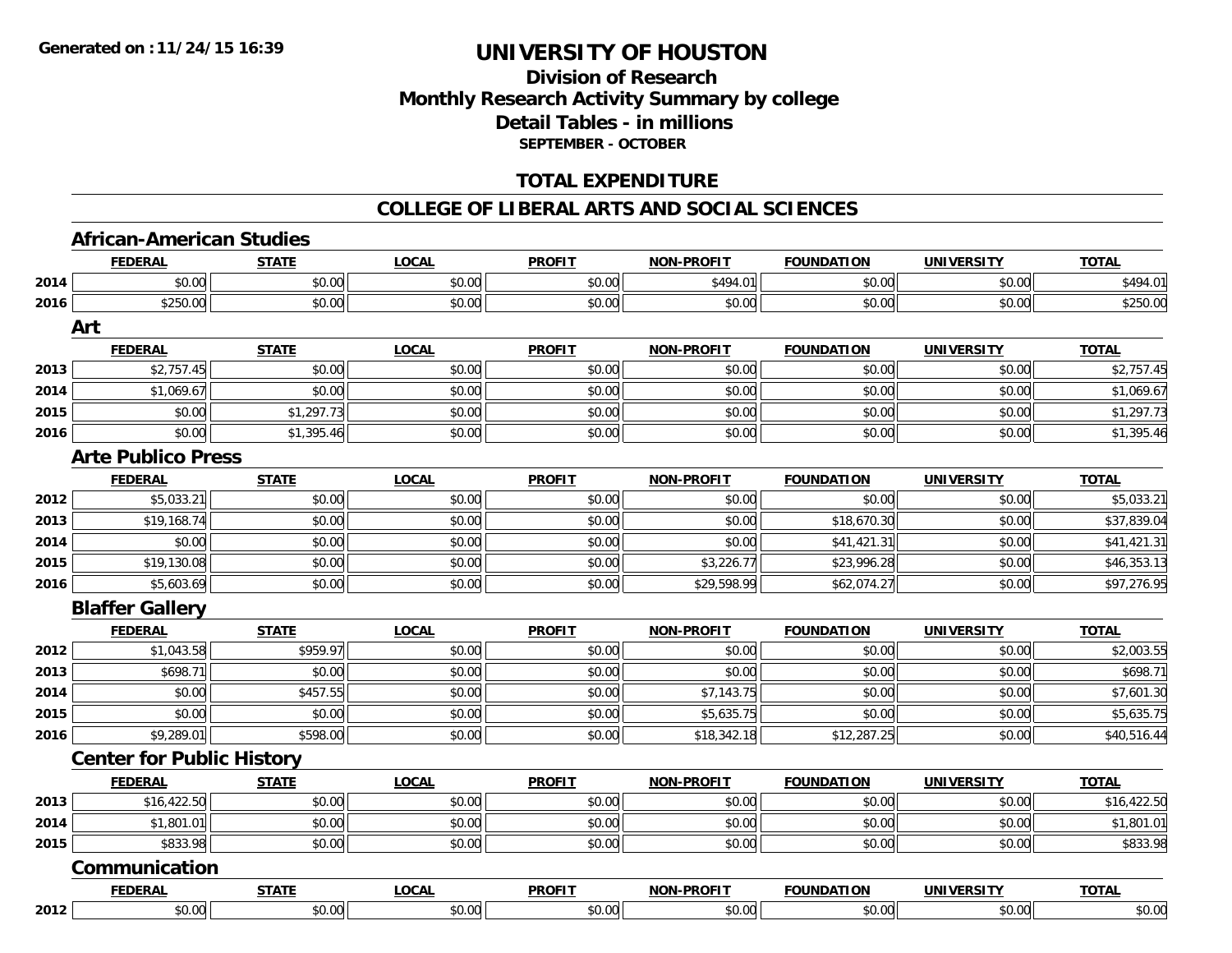### **Division of ResearchMonthly Research Activity Summary by college Detail Tables - in millions SEPTEMBER - OCTOBER**

### **TOTAL EXPENDITURE**

#### **COLLEGE OF LIBERAL ARTS AND SOCIAL SCIENCES**

|      | <b>FEDERAL</b>                                    | <b>STATE</b> | <b>LOCAL</b> | <b>PROFIT</b> | <b>NON-PROFIT</b> | <b>FOUNDATION</b> | <b>UNIVERSITY</b> | <b>TOTAL</b> |
|------|---------------------------------------------------|--------------|--------------|---------------|-------------------|-------------------|-------------------|--------------|
| 2013 | \$0.00                                            | \$0.00       | \$0.00       | \$0.00        | \$0.00            | \$0.00            | \$0.00            | \$0.00       |
| 2015 | \$0.00                                            | \$1,977.86   | \$0.00       | \$0.00        | (\$232.09)        | \$0.00            | \$0.00            | \$1,745.77   |
| 2016 | \$0.00                                            | (\$256.77)   | \$0.00       | \$0.00        | \$0.00            | \$3,433.89        | \$0.00            | \$3,177.12   |
|      | <b>Communication Sciences and Disorders</b>       |              |              |               |                   |                   |                   |              |
|      | <b>FEDERAL</b>                                    | <b>STATE</b> | <b>LOCAL</b> | <b>PROFIT</b> | NON-PROFIT        | <b>FOUNDATION</b> | <b>UNIVERSITY</b> | <b>TOTAL</b> |
| 2012 | \$1,244.04                                        | \$0.00       | \$0.00       | \$0.00        | \$28,618.81       | \$0.00            | \$0.00            | \$29,862.85  |
| 2013 | (\$0.01)                                          | \$0.00       | \$0.00       | \$0.00        | \$45,164.28       | \$300.00          | \$0.00            | \$45,464.27  |
| 2014 | \$13,053.30                                       | \$0.00       | \$0.00       | \$0.00        | \$0.00            | \$166.70          | \$0.00            | \$13,220.00  |
| 2015 | \$13,793.72                                       | \$0.00       | \$0.00       | \$0.00        | \$72,054.72       | \$0.00            | \$0.00            | \$85,848.44  |
| 2016 | \$7,091.97                                        | \$0.00       | \$0.00       | \$0.00        | \$0.08            | \$0.00            | \$0.00            | \$7,092.05   |
|      | <b>Comparative Cultural Studies</b>               |              |              |               |                   |                   |                   |              |
|      | <b>FEDERAL</b>                                    | <b>STATE</b> | <b>LOCAL</b> | <b>PROFIT</b> | <b>NON-PROFIT</b> | <b>FOUNDATION</b> | <b>UNIVERSITY</b> | <b>TOTAL</b> |
| 2015 | \$0.00                                            | \$3,427.78   | \$0.00       | \$0.00        | \$0.00            | \$0.00            | \$0.00            | \$3,427.78   |
|      | <b>Cynthia Woods Mitchell Center for the Arts</b> |              |              |               |                   |                   |                   |              |
|      | <b>FEDERAL</b>                                    | <b>STATE</b> | <b>LOCAL</b> | <b>PROFIT</b> | <b>NON-PROFIT</b> | <b>FOUNDATION</b> | <b>UNIVERSITY</b> | <b>TOTAL</b> |
| 2014 | \$0.00                                            | \$0.00       | \$0.00       | \$0.00        | \$0.00            | \$700.00          | \$0.00            | \$700.00     |
| 2015 | \$0.00                                            | \$8,000.00   | \$0.00       | \$0.00        | \$0.00            | \$0.00            | \$0.00            | \$8,000.00   |
| 2016 | \$0.00                                            | \$0.00       | \$0.00       | \$4,271.10    | \$0.00            | \$0.00            | \$0.00            | \$4,271.10   |
|      | Dean, Liberal Arts and Social Sciences            |              |              |               |                   |                   |                   |              |
|      | <b>FEDERAL</b>                                    | <b>STATE</b> | <b>LOCAL</b> | <b>PROFIT</b> | <b>NON-PROFIT</b> | <b>FOUNDATION</b> | <b>UNIVERSITY</b> | <b>TOTAL</b> |
| 2013 | \$0.00                                            | \$0.00       | \$0.00       | \$0.00        | \$0.00            | \$0.00            | \$0.00            | \$0.00       |
| 2014 | \$0.00                                            | \$0.00       | \$0.00       | \$0.00        | \$0.00            | \$0.00            | \$0.00            | \$0.00       |
| 2015 | \$0.00                                            | \$0.00       | \$0.00       | \$0.00        | \$0.00            | \$0.00            | \$0.00            | \$0.00       |
| 2016 | \$0.00                                            | \$0.00       | \$0.00       | \$0.00        | \$0.00            | \$0.00            | \$0.00            | \$0.00       |
|      | <b>Economics</b>                                  |              |              |               |                   |                   |                   |              |
|      | <b>FEDERAL</b>                                    | <b>STATE</b> | <b>LOCAL</b> | <b>PROFIT</b> | <b>NON-PROFIT</b> | <b>FOUNDATION</b> | <b>UNIVERSITY</b> | <b>TOTAL</b> |
| 2012 | \$0.00                                            | \$0.00       | \$0.00       | \$2,363.42    | \$0.00            | \$4,387.28        | \$0.00            | \$6,750.70   |
| 2013 | \$0.00                                            | \$0.00       | \$0.00       | \$0.00        | \$72,400.00       | \$5,255.09        | \$0.00            | \$77,655.09  |
| 2014 | \$0.00                                            | \$0.00       | \$0.00       | \$0.00        | \$33,972.45       | \$2,000.00        | \$0.00            | \$35,972.45  |
|      |                                                   |              |              |               | \$31,455.99       |                   |                   |              |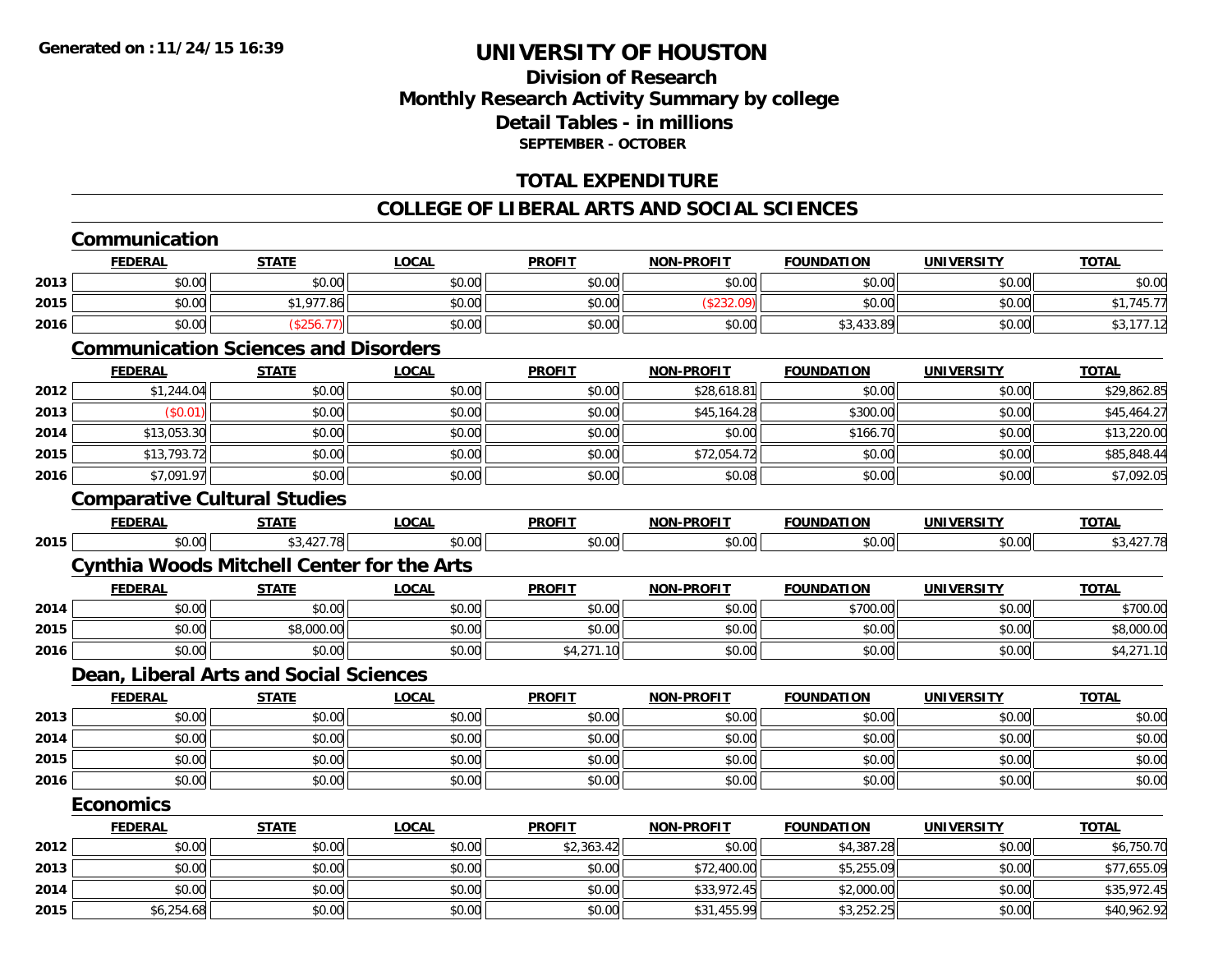### **Division of ResearchMonthly Research Activity Summary by college Detail Tables - in millions SEPTEMBER - OCTOBER**

### **TOTAL EXPENDITURE**

#### **COLLEGE OF LIBERAL ARTS AND SOCIAL SCIENCES**

|      | <b>Economics</b>        |                                     |              |               |                   |                   |                   |              |
|------|-------------------------|-------------------------------------|--------------|---------------|-------------------|-------------------|-------------------|--------------|
|      | <b>FEDERAL</b>          | <b>STATE</b>                        | <b>LOCAL</b> | <b>PROFIT</b> | <b>NON-PROFIT</b> | <b>FOUNDATION</b> | <b>UNIVERSITY</b> | <b>TOTAL</b> |
| 2016 | \$0.00                  | \$0.00                              | \$0.00       | \$0.00        | \$0.00            | \$0.00            | \$0.00            | \$0.00       |
|      | English                 |                                     |              |               |                   |                   |                   |              |
|      | <b>FEDERAL</b>          | <b>STATE</b>                        | <b>LOCAL</b> | <b>PROFIT</b> | <b>NON-PROFIT</b> | <b>FOUNDATION</b> | <b>UNIVERSITY</b> | <b>TOTAL</b> |
| 2012 | \$0.00                  | \$0.00                              | \$0.00       | \$0.00        | \$0.00            | \$0.00            | \$0.00            | \$0.00       |
| 2013 | \$12,520.63             | \$0.00                              | \$0.00       | \$0.00        | \$0.00            | \$0.00            | \$0.00            | \$12,520.63  |
| 2014 | \$0.00                  | \$0.00                              | \$0.00       | \$0.00        | \$0.00            | \$0.00            | \$0.00            | \$0.00       |
| 2015 | \$3,158.97              | \$4,000.00                          | \$0.00       | \$0.00        | \$0.00            | \$0.00            | \$0.00            | \$7,158.97   |
| 2016 | \$7,034.10              | \$0.00                              | \$0.00       | \$0.00        | \$0.00            | \$0.00            | \$0.00            | \$7,034.10   |
|      |                         | <b>Health and Human Performance</b> |              |               |                   |                   |                   |              |
|      | <b>FEDERAL</b>          | <b>STATE</b>                        | <b>LOCAL</b> | <b>PROFIT</b> | <b>NON-PROFIT</b> | <b>FOUNDATION</b> | <b>UNIVERSITY</b> | <b>TOTAL</b> |
| 2012 | \$32,431.93             | \$0.00                              | \$0.00       | \$21,579.37   | \$0.00            | \$779.43          | \$0.00            | \$54,790.74  |
| 2013 | \$313,076.66            | \$0.00                              | \$0.00       | \$18,411.25   | \$0.00            | (\$71.57)         | \$0.00            | \$331,416.34 |
| 2014 | \$421,989.70            | \$0.00                              | \$0.00       | \$16,468.35   | \$0.00            | \$3,366.00        | \$0.00            | \$441,824.05 |
| 2015 | \$360,123.44            | \$0.00                              | \$0.00       | \$20,266.86   | \$2,943.88        | \$11,559.55       | \$0.00            | \$394,893.73 |
| 2016 | \$281,560.16            | \$0.00                              | \$0.00       | \$14,035.99   | \$6,871.42        | \$10,848.98       | \$4,958.85        | \$318,275.40 |
|      | <b>Hispanic Studies</b> |                                     |              |               |                   |                   |                   |              |
|      | <b>FEDERAL</b>          | <b>STATE</b>                        | <b>LOCAL</b> | <b>PROFIT</b> | <b>NON-PROFIT</b> | <b>FOUNDATION</b> | <b>UNIVERSITY</b> | <b>TOTAL</b> |
| 2012 | \$0.00                  | \$0.00                              | \$0.00       | \$0.00        | \$0.00            | \$37,061.46       | \$0.00            | \$37,061.46  |
| 2013 | \$0.00                  | \$0.00                              | \$0.00       | \$0.00        | \$0.00            | \$3,624.83        | \$0.00            | \$3,624.83   |
| 2014 | \$0.00                  | \$0.00                              | \$0.00       | \$0.00        | \$0.00            | \$2,103.76        | \$0.00            | \$2,103.76   |
| 2015 | \$0.00                  | \$0.00                              | \$0.00       | \$0.00        | \$0.00            | \$0.00            | \$0.00            | \$0.00       |
| 2016 | \$0.00                  | \$0.00                              | \$0.00       | \$0.00        | \$0.00            | \$0.00            | \$0.00            | \$0.00       |
|      | <b>History</b>          |                                     |              |               |                   |                   |                   |              |
|      | <b>FEDERAL</b>          | <b>STATE</b>                        | <b>LOCAL</b> | <b>PROFIT</b> | <b>NON-PROFIT</b> | <b>FOUNDATION</b> | <b>UNIVERSITY</b> | <b>TOTAL</b> |
| 2012 | \$0.00                  | \$0.00                              | \$0.00       | \$1,047.15    | (\$332.43)        | \$0.00            | \$0.00            | \$714.72     |
| 2013 | \$0.00                  | \$0.00                              | \$0.00       | \$5,639.45    | \$0.00            | \$0.00            | \$0.00            | \$5,639.45   |
| 2014 | \$0.00                  | \$0.00                              | \$0.00       | \$4,991.73    | \$0.00            | \$0.00            | \$0.00            | \$4,991.73   |
| 2015 | \$2,014.17              | \$0.00                              | \$0.00       | \$10,385.38   | \$0.00            | \$0.00            | \$0.00            | \$12,399.55  |
| 2016 | \$1,088.08              | \$0.00                              | \$0.00       | \$8,002.36    | \$0.00            | \$0.00            | \$0.00            | \$9,090.44   |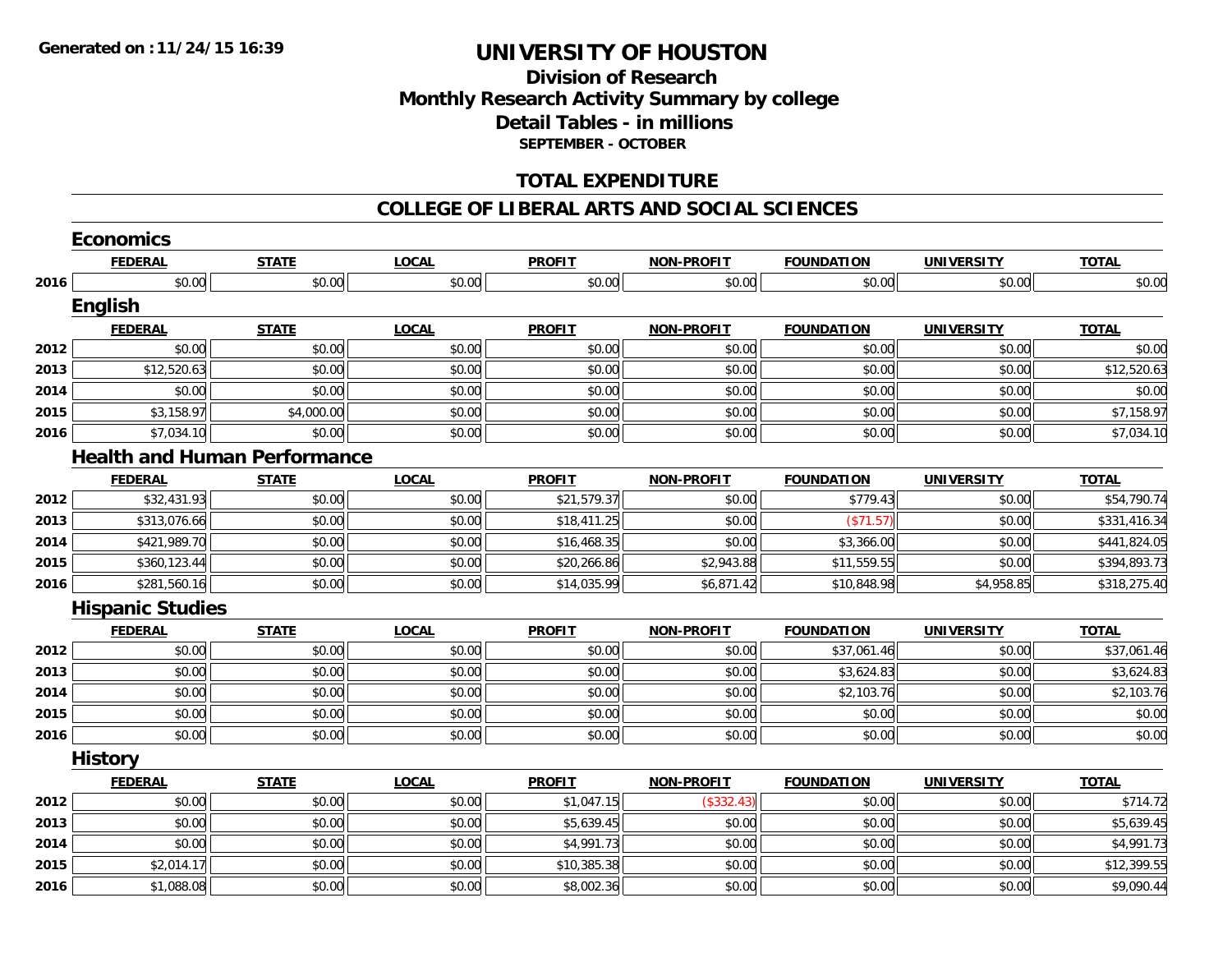### **Division of ResearchMonthly Research Activity Summary by college Detail Tables - in millions SEPTEMBER - OCTOBER**

### **TOTAL EXPENDITURE**

#### **COLLEGE OF LIBERAL ARTS AND SOCIAL SCIENCES**

### **Hobby Center for Public Policy**

|      | <b>FEDERAL</b>                    | <b>STATE</b> | <b>LOCAL</b> | <b>PROFIT</b> | <b>NON-PROFIT</b> | <b>FOUNDATION</b> | <b>UNIVERSITY</b> | <b>TOTAL</b>   |
|------|-----------------------------------|--------------|--------------|---------------|-------------------|-------------------|-------------------|----------------|
| 2015 | \$0.00                            | \$0.00       | \$0.00       | \$0.00        | \$0.00            | \$16,500.00       | \$0.00            | \$16,500.00    |
| 2016 | \$18,360.77                       | \$0.00       | \$0.00       | \$0.00        | \$0.00            | \$0.00            | \$0.00            | \$18,360.77    |
|      | <b>Modern/Classical Languages</b> |              |              |               |                   |                   |                   |                |
|      | <b>FEDERAL</b>                    | <b>STATE</b> | <b>LOCAL</b> | <b>PROFIT</b> | <b>NON-PROFIT</b> | <b>FOUNDATION</b> | <b>UNIVERSITY</b> | <b>TOTAL</b>   |
| 2012 | \$0.00                            | \$0.00       | \$0.00       | \$0.00        | \$0.00            | \$0.00            | \$0.00            | \$0.00         |
| 2013 | \$7,517.53                        | \$0.00       | \$0.00       | \$0.00        | \$0.00            | \$0.00            | \$0.00            | \$7,517.53     |
| 2014 | \$52,861.92                       | \$0.00       | \$0.00       | \$0.00        | \$0.00            | \$0.00            | \$0.00            | \$52,861.92    |
| 2015 | \$3,540.00                        | \$0.00       | \$0.00       | \$0.00        | \$0.00            | \$0.00            | \$0.00            | \$3,540.00     |
| 2016 | \$7,384.68                        | \$0.00       | \$0.00       | \$0.00        | \$0.00            | \$0.00            | \$0.00            | \$7,384.68     |
|      | Philosophy                        |              |              |               |                   |                   |                   |                |
|      | <b>FEDERAL</b>                    | <b>STATE</b> | <b>LOCAL</b> | <b>PROFIT</b> | <b>NON-PROFIT</b> | <b>FOUNDATION</b> | <b>UNIVERSITY</b> | <b>TOTAL</b>   |
| 2012 | \$1,860.17                        | \$0.00       | \$0.00       | \$0.00        | \$0.00            | \$0.00            | \$0.00            | \$1,860.17     |
| 2013 | \$3,691.14                        | \$0.00       | \$0.00       | \$0.00        | \$0.00            | \$0.00            | \$0.00            | \$3,691.14     |
| 2014 | \$2,578.56                        | \$0.00       | \$0.00       | \$0.00        | \$0.00            | \$0.00            | \$0.00            | \$2,578.56     |
| 2015 | \$754.24                          | \$330.45     | \$0.00       | \$0.00        | \$0.00            | \$0.00            | \$0.00            | \$1,084.69     |
| 2016 | \$91.75                           | \$0.00       | \$0.00       | \$0.00        | \$0.00            | \$0.00            | \$0.00            | \$91.75        |
|      | <b>Political Science</b>          |              |              |               |                   |                   |                   |                |
|      | <b>FEDERAL</b>                    | <b>STATE</b> | <b>LOCAL</b> | <b>PROFIT</b> | <b>NON-PROFIT</b> | <b>FOUNDATION</b> | <b>UNIVERSITY</b> | <b>TOTAL</b>   |
| 2012 | \$0.00                            | \$0.00       | \$0.00       | \$0.00        | \$0.00            | \$0.00            | \$0.00            | \$0.00         |
| 2013 | (\$322.52)                        | \$0.00       | \$0.00       | \$0.00        | \$0.00            | \$0.00            | \$0.00            | (\$322.52)     |
| 2014 | \$0.00                            | \$0.00       | \$0.00       | \$0.00        | \$0.00            | \$0.00            | \$0.00            | \$0.00         |
| 2015 | \$11,999.77                       | \$13,266.12  | \$0.00       | \$0.00        | \$0.00            | \$0.00            | \$0.00            | \$25,265.89    |
| 2016 | \$16,584.60                       | \$4,475.51   | \$0.00       | \$0.00        | \$7,767.26        | \$0.00            | \$0.00            | \$28,827.37    |
|      | <b>Psychology</b>                 |              |              |               |                   |                   |                   |                |
|      | <b>FEDERAL</b>                    | <b>STATE</b> | <b>LOCAL</b> | <b>PROFIT</b> | <b>NON-PROFIT</b> | <b>FOUNDATION</b> | <b>UNIVERSITY</b> | <b>TOTAL</b>   |
| 2012 | \$1,055,173.82                    | \$13,873.48  | \$0.00       | \$9,243.99    | \$27,305.69       | \$17,120.97       | (\$7,045.69)      | \$1,115,672.26 |
| 2013 | \$1,062,580.24                    | \$25,019.51  | \$0.00       | \$8,140.13    | \$25,671.41       | \$44,195.17       | \$0.00            | \$1,165,606.46 |
| 2014 | \$786,754.72                      | \$1,880.15   | \$0.00       | \$1,191.04    | \$44,199.40       | (\$94.40)         | \$0.00            | \$833,930.91   |
| 2015 | \$918,834.10                      | \$3,235.76   | \$0.00       | \$3,200.54    | \$97,459.18       | \$0.00            | \$4,015.52        | \$1,026,745.10 |
| 2016 | \$1,002,459.76                    | \$23,500.01  | \$0.00       | \$3,526.53    | \$84,807.81       | \$0.00            | \$8,959.72        | \$1,123,253.83 |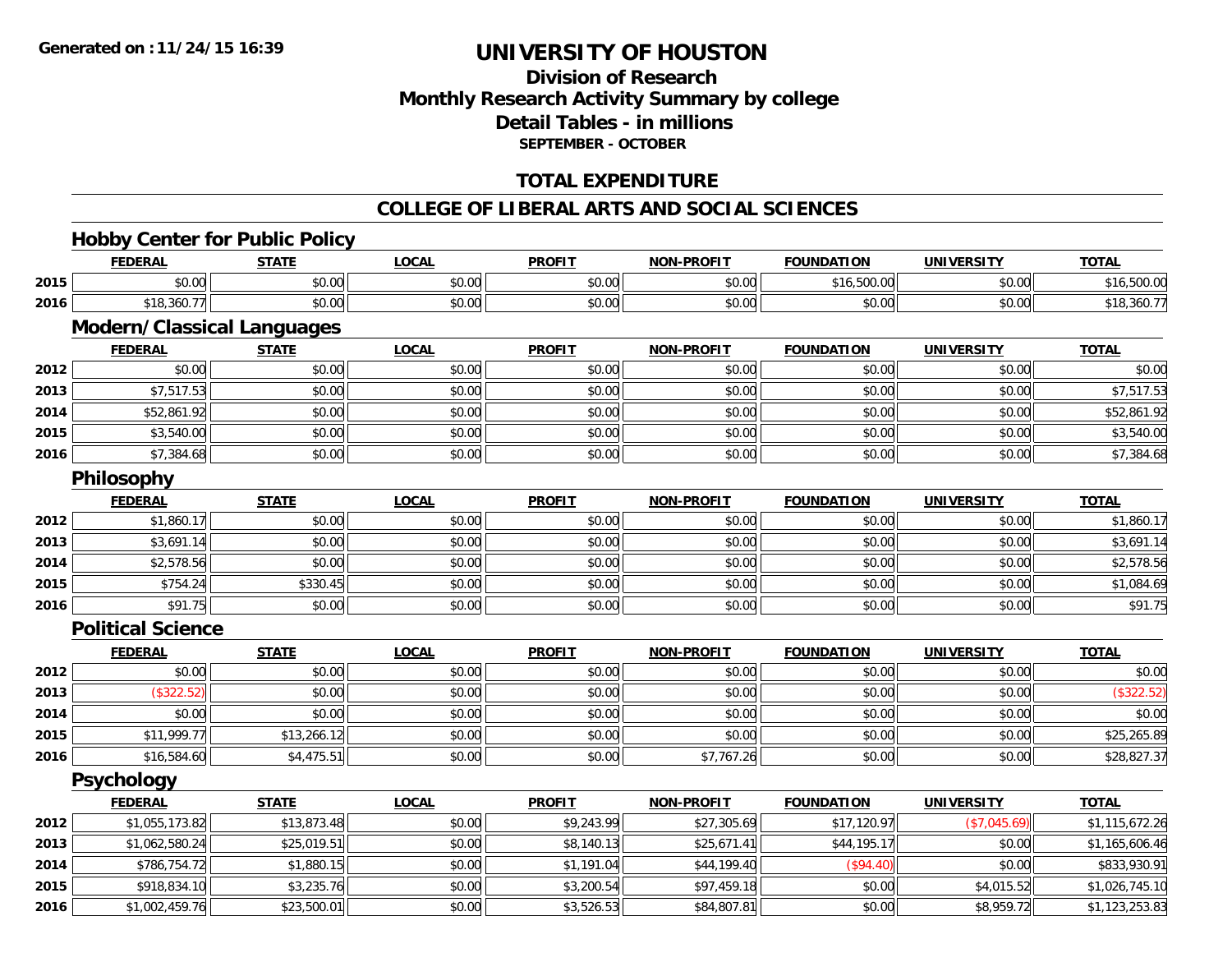### **Division of ResearchMonthly Research Activity Summary by college Detail Tables - in millions SEPTEMBER - OCTOBER**

### **TOTAL EXPENDITURE**

#### **COLLEGE OF LIBERAL ARTS AND SOCIAL SCIENCES**

|       | <b>School of Music</b> |              |              |               |                   |                   |                   |                |
|-------|------------------------|--------------|--------------|---------------|-------------------|-------------------|-------------------|----------------|
|       | <b>FEDERAL</b>         | <b>STATE</b> | <b>LOCAL</b> | <b>PROFIT</b> | <b>NON-PROFIT</b> | <b>FOUNDATION</b> | <b>UNIVERSITY</b> | <b>TOTAL</b>   |
| 2015  | \$0.00                 | (\$28.12)    | \$0.00       | \$0.00        | \$0.00            | \$0.00            | \$0.00            | (\$28.12)      |
|       | Sociology              |              |              |               |                   |                   |                   |                |
|       | <b>FEDERAL</b>         | <b>STATE</b> | <b>LOCAL</b> | <b>PROFIT</b> | <b>NON-PROFIT</b> | <b>FOUNDATION</b> | <b>UNIVERSITY</b> | <b>TOTAL</b>   |
| 2012  | \$3,400.94             | \$0.00       | \$0.00       | \$0.00        | \$0.00            | \$0.00            | \$0.00            | \$3,400.94     |
| 2013  | (\$313.80)             | \$0.00       | \$0.00       | \$0.00        | \$0.00            | \$0.00            | \$0.00            | (\$313.80)     |
| 2014  | \$3,147.25             | \$0.00       | \$0.00       | \$0.00        | \$0.00            | \$0.00            | \$0.00            | \$3,147.25     |
| 2015  | \$10.32                | \$350.00     | \$0.00       | \$0.00        | \$0.00            | \$0.00            | \$0.00            | \$360.32       |
| 2016  | \$0.00                 | \$500.00     | \$0.00       | \$0.00        | \$0.00            | \$0.00            | \$0.00            | \$500.00       |
|       | Theatre                |              |              |               |                   |                   |                   |                |
|       | <b>FEDERAL</b>         | <b>STATE</b> | <b>LOCAL</b> | <b>PROFIT</b> | <b>NON-PROFIT</b> | <b>FOUNDATION</b> | <b>UNIVERSITY</b> | <b>TOTAL</b>   |
| 2013  | \$0.00                 | \$0.00       | \$0.00       | \$0.00        | \$101.00          | \$0.00            | \$0.00            | \$101.00       |
| 2016  | \$0.00                 | \$0.00       | \$0.00       | \$0.00        | \$2,626.53        | \$0.00            | \$0.00            | \$2,626.53     |
| Total | \$6,518,487.16         | \$108,260.45 | \$0.00       | \$152,764.65  | \$647,296.84      | \$324,938.79      | \$10,888.40       | \$7,762,636.29 |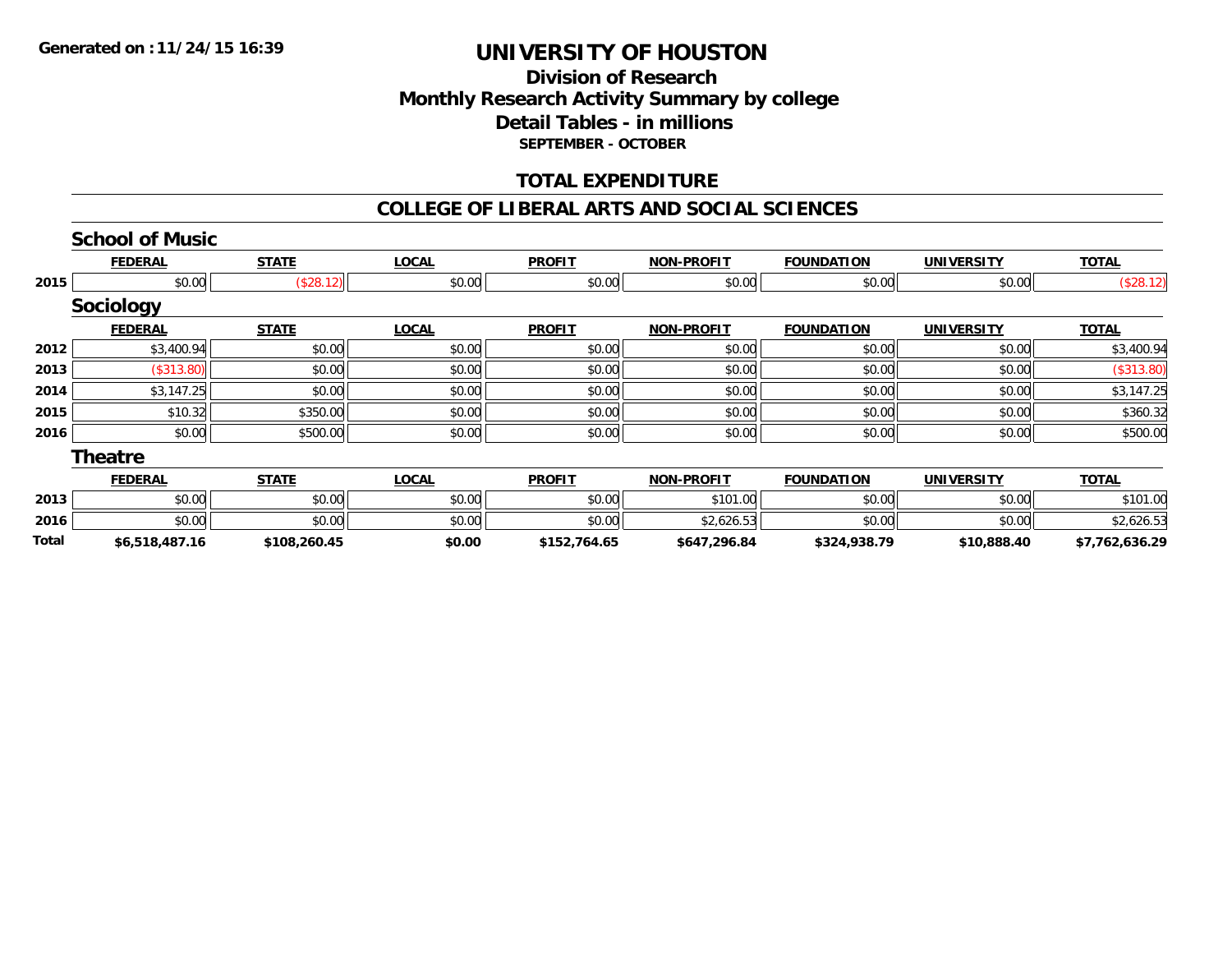### **Division of ResearchMonthly Research Activity Summary by college Detail Tables - in millionsSEPTEMBER - OCTOBER**

### **TOTAL EXPENDITURE**

### **COLLEGE OF NATURAL SCIENCES AND MATHEMATICS**

### **Biology/Biochemistry**

|      | <b>FEDERAL</b> | <b>STATE</b> | <b>LOCAL</b> | <b>PROFIT</b> | <b>NON-PROFIT</b> | <b>FOUNDATION</b> | <b>UNIVERSITY</b> | <b>TOTAL</b> |
|------|----------------|--------------|--------------|---------------|-------------------|-------------------|-------------------|--------------|
| 2012 | \$506,195.17   | \$273,583.12 | \$0.00       | \$0.01        | \$146,692.79      | \$42,536.44       | \$0.00            | \$969,007.52 |
| 2013 | \$372,450.08   | \$230,954.00 | \$0.00       | \$3,460.72    | \$99,054.03       | \$28,446.31       | \$0.00            | \$734,365.14 |
| 2014 | \$332,678.25   | \$161,688.23 | \$0.00       | \$31,260.92   | \$61,885.33       | \$13,358.43       | \$0.00            | \$600,871.16 |
| 2015 | \$402,826.33   | \$140,626.78 | \$0.00       | (\$7,697.57)  | \$68,854.75       | \$72,521.78       | \$0.00            | \$677,132.07 |
| 2016 | \$491,269.39   | \$169,257.37 | \$0.00       | \$17,883.29   | \$51,814.18       | \$90,065.96       | \$0.00            | \$820,290.19 |
|      |                |              |              |               |                   |                   |                   |              |

### **Center for Applied Geoscience Excellence**

|      | <b>FEDERAL</b>                           | <b>STATE</b>                       | <u>LOCAL</u> | <b>PROFIT</b> | <b>NON-PROFIT</b> | <b>FOUNDATION</b> | <b>UNIVERSITY</b> | <b>TOTAL</b> |
|------|------------------------------------------|------------------------------------|--------------|---------------|-------------------|-------------------|-------------------|--------------|
| 2014 | ሖ ∩<br>$\sim$<br>vv.vv                   | \$0.00                             | \$0.00       | \$0.00        | \$0.00            | \$0.00            | \$0.00            | \$0.00       |
| 2015 | ሖ ∩<br>$\sim$<br>JU.UU                   | \$0.00                             | \$0.00       | \$0.00        | \$0.00            | \$0.00            | \$0.00            | \$0.00       |
| 2016 | $\uparrow$ $\uparrow$<br>$\sim$<br>pu.uu | $\uparrow$ $\cap$ $\cap$<br>\$U.UU | \$0.00       | \$0.00        | \$0.00            | \$0.00            | \$0.00            | \$0.00       |

### **Center for Nuclear Receptors and Cell Signaling**

|      | <b>FEDERAL</b> | <b>STATE</b> | <u>LOCAL</u> | <b>PROFIT</b> | <b>NON-PROFIT</b> | <b>FOUNDATION</b> | <b>UNIVERSITY</b> | <b>TOTAL</b> |
|------|----------------|--------------|--------------|---------------|-------------------|-------------------|-------------------|--------------|
| 2012 | \$299,815.91   | \$54,863.80  | \$0.00       | \$20,394.80   | (\$63.33)         | \$46,143.45       | \$0.00            | \$421,154.63 |
| 2013 | \$354,260.77   | \$68,248.12  | \$0.00       | \$3,734.15    | \$150.00          | \$0.00            | \$0.00            | \$426,393.04 |
| 2014 | \$297,506.83   | \$154,467.35 | \$0.00       | \$0.00        | \$10,020.30       | \$9,745.46        | \$0.00            | \$471,739.94 |
| 2015 | \$74,576.23    | \$197,077.43 | \$0.00       | \$0.00        | \$294.69          | \$72,944.59       | \$0.00            | \$344,892.94 |
| 2016 | \$225,686.16   | \$95,759.55  | \$0.00       | \$0.00        | \$3,414.35        | \$49,490.63       | \$0.00            | \$374,350.69 |

#### **Chemistry**

|      | <b>FEDERAL</b> | <b>STATE</b> | <u>LOCAL</u> | <b>PROFIT</b> | <b>NON-PROFIT</b> | <b>FOUNDATION</b> | <b>UNIVERSITY</b> | <b>TOTAL</b>   |
|------|----------------|--------------|--------------|---------------|-------------------|-------------------|-------------------|----------------|
| 2012 | \$458,526.30   | \$160,679.90 | \$0.00       | \$683.81      | \$5,846.13        | \$551,817.85      | (\$3,180.82)      | \$1,174,373.16 |
| 2013 | \$326,491.14   | \$134,977.39 | \$0.00       | \$12,874.96   | \$5,253.92        | \$164,957.07      | (\$894.00)        | \$643,660.48   |
| 2014 | \$391,471.33   | \$100,089.31 | \$0.00       | \$0.00        | \$12,199.14       | \$208,538.83      | \$7,975.67        | \$720,274.28   |
| 2015 | \$343,420.07   | \$37,326.75  | \$0.00       | \$0.00        | \$12,890.02       | \$387,602.24      | \$0.00            | \$781,239.07   |
| 2016 | \$389,787.05   | \$15,215.69  | \$0.00       | \$568.01      | \$52,194.38       | \$190,341.01      | \$0.00            | \$648,106.14   |

### **Computer Science**

|      | <b>FEDERAL</b> | <u>STATE</u> | <u>LOCAL</u> | <b>PROFIT</b> | <b>NON-PROFIT</b> | <b>FOUNDATION</b> | UNIVERSITY  | <b>TOTAL</b> |
|------|----------------|--------------|--------------|---------------|-------------------|-------------------|-------------|--------------|
| 2012 | \$336,469.58   | \$7,569.27   | \$0.00       | \$66,249.66   | \$35,669.10       | \$0.00            | \$0.00      | \$445,957.61 |
| 2013 | \$367,856.30   | \$9,687.46   | \$0.00       | \$48,786.73   | \$10,906.77       | \$10,965.00       | \$19,094.77 | \$467,297.02 |
| 2014 | \$228,341.49   | \$0.00       | \$0.00       | \$162,232.59  | \$76,707.95       | \$3,019.77        | \$5,793.33  | \$476,095.12 |
| 2015 | \$381,047.28   | \$22,784.60  | \$0.00       | \$63,134.81   | \$58,157.45       | \$0.00            | \$12,133.91 | \$537,258.05 |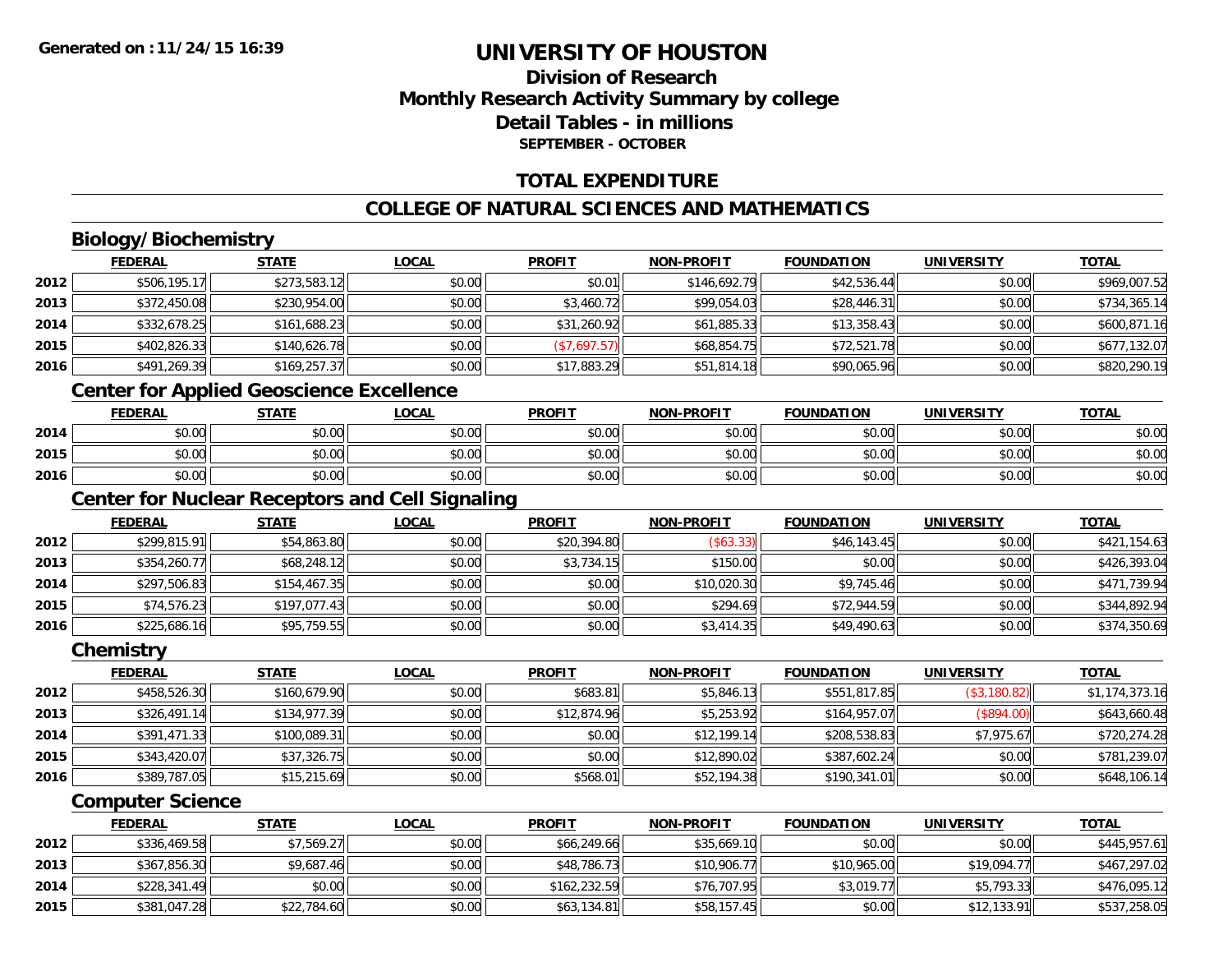### **Division of Research Monthly Research Activity Summary by college Detail Tables - in millions SEPTEMBER - OCTOBER**

### **TOTAL EXPENDITURE**

#### **COLLEGE OF NATURAL SCIENCES AND MATHEMATICS**

## **Computer Science**

|                                                                                                                      | <b>FEDERAL</b>                  | <b>STATE</b>                                         | LOCAL        | <b>PROFIT</b> | <b>NON-PROFIT</b> | <b>FOUNDATION</b> | UNIVERSITY        | <u>TOTAL</u> |
|----------------------------------------------------------------------------------------------------------------------|---------------------------------|------------------------------------------------------|--------------|---------------|-------------------|-------------------|-------------------|--------------|
| 2016<br>2012<br>2013<br>2014<br>2015<br>2016<br>2012<br>2013<br>2014<br>2015<br>2016<br>2012<br>2013<br>2014<br>2015 | \$428,070.15                    | \$19,297.54                                          | \$0.00       | \$25,681.46   | \$28,960.98       | \$0.00            | \$8,802.27        | \$510,812.41 |
|                                                                                                                      |                                 | Dean, Natural Sciences and Mathematics               |              |               |                   |                   |                   |              |
|                                                                                                                      | <b>FEDERAL</b>                  | <b>STATE</b>                                         | <b>LOCAL</b> | <b>PROFIT</b> | <b>NON-PROFIT</b> | <b>FOUNDATION</b> | <b>UNIVERSITY</b> | <b>TOTAL</b> |
|                                                                                                                      | \$96,936.42                     | \$0.00                                               | \$0.00       | \$0.00        | \$0.00            | \$0.00            | \$0.00            | \$96,936.42  |
|                                                                                                                      | \$204,814.35                    | \$0.00                                               | \$0.00       | \$0.00        | \$0.00            | \$0.00            | \$0.00            | \$204,814.35 |
|                                                                                                                      | \$71,283.03                     | \$0.00                                               | \$0.00       | \$0.00        | \$0.00            | \$0.00            | \$0.00            | \$71,283.03  |
|                                                                                                                      | \$28,895.71                     | \$8,082.18                                           | \$0.00       | \$0.00        | \$4,500.00        | \$0.00            | \$0.00            | \$41,477.89  |
|                                                                                                                      | \$0.00                          | \$3,573.73                                           | \$0.00       | \$0.00        | \$15,729.52       | \$0.00            | \$0.00            | \$19,303.25  |
|                                                                                                                      |                                 | <b>Earth &amp; Atmospheric Sciences</b>              |              |               |                   |                   |                   |              |
|                                                                                                                      | <b>FEDERAL</b>                  | <b>STATE</b>                                         | <b>LOCAL</b> | <b>PROFIT</b> | <b>NON-PROFIT</b> | <b>FOUNDATION</b> | <b>UNIVERSITY</b> | <b>TOTAL</b> |
|                                                                                                                      | \$375,759.20                    | \$135,359.31                                         | \$0.00       | \$256,313.20  | \$35,207.29       | \$0.00            | \$0.00            | \$802,639.00 |
|                                                                                                                      | \$178,547.59                    | \$28,774.05                                          | \$0.00       | \$414,186.66  | \$35,153.59       | \$0.00            | \$0.00            | \$656,661.89 |
|                                                                                                                      | \$213,810.81                    | \$102,732.28                                         | \$0.00       | \$602,721.04  | \$42,112.42       | \$10,049.40       | \$0.00            | \$971,425.96 |
|                                                                                                                      | \$185,147.57                    | \$102,237.23                                         | \$0.00       | \$259,638.85  | \$47,852.30       | \$4,306.27        | \$0.00            | \$599,182.22 |
|                                                                                                                      | \$170,654.50                    | \$185,547.95                                         | \$0.00       | \$259,502.38  | \$61,021.46       | \$10,362.30       | \$4,025.26        | \$691,113.85 |
|                                                                                                                      |                                 | <b>Institute for Climate and Atmospheric Science</b> |              |               |                   |                   |                   |              |
|                                                                                                                      | <b>FEDERAL</b>                  | <b>STATE</b>                                         | <b>LOCAL</b> | <b>PROFIT</b> | <b>NON-PROFIT</b> | <b>FOUNDATION</b> | <b>UNIVERSITY</b> | <b>TOTAL</b> |
|                                                                                                                      | \$0.00                          | \$0.00                                               | \$0.00       | \$0.00        | \$0.00            | \$0.00            | \$0.00            | \$0.00       |
|                                                                                                                      | \$0.00                          | \$0.00                                               | \$0.00       | \$0.00        | \$0.00            | \$0.00            | \$0.00            | \$0.00       |
|                                                                                                                      | \$0.00                          | \$0.00                                               | \$0.00       | \$0.00        | \$0.00            | \$0.00            | \$0.00            | \$0.00       |
|                                                                                                                      | \$0.00                          | \$0.00                                               | \$0.00       | \$0.00        | \$0.00            | \$0.00            | \$0.00            | \$0.00       |
| 2016                                                                                                                 | \$0.00                          | \$0.00                                               | \$0.00       | \$0.00        | \$0.00            | \$0.00            | \$0.00            | \$0.00       |
|                                                                                                                      | <b>Institute for Nanoenergy</b> |                                                      |              |               |                   |                   |                   |              |
|                                                                                                                      |                                 |                                                      |              |               |                   |                   |                   |              |

|      | <b>FEDERAL</b> | <b>STATE</b> | <u>LOCAL</u> | <b>PROFIT</b> | <b>NON-PROFIT</b> | <b>FOUNDATION</b> | UNIVERSITY | <b>TOTAL</b> |
|------|----------------|--------------|--------------|---------------|-------------------|-------------------|------------|--------------|
| 2012 | \$0.00         | \$0.00       | \$0.00       | \$0.00        | \$0.00            | \$0.00            | \$0.00     | \$0.00       |
| 2013 | \$0.00         | \$0.00       | \$0.00       | \$0.00        | \$0.00            | \$0.00            | \$0.00     | \$0.00       |
| 2014 | \$0.00         | \$0.00       | \$0.00       | \$0.00        | \$0.00            | \$0.00            | \$0.00     | \$0.00       |
| 2016 | \$0.00         | \$0.00       | \$0.00       | \$0.00        | \$0.00            | \$0.00            | \$0.00     | \$0.00       |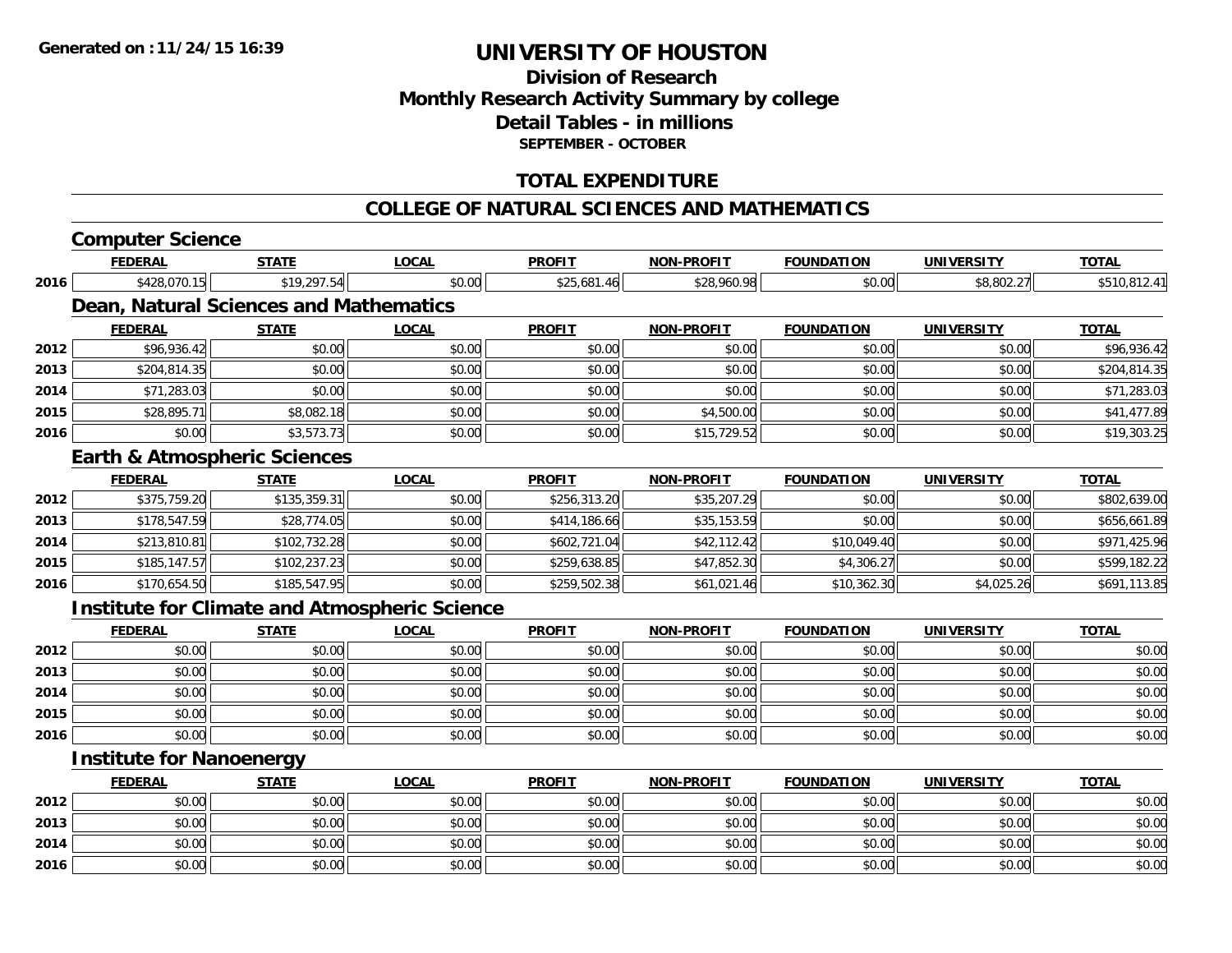### **Division of ResearchMonthly Research Activity Summary by college Detail Tables - in millions SEPTEMBER - OCTOBER**

### **TOTAL EXPENDITURE**

#### **COLLEGE OF NATURAL SCIENCES AND MATHEMATICS**

|       | <b>Mathematics</b> |                |              |                |                   |                   |                   |                 |
|-------|--------------------|----------------|--------------|----------------|-------------------|-------------------|-------------------|-----------------|
|       | <b>FEDERAL</b>     | <b>STATE</b>   | <b>LOCAL</b> | <b>PROFIT</b>  | <b>NON-PROFIT</b> | <b>FOUNDATION</b> | <b>UNIVERSITY</b> | <b>TOTAL</b>    |
| 2012  | \$102,157.78       | \$45,167.09    | \$0.00       | \$22,993.19    | \$32,931.05       | \$13,871.78       | \$3,089.32        | \$220,210.21    |
| 2013  | \$192,573.68       | \$29,769.21    | \$0.00       | \$27,154.89    | \$467.88          | \$25,213.98       | \$5,393.57        | \$280,573.20    |
| 2014  | \$245,063.85       | (\$1,525.67)   | \$0.00       | \$14,546.29    | \$0.00            | \$5,184.73        | \$0.00            | \$263,269.20    |
| 2015  | \$214,308.79       | \$0.00         | \$0.00       | \$11,217.18    | \$4,500.00        | \$25,588.77       | \$0.00            | \$255,614.74    |
| 2016  | \$168,254.63       | \$0.00         | \$0.00       | \$16,437.82    | \$16,634.04       | \$1,713.10        | \$0.00            | \$203,039.59    |
|       | <b>Physics</b>     |                |              |                |                   |                   |                   |                 |
|       | <b>FEDERAL</b>     | <b>STATE</b>   | <b>LOCAL</b> | <b>PROFIT</b>  | <b>NON-PROFIT</b> | <b>FOUNDATION</b> | <b>UNIVERSITY</b> | <b>TOTAL</b>    |
| 2012  | \$540,571.55       | (\$183.99)     | \$0.00       | \$67,935.16    | \$11,327.76       | \$38,265.00       | \$0.00            | \$657,915.49    |
| 2013  | \$424,184.11       | \$0.00         | \$0.00       | \$190,218.75   | \$800.00          | \$30,863.13       | \$0.00            | \$646,065.98    |
| 2014  | \$712,921.69       | \$0.00         | \$0.00       | \$252,047.33   | \$4,080.00        | \$48,676.68       | \$0.00            | \$1,017,725.70  |
| 2015  | \$610,814.76       | \$5,347.15     | \$0.00       | \$191,827.64   | \$9,953.04        | \$25,836.68       | \$0.00            | \$843,779.27    |
| 2016  | \$526,673.03       | \$6,942.82     | \$0.00       | \$197,376.70   | \$15,722.26       | \$90,738.15       | \$0.00            | \$837,452.96    |
| Total | \$12,272,118.87    | \$2,705,976.99 | \$0.00       | \$3,233,365.42 | \$1,078,895.53    | \$2,273,164.79    | \$62,233.28       | \$21,625,754.88 |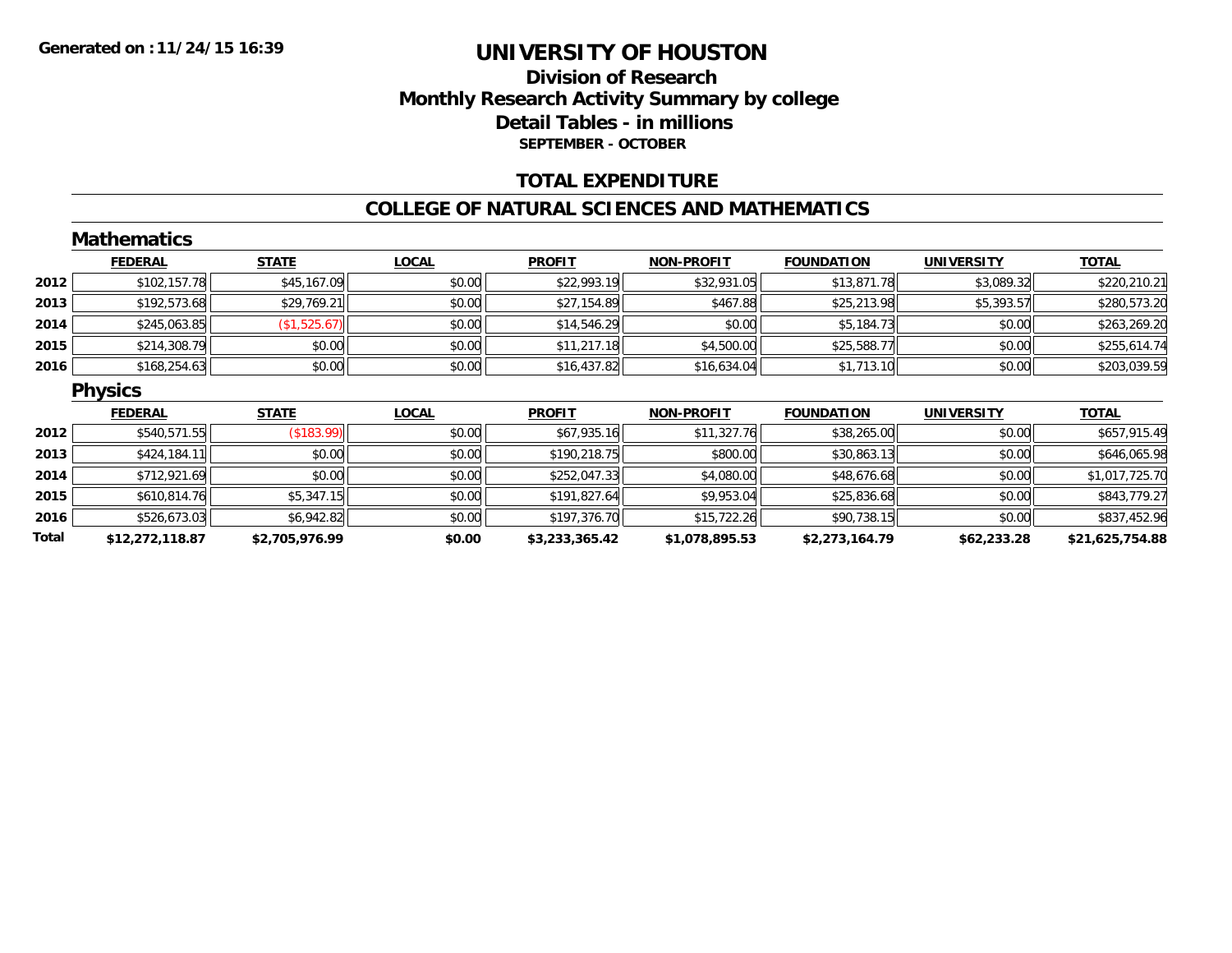### **Division of Research Monthly Research Activity Summary by college Detail Tables - in millions SEPTEMBER - OCTOBER**

#### **TOTAL EXPENDITURE**

#### **COLLEGE OF OPTOMETRY**

### **Optometry Vision Sciences**

|       | <b>FEDERAL</b> | <b>STATE</b> | <b>LOCAL</b> | <b>PROFIT</b> | <b>NON-PROFIT</b> | <b>FOUNDATION</b> | <b>UNIVERSITY</b> | <b>TOTAL</b>   |
|-------|----------------|--------------|--------------|---------------|-------------------|-------------------|-------------------|----------------|
| 2012  | \$590,835.52   | \$1,922.24   | \$0.00       | \$74,009.57   | (\$105.00)        | \$4,878.41        | \$41,871.58       | \$713,412.32   |
| 2013  | \$748,837.39   | \$0.00       | \$0.00       | \$127,591.85  | \$0.00            | \$6,501.03        | \$34,763.53       | \$917,693.80   |
| 2014  | \$689,256.26   | \$0.00       | \$0.00       | \$181,465.15  | \$8,121.24        | \$0.00            | \$65,559.28       | \$944,401.93   |
| 2015  | \$657,118.57   | \$0.00       | \$0.00       | \$116,232.33  | \$0.00            | \$0.00            | \$136,532.66      | \$909,883.56   |
| 2016  | \$807,146.57   | \$0.00       | \$0.00       | \$74,468.98   | \$0.00            | \$0.00            | \$81,075.21       | \$962,690.76   |
| Total | \$3,493,194.31 | \$1,922.24   | \$0.00       | \$573,767.88  | \$8,016.24        | \$11,379.44       | \$359,802.26      | \$4,448,082.37 |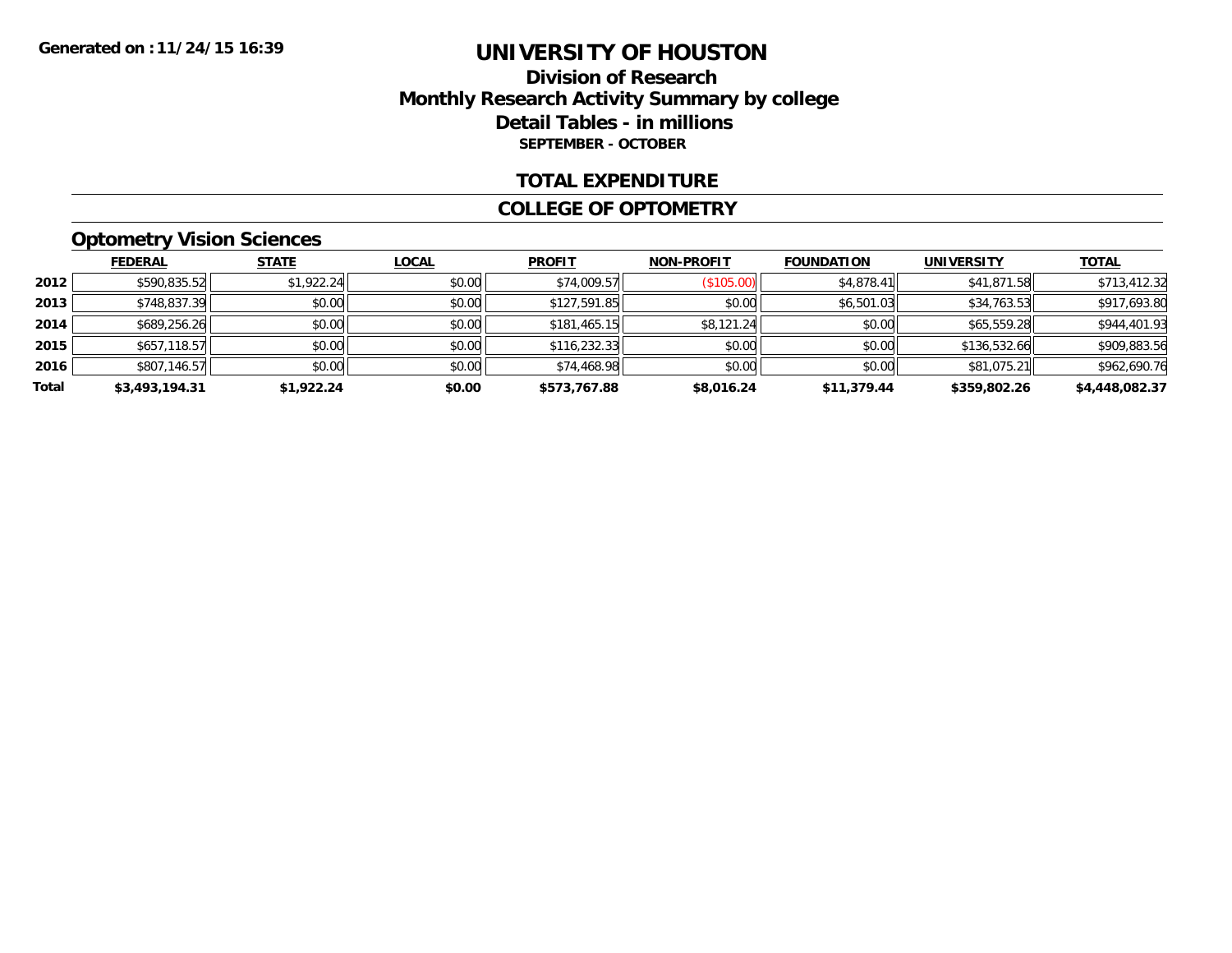### **Division of ResearchMonthly Research Activity Summary by college Detail Tables - in millionsSEPTEMBER - OCTOBER**

### **TOTAL EXPENDITURE**

### **COLLEGE OF PHARMACY**

### **Center for Experimental Therapeutics and Pharmacoi**

|      | <b>FEDERAL</b> | <b>STATE</b> | <u>LOCAL</u> | <b>PROFIT</b> | <b>NON-PROFIT</b> | <b>FOUNDATION</b> | <b>UNIVERSITY</b> | <b>TOTAL</b> |
|------|----------------|--------------|--------------|---------------|-------------------|-------------------|-------------------|--------------|
| 2012 | \$0.00         | \$0.00       | \$0.00       | \$0.00        | \$0.00            | \$0.00            | \$0.00            | \$0.00       |
| 2013 | \$0.00         | \$0.00       | \$0.00       | \$0.00        | \$0.00            | \$0.00            | \$0.00            | \$0.00       |
| 2014 | \$0.00         | \$0.00       | \$0.00       | \$0.00        | \$0.00            | \$0.00            | \$0.00            | \$0.00       |
| 2015 | \$0.00         | \$0.00       | \$0.00       | \$0.00        | \$0.00            | \$0.00            | \$0.00            | \$0.00       |
| 2016 | \$0.00         | \$0.00       | \$0.00       | \$0.00        | \$0.00            | \$0.00            | \$0.00            | \$0.00       |

### **Clinical Pharmacy & Administration**

|      | <b>FEDERAL</b> | <b>STATE</b> | <u>LOCAL</u> | <b>PROFIT</b> | <b>NON-PROFIT</b> | <b>FOUNDATION</b> | <b>UNIVERSITY</b> | <b>TOTAL</b> |
|------|----------------|--------------|--------------|---------------|-------------------|-------------------|-------------------|--------------|
| 2012 | \$8,302.66     | \$9,577.30   | \$0.00       | \$17,582.79   | (S13,064.40)      | \$0.00            | \$0.00            | \$22,398.35  |
| 2013 | \$46,638.66    | \$0.00       | \$0.00       | \$55,523.81   | \$0.00            | \$4,103.00        | \$0.00            | \$106,265.47 |
| 2014 | \$1,180.30     | \$0.00       | \$0.00       | \$78,666.40   | \$6,505.15        | \$0.00            | \$0.00            | \$86,351.85  |
| 2015 | \$16,314.33    | \$48,419.42  | \$0.00       | \$75,015.41   | \$5,199.42        | \$0.00            | \$0.00            | \$144,948.58 |
| 2016 | \$50,641.96    | \$56,617.68  | \$0.00       | \$75,197.45   | \$13,568.88       | \$0.00            | \$0.00            | \$196,025.97 |

### **Dean, Pharmacy**

|      | <b>FEDERAL</b> | <b>STATE</b> | <u>LOCAL</u> | <b>PROFIT</b> | <b>NON-PROFIT</b> | <b>FOUNDATION</b> | <b>UNIVERSITY</b> | <b>TOTAL</b> |
|------|----------------|--------------|--------------|---------------|-------------------|-------------------|-------------------|--------------|
| 2012 | \$0.00         | \$0.00       | \$0.00       | \$0.00        | \$0.00            | \$0.00            | \$0.00            | \$0.00       |
| 2013 | \$0.00         | \$0.00       | \$0.00       | \$0.00        | \$0.00            | \$0.00            | \$0.00            | \$0.00       |
| 2014 | \$0.00         | \$0.00       | \$0.00       | \$0.00        | \$0.00            | \$0.00            | \$0.00            | \$0.00       |
| 2015 | \$0.00         | \$0.00       | \$0.00       | \$0.00        | \$0.00            | \$0.00            | \$0.00            | \$0.00       |
| 2016 | \$0.00         | \$0.00       | \$0.00       | \$0.00        | \$0.00            | \$0.00            | \$0.00            | \$0.00       |

#### **Pharm Health Outcomes & Policy**

|      | <b>FEDERAL</b> | <b>STATE</b> | <b>LOCAL</b> | <b>PROFIT</b>     | <b>NON-PROFIT</b> | <b>FOUNDATION</b> | <b>UNIVERSITY</b> | <b>TOTAL</b> |
|------|----------------|--------------|--------------|-------------------|-------------------|-------------------|-------------------|--------------|
| 2012 | \$23,254.81    | \$0.00       | \$0.00       | \$0.00            | \$6,991.94        | \$0.00            | \$0.00            | \$30,246.75  |
| 2013 | \$3,289.52     | \$0.00       | \$0.00       | \$0.00            | \$0.00            | \$0.00            | \$0.00            | \$3,289.52   |
| 2014 | \$7,072.46     | \$0.00       | \$0.00       | \$0.00            | \$0.00            | \$0.00            | \$0.00            | \$7,072.46   |
| 2015 | \$17,842.44    | \$0.00       | \$0.00       | $($ \$138.05) $ $ | \$0.00            | \$0.00            | \$0.00            | \$17,704.39  |
| 2016 | \$5,516.90     | (\$935.28)   | \$0.00       | (\$2,285.63)      | \$18,047.17       | \$0.00            | \$0.00            | \$20,343.16  |

### **Pharmacological and Pharmaceutical Sciences**

|      | <b>FEDERAL</b>                           | <b>STATE</b>  | _OCAL              | <b>PROFIT</b>                          | <b>NON-PROFIT</b>                                       | <b>FOUNDATION</b>          | UNIVERSITY | <b>TOTAL</b>                       |
|------|------------------------------------------|---------------|--------------------|----------------------------------------|---------------------------------------------------------|----------------------------|------------|------------------------------------|
| 2012 | $\bullet$<br>$\sim$<br>⊦.∠60. l<br>- 147 | \$0.01        | $\sim$ 00<br>vu.uu | 0.00<br>JU.UU                          | .                                                       | $^{\circ}$ ,301.<br>$\sim$ | \$0.00     | 2 ט. די                            |
| 2013 | <b>\$307,305,00</b><br>DJU<br>759.UU     | 0000<br>JU.UU | $\sim$ 00<br>JU.UU | $\overline{\phantom{a}}$<br>\$0,451.ZO | <b>¢ი ኅ</b> 1<br>$\sim$<br>$\overline{a}$<br>.<br>ے ، ب | \$865.73                   | \$0.00     | <b>ሰገገ</b><br>000E<br>51<br>yuo.uu |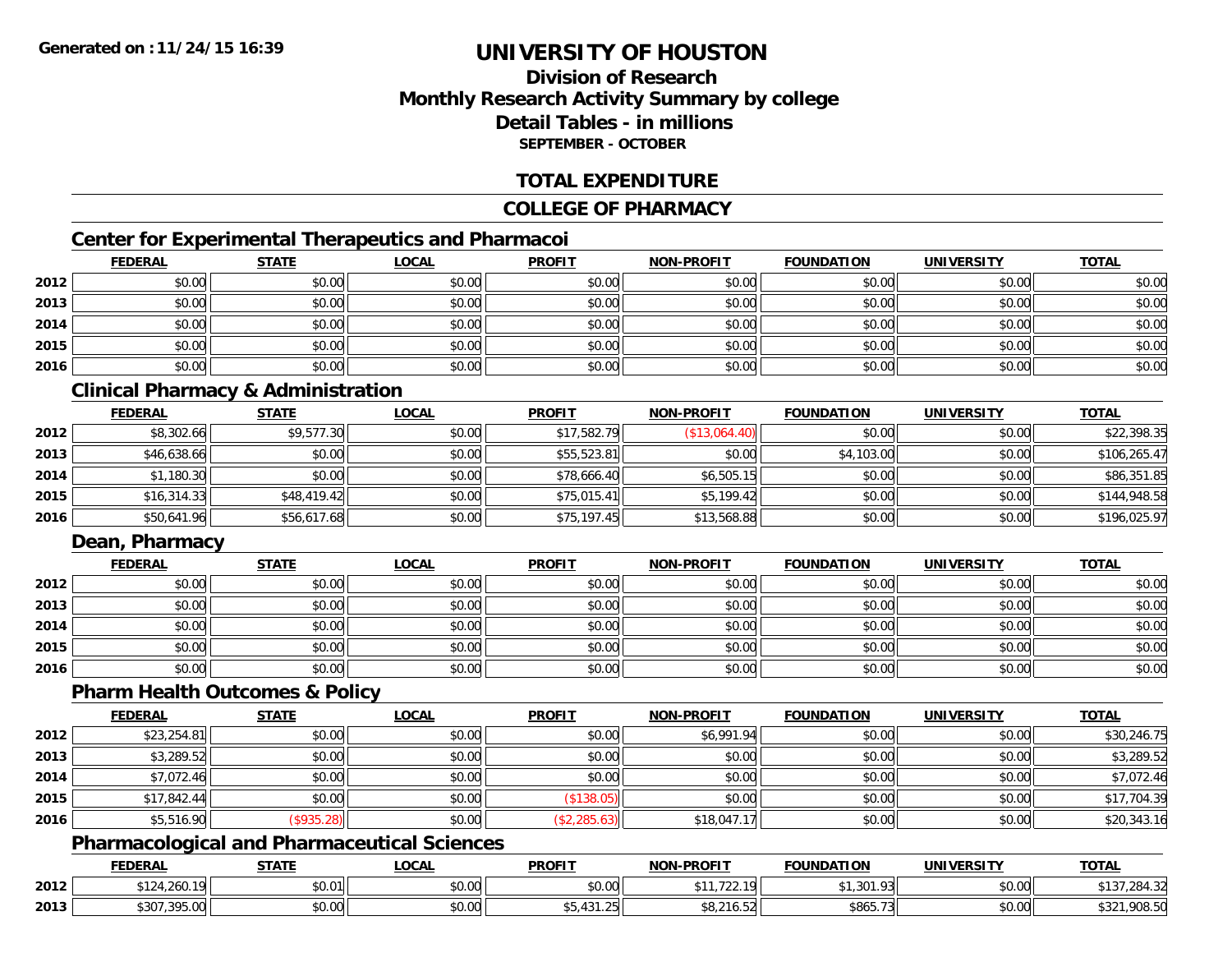### **Division of ResearchMonthly Research Activity Summary by college Detail Tables - in millions SEPTEMBER - OCTOBER**

### **TOTAL EXPENDITURE**

#### **COLLEGE OF PHARMACY**

### **Pharmacological and Pharmaceutical Sciences**

|       | <u>FEDERAL</u> | <u>STATE</u> | <u>LOCAL</u> | <b>PROFIT</b> | <b>NON-PROFIT</b> | <b>FOUNDATION</b> | <b>UNIVERSITY</b> | <b>TOTAL</b>   |
|-------|----------------|--------------|--------------|---------------|-------------------|-------------------|-------------------|----------------|
| 2014  | \$339,492.32   | \$0.00       | \$0.00       | \$0.00        | \$7,247.60        | \$6,378.88        | \$0.00            | \$353,118.80   |
| 2015  | \$256,210.61   | \$0.00       | \$0.00       | \$9,684.17    | \$0.00            | \$18,263.56       | \$0.00            | \$284,158.34   |
| 2016  | \$478,804.99   | \$29,259.89  | \$0.00       | \$0.00        | \$9,727.67        | (S0.02)           | \$0.00            | \$517,792.53   |
| Total | \$1,686,217.15 | \$142,939.02 | \$0.00       | \$314,677.60  | \$74,162.14       | \$30,913.08       | \$0.00            | \$2,248,908.99 |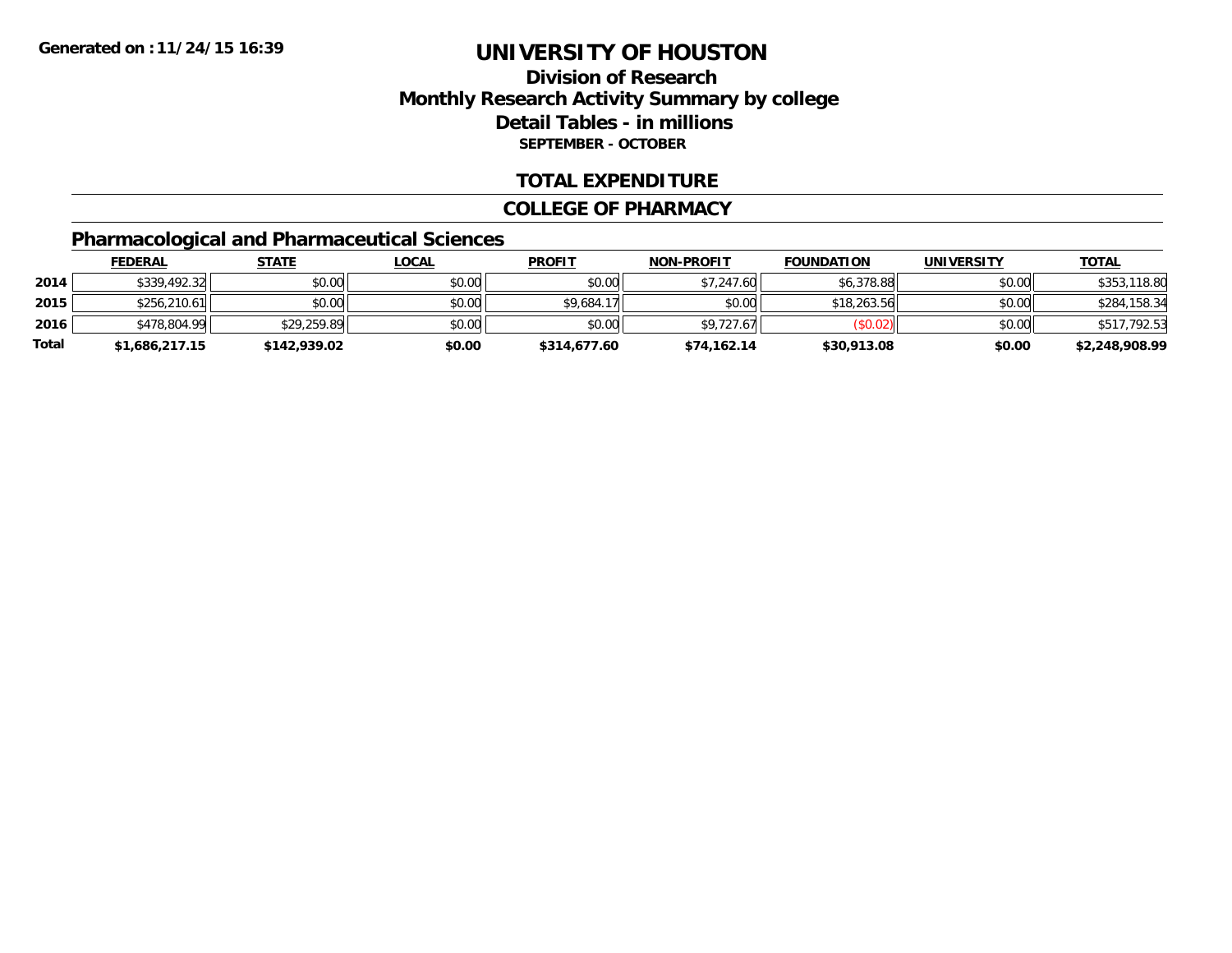### **Division of ResearchMonthly Research Activity Summary by college Detail Tables - in millions SEPTEMBER - OCTOBER**

### **TOTAL EXPENDITURE**

#### **COLLEGE OF TECHNOLOGY**

|      | <b>Center for Life Sciences Technology</b>    |              |              |               |                   |                   |                   |              |
|------|-----------------------------------------------|--------------|--------------|---------------|-------------------|-------------------|-------------------|--------------|
|      | <b>FEDERAL</b>                                | <b>STATE</b> | <b>LOCAL</b> | <b>PROFIT</b> | <b>NON-PROFIT</b> | <b>FOUNDATION</b> | <b>UNIVERSITY</b> | <b>TOTAL</b> |
| 2012 | \$0.00                                        | \$0.00       | \$0.00       | \$0.00        | \$0.00            | \$0.00            | \$0.00            | \$0.00       |
|      | <b>Center for Technology Literacy</b>         |              |              |               |                   |                   |                   |              |
|      | <b>FEDERAL</b>                                | <b>STATE</b> | <b>LOCAL</b> | <b>PROFIT</b> | <b>NON-PROFIT</b> | <b>FOUNDATION</b> | <b>UNIVERSITY</b> | <b>TOTAL</b> |
| 2012 | \$295,768.75                                  | \$0.00       | \$0.00       | \$0.00        | \$0.00            | \$0.00            | \$0.00            | \$295,768.75 |
| 2013 | \$21,740.09                                   | \$0.00       | \$0.00       | \$0.00        | \$0.00            | \$0.00            | \$0.00            | \$21,740.09  |
| 2014 | \$16,172.69                                   | \$0.00       | \$0.00       | \$0.00        | \$0.00            | \$0.00            | \$0.00            | \$16,172.69  |
| 2015 | \$45,820.86                                   | \$0.00       | \$0.00       | \$0.00        | \$0.00            | \$0.00            | \$0.00            | \$45,820.86  |
| 2016 | \$6,560.34                                    | \$0.00       | \$0.00       | \$0.00        | \$0.00            | \$0.00            | \$0.00            | \$6,560.34   |
|      | <b>Construction Management</b>                |              |              |               |                   |                   |                   |              |
|      | <b>FEDERAL</b>                                | <b>STATE</b> | <b>LOCAL</b> | <b>PROFIT</b> | <b>NON-PROFIT</b> | <b>FOUNDATION</b> | <b>UNIVERSITY</b> | <b>TOTAL</b> |
| 2013 | \$0.00                                        | \$2,392.07   | \$0.00       | \$0.00        | \$0.00            | \$3,142.23        | \$0.00            | \$5,534.30   |
| 2014 | \$0.00                                        | \$14,868.90  | \$0.00       | \$0.00        | \$0.00            | \$8,945.87        | \$0.00            | \$23,814.77  |
| 2015 | \$0.00                                        | \$849.19     | \$0.00       | \$0.00        | \$0.00            | \$0.00            | \$0.00            | \$849.19     |
| 2016 | \$0.00                                        | \$8,468.34   | \$0.00       | \$0.00        | \$0.00            | \$0.00            | \$0.00            | \$8,468.34   |
|      | Dean, Technology                              |              |              |               |                   |                   |                   |              |
|      | <b>FEDERAL</b>                                | <b>STATE</b> | <b>LOCAL</b> | <b>PROFIT</b> | <b>NON-PROFIT</b> | <b>FOUNDATION</b> | <b>UNIVERSITY</b> | <b>TOTAL</b> |
| 2012 | \$0.00                                        | \$0.00       | \$0.00       | \$0.00        | \$0.00            | \$0.00            | \$0.00            | \$0.00       |
| 2013 | \$30,198.88                                   | \$0.00       | \$0.00       | \$0.00        | \$0.00            | \$0.00            | \$0.00            | \$30,198.88  |
| 2014 | \$0.00                                        | \$0.00       | \$0.00       | \$0.00        | \$0.00            | \$0.00            | \$0.00            | \$0.00       |
| 2015 | \$0.00                                        | \$0.00       | \$0.00       | \$0.00        | \$0.00            | \$0.00            | \$0.00            | \$0.00       |
|      | <b>Engineering Technology</b>                 |              |              |               |                   |                   |                   |              |
|      | <b>FEDERAL</b>                                | <b>STATE</b> | <b>LOCAL</b> | <b>PROFIT</b> | <b>NON-PROFIT</b> | <b>FOUNDATION</b> | <b>UNIVERSITY</b> | <b>TOTAL</b> |
| 2012 | \$83,030.31                                   | \$0.00       | \$0.00       | \$5,710.35    | (\$3,366.00)      | \$9,265.36        | \$0.00            | \$94,640.02  |
| 2013 | \$36,190.82                                   | \$0.00       | \$0.00       | \$21,263.60   | \$1,665.05        | \$2,319.44        | \$0.00            | \$61,438.90  |
| 2014 | \$17,059.46                                   | \$0.00       | \$0.00       | \$18,520.61   | \$6,024.43        | \$0.00            | \$0.00            | \$41,604.50  |
| 2015 | \$59,448.14                                   | \$0.00       | \$0.00       | \$14,153.49   | \$0.00            | \$0.00            | \$0.00            | \$73,601.63  |
| 2016 | \$253,227.63                                  | \$0.00       | \$0.00       | \$3,010.99    | \$0.00            | \$0.00            | \$0.00            | \$256,238.62 |
|      | <b>Human Development and Consumer Science</b> |              |              |               |                   |                   |                   |              |
|      | <b>FEDERAL</b>                                | <b>STATE</b> | <b>LOCAL</b> | <b>PROFIT</b> | <b>NON-PROFIT</b> | <b>FOUNDATION</b> | <b>UNIVERSITY</b> | <b>TOTAL</b> |
| 2012 | \$540.29                                      | \$0.00       | \$0.00       | \$0.00        | \$0.00            | \$0.00            | \$0.00            | \$540.29     |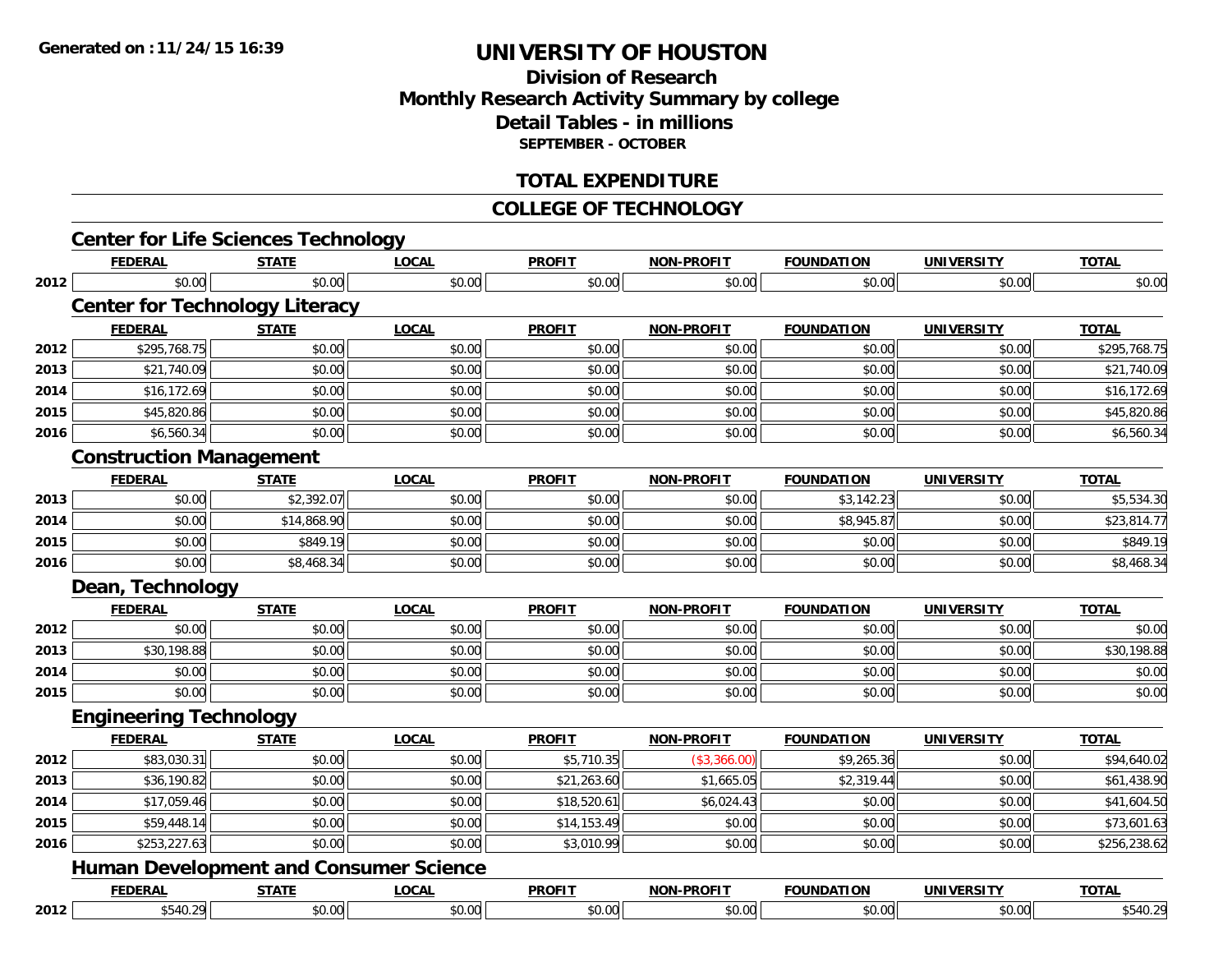### **Division of ResearchMonthly Research Activity Summary by college Detail Tables - in millionsSEPTEMBER - OCTOBER**

### **TOTAL EXPENDITURE**

### **COLLEGE OF TECHNOLOGY**

### **Human Development and Consumer Science**

|      | <b>FEDERAL</b> | <b>STATE</b> | <u>LOCAL</u> | <b>PROFIT</b> | <b>NON-PROFIT</b> | <b>FOUNDATION</b> | <b>UNIVERSITY</b> | <b>TOTAL</b>  |
|------|----------------|--------------|--------------|---------------|-------------------|-------------------|-------------------|---------------|
| 2014 | 07710          | \$0.00       | \$0.00       | \$0.00        | \$0.00            | \$0.00            | \$0.00            | 18.61         |
| 2015 | \$9,882.39     | \$0.00       | \$0.00       | \$0.00        | \$0.00            | \$3,295.90        | \$0.00            | 178.29<br>. ل |
| 2016 | \$16,747.85    | \$0.00       | \$0.00       | \$0.00        | \$0.00            | \$3,856<br>ୀ 8    | \$0.00            | \$20,604.03   |

<u> 1989 - Johann Stoff, deutscher Stoffen und der Stoffen und der Stoffen und der Stoffen und der Stoffen und der</u>

### **Information & Logistics Technology**

|      | <b>FEDERAL</b> | <b>STATE</b> | <b>LOCAL</b> | <b>PROFIT</b> | <b>NON-PROFIT</b> | <b>FOUNDATION</b> | <b>UNIVERSITY</b> | <b>TOTAL</b>  |
|------|----------------|--------------|--------------|---------------|-------------------|-------------------|-------------------|---------------|
| 2012 | \$14,598.26    | \$0.00       | \$0.00       | \$0.00        | \$0.00            | \$0.00            | \$0.00            | \$14,598.26   |
| 2013 | (\$10,735.08)  | \$0.00       | \$0.00       | \$0.00        | \$0.00            | \$0.00            | \$0.00            | (\$10,735.08) |
| 2014 | \$0.00         | \$0.00       | \$0.00       | \$0.00        | \$0.00            | \$0.00            | \$0.00            | \$0.00        |
| 2015 | \$67.69        | \$0.00       | \$0.00       | \$0.00        | \$0.00            | \$0.00            | \$0.00            | \$67.69       |
| 2016 | \$4,293.76     | \$0.00       | \$0.00       | \$0.00        | \$0.00            | \$0.00            | \$0.00            | \$4,293.76    |

### **Texas Manufacturing Assistance Center**

|       | <b>FEDERAL</b> | <b>STATE</b> | <b>LOCAL</b> | <b>PROFIT</b>        | <b>NON-PROFIT</b> | <b>FOUNDATION</b> | UNIVERSITY | <b>TOTAL</b>                          |
|-------|----------------|--------------|--------------|----------------------|-------------------|-------------------|------------|---------------------------------------|
| 2013  | ልስ ሰሰ<br>DU.UU | \$0.00       | \$0.00       | 0000<br><b>JU.UU</b> | \$0.00            | \$0.00            | \$0.00     | \$0.00                                |
| Total | \$908,331.73   | \$26,578.50  | \$0.00       | \$62.659.04          | \$4,323.48        | \$30.824.98       | \$0.00     | <b>747 79</b><br>\$1.032.7\$<br>11.13 |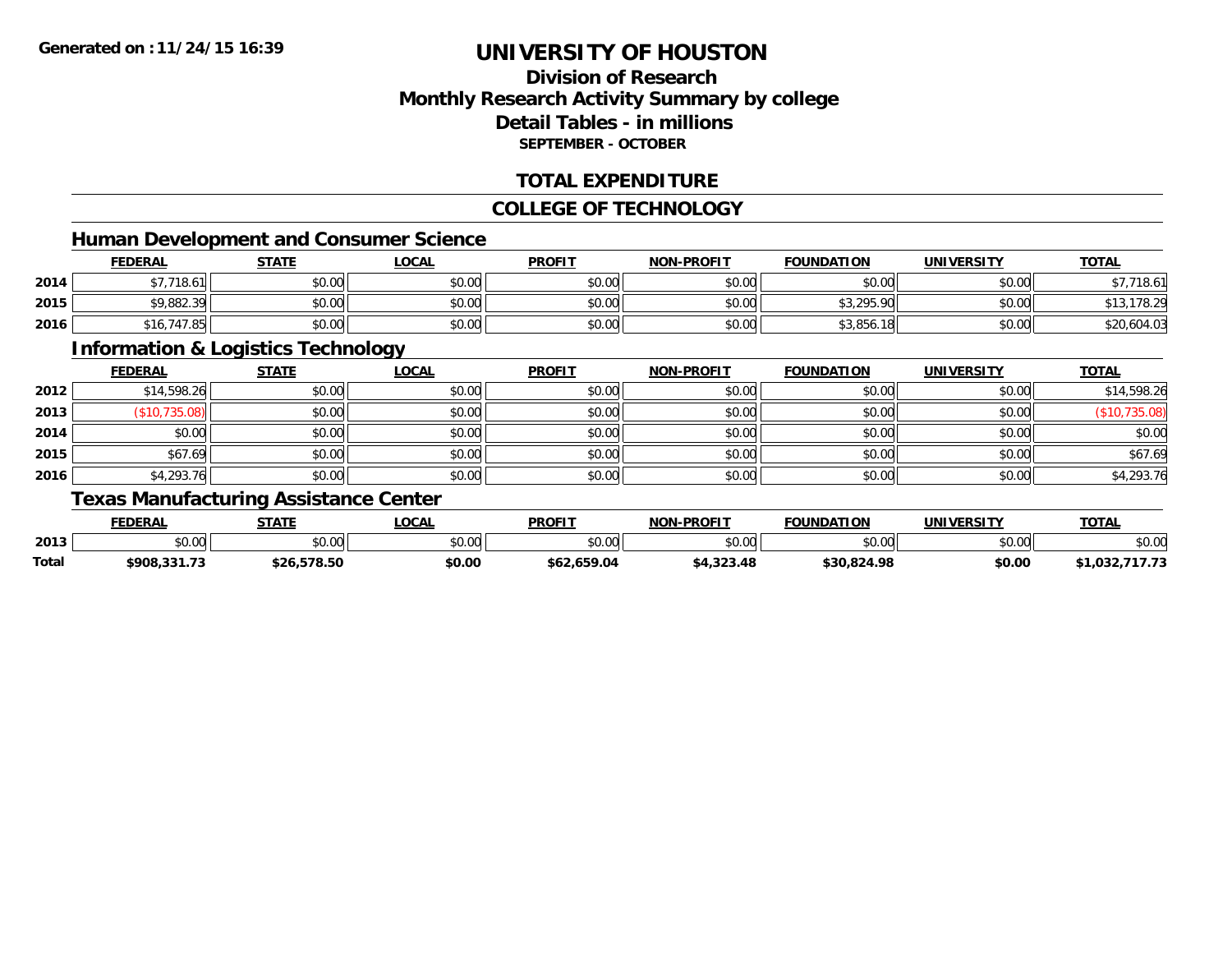### **Division of ResearchMonthly Research Activity Summary by college Detail Tables - in millionsSEPTEMBER - OCTOBER**

### **TOTAL EXPENDITURE**

### **CULLEN COLLEGE OF ENGINEERING**

### **Biomedical Engineering**

|      | <b>FEDERAL</b> | <b>STATE</b> | <b>LOCAL</b> | <b>PROFIT</b> | <b>NON-PROFIT</b> | <b>FOUNDATION</b> | <b>UNIVERSITY</b> | <b>TOTAL</b> |
|------|----------------|--------------|--------------|---------------|-------------------|-------------------|-------------------|--------------|
| 2012 | \$74,158.94    | \$0.00       | \$0.00       | \$0.00        | \$0.00            | \$0.00            | \$0.00            | \$74,158.94  |
| 2013 | \$104,801.34   | \$0.00       | \$0.00       | \$0.00        | \$0.00            | \$0.00            | \$0.00            | \$104,801.34 |
| 2014 | \$257,545.05   | \$0.00       | \$0.00       | \$0.00        | \$0.00            | \$0.00            | \$0.00            | \$257,545.05 |
| 2015 | \$448,639.85   | \$0.00       | \$0.00       | \$0.00        | \$17,784.11       | \$0.00            | \$0.00            | \$466,423.96 |
| 2016 | \$227,306.71   | \$0.00       | \$0.00       | \$0.00        | \$79,498.84       | \$0.00            | \$0.00            | \$306,805.55 |

### **Center for Innovative Grouting Materials and Tech**

|      | <b>FEDERAL</b> | <b>STATE</b> | <u>LOCAL</u> | <b>PROFIT</b> | <b>NON-PROFIT</b> | <b>FOUNDATION</b> | <b>UNIVERSITY</b> | <b>TOTAL</b> |
|------|----------------|--------------|--------------|---------------|-------------------|-------------------|-------------------|--------------|
| 2012 | \$0.00         | \$0.00       | \$0.00       | \$0.00        | \$0.00            | \$0.00            | \$0.00            | \$0.00       |
| 2013 | \$0.00         | \$0.00       | \$0.00       | \$0.00        | \$0.00            | \$0.00            | \$0.00            | \$0.00       |
| 2014 | \$0.00         | \$0.00       | \$0.00       | \$0.00        | \$0.00            | \$0.00            | \$0.00            | \$0.00       |
| 2015 | \$0.00         | \$0.00       | \$0.00       | \$0.00        | \$0.00            | \$0.00            | \$0.00            | \$0.00       |
| 2016 | \$0.00         | \$0.00       | \$0.00       | \$0.00        | \$0.00            | \$0.00            | \$0.00            | \$0.00       |

### **Chemical Engineering**

|      | <b>FEDERAL</b> | <u>STATE</u> | <b>LOCAL</b> | <b>PROFIT</b> | <b>NON-PROFIT</b> | <b>FOUNDATION</b> | <b>UNIVERSITY</b> | <b>TOTAL</b>   |
|------|----------------|--------------|--------------|---------------|-------------------|-------------------|-------------------|----------------|
| 2012 | \$831,811.42   | \$32,706.48  | \$0.00       | \$119,568.68  | \$0.00            | \$12,202.84       | \$800.02          | \$997,089.44   |
| 2013 | \$534,330.83   | \$17,056.28  | \$0.00       | \$151,049.91  | \$9,682.75        | \$45,127.85       | (S19, 913.49)     | \$737,334.13   |
| 2014 | \$477,588.05   | \$21,231.63  | \$0.00       | \$127,383.87  | \$33,393.45       | \$28,649.33       | \$14,192.26       | \$702,438.59   |
| 2015 | \$421,079.80   | \$44,015.65  | \$0.00       | \$259,339.94  | \$7,853.51        | \$27,584.88       | \$10,803.04       | \$770,676.81   |
| 2016 | \$492,707.59   | \$305,318.54 | \$0.00       | \$297,682.06  | \$16,801.68       | \$37,647.74       | (\$267.17)        | \$1,149,890.44 |

### **Civil Engineering**

|      | <b>FEDERAL</b> | <b>STATE</b> | <u>LOCAL</u> | <b>PROFIT</b> | <b>NON-PROFIT</b> | <b>FOUNDATION</b> | <b>UNIVERSITY</b> | <b>TOTAL</b> |
|------|----------------|--------------|--------------|---------------|-------------------|-------------------|-------------------|--------------|
| 2012 | \$288,859.56   | \$79,903.42  | \$22,517.05  | \$28,678.31   | \$5,551.99        | \$658.67          | \$0.00            | \$426,169.01 |
| 2013 | \$514,694.38   | \$83,921.85  | \$3,202.82   | \$28,087.74   | \$11,596.16       | \$1,032.45        | \$7,038.00        | \$649,573.40 |
| 2014 | \$553,574.32   | \$8,648.92   | \$0.00       | \$15,680.19   | \$20,004.90       | \$17,993.73       | \$0.00            | \$615,902.06 |
| 2015 | \$436,985.92   | \$45,635.64  | \$0.00       | \$28,042.98   | (\$1,843.61)      | \$13,627.15       | \$0.00            | \$522,448.07 |
| 2016 | \$373,373.72   | \$104,595.78 | \$0.00       | \$9,336.68    | \$4,591.84        | \$7,106.51        | \$13,361.16       | \$512,365.69 |

## **Composites Engineering and Applications Center**

|      | <b>DERAL</b>                     | <b>CTATI</b>          | $\bigcap$<br>.OCAI     | <b>PROFIT</b>         | <b>DDAEIT</b><br><b>NION</b> | .<br>ב נוחו<br>LION | - R.J.         | <b>TOTAL</b>   |
|------|----------------------------------|-----------------------|------------------------|-----------------------|------------------------------|---------------------|----------------|----------------|
| 2012 | $\sim$<br>$. \cup . \cup \cup$   | $\overline{ }$<br>ט.ט | $\sim$ 00<br>pu.uu     | $\sim$ 00<br>ູ∞ບ.ບບ   | 0.00<br>PO.OO                | vv.vv               | 0.001<br>vv.vv | 0000<br>\$U.UU |
| 2013 | $\sim$ $\sim$<br>$\sim$<br>,u.uu | しいい                   | $\sim$ $\sim$<br>vu.uu | $\sim$ 00<br>ັ້ນບ.ບເ∞ | 0.00<br>PO.OO                | JU.UU               | 0.00<br>PO.OO  | ስ ለሰ<br>JU.UU  |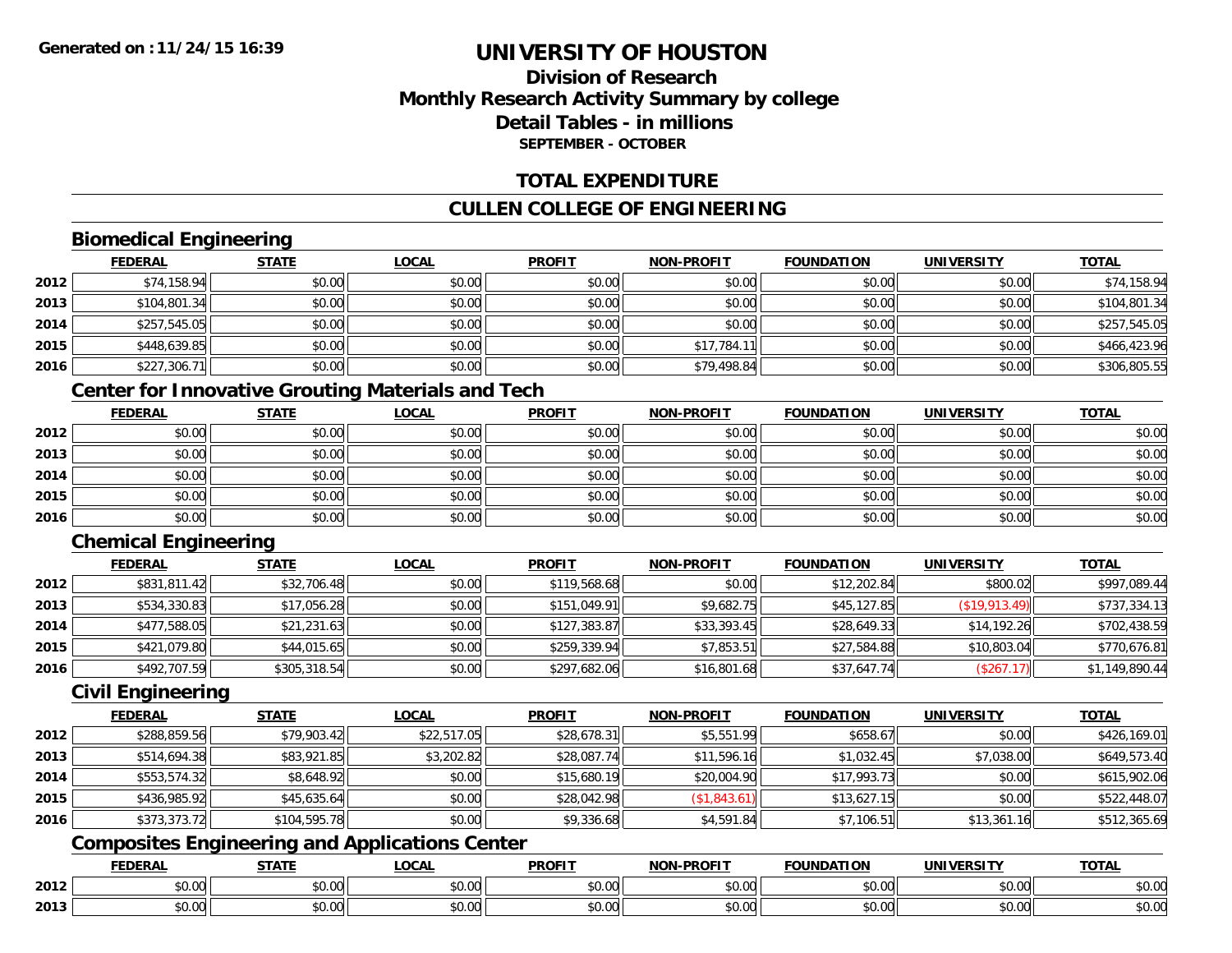### **Division of ResearchMonthly Research Activity Summary by college Detail Tables - in millionsSEPTEMBER - OCTOBER**

### **TOTAL EXPENDITURE**

### **CULLEN COLLEGE OF ENGINEERING**

### **Composites Engineering and Applications Center**

|      | <u>FEDERAL</u>    | <b>STATE</b> | <b>LOCAL</b> | <b>PROFIT</b> | <b>NON-PROFIT</b> | <b>FOUNDATION</b> | <b>UNIVERSITY</b> | <b>TOTAL</b> |  |  |
|------|-------------------|--------------|--------------|---------------|-------------------|-------------------|-------------------|--------------|--|--|
| 2014 | \$0.00            | \$0.00       | \$0.00       | \$0.00        | \$0.00            | \$0.00            | \$0.00            | \$0.00       |  |  |
| 2015 | \$0.00            | \$0.00       | \$0.00       | \$0.00        | \$0.00            | \$0.00            | \$0.00            | \$0.00       |  |  |
| 2016 | \$0.00            | \$0.00       | \$0.00       | \$0.00        | \$0.00            | \$0.00            | \$0.00            | \$0.00       |  |  |
|      | Dean, Engineering |              |              |               |                   |                   |                   |              |  |  |

|      | <b>FEDERAL</b> | <u>STATE</u> | <u>LOCAL</u> | <b>PROFIT</b> | <b>NON-PROFIT</b> | <b>FOUNDATION</b> | <b>UNIVERSITY</b> | <b>TOTAL</b> |
|------|----------------|--------------|--------------|---------------|-------------------|-------------------|-------------------|--------------|
| 2012 | \$52,826.78    | \$0.00       | \$0.00       | \$0.00        | \$0.00            | \$0.00            | \$0.00            | \$52,826.78  |
| 2013 | \$7,224.13     | \$0.00       | \$0.00       | \$0.00        | \$0.00            | \$0.00            | \$0.00            | \$7,224.13   |
| 2014 | \$3,442.97     | \$0.00       | \$0.00       | \$0.00        | \$0.00            | \$0.00            | \$0.00            | \$3,442.97   |
| 2015 | \$3,123.83     | \$0.00       | \$0.00       | \$0.00        | \$0.00            | \$0.00            | \$0.00            | \$3,123.83   |
| 2016 | \$10,213.30    | \$0.00       | \$0.00       | \$0.00        | \$0.00            | \$0.00            | \$0.00            | \$10,213.30  |

### **Electrical & Computer Engineering**

|      | <b>FEDERAL</b> | <b>STATE</b> | <b>LOCAL</b> | <b>PROFIT</b> | <b>NON-PROFIT</b> | <b>FOUNDATION</b> | UNIVERSITY | <b>TOTAL</b>   |
|------|----------------|--------------|--------------|---------------|-------------------|-------------------|------------|----------------|
| 2012 | \$707,714.56   | \$21,468.13  | \$0.00       | \$80,515.78   | \$4,629.93        | (\$34,911.88)     | \$0.21     | \$779,416.73   |
| 2013 | \$501,494.63   | \$12,392.94  | \$0.00       | \$88,732.30   | \$2,856.00        | \$12,410.75       | \$0.00     | \$617,886.62   |
| 2014 | \$617,158.92   | \$6,924.95   | \$0.00       | \$203,866.69  | \$15,850.33       | \$20,255.43       | \$3,443.35 | \$867,499.67   |
| 2015 | \$707,446.65   | \$2,897.33   | \$0.00       | \$98,251.42   | (\$9,002.14)      | \$13,625.44       | \$0.00     | \$813,218.69   |
| 2016 | \$560,813.73   | \$327,629.11 | \$0.00       | \$105,454.23  | \$23,686.56       | \$48,495.01       | \$0.00     | \$1,066,078.64 |

### **Industrial Engineering**

|      | <b>FEDERAL</b> | <b>STATE</b> | <b>LOCAL</b> | <b>PROFIT</b> | <b>NON-PROFIT</b> | <b>FOUNDATION</b> | <b>UNIVERSITY</b> | <b>TOTAL</b> |
|------|----------------|--------------|--------------|---------------|-------------------|-------------------|-------------------|--------------|
| 2012 | \$28,357.95    | \$0.00       | \$11,565.02  | \$0.00        | \$0.00            | \$0.00            | \$0.00            | \$39,922.97  |
| 2013 | \$28,023.74    | \$4,900.00   | \$2,188.55   | \$0.00        | \$0.00            | \$0.00            | \$0.00            | \$35,112.29  |
| 2014 | \$58,290.15    | \$35,428.22  | \$10,327.52  | \$0.00        | \$0.00            | \$9,108.06        | \$0.00            | \$113,153.95 |
| 2015 | \$33,336.39    | \$22,743.01  | \$8,034.72   | \$0.00        | \$0.00            | \$14,527.87       | \$0.00            | \$78,641.99  |
| 2016 | \$20,622.37    | \$15,130.91  | \$95.99      | \$2,760.92    | \$0.00            | \$13,675.04       | \$0.00            | \$52,285.23  |

### **Mechanical Engineering**

|      | <b>FEDERAL</b> | <u>STATE</u> | <u>LOCAL</u> | <b>PROFIT</b> | <b>NON-PROFIT</b> | <b>FOUNDATION</b> | UNIVERSITY | <b>TOTAL</b> |
|------|----------------|--------------|--------------|---------------|-------------------|-------------------|------------|--------------|
| 2012 | \$425,186.33   | \$169,517.70 | \$0.00       | \$89,256.81   | \$19,723.99       | \$1.774.81        | \$0.00     | \$705,459.63 |
| 2013 | \$493,290.77   | \$102,507.37 | \$0.00       | \$50,801.22   | \$1,677.41]       | \$20,533.49       | \$0.00     | \$665,455.43 |
| 2014 | \$675,394.59   | \$23,053.98  | \$0.00       | \$74,978.43   | \$0.00            | \$68,182.77       | \$0.00     | \$841,609.77 |
| 2015 | \$630,635.73   | \$31,964.01  | \$0.00       | \$106,612.48  | \$7,500.00        | \$13,897.59       | \$0.00     | \$790,609.81 |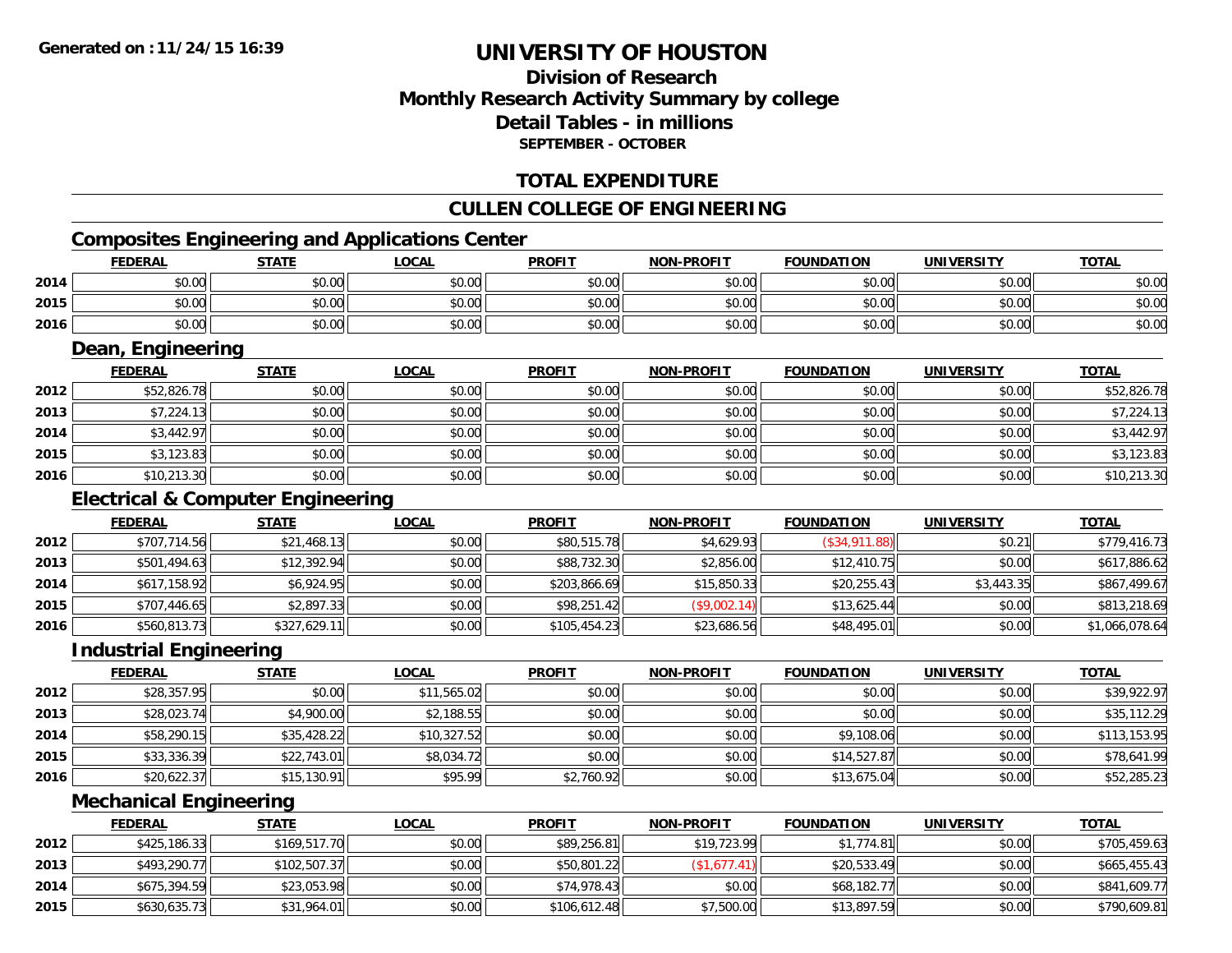### **Division of ResearchMonthly Research Activity Summary by college Detail Tables - in millions SEPTEMBER - OCTOBER**

### **TOTAL EXPENDITURE**

### **CULLEN COLLEGE OF ENGINEERING**

# **Mechanical Engineering**

|       | <b>FEDERAL</b>                                    | <b>STATE</b>   | <b>LOCAL</b> | <b>PROFIT</b>  | <b>NON-PROFIT</b> | <b>FOUNDATION</b> | <b>UNIVERSITY</b> | <b>TOTAL</b>    |
|-------|---------------------------------------------------|----------------|--------------|----------------|-------------------|-------------------|-------------------|-----------------|
| 2016  | \$301,575.78                                      | (\$61,860.16)  | \$0.00       | \$132,870.65   | \$26,215.87       | \$76,977.88       | \$0.00            | \$475,780.01    |
|       | <b>National Center for Airborne Laser Mapping</b> |                |              |                |                   |                   |                   |                 |
|       | <b>FEDERAL</b>                                    | <b>STATE</b>   | <b>LOCAL</b> | <b>PROFIT</b>  | <b>NON-PROFIT</b> | <b>FOUNDATION</b> | <b>UNIVERSITY</b> | <b>TOTAL</b>    |
| 2012  | \$14,153.39                                       | \$0.00         | \$0.00       | \$0.00         | \$0.00            | \$0.00            | \$0.00            | \$14,153.39     |
| 2013  | \$3,238.70                                        | \$0.00         | \$0.00       | \$0.00         | \$0.00            | \$0.00            | \$0.00            | \$3,238.70      |
| 2014  | \$91,684.69                                       | \$0.00         | \$0.00       | \$0.00         | \$0.00            | \$15,780.08       | \$0.00            | \$107,464.76    |
| 2015  | \$29,058.60                                       | \$0.00         | \$0.00       | \$0.00         | \$0.00            | \$0.00            | \$0.00            | \$29,058.60     |
| 2016  | \$180,547.57                                      | \$0.00         | \$0.00       | \$0.00         | \$7,421.53        | \$0.00            | \$0.00            | \$187,969.10    |
|       | <b>Wind Energy Center</b>                         |                |              |                |                   |                   |                   |                 |
|       | <b>FEDERAL</b>                                    | <b>STATE</b>   | <b>LOCAL</b> | <b>PROFIT</b>  | <b>NON-PROFIT</b> | <b>FOUNDATION</b> | <b>UNIVERSITY</b> | <b>TOTAL</b>    |
| 2012  | \$0.00                                            | \$0.00         | \$0.00       | \$0.00         | \$0.00            | \$0.00            | \$0.00            | \$0.00          |
| 2013  | \$0.00                                            | \$0.00         | \$0.00       | \$0.00         | \$0.00            | \$0.00            | \$0.00            | \$0.00          |
| 2014  | \$0.00                                            | \$0.00         | \$0.00       | \$0.00         | \$0.00            | \$0.00            | \$0.00            | \$0.00          |
| 2015  | \$0.00                                            | \$0.00         | \$0.00       | \$0.00         | \$0.00            | \$0.00            | \$0.00            | \$0.00          |
| 2016  | \$0.00                                            | \$0.00         | \$0.00       | \$0.00         | \$0.00            | \$0.00            | \$0.00            | \$0.00          |
| Total | \$12,222,313.71                                   | \$1,457,731.68 | \$57,931.67  | \$2,098,951.29 | \$302,120.28      | \$485,963.49      | \$29,457.38       | \$16,654,469.50 |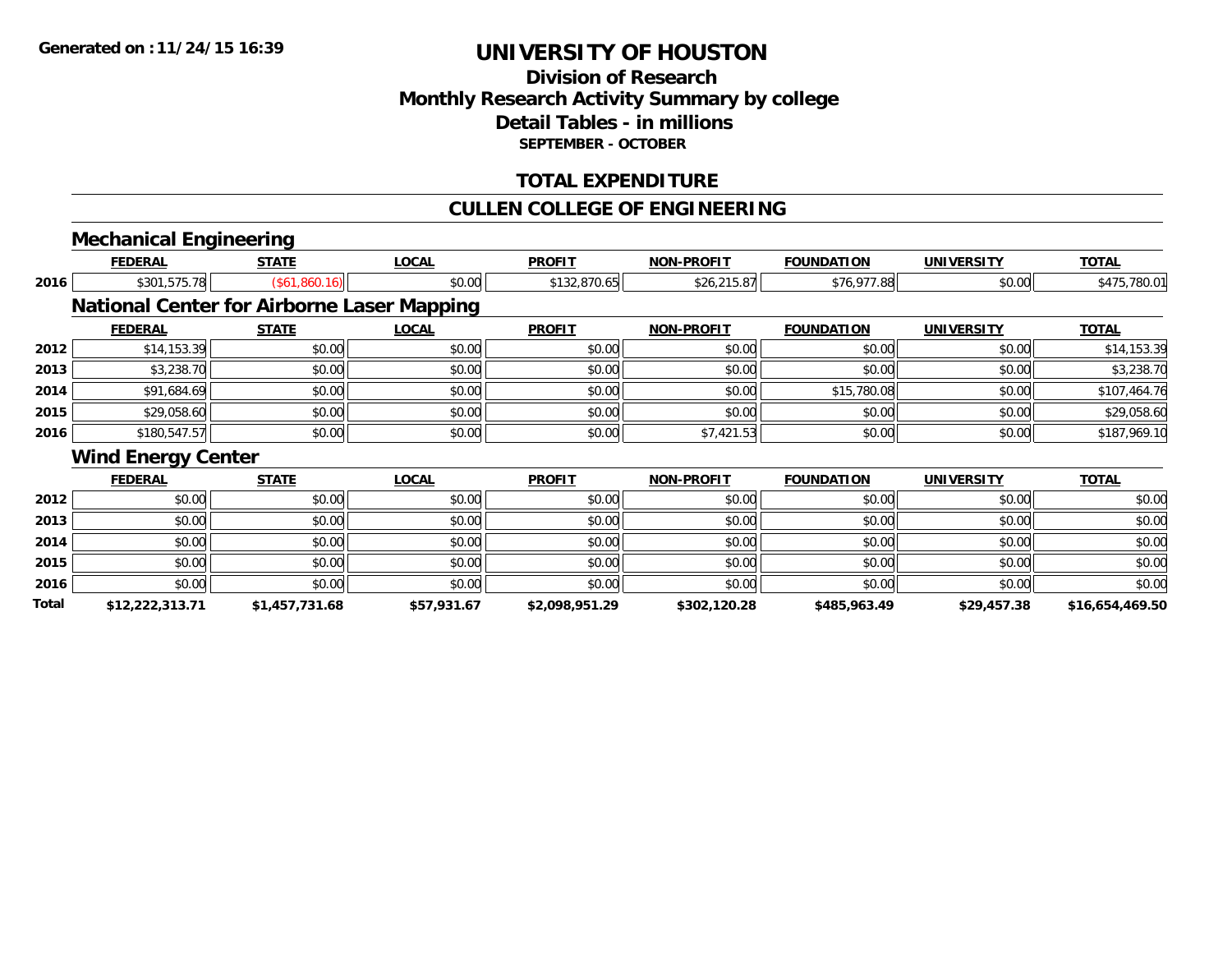### **Division of ResearchMonthly Research Activity Summary by college Detail Tables - in millionsSEPTEMBER - OCTOBER**

### **TOTAL EXPENDITURE**

#### **DIVISION OF RESEARCH**

#### **Allied Geophysical Laboratories FEDERAL STATE LOCAL PROFIT NON-PROFIT FOUNDATION UNIVERSITY TOTALTOTAL 2012** \$0.00 \$0.00 \$0.00 \$7,072.20 \$0.00 \$0.00 \$0.00 \$7,072.20 **2013** \$0.00 \$0.00 \$0.00 \$4,883.76 \$0.00 \$0.00 \$0.00 \$4,883.76 **Center for Advanced Computing and Data Systems FEDERAL STATE LOCAL PROFIT NON-PROFIT FOUNDATION UNIVERSITY TOTALTOTAL 2012** \$175,528.52 \$0.00 \$0.00 \$27,588.12 \$0.00 \$0.00 \$0.00 \$203,116.64 **2013** $\bf{3} \quad \rm{3} \quad \rm{5,190.18} \quad \rm{50.00} \quad \rm{50.00} \quad \rm{50.00} \quad \rm{50.00} \quad \rm{51,842.88} \quad \rm{51.57} \quad \rm{53.57} \quad \rm{50.00} \quad \rm{50.00} \quad \rm{51.00} \quad \rm{51.00} \quad \rm{53.5} \quad \rm{56.00} \quad \rm{57.00} \quad \rm{58.00} \quad \rm{59.00} \quad \rm{59.00} \quad \rm$ **2014** (\$11,765.04) \$0.00 \$0.00 \$0.00 \$0.00 \$0.00 \$0.00 (\$11,765.04) **2015** \$0.00 \$0.00 \$0.00 \$0.00 \$0.00 \$0.00 \$0.00 \$0.00 **2016**6 \$1,766.60 \$0.00 \$0.00 \$0.00 \$0.00 \$0.00 \$0.00 \$0.00 \$0.00 \$0.00 \$0.00 \$1,766.60 **Center for Advanced MaterialsFEDERAL STATE LOCAL PROFIT NON-PROFIT FOUNDATION UNIVERSITY TOTAL2012**2 | (\$482.91)|| \$0.00|| \$0.00|| \$217.08|| \$0.00|| \$0.00|| (\$265.82) **2013** \$0.00 \$0.00 \$0.00 \$0.00 \$0.00 \$0.00 \$0.00 \$0.00 **2014**4 \$0.00 \$0.00 \$0.00 \$0.00 \$0.00 \$0.00 \$0.00 \$0.00 \$0.00 \$0.00 \$0.00 \$0.00 \$0.00 \$0.00 \$0.00 \$0.00 \$0.00 **2015** \$0.00 \$0.00 \$0.00 \$0.00 \$0.00 \$0.00 \$0.00 \$0.00 **2016** \$0.00 \$0.00 \$0.00 \$0.00 \$0.00 \$0.00 \$0.00 \$0.00 **Center for Biomedical & Environmental GenomicsFEDERAL STATE LOCAL PROFIT NON-PROFIT FOUNDATION UNIVERSITY TOTALTOTAL 2012**2 | \$0.00 \$0.00 \$0.00 \$0.00 \$0.00 \$0.00 \$0.00 \$0.00 \$0.00 \$0.00 \$0.00 \$0.00 \$0.00 \$0.00 \$0.00 \$0.00 \$0.00 **2013** \$0.00 \$0.00 \$0.00 \$0.00 \$0.00 \$0.00 \$0.00 \$0.00 **2014**4 \$0.00 \$0.00 \$0.00 \$0.00 \$0.00 \$0.00 \$0.00 \$0.00 \$0.00 \$0.00 \$0.00 \$0.00 \$0.00 \$0.00 \$0.00 \$0.00 \$0.00 **2015** \$0.00 \$0.00 \$0.00 \$0.00 \$0.00 \$0.00 \$0.00 \$0.00 **2016** \$0.00 \$0.00 \$0.00 \$0.00 \$0.00 \$0.00 \$0.00 \$0.00 **Center for Industrial Partnerships FEDERAL STATE LOCAL PROFIT NON-PROFIT FOUNDATION UNIVERSITY TOTAL**

| 2012 | \$8,304.44 | \$0.00 | \$0.00 | \$3,600.52 | \$0.00 | \$0.00 | \$0.00 | \$11,904.96 |
|------|------------|--------|--------|------------|--------|--------|--------|-------------|
| 2013 | \$619.33   | \$0.00 | \$0.00 | \$5,436.22 | \$0.00 | \$0.00 | \$0.00 | \$6,055.55  |
| 2014 | \$1,337.65 | \$0.00 | \$0.00 | \$5,489.45 | \$0.00 | \$0.00 | \$0.00 | \$6,827.10  |
| 2015 | \$1,169.77 | \$0.00 | \$0.00 | \$6,755.62 | \$0.00 | \$0.00 | \$0.00 | \$7,925.39  |
| 2016 | \$721.10   | \$0.00 | \$0.00 | \$0.00     | \$0.00 | \$0.00 | \$0.00 | \$721.10    |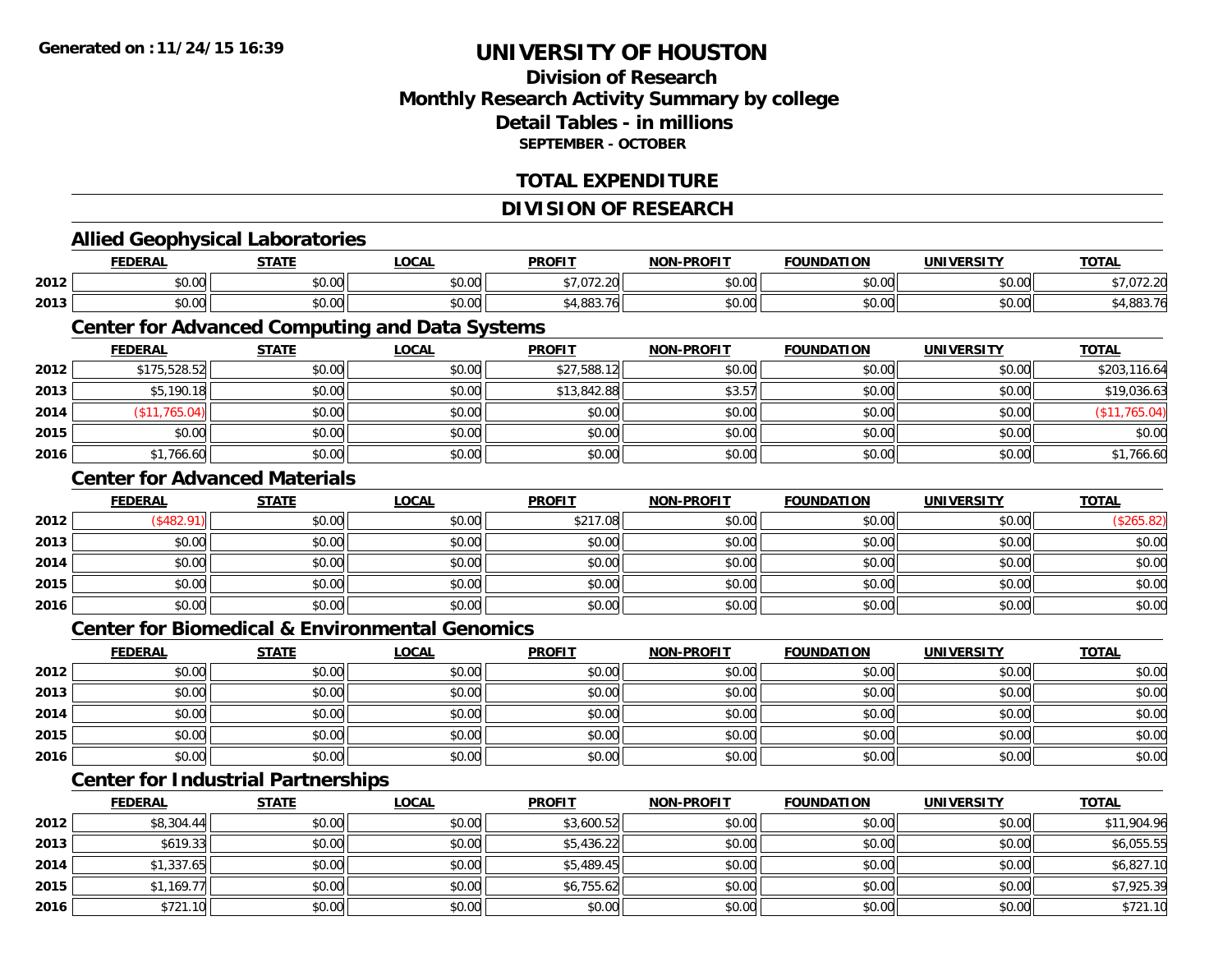### **Division of ResearchMonthly Research Activity Summary by college Detail Tables - in millions SEPTEMBER - OCTOBER**

### **TOTAL EXPENDITURE**

### **DIVISION OF RESEARCH**

|      | <b>Division of Research</b>           |              |              |               |                   |                   |                   |              |
|------|---------------------------------------|--------------|--------------|---------------|-------------------|-------------------|-------------------|--------------|
|      | <b>FEDERAL</b>                        | <b>STATE</b> | <b>LOCAL</b> | <b>PROFIT</b> | <b>NON-PROFIT</b> | <b>FOUNDATION</b> | <b>UNIVERSITY</b> | <b>TOTAL</b> |
| 2012 | \$0.00                                | \$0.00       | \$0.00       | \$0.00        | \$0.00            | \$0.00            | \$0.00            | \$0.00       |
| 2013 | \$0.00                                | \$0.00       | \$0.00       | \$0.00        | \$0.00            | \$0.00            | \$0.00            | \$0.00       |
| 2014 | \$0.00                                | \$0.00       | \$0.00       | \$0.00        | \$0.00            | \$0.00            | \$0.00            | \$0.00       |
| 2015 | \$0.00                                | \$69.12      | \$0.00       | \$0.00        | \$0.00            | \$0.00            | \$0.00            | \$69.12      |
| 2016 | \$0.00                                | \$0.00       | \$0.00       | \$0.00        | \$0.00            | \$0.00            | \$0.00            | \$0.00       |
|      | <b>Institute for Molecular Design</b> |              |              |               |                   |                   |                   |              |
|      | <b>FEDERAL</b>                        | <b>STATE</b> | <b>LOCAL</b> | <b>PROFIT</b> | <b>NON-PROFIT</b> | <b>FOUNDATION</b> | <b>UNIVERSITY</b> | <b>TOTAL</b> |
| 2012 | \$0.00                                | \$0.00       | \$0.00       | \$0.00        | \$0.00            | \$0.00            | \$0.00            | \$0.00       |
|      | <b>Office of Contracts and Grants</b> |              |              |               |                   |                   |                   |              |
|      | <b>FEDERAL</b>                        | <b>STATE</b> | <b>LOCAL</b> | <b>PROFIT</b> | <b>NON-PROFIT</b> | <b>FOUNDATION</b> | <b>UNIVERSITY</b> | <b>TOTAL</b> |
| 2012 | \$0.00                                | \$0.00       | \$0.00       | \$0.00        | \$0.00            | \$0.00            | \$0.00            | \$0.00       |
| 2013 | \$0.00                                | \$0.00       | \$0.00       | \$0.00        | \$0.00            | \$0.00            | \$0.00            | \$0.00       |
|      | <b>TcSUH</b>                          |              |              |               |                   |                   |                   |              |
|      | <b>FEDERAL</b>                        | <b>STATE</b> | <b>LOCAL</b> | <b>PROFIT</b> | <b>NON-PROFIT</b> | <b>FOUNDATION</b> | <b>UNIVERSITY</b> | <b>TOTAL</b> |
| 2012 | \$15,682.97                           | \$22,221.98  | \$0.00       | \$42,429.99   | \$0.00            | \$0.00            | \$0.00            | \$80,334.94  |
| 2013 | \$8,094.17                            | \$3,364.78   | \$0.00       | \$8,181.17    | \$0.00            | \$0.00            | \$0.00            | \$19,640.12  |
| 2014 | \$21,138.91                           | \$10,387.43  | \$0.00       | \$11,570.34   | \$0.00            | \$0.00            | \$0.00            | \$43,096.68  |
| 2015 | \$20,120.06                           | \$0.00       | \$0.00       | \$5,702.94    | \$0.00            | \$0.00            | \$0.00            | \$25,823.00  |
| 2016 | \$56,058.41                           | \$0.00       | \$0.00       | \$12,220.73   | \$0.00            | \$0.00            | \$0.00            | \$68,279.13  |
|      | <b>Texas Obesity Research Center</b>  |              |              |               |                   |                   |                   |              |
|      | <b>FEDERAL</b>                        | <b>STATE</b> | <b>LOCAL</b> | <b>PROFIT</b> | <b>NON-PROFIT</b> | <b>FOUNDATION</b> | <b>UNIVERSITY</b> | <b>TOTAL</b> |
| 2012 | \$0.00                                | \$0.00       | \$0.00       | \$0.00        | \$0.00            | \$0.00            | \$0.00            | \$0.00       |
| 2013 | \$0.00                                | \$0.00       | \$0.00       | \$0.00        | \$0.00            | \$0.00            | \$0.00            | \$0.00       |
| 2014 | \$0.00                                | \$0.00       | \$0.00       | \$0.00        | \$0.00            | \$0.00            | \$0.00            | \$0.00       |
| 2015 | \$0.00                                | \$0.00       | \$0.00       | \$0.00        | \$0.00            | \$0.00            | \$0.00            | \$0.00       |
| 2016 | \$0.00                                | \$0.00       | \$0.00       | \$0.00        | \$0.00            | \$0.00            | \$0.00            | \$0.00       |
|      | <b>TIMES</b>                          |              |              |               |                   |                   |                   |              |
|      | <b>FEDERAL</b>                        | <b>STATE</b> | <b>LOCAL</b> | <b>PROFIT</b> | <b>NON-PROFIT</b> | <b>FOUNDATION</b> | <b>UNIVERSITY</b> | <b>TOTAL</b> |
| 2012 | \$222,571.25                          | \$0.01       | \$0.00       | \$0.00        | \$0.00            | \$0.00            | \$0.00            | \$222,571.26 |
| 2013 | \$368,237.71                          | $(*759.74)$  | \$0.00       | \$0.00        | \$0.00            | \$0.00            | \$0.00            | \$367,477.97 |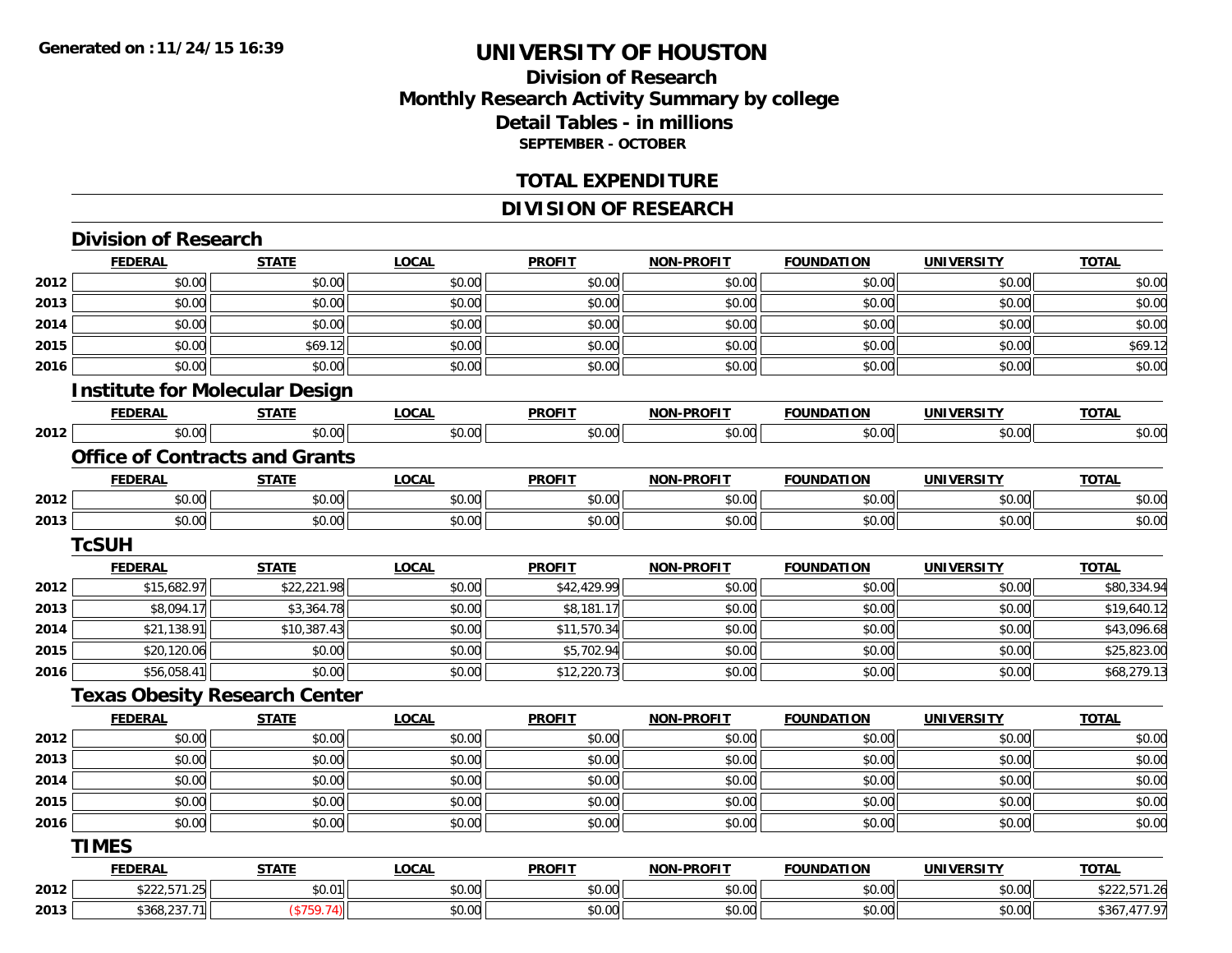### **Division of Research Monthly Research Activity Summary by college Detail Tables - in millions SEPTEMBER - OCTOBER**

#### **TOTAL EXPENDITURE**

### **DIVISION OF RESEARCH**

|       | --------       |               |              |               |                   |                   |                   |                |  |
|-------|----------------|---------------|--------------|---------------|-------------------|-------------------|-------------------|----------------|--|
|       | <b>FEDERAL</b> | <b>STATE</b>  | <u>LOCAL</u> | <b>PROFIT</b> | <b>NON-PROFIT</b> | <b>FOUNDATION</b> | <b>UNIVERSITY</b> | <b>TOTAL</b>   |  |
| 2014  | \$287,720.47   | .579.04)      | \$0.00       | \$0.00        | \$0.00            | \$0.00            | \$0.00            | \$286,141.43   |  |
| 2015  | \$266,702.27   | \$0.00        | \$0.00       | \$0.00        | \$0.00            | \$0.00            | \$0.00            | \$266,702.27   |  |
| 2016  | \$274,035.92   | $($ \$604.07) | \$0.00       | \$0.00        | \$0.00            | \$0.00            | \$0.00            | \$273,431.85   |  |
| Total | \$1,722,751.79 | \$33,100.47   | \$0.00       | \$154,991.01  | \$3.57            | \$0.00            | \$0.00            | \$1,910,846.84 |  |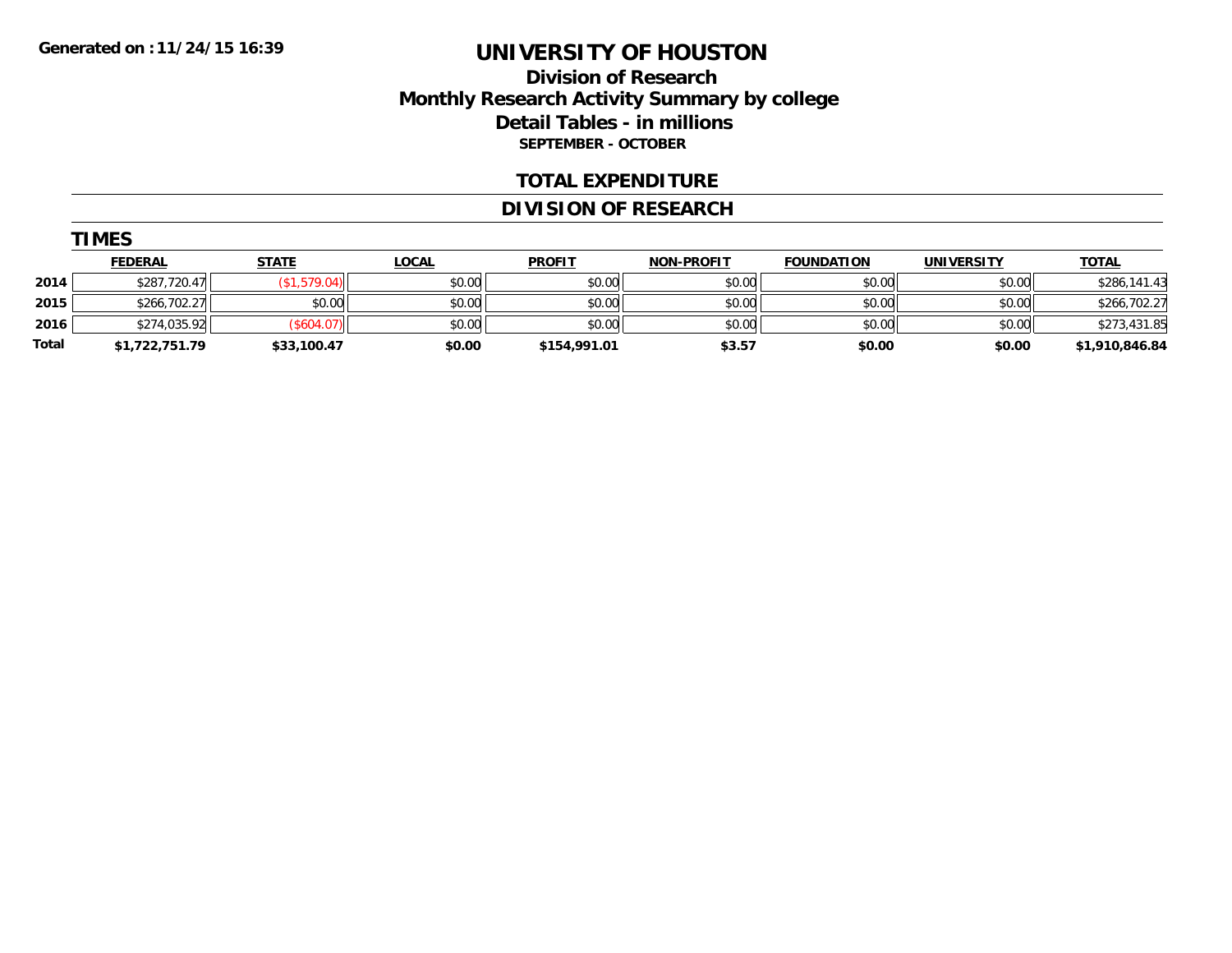## **Division of ResearchMonthly Research Activity Summary by college Detail Tables - in millionsSEPTEMBER - OCTOBER**

### **TOTAL EXPENDITURE**

## **GRADUATE COLLEGE OF SOCIAL WORK**

## **Center for Drug and Social Policy Research**

|      | <b>FEDERAL</b> | <b>STATE</b> | <b>LOCAL</b> | <b>PROFIT</b> | <b>NON-PROFIT</b> | <b>FOUNDATION</b> | <b>UNIVERSITY</b> | <b>TOTAL</b> |
|------|----------------|--------------|--------------|---------------|-------------------|-------------------|-------------------|--------------|
| 2012 | \$5,575.35     | \$0.00       | \$0.00       | \$0.00        | \$0.00            | \$0.00            | \$0.00            | \$5,575.35   |
| 2013 | \$99.14        | \$0.00       | \$0.00       | \$0.00        | \$0.00            | \$0.00            | \$0.00            | \$99.14      |
| 2014 | \$0.00         | \$0.00       | \$0.00       | \$0.00        | \$0.00            | \$0.00            | \$0.00            | \$0.00       |
| 2015 | \$33,584.54    | \$0.00       | \$0.00       | \$0.00        | \$0.00            | \$0.00            | \$0.00            | \$33,584.54  |
| 2016 | \$31,982.49    | \$0.00       | \$0.00       | \$0.00        | \$0.00            | \$0.00            | \$0.00            | \$31,982.49  |

## **Center for Health Equities & Evaluation Research**

|      | <b>FEDERAL</b> | <b>STATE</b> | <u>LOCAL</u> | <b>PROFIT</b> | <b>NON-PROFIT</b> | <b>FOUNDATION</b> | <b>UNIVERSITY</b> | <b>TOTAL</b> |
|------|----------------|--------------|--------------|---------------|-------------------|-------------------|-------------------|--------------|
| 2012 | \$26,598.42    | \$0.00       | \$0.00       | \$0.00        | \$0.00            | \$0.00            | \$0.00            | \$26,598.42  |
| 2013 | \$129,454.88   | \$0.00       | \$0.00       | \$0.00        | \$0.00            | \$0.00            | \$42,000.00       | \$171,454.88 |
| 2014 | \$14,162.20    | \$0.00       | \$0.00       | \$0.00        | \$0.00            | \$0.00            | \$0.00            | \$14,162.20  |
| 2015 | \$22,351.13    | \$0.00       | \$0.00       | \$0.00        | \$0.00            | \$0.00            | \$0.00            | \$22,351.13  |
| 2016 | \$22,410.84    | \$0.00       | \$0.00       | \$0.00        | \$0.00            | \$0.00            | \$0.00            | \$22,410.84  |

## **Child & Family for Innovative Research**

|      | <b>FEDERAL</b> | <b>STATE</b> | <b>LOCAL</b> | <b>PROFIT</b> | <b>NON-PROFIT</b> | <b>FOUNDATION</b> | <b>UNIVERSITY</b> | <b>TOTAL</b> |
|------|----------------|--------------|--------------|---------------|-------------------|-------------------|-------------------|--------------|
| 2012 | \$181,577.81   | \$107.66     | \$0.00       | \$0.00        | \$0.00            | \$20,453.95       | \$182.28          | \$202,106.38 |
| 2013 | \$144,282.37   | \$4,722.11   | \$7,284.77   | \$0.00        | \$0.00            | \$1,830.00        | \$0.00            | \$158,119.25 |
| 2014 | \$127,085.32   | \$1.477.44   | \$4,800.95   | \$10,995.67   | \$14,109.94       | \$27,947.52       | \$0.00            | \$186,416.84 |
| 2015 | \$282,478.56   | \$22,280.46  | \$0.00       | \$864.10      | (S5,073.66)       | \$20,236.50       | \$0.00            | \$320,785.96 |
| 2016 | \$144,622.03   | \$0.00       | \$0.00       | \$0.00        | \$0.00            | \$31,514.97       | \$0.00            | \$176,137.00 |

#### **Community Projects - Social Work**

|      | EENEDA<br>-ne                               | 27.77                   | $\sim$<br>.UUAI                              | <b>PROFIT</b>                          | -PROFIT<br>NON-         | <b>FOUNDATION</b>                        | <b>UNIVERSITY</b> | <b>TOTAL</b> |
|------|---------------------------------------------|-------------------------|----------------------------------------------|----------------------------------------|-------------------------|------------------------------------------|-------------------|--------------|
| 2012 | $\uparrow$ $\uparrow$ $\uparrow$<br>ิ ∪ ∪ ∪ | $\sim$ 00<br>טע, טע     | $\sim$ $\sim$<br>pu.uu                       | $\sim$ $\sim$ $\sim$<br>JU.            | 0 <sup>n</sup><br>vv.vv | 0000<br>v.vv                             | \$0.00            | \$0.00       |
| 2013 | vv.v                                        | 0 <sub>n</sub><br>טט.טע | $\triangle$ $\triangle$ $\triangle$<br>pu.uu | $\overline{a}$ $\overline{a}$<br>JU.UU | 0000<br>JU.UU           | $\uparrow$ $\uparrow$ $\uparrow$<br>∪.∪∪ | \$0.00            |              |

#### **Dean, Social Work**

|      | <u>FEDERAL</u> | <b>STATE</b> | <b>LOCAL</b> | <b>PROFIT</b> | <b>NON-PROFIT</b> | <b>FOUNDATION</b> | <b>UNIVERSITY</b> | <b>TOTAL</b> |
|------|----------------|--------------|--------------|---------------|-------------------|-------------------|-------------------|--------------|
| 2012 | \$19,663.09    | \$0.00       | \$0.00       | \$0.00        | \$0.00            | \$0.00            | \$0.00            | \$19,663.09  |
| 2013 | (\$32.59)      | \$0.00       | \$0.00       | \$0.00        | \$0.00            | \$0.00            | \$0.00            | (\$32.59)    |
| 2014 | \$0.00         | \$0.00       | \$0.00       | \$0.00        | \$0.00            | \$0.00            | \$0.00            | \$0.00       |
| 2015 | \$902.98       | \$0.00       | \$0.00       | \$0.00        | \$0.00            | \$0.00            | \$0.00            | \$902.98     |
| 2016 | \$27,857.56    | \$0.00       | \$0.00       | \$505.76      | \$0.00            | \$0.00            | \$0.00            | \$28,363.32  |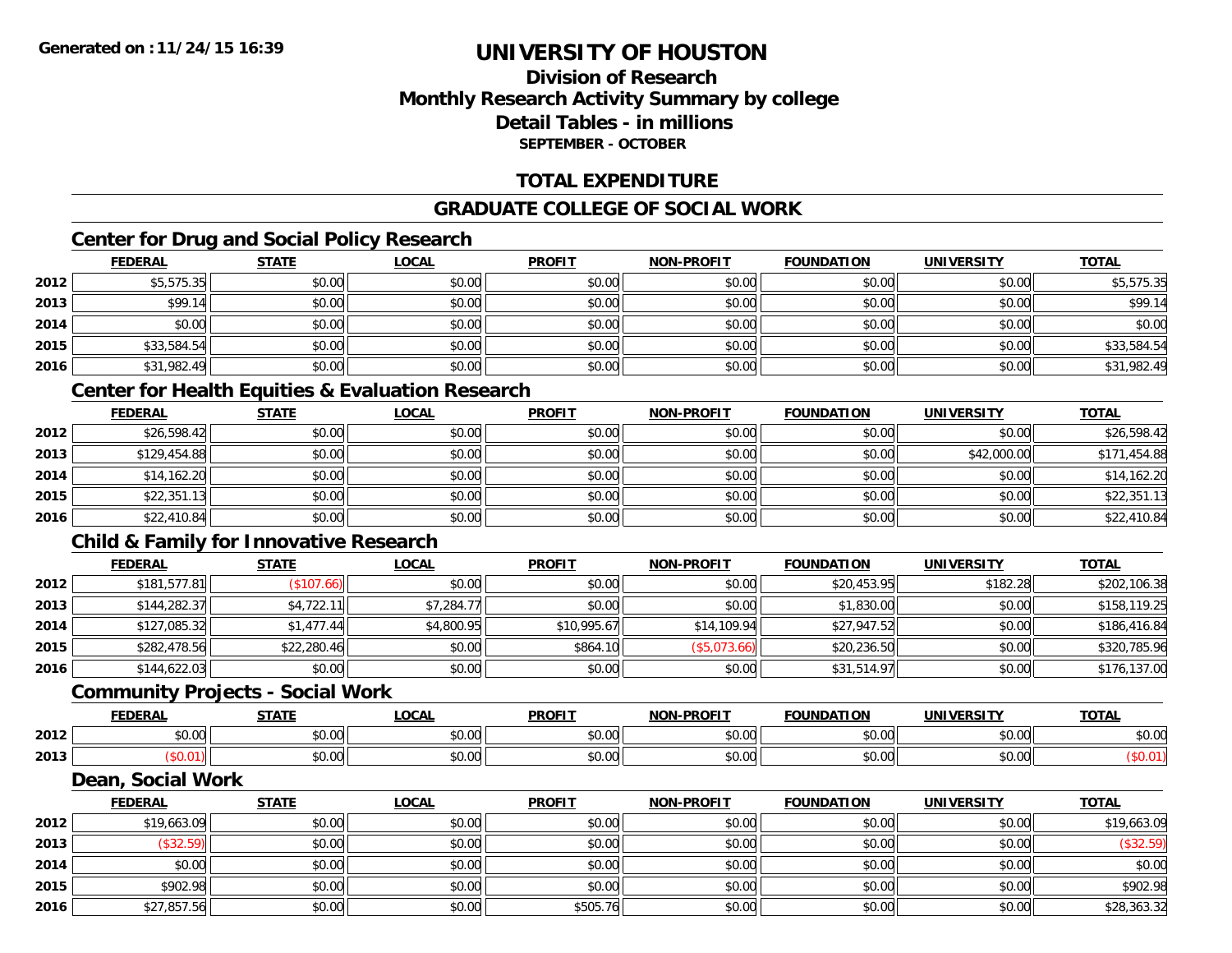### **Division of Research Monthly Research Activity Summary by college Detail Tables - in millions SEPTEMBER - OCTOBER**

#### **TOTAL EXPENDITURE**

#### **GRADUATE COLLEGE OF SOCIAL WORK**

# **Office for Drug SPR**

|       | <u>FEDERAL</u> | <b>STATE</b> | <b>LOCAL</b> | <b>PROFIT</b> | <b>NON-PROFIT</b> | <b>FOUNDATION</b> | <b>UNIVERSITY</b> | <b>TOTAL</b>   |
|-------|----------------|--------------|--------------|---------------|-------------------|-------------------|-------------------|----------------|
| 2012  | \$0.00         | \$0.00       | \$0.00       | \$0.00        | \$0.00            | \$0.00            | \$0.00            | \$0.00         |
| 2013  | \$0.00         | \$0.00       | \$0.00       | \$0.00        | \$0.00            | \$0.00            | \$0.00            | \$0.00         |
| 2014  | \$0.00         | \$0.00       | \$0.00       | \$0.00        | \$0.00            | \$0.00            | \$0.00            | \$0.00         |
| 2015  | \$0.00         | \$0.00       | \$0.00       | \$0.00        | \$0.00            | \$0.00            | \$0.00            | \$0.00         |
| Total | \$1,214,656.11 | \$28,372.35  | \$12,085.72  | \$12,365.53   | \$9,036.28        | \$101,982.94      | \$42,182.28       | \$1,420,681.21 |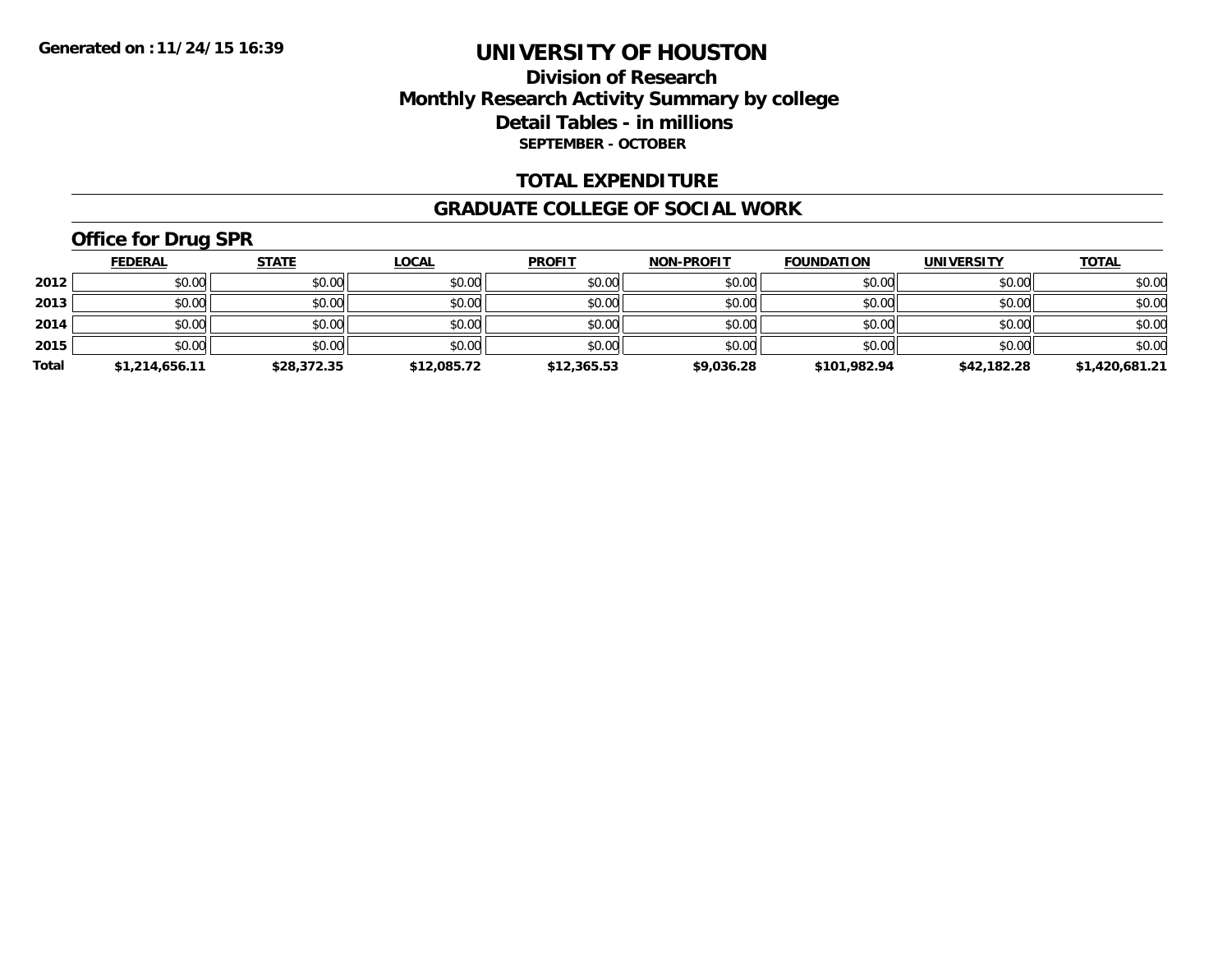## **Division of Research Monthly Research Activity Summary by college Detail Tables - in millions SEPTEMBER - OCTOBER**

### **TOTAL EXPENDITURE**

#### **HILTON COLLEGE OF HOTEL AND RESTAURANT MANAGEMENT**

#### **Hotel and Restaurant Management**

|       | <b>FEDERAL</b> | <b>STATE</b> | <b>LOCAL</b> | <b>PROFIT</b> | <b>NON-PROFIT</b> | <b>FOUNDATION</b> | <b>UNIVERSITY</b> | <b>TOTAL</b> |
|-------|----------------|--------------|--------------|---------------|-------------------|-------------------|-------------------|--------------|
| 2012  | \$5,983.48     | \$50,845.73  | \$0.00       | \$0.00        | \$0.00            | \$0.00            | \$0.00            | \$56,829.21  |
| 2013  | \$7,818.88     | \$7,507.86   | \$0.00       | \$0.00        | \$0.00            | \$0.00            | \$0.00            | \$15,326.74  |
| 2014  | \$25,620.67    | (S191.53)    | \$0.00       | \$0.00        | \$0.00            | \$0.00            | \$0.00            | \$25,429.14  |
| 2015  | \$25,274.54    | \$0.00       | \$0.00       | \$0.00        | \$0.00            | \$1,684.66        | \$0.00            | \$26,959.20  |
| 2016  | \$38,777.94    | \$0.00       | \$0.00       | \$0.00        | \$0.00            | \$0.00            | \$0.00            | \$38,777.94  |
| Total | \$103,475.51   | \$58,162.06  | \$0.00       | \$0.00        | \$0.00            | \$1,684.66        | \$0.00            | \$163,322.23 |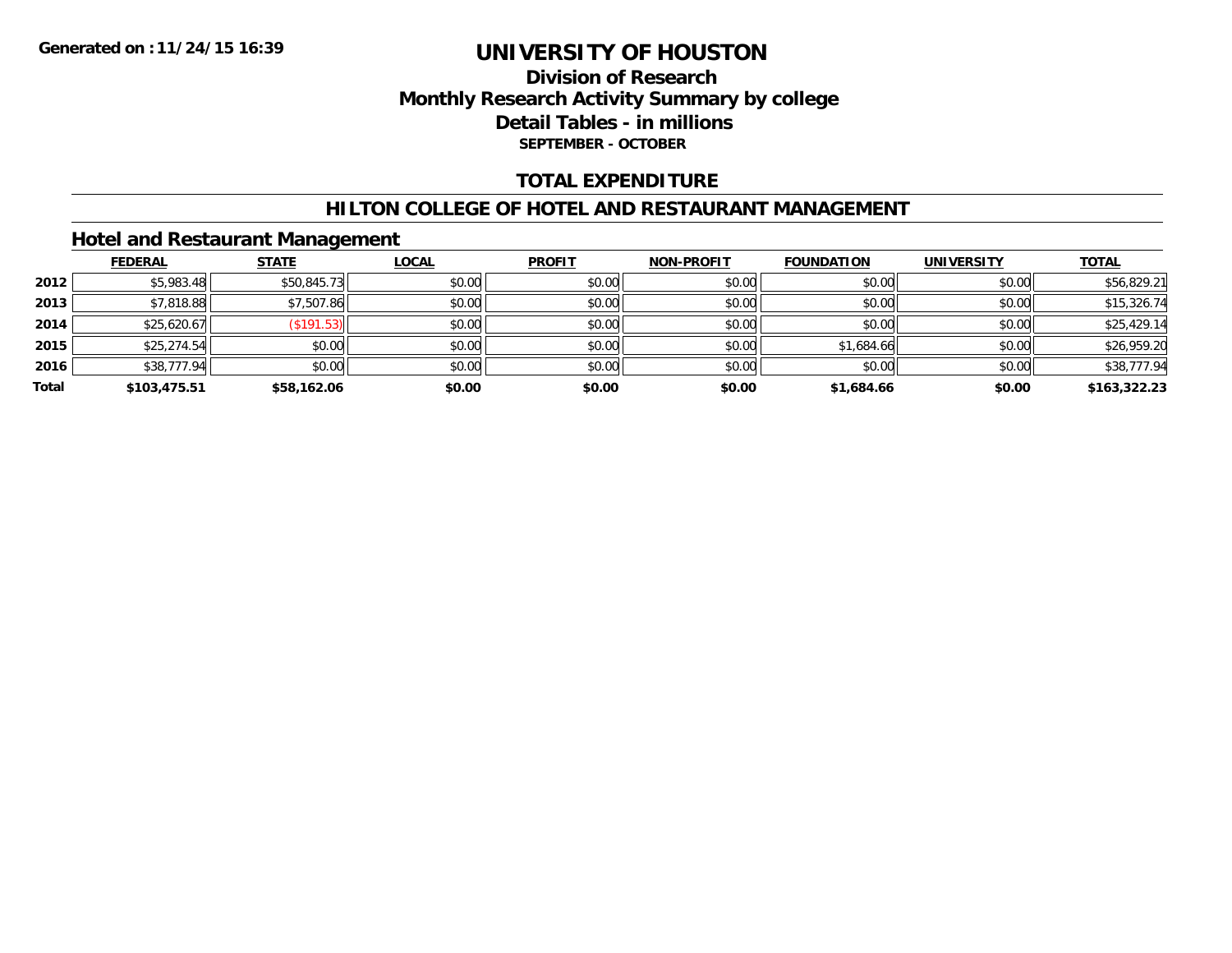### **Division of Research Monthly Research Activity Summary by college Detail Tables - in millions SEPTEMBER - OCTOBER**

#### **TOTAL EXPENDITURE**

#### **HONORS COLLEGE**

# **Dean, Honors College**

|       | <b>FEDERAL</b> | <b>STATE</b> | <b>LOCAL</b> | <b>PROFIT</b> | <b>NON-PROFIT</b> | <b>FOUNDATION</b> | <b>UNIVERSITY</b> | <b>TOTAL</b> |
|-------|----------------|--------------|--------------|---------------|-------------------|-------------------|-------------------|--------------|
| 2012  | \$6,184.99     | \$0.00       | \$0.00       | \$0.00        | \$3,026.10        | \$0.00            | \$0.00            | \$9,211.09   |
| 2013  | \$6,258.59     | \$0.00       | \$0.00       | \$0.00        | \$6,524.77        | \$0.00            | \$0.00            | \$12,783.37  |
| 2014  | \$2,495.91     | \$0.00       | \$0.00       | \$0.00        | \$3,988.92        | \$418.73          | \$0.00            | \$6,903.55   |
| 2015  | \$0.00         | \$0.00       | \$0.00       | \$0.00        | (\$17.71)         | \$179.43          | \$0.00            | \$161.72     |
| 2016  | \$0.00         | \$0.00       | \$0.00       | \$0.00        | \$0.00            | \$405.26          | \$0.00            | \$405.26     |
| Total | \$14,939.49    | \$0.00       | \$0.00       | \$0.00        | \$13,522.08       | \$1,003.42        | \$0.00            | \$29,464.99  |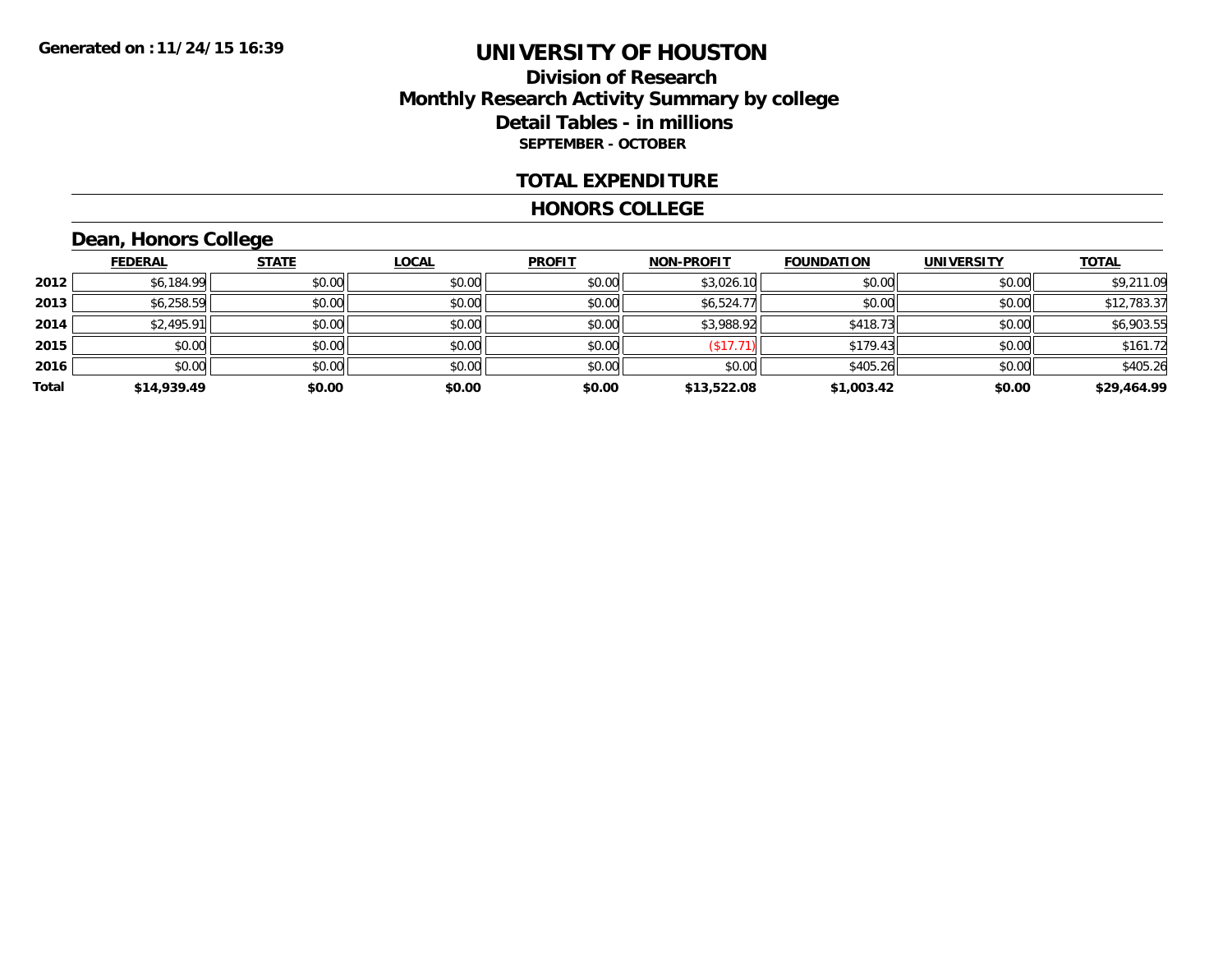### **Division of Research Monthly Research Activity Summary by college Detail Tables - in millions SEPTEMBER - OCTOBER**

#### **TOTAL EXPENDITURE**

#### **LIBRARY**

#### **Administration, Library**

|              | <b>FEDERAL</b> | <b>STATE</b> | <b>LOCAL</b> | <b>PROFIT</b> | <b>NON-PROFIT</b> | <b>FOUNDATION</b> | <b>UNIVERSITY</b> | <b>TOTAL</b> |
|--------------|----------------|--------------|--------------|---------------|-------------------|-------------------|-------------------|--------------|
| 2012         | \$43.40        | \$0.00       | \$0.00       | \$0.00        | \$0.00            | \$0.00            | \$0.00            | \$43.40      |
| 2013         | \$0.00         | \$0.00       | \$0.00       | \$0.00        | \$0.00            | \$0.00            | \$0.00            | \$0.00       |
| 2014         | \$0.00         | \$0.00       | \$0.00       | \$0.00        | \$0.00            | \$0.00            | \$0.00            | \$0.00       |
| <b>Total</b> | \$43.40        | \$0.00       | \$0.00       | \$0.00        | \$0.00            | \$0.00            | \$0.00            | \$43.40      |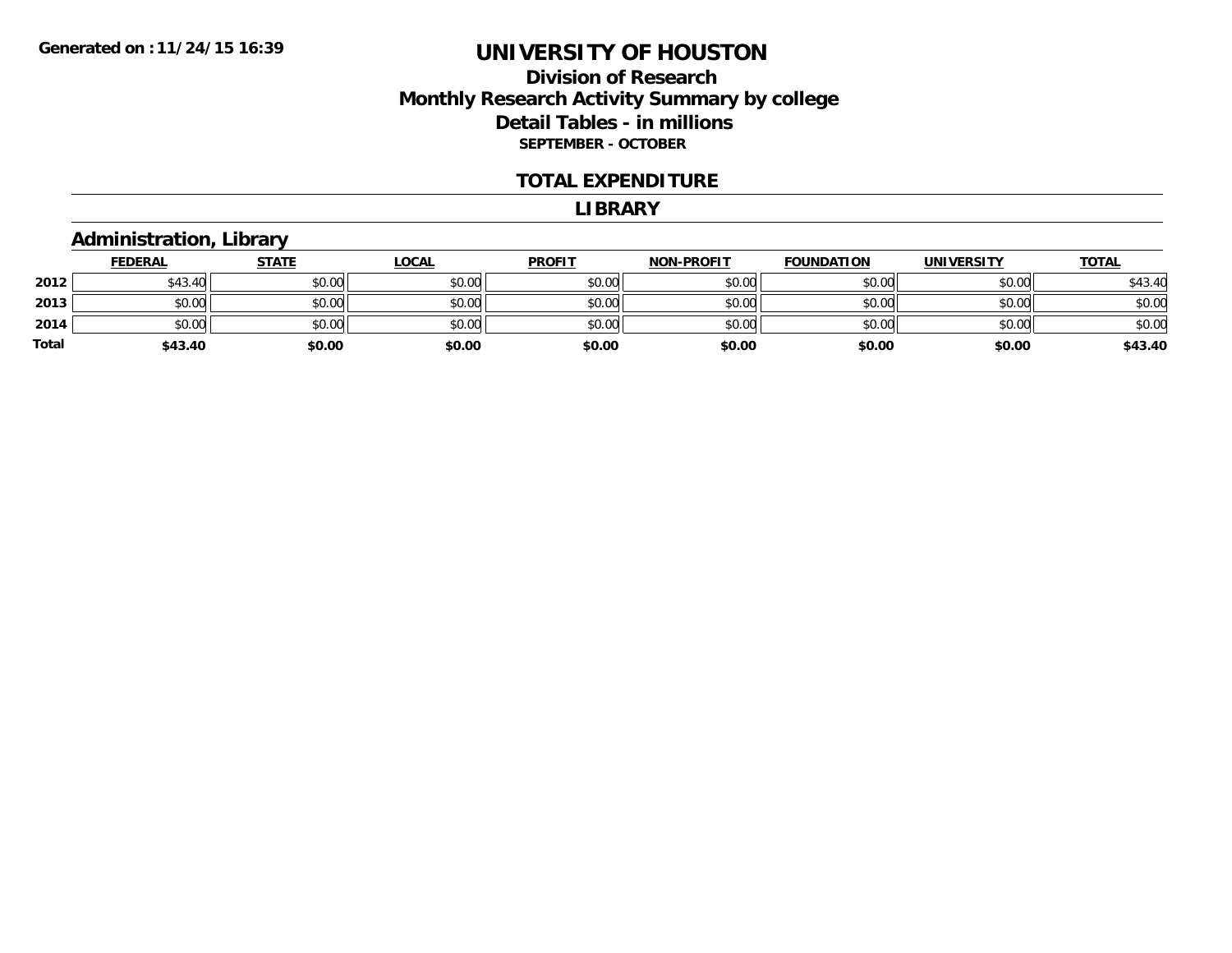### **Division of Research Monthly Research Activity Summary by college Detail Tables - in millions SEPTEMBER - OCTOBER**

#### **TOTAL EXPENDITURE**

#### **PRESIDENT**

### **Office of the President**

|       | <b>FEDERAL</b> | <b>STATE</b> | <b>LOCAL</b> | <b>PROFIT</b> | <b>NON-PROFIT</b> | <b>FOUNDATION</b> | <b>UNIVERSITY</b> | <b>TOTAL</b> |
|-------|----------------|--------------|--------------|---------------|-------------------|-------------------|-------------------|--------------|
| 2012  | \$0.00         | \$0.00       | \$0.00       | \$0.00        | \$0.00            | \$0.00            | \$0.00            | \$0.00       |
| 2013  | \$0.00         | \$0.00       | \$0.00       | \$0.00        | \$0.00            | \$0.00            | \$0.00            | \$0.00       |
| 2014  | \$0.00         | \$0.00       | \$0.00       | \$0.00        | \$0.00            | \$0.00            | \$0.00            | \$0.00       |
| 2015  | \$0.00         | \$0.00       | \$0.00       | \$0.00        | \$0.00            | \$0.00            | \$0.00            | \$0.00       |
| 2016  | \$0.00         | \$0.00       | \$0.00       | \$0.00        | \$0.00            | \$0.00            | \$0.00            | \$0.00       |
| Total | \$0.00         | \$0.00       | \$0.00       | \$0.00        | \$0.00            | \$0.00            | \$0.00            | \$0.00       |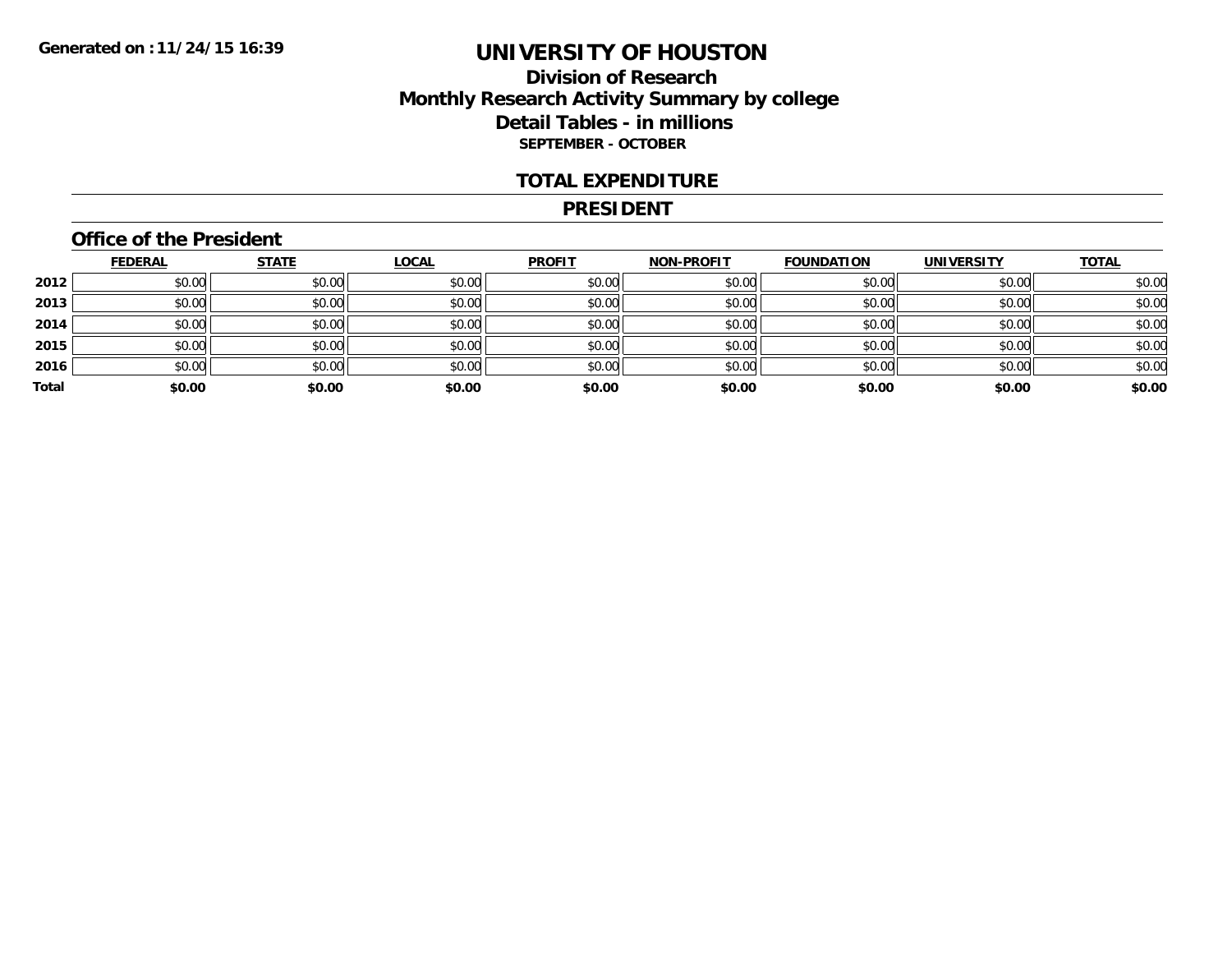### **Division of Research Monthly Research Activity Summary by college Detail Tables - in millions SEPTEMBER - OCTOBER**

### **TOTAL EXPENDITURE**

#### **SENIOR V.P. FOR ACADEMIC AFFAIRS AND PROVOST**

# **Challenger Program**

|      | <b>FEDERAL</b>                   | <b>STATE</b> | <b>LOCAL</b>                                        | <b>PROFIT</b> | <b>NON-PROFIT</b> | <b>FOUNDATION</b> | <b>UNIVERSITY</b> | <b>TOTAL</b> |
|------|----------------------------------|--------------|-----------------------------------------------------|---------------|-------------------|-------------------|-------------------|--------------|
| 2012 | \$0.00                           | \$0.00       | \$0.00                                              | \$0.00        | \$0.00            | \$0.00            | \$0.00            | \$0.00       |
| 2013 | \$0.00                           | \$0.00       | \$0.00                                              | \$0.00        | \$0.00            | \$0.00            | \$0.00            | \$0.00       |
| 2014 | \$0.00                           | \$0.00       | \$0.00                                              | \$0.00        | \$0.00            | \$0.00            | \$0.00            | \$0.00       |
| 2015 | \$0.00                           | \$0.00       | \$0.00                                              | \$0.00        | \$0.00            | \$0.00            | \$0.00            | \$0.00       |
| 2016 | \$0.00                           | \$0.00       | \$0.00                                              | \$0.00        | \$0.00            | \$0.00            | \$0.00            | \$0.00       |
|      | <b>Learning Support Services</b> |              |                                                     |               |                   |                   |                   |              |
|      | <b>FEDERAL</b>                   | <b>STATE</b> | <b>LOCAL</b>                                        | <b>PROFIT</b> | <b>NON-PROFIT</b> | <b>FOUNDATION</b> | <b>UNIVERSITY</b> | <b>TOTAL</b> |
| 2012 | \$0.00                           | \$0.00       | \$0.00                                              | \$0.00        | \$0.00            | \$0.00            | \$0.00            | \$0.00       |
| 2013 | \$0.00                           | \$0.00       | \$0.00                                              | \$0.00        | \$0.00            | \$0.00            | \$0.00            | \$0.00       |
|      | <b>Office of Admissions</b>      |              |                                                     |               |                   |                   |                   |              |
|      | <b>FEDERAL</b>                   | <b>STATE</b> | <b>LOCAL</b>                                        | <b>PROFIT</b> | <b>NON-PROFIT</b> | <b>FOUNDATION</b> | <b>UNIVERSITY</b> | <b>TOTAL</b> |
| 2012 | \$0.00                           | \$0.00       | \$0.00                                              | \$0.00        | \$0.00            | \$0.00            | \$0.00            | \$0.00       |
| 2013 | \$0.00                           | \$0.00       | \$0.00                                              | \$0.00        | \$0.00            | \$0.00            | \$0.00            | \$0.00       |
| 2014 | \$0.00                           | \$0.00       | \$0.00                                              | \$0.00        | \$0.00            | \$0.00            | \$0.00            | \$0.00       |
|      | <b>Pre-Health Advising</b>       |              |                                                     |               |                   |                   |                   |              |
|      | <b>FEDERAL</b>                   | <b>STATE</b> | <b>LOCAL</b>                                        | <b>PROFIT</b> | <b>NON-PROFIT</b> | <b>FOUNDATION</b> | <b>UNIVERSITY</b> | <b>TOTAL</b> |
| 2015 | \$0.00                           | \$0.00       | \$0.00                                              | \$0.00        | \$0.00            | \$0.00            | \$0.00            | \$0.00       |
| 2016 | \$0.00                           | \$0.00       | \$0.00                                              | \$0.00        | \$0.00            | \$0.00            | \$0.00            | \$0.00       |
|      |                                  |              | <b>Senior V.P. for Academic Affairs and Provost</b> |               |                   |                   |                   |              |
|      | <b>FEDERAL</b>                   | <b>STATE</b> | <b>LOCAL</b>                                        | <b>PROFIT</b> | <b>NON-PROFIT</b> | <b>FOUNDATION</b> | <b>UNIVERSITY</b> | <b>TOTAL</b> |
| 2012 | \$0.00                           | \$0.00       | \$0.00                                              | \$0.00        | \$0.00            | \$0.00            | \$0.00            | \$0.00       |
| 2013 | \$0.00                           | \$0.00       | \$0.00                                              | \$0.00        | \$0.00            | \$0.00            | \$0.00            | \$0.00       |
| 2014 | \$0.00                           | \$0.00       | \$0.00                                              | \$38,767.38   | \$0.00            | \$0.00            | \$0.00            | \$38,767.38  |
| 2015 | \$0.00                           | \$0.00       | \$0.00                                              | \$0.00        | \$0.00            | \$0.00            | \$0.00            | \$0.00       |
| 2016 | \$0.00                           | \$0.00       | \$0.00                                              | \$0.00        | \$0.00            | \$0.00            | \$0.00            | \$0.00       |
|      | <b>Student Support Services</b>  |              |                                                     |               |                   |                   |                   |              |
|      | <b>FEDERAL</b>                   | <b>STATE</b> | <b>LOCAL</b>                                        | <b>PROFIT</b> | <b>NON-PROFIT</b> | <b>FOUNDATION</b> | <b>UNIVERSITY</b> | <b>TOTAL</b> |
| 2015 | \$0.00                           | \$0.00       | \$0.00                                              | \$0.00        | \$0.00            | \$0.00            | \$0.00            | \$0.00       |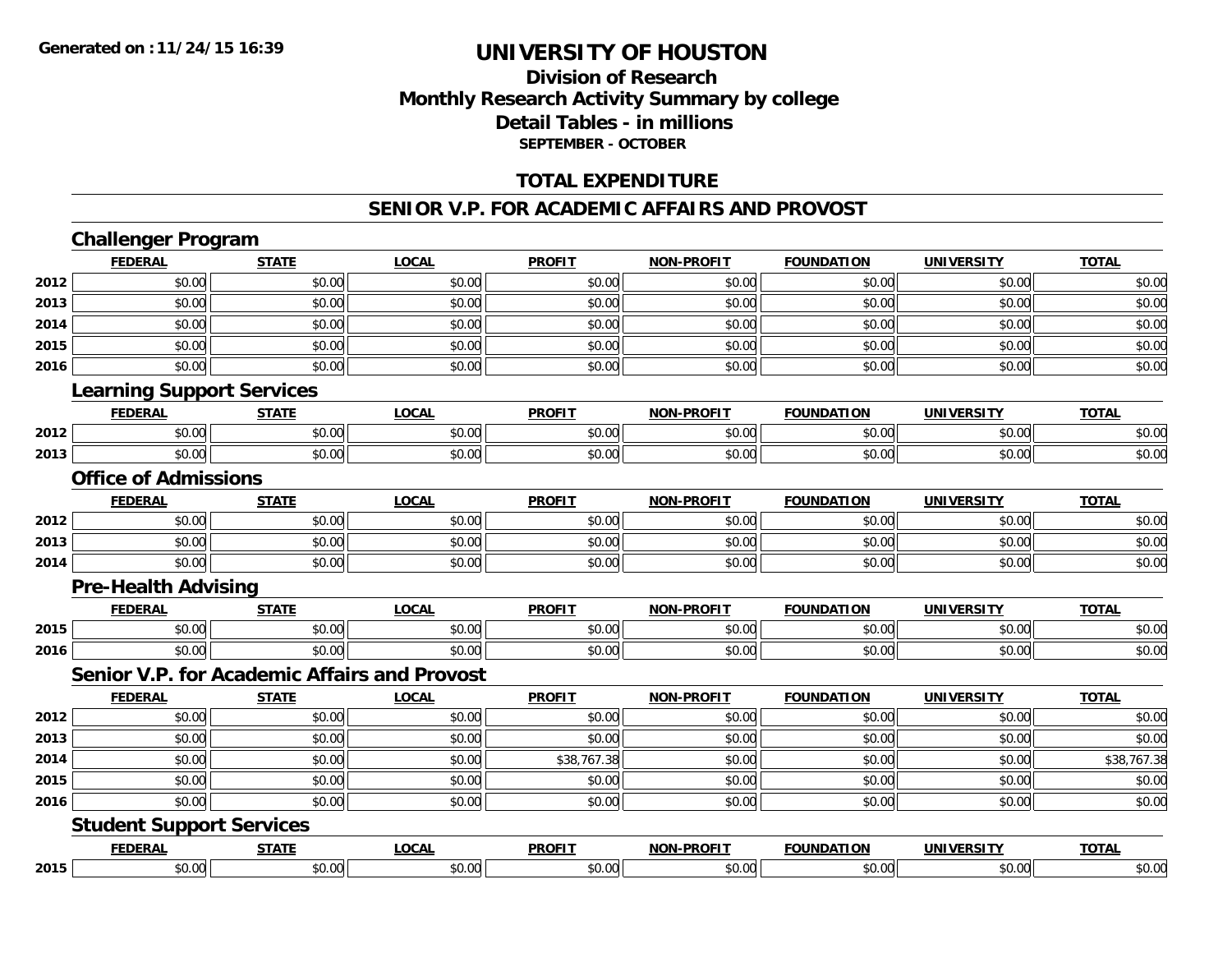### **Division of Research Monthly Research Activity Summary by college Detail Tables - in millions SEPTEMBER - OCTOBER**

### **TOTAL EXPENDITURE**

#### **SENIOR V.P. FOR ACADEMIC AFFAIRS AND PROVOST**

|       | <b>UH Energy</b>                            |              |              |               |                   |                   |                   |              |
|-------|---------------------------------------------|--------------|--------------|---------------|-------------------|-------------------|-------------------|--------------|
|       | <b>FEDERAL</b>                              | <b>STATE</b> | <b>LOCAL</b> | <b>PROFIT</b> | <b>NON-PROFIT</b> | <b>FOUNDATION</b> | <b>UNIVERSITY</b> | <b>TOTAL</b> |
| 2015  | \$0.00                                      | \$0.00       | \$0.00       | \$0.00        | \$0.00            | \$0.00            | \$0.00            | \$0.00       |
| 2016  | \$0.00                                      | \$0.00       | \$0.00       | \$0.00        | \$0.00            | \$0.00            | \$0.00            | \$0.00       |
|       | <b>Undergraduate Scholars</b>               |              |              |               |                   |                   |                   |              |
|       | <b>FEDERAL</b>                              | <b>STATE</b> | <b>LOCAL</b> | <b>PROFIT</b> | <b>NON-PROFIT</b> | <b>FOUNDATION</b> | <b>UNIVERSITY</b> | <b>TOTAL</b> |
| 2013  | \$0.00                                      | (\$3,691.51) | \$0.00       | \$0.00        | \$0.00            | \$0.00            | \$0.00            | (\$3,691.51) |
|       | <b>Undergraduate Student Success</b>        |              |              |               |                   |                   |                   |              |
|       | <b>FEDERAL</b>                              | <b>STATE</b> | <b>LOCAL</b> | <b>PROFIT</b> | <b>NON-PROFIT</b> | <b>FOUNDATION</b> | <b>UNIVERSITY</b> | <b>TOTAL</b> |
| 2012  | \$0.00                                      | \$23,163.56  | \$0.00       | \$0.00        | \$0.00            | \$0.00            | \$0.00            | \$23,163.56  |
| 2013  | \$0.00                                      | \$0.00       | \$0.00       | \$0.00        | \$0.00            | \$0.00            | \$0.00            | \$0.00       |
| 2014  | \$0.00                                      | \$4,951.90   | \$0.00       | \$0.00        | \$0.00            | \$0.00            | \$0.00            | \$4,951.90   |
| 2015  | \$23,841.31                                 | \$2,800.00   | \$0.00       | \$0.00        | \$0.00            | \$0.00            | \$0.00            | \$26,641.31  |
| 2016  | \$3,166.54                                  | \$41,168.71  | \$0.00       | \$0.00        | \$0.00            | \$0.00            | \$0.00            | \$44,335.25  |
|       | <b>Undergraduate Student Success Center</b> |              |              |               |                   |                   |                   |              |
|       | <b>FEDERAL</b>                              | <b>STATE</b> | <b>LOCAL</b> | <b>PROFIT</b> | <b>NON-PROFIT</b> | <b>FOUNDATION</b> | <b>UNIVERSITY</b> | <b>TOTAL</b> |
| 2012  | \$42,460.11                                 | \$27,153.86  | \$0.00       | \$0.00        | \$11,572.42       | \$0.00            | \$0.00            | \$81,186.39  |
| 2013  | \$67,745.16                                 | \$19,492.84  | \$0.00       | \$0.00        | (\$123.16)        | \$0.00            | \$0.00            | \$87,114.84  |
| 2014  | \$55,000.38                                 | \$18,687.44  | \$0.00       | \$0.00        | \$3.14            | \$0.00            | \$0.00            | \$73,690.96  |
| 2015  | \$14,609.82                                 | \$19,297.02  | \$0.00       | \$0.00        | \$12,231.41       | \$0.00            | \$0.00            | \$46,138.25  |
| 2016  | \$0.00                                      | \$16,630.85  | \$0.00       | \$0.00        | \$647.37          | \$0.00            | \$0.00            | \$17,278.22  |
| Total | \$206,823.32                                | \$169,654.67 | \$0.00       | \$38,767.38   | \$24,331.18       | \$0.00            | \$0.00            | \$439,576.55 |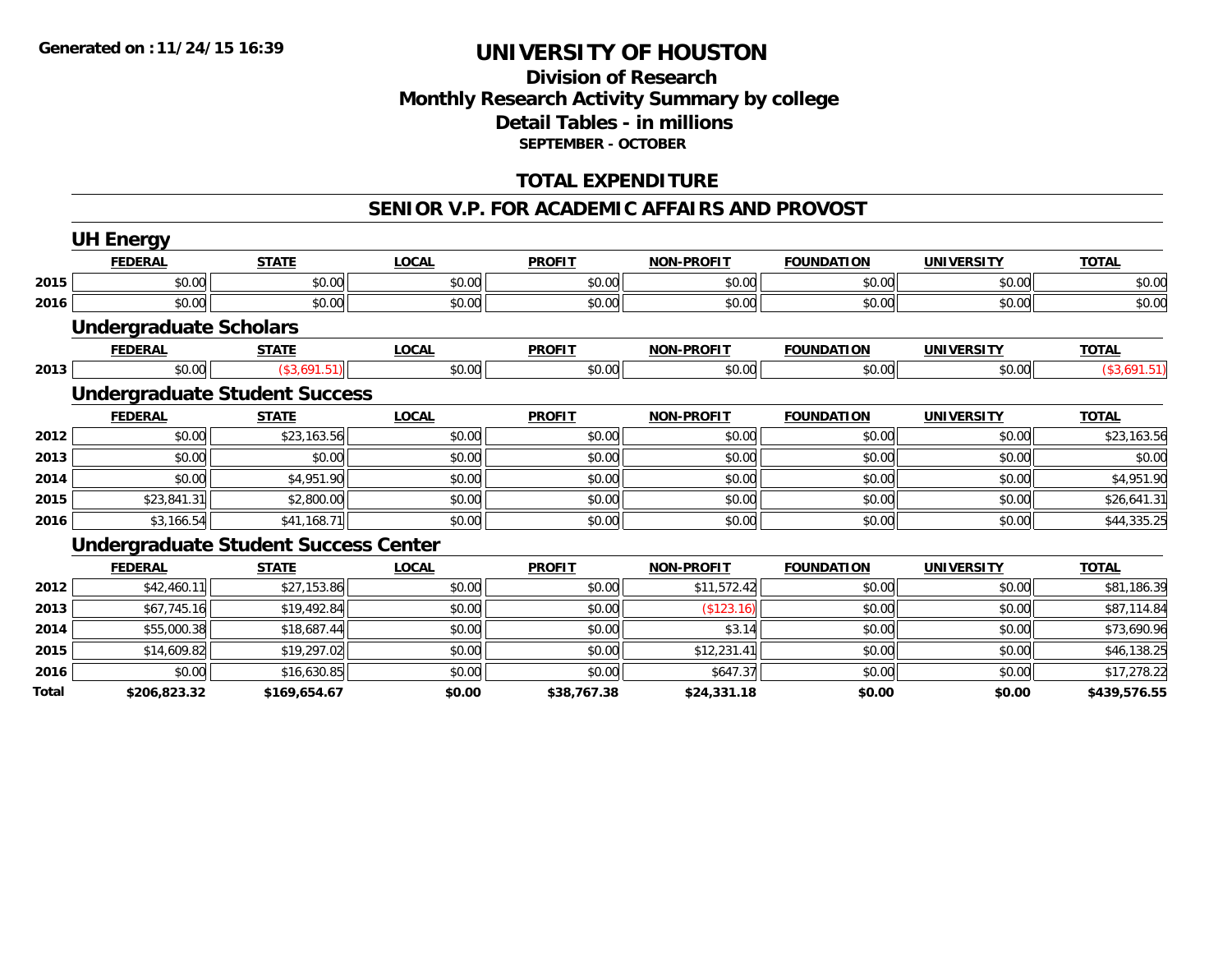## **Division of ResearchMonthly Research Activity Summary by college Detail Tables - in millions SEPTEMBER - OCTOBER**

#### **TOTAL EXPENDITURE**

#### **UH LAW CENTER**

|       | Dean, Law      |              |              |               |                   |                   |                   |              |
|-------|----------------|--------------|--------------|---------------|-------------------|-------------------|-------------------|--------------|
|       | <b>FEDERAL</b> | <b>STATE</b> | <b>LOCAL</b> | <b>PROFIT</b> | <b>NON-PROFIT</b> | <b>FOUNDATION</b> | <b>UNIVERSITY</b> | <b>TOTAL</b> |
| 2013  | \$0.00         | \$0.00       | \$0.00       | \$0.00        | \$0.00            | \$0.00            | \$0.00            | \$0.00       |
|       | Law-UH         |              |              |               |                   |                   |                   |              |
|       | <b>FEDERAL</b> | <b>STATE</b> | <b>LOCAL</b> | <b>PROFIT</b> | <b>NON-PROFIT</b> | <b>FOUNDATION</b> | <b>UNIVERSITY</b> | <b>TOTAL</b> |
| 2012  | \$4,942.97     | \$26,317.70  | \$0.00       | \$0.00        | \$0.00            | \$6,299.41        | \$0.00            | \$37,560.08  |
| 2013  | \$62,518.16    | \$10,516.49  | \$0.00       | \$0.00        | \$0.00            | \$5,195.94        | \$0.00            | \$78,230.59  |
| 2014  | \$4,425.08     | \$10,305.59  | \$0.00       | \$0.00        | \$0.00            | \$440.40          | \$0.00            | \$15,171.07  |
| 2015  | \$0.00         | \$23,384.76  | \$0.00       | \$0.00        | \$0.00            | \$0.00            | \$0.00            | \$23,384.76  |
| 2016  | \$5,309.48     | \$9,030.00   | \$0.00       | \$0.00        | \$0.00            | \$42,333.63       | \$0.00            | \$56,673.11  |
| Total | \$77,195.69    | \$79,554.54  | \$0.00       | \$0.00        | \$0.00            | \$54,269.38       | \$0.00            | \$211,019.61 |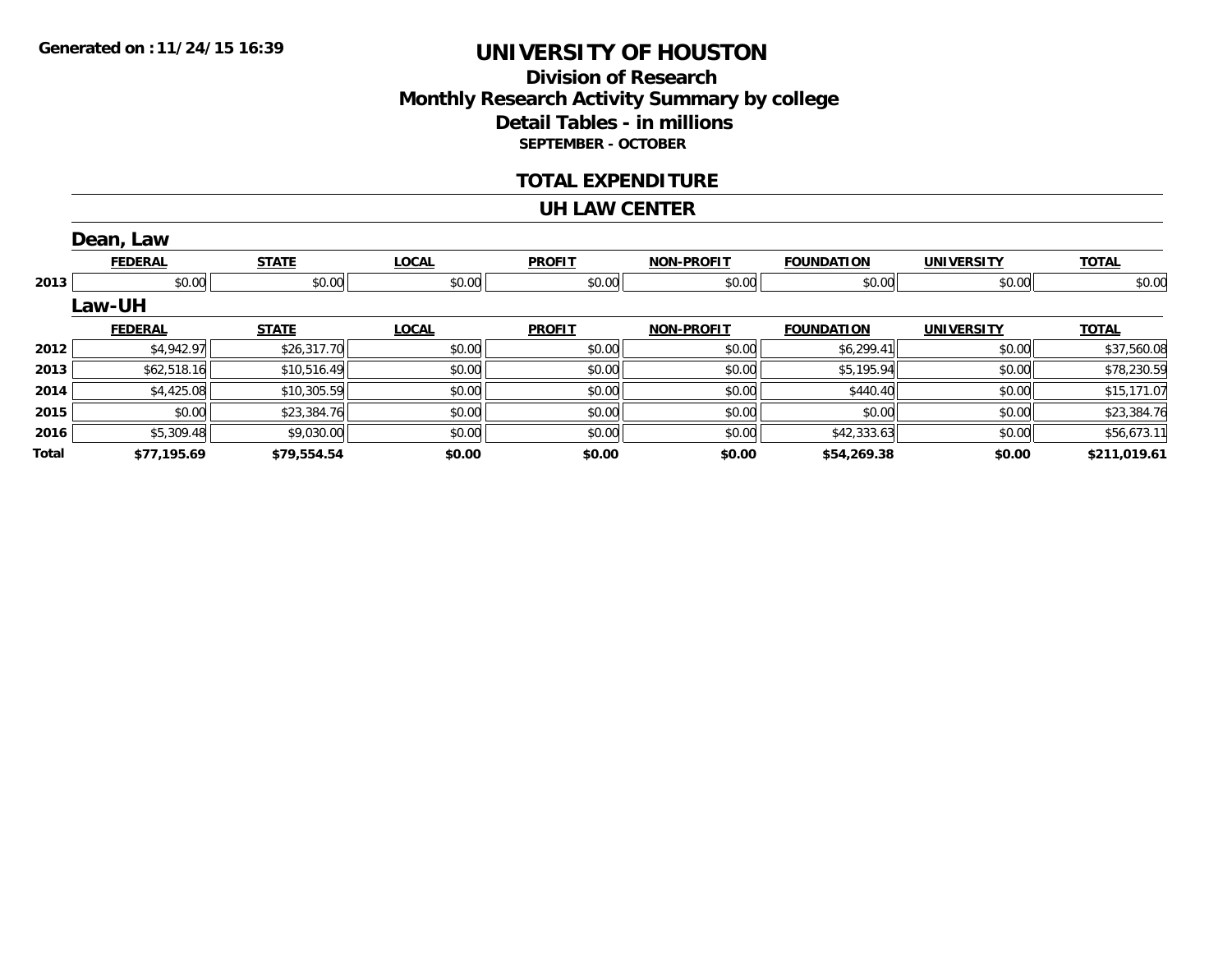## **Division of ResearchMonthly Research Activity Summary by college Detail Tables - in millions SEPTEMBER - OCTOBER**

### **TOTAL EXPENDITURE**

#### **UKNOWN COLLEGE**

#### **Unknown Department**

|      | <b>FEDERAI</b>     | <b>СТЛТЕ</b>                              | 00N<br>UUM. | <b>PROFIT</b> | <b>LDDOFIT</b><br><b>NICH</b> | <b>FOUNDATION</b><br>1 V J I | <b>INILIEDCIT</b> | <b>TOTAL</b>           |
|------|--------------------|-------------------------------------------|-------------|---------------|-------------------------------|------------------------------|-------------------|------------------------|
| 2015 | $\sim$ 00<br>טט.טע | $\uparrow$ $\uparrow$ $\uparrow$<br>PU.UU | 40.00       | 0000<br>JU.UU | 0000<br>,u.uu                 | $\sim$ 00                    | 0.00<br>vu.uu     | $\sim$ $\sim$<br>DU.UU |
| 2016 | $\sim$ 00<br>₽U.UU | 0000<br>JU.UU                             | vu.vu       | 0.00<br>vv.vv | \$0.00                        | $\sim$ 00                    | 0000<br>vv.vv     | $\sim$ $\sim$<br>ง∪.∪บ |

## **Wrong Department - Please Dont Select It**

|              | <b>FEDERAL</b> | <b>STATE</b> | <u>LOCAL</u> | <b>PROFIT</b> | <b>NON-PROFIT</b> | <b>FOUNDATION</b> | <b>UNIVERSITY</b> | <b>TOTAL</b> |
|--------------|----------------|--------------|--------------|---------------|-------------------|-------------------|-------------------|--------------|
| 2012         | \$0.00         | \$0.00       | \$0.00       | \$0.00        | \$0.00            | \$0.00            | \$0.00            | \$0.00       |
| 2013         | \$0.00         | \$0.00       | \$0.00       | \$0.00        | \$0.00            | \$0.00            | \$0.00            | \$0.00       |
| 2014         | \$0.00         | \$0.00       | \$0.00       | \$0.00        | \$0.00            | \$0.00            | \$0.00            | \$0.00       |
| 2015         | \$0.00         | \$0.00       | \$0.00       | \$0.00        | \$0.00            | \$0.00            | \$0.00            | \$0.00       |
| 2016         | \$0.00         | \$0.00       | \$0.00       | \$0.00        | \$0.00            | \$0.00            | \$0.00            | \$0.00       |
| <b>Total</b> | \$0.00         | \$0.00       | \$0.00       | \$0.00        | \$0.00            | \$0.00            | \$0.00            | \$0.00       |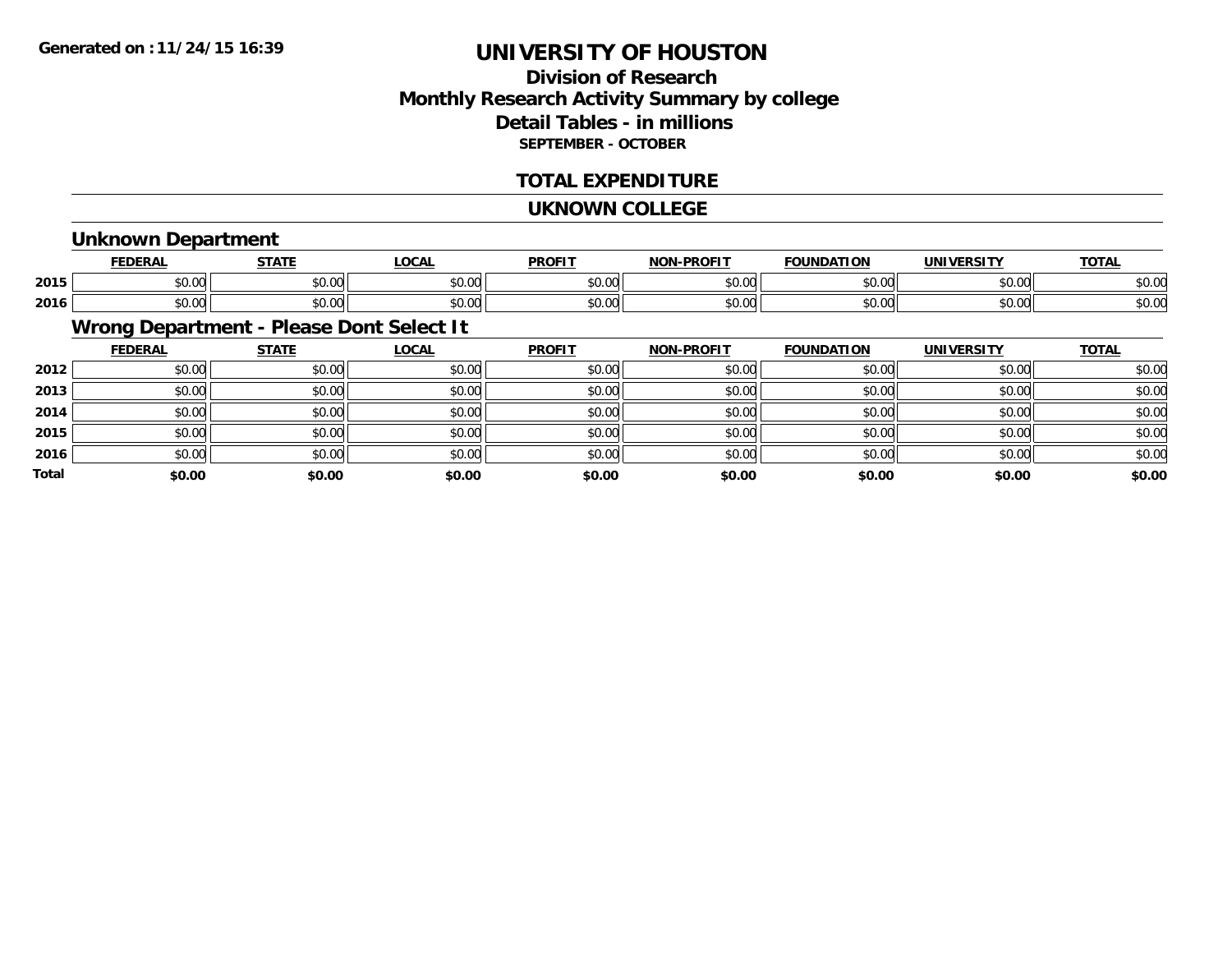### **Division of Research Monthly Research Activity Summary by college Detail Tables - in millions SEPTEMBER - OCTOBER**

### **TOTAL EXPENDITURE**

### **VICE PRESIDENT FOR ADMINISTRATION**

|              | <b>KUHF - Radio</b>         |              |              |               |                   |                   |                   |              |
|--------------|-----------------------------|--------------|--------------|---------------|-------------------|-------------------|-------------------|--------------|
|              | <b>FEDERAL</b>              | <b>STATE</b> | <b>LOCAL</b> | <b>PROFIT</b> | <b>NON-PROFIT</b> | <b>FOUNDATION</b> | <b>UNIVERSITY</b> | <b>TOTAL</b> |
| 2012         | \$8,449.00                  | \$10,153.66  | \$0.00       | \$0.00        | (\$233.11)        | \$0.00            | \$0.00            | \$18,369.55  |
| 2015         | \$69,959.20                 | \$0.00       | \$0.00       | \$0.00        | \$0.00            | \$0.00            | \$0.00            | \$69,959.20  |
|              | <b>KUHT-TV</b>              |              |              |               |                   |                   |                   |              |
|              | <b>FEDERAL</b>              | <b>STATE</b> | <b>LOCAL</b> | <b>PROFIT</b> | <b>NON-PROFIT</b> | <b>FOUNDATION</b> | <b>UNIVERSITY</b> | <b>TOTAL</b> |
| 2012         | \$0.00                      | \$0.00       | \$0.00       | \$0.00        | \$0.02            | \$0.00            | \$0.00            | \$0.02       |
|              | <b>Physical Plant</b>       |              |              |               |                   |                   |                   |              |
|              | <b>FEDERAL</b>              | <b>STATE</b> | <b>LOCAL</b> | <b>PROFIT</b> | <b>NON-PROFIT</b> | <b>FOUNDATION</b> | <b>UNIVERSITY</b> | <b>TOTAL</b> |
| 2014         | \$0.00                      | \$0.00       | \$0.00       | \$0.00        | \$0.00            | \$0.00            | \$0.00            | \$0.00       |
| 2015         | \$0.00                      | \$0.00       | \$0.00       | \$0.00        | \$0.00            | \$0.00            | \$0.00            | \$0.00       |
| 2016         | \$0.00                      | \$0.00       | \$0.00       | \$0.00        | \$0.00            | \$0.00            | \$0.00            | \$0.00       |
|              | <b>UH Police Department</b> |              |              |               |                   |                   |                   |              |
|              | <b>FEDERAL</b>              | <b>STATE</b> | <b>LOCAL</b> | <b>PROFIT</b> | <b>NON-PROFIT</b> | <b>FOUNDATION</b> | <b>UNIVERSITY</b> | <b>TOTAL</b> |
| 2014         | \$3,000.00                  | \$0.00       | \$0.00       | \$0.00        | \$0.00            | \$0.00            | \$0.00            | \$3,000.00   |
| 2016         | \$2,994.00                  | \$0.00       | \$0.00       | \$0.00        | \$0.00            | \$0.00            | \$0.00            | \$2,994.00   |
| <b>Total</b> | \$84,402.20                 | \$10,153.66  | \$0.00       | \$0.00        | (\$233.09)        | \$0.00            | \$0.00            | \$94,322.77  |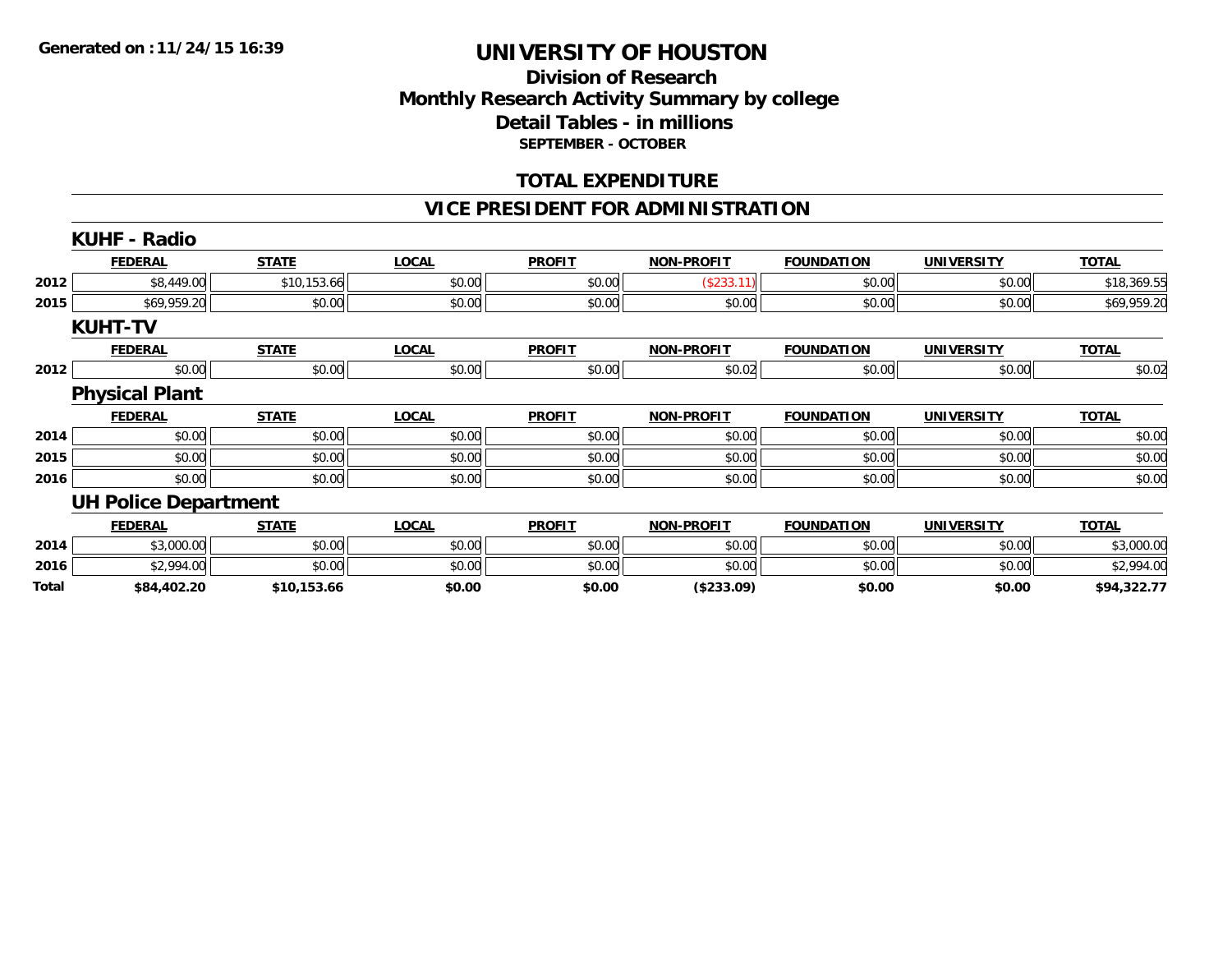## **Division of ResearchMonthly Research Activity Summary by college Detail Tables - in millions SEPTEMBER - OCTOBER**

### **TOTAL EXPENDITURE**

#### **VICE PRESIDENT FOR STUDENT AFFAIRS**

#### **Childrens Learning Centers**

|      | EENEDAI<br>DERAI                  | -----          | .OCAL                | <b>PROFIT</b>                                     | <b>-PROFIT</b><br>NON | .<br>. רמרי<br>10N | .<br>JN            | <b>TOTA</b> |
|------|-----------------------------------|----------------|----------------------|---------------------------------------------------|-----------------------|--------------------|--------------------|-------------|
| 2015 | $\sim$ $\sim$<br>$\sim$<br>590.7. | ሶስ ሰሰ<br>JU.UU | 0000<br>JU.UU        | $\mathsf{A}\cap\mathsf{A}\cap\mathsf{A}$<br>JU.UU | \$0.00                | 0000<br>JU.UU      | $\sim$ 00<br>JU.UU | 40.330.9.   |
| 2016 | $\sim$                            | ሶስ ሰሰ<br>JU.UU | 0.00<br><b>JU.UU</b> | $\sim$ $\sim$<br>JU.UU                            | \$0.00                | 0000<br>JU.UU      | 0000<br>PO.OO      | TJZ.        |

#### **Dean, Student Affairs**

|      | <b>FEDERAL</b>       | <b>STATE</b> | <b>OCAL</b>    | <b>PROFIT</b>           | -PROFIT<br><b>NIONI</b> | <b>FOUNDATION</b>  | <b>UNIVERSITY</b> | <b>TOTAL</b> |
|------|----------------------|--------------|----------------|-------------------------|-------------------------|--------------------|-------------------|--------------|
| 2012 | <b>TU.J</b>          | \$0.00       | ტი იი<br>JU.UU | 0 <sup>0</sup><br>JU.UU | 0000<br>JU.UU           | $\sim$ 00<br>JU.UU | 0.001<br>JU.UU    |              |
| 2013 | $\sim$ $\sim$ $\sim$ | \$0.00       | ტი იი<br>vv.vv | 0.00<br>PO.OO           | 0000<br>DU.UU           | $\sim$ 00<br>JU.UU | 0.001<br>JU.UU    | - 11         |

## **Vice President, Student Affairs**

|              | <b>FEDERAL</b> | <b>STATE</b> | <b>LOCAL</b> | <b>PROFIT</b> | <b>NON-PROFIT</b> | <b>FOUNDATION</b> | UNIVERSITY | <b>TOTAL</b> |
|--------------|----------------|--------------|--------------|---------------|-------------------|-------------------|------------|--------------|
| 2012         | \$7,944.22     | \$0.00       | \$0.00       | \$0.00        | \$0.00            | \$0.00            | \$0.00     | \$7,944.22   |
| 2013         | \$14,572.82    | \$0.00       | \$0.00       | \$0.00        | \$0.00            | \$0.00            | \$0.00     | \$14,572.82  |
| 2014         | \$6,226.67     | \$0.00       | \$0.00       | \$0.00        | \$0.00            | \$0.00            | \$0.00     | \$6,226.67   |
| <b>Total</b> | \$106,954.51   | \$0.00       | \$0.00       | \$0.00        | \$0.00            | \$0.00            | \$0.00     | \$106,954.51 |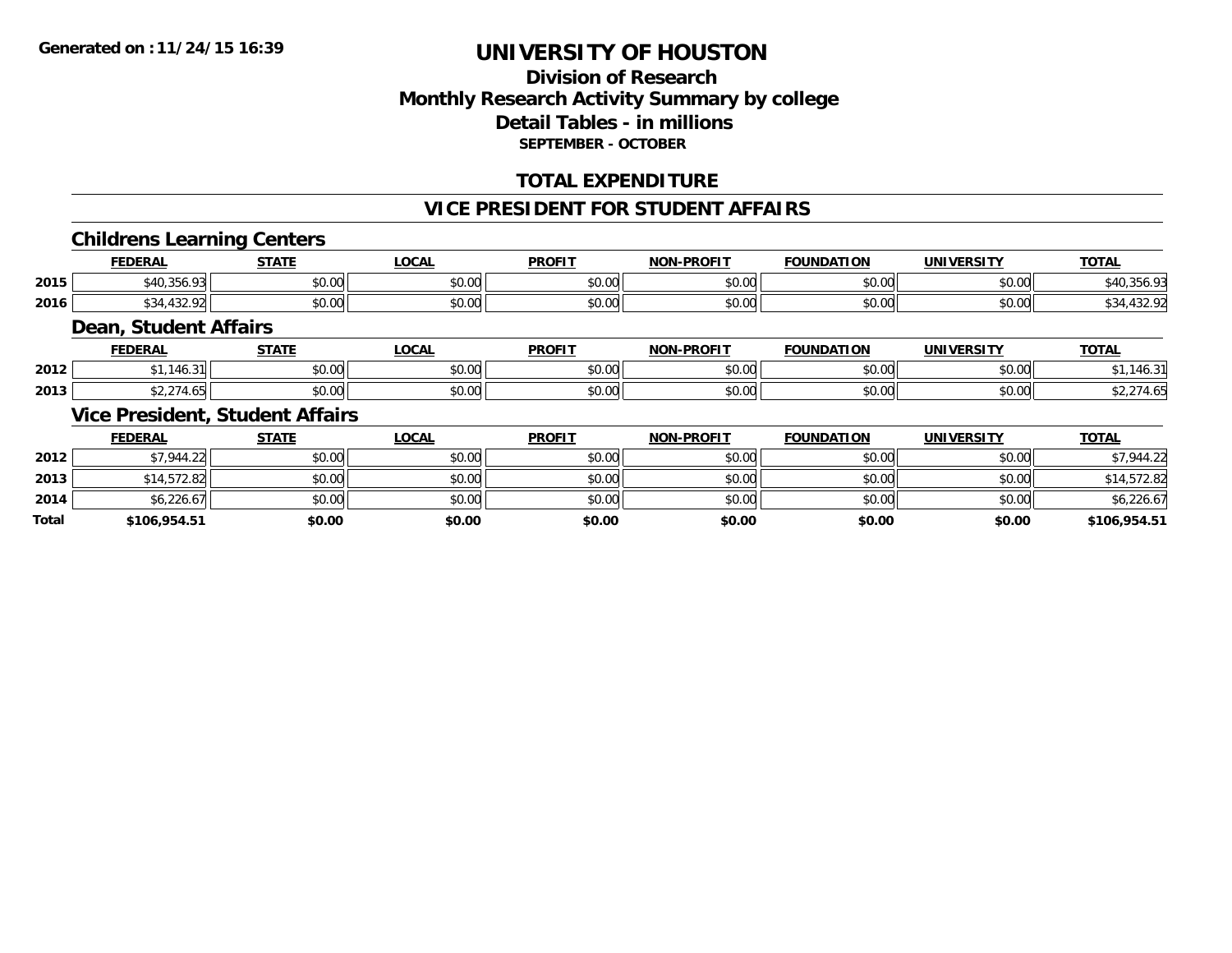## **Division of ResearchMonthly Research Activity Summary by college Detail Tables - in millions SEPTEMBER - OCTOBER**

### **IDC RECOVERY**

#### **C.T. BAUER COLLEGE OF BUSINESS**

|       | <b>Accountancy &amp; Taxation</b> |                                          |              |               |                   |                   |                   |              |
|-------|-----------------------------------|------------------------------------------|--------------|---------------|-------------------|-------------------|-------------------|--------------|
|       | <b>FEDERAL</b>                    | <b>STATE</b>                             | <b>LOCAL</b> | <b>PROFIT</b> | <b>NON-PROFIT</b> | <b>FOUNDATION</b> | <b>UNIVERSITY</b> | <b>TOTAL</b> |
| 2014  | \$0.00                            | \$0.00                                   | \$0.00       | \$0.00        | \$0.00            | \$0.00            | \$0.00            | \$0.00       |
| 2015  | \$0.00                            | \$0.00                                   | \$0.00       | \$0.00        | \$0.00            | \$0.00            | \$0.00            | \$0.00       |
|       |                                   | Dean, Business Administration            |              |               |                   |                   |                   |              |
|       | <b>FEDERAL</b>                    | <b>STATE</b>                             | <b>LOCAL</b> | <b>PROFIT</b> | <b>NON-PROFIT</b> | <b>FOUNDATION</b> | <b>UNIVERSITY</b> | <b>TOTAL</b> |
| 2012  | \$0.00                            | \$0.00                                   | \$0.00       | \$0.00        | \$0.00            | \$0.00            | \$0.00            | \$0.00       |
|       | <b>Finance</b>                    |                                          |              |               |                   |                   |                   |              |
|       | <b>FEDERAL</b>                    | <b>STATE</b>                             | <b>LOCAL</b> | <b>PROFIT</b> | NON-PROFIT        | <b>FOUNDATION</b> | <b>UNIVERSITY</b> | <b>TOTAL</b> |
| 2013  | \$0.00                            | \$0.00                                   | \$0.00       | \$0.00        | \$0.00            | \$0.00            | \$0.00            | \$0.00       |
| 2014  | \$0.00                            | \$0.00                                   | \$0.00       | \$0.00        | \$0.00            | \$0.00            | \$0.00            | \$0.00       |
| 2015  | \$0.00                            | \$0.00                                   | \$0.00       | \$0.00        | \$0.00            | \$0.00            | \$0.00            | \$0.00       |
|       | Management                        |                                          |              |               |                   |                   |                   |              |
|       | <b>FEDERAL</b>                    | <b>STATE</b>                             | <b>LOCAL</b> | <b>PROFIT</b> | <b>NON-PROFIT</b> | <b>FOUNDATION</b> | <b>UNIVERSITY</b> | <b>TOTAL</b> |
| 2013  | \$1,200.00                        | \$0.00                                   | \$0.00       | \$0.00        | \$0.00            | \$0.00            | \$0.00            | \$1,200.00   |
| 2014  | \$1,260.00                        | \$0.00                                   | \$0.00       | \$0.00        | \$0.00            | \$0.00            | \$0.00            | \$1,260.00   |
| 2015  | \$3,600.00                        | \$0.00                                   | \$0.00       | \$0.00        | \$0.00            | \$0.00            | \$0.00            | \$3,600.00   |
|       | <b>Marketing</b>                  |                                          |              |               |                   |                   |                   |              |
|       | <b>FEDERAL</b>                    | <b>STATE</b>                             | <b>LOCAL</b> | <b>PROFIT</b> | <b>NON-PROFIT</b> | <b>FOUNDATION</b> | <b>UNIVERSITY</b> | <b>TOTAL</b> |
| 2012  | \$0.00                            | \$0.00                                   | \$0.00       | \$0.00        | \$0.00            | \$0.00            | \$0.00            | \$0.00       |
| 2013  | \$0.00                            | \$0.00                                   | \$0.00       | \$0.00        | \$0.00            | \$0.00            | \$0.00            | \$0.00       |
| 2014  | \$0.00                            | \$0.00                                   | \$0.00       | \$0.00        | \$0.00            | \$0.00            | \$0.00            | \$0.00       |
| 2015  | \$0.00                            | \$0.00                                   | \$0.00       | \$0.00        | \$0.00            | \$0.00            | \$0.00            | \$0.00       |
| 2016  | \$0.00                            | \$0.00                                   | \$0.00       | \$0.00        | \$0.00            | \$0.00            | \$0.00            | \$0.00       |
|       |                                   | <b>Small Business Development Center</b> |              |               |                   |                   |                   |              |
|       | <b>FEDERAL</b>                    | <b>STATE</b>                             | <b>LOCAL</b> | <b>PROFIT</b> | <b>NON-PROFIT</b> | <b>FOUNDATION</b> | <b>UNIVERSITY</b> | <b>TOTAL</b> |
| 2012  | \$33,670.91                       | \$0.00                                   | \$0.00       | \$0.00        | \$0.00            | \$0.00            | \$0.00            | \$33,670.91  |
| 2013  | \$122,920.75                      | \$0.00                                   | \$0.00       | \$0.00        | \$0.00            | (\$1,428.28)      | \$0.00            | \$121,492.47 |
| 2014  | \$63,335.65                       | \$0.00                                   | \$0.00       | \$0.00        | \$0.00            | \$3,414.12        | \$0.00            | \$66,749.77  |
| 2015  | \$34,502.92                       | \$0.00                                   | \$0.00       | \$0.00        | \$0.00            | \$139.05          | \$0.00            | \$34,641.97  |
| 2016  | \$39,486.41                       | \$0.00                                   | \$0.00       | \$0.00        | \$0.00            | \$0.00            | \$0.00            | \$39,486.41  |
| Total | \$299,976.64                      | \$0.00                                   | \$0.00       | \$0.00        | \$0.00            | \$2,124.89        | \$0.00            | \$302,101.53 |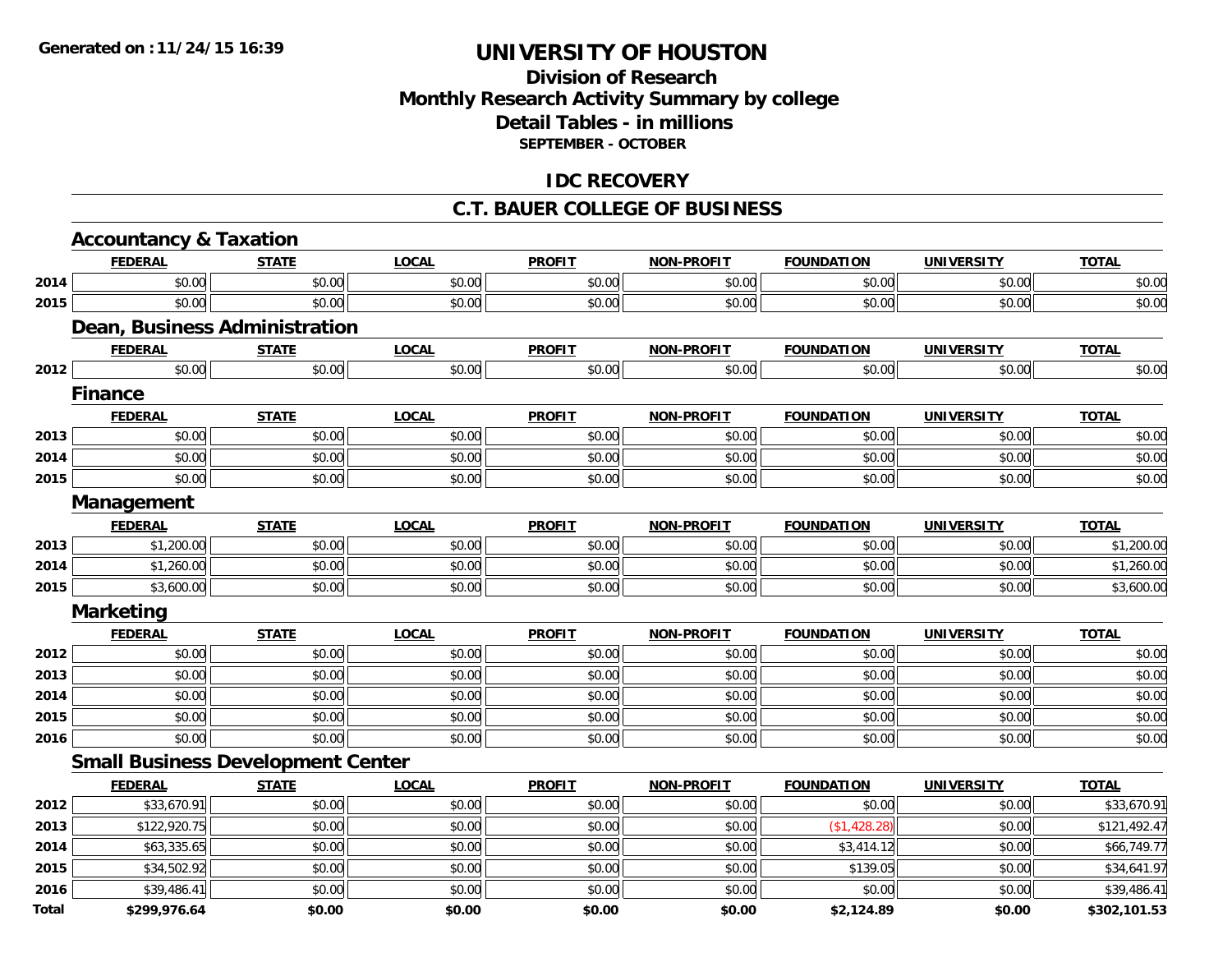### **Division of Research Monthly Research Activity Summary by college Detail Tables - in millions SEPTEMBER - OCTOBER**

### **IDC RECOVERY**

#### **COLLEGE OF ARCHITECTURE**

|       | Architecture          |              |              |               |                   |                   |                   |              |
|-------|-----------------------|--------------|--------------|---------------|-------------------|-------------------|-------------------|--------------|
|       | <b>FEDERAL</b>        | <b>STATE</b> | <b>LOCAL</b> | <b>PROFIT</b> | <b>NON-PROFIT</b> | <b>FOUNDATION</b> | <b>UNIVERSITY</b> | <b>TOTAL</b> |
| 2015  | \$0.00                | \$0.00       | \$0.00       | \$0.00        | \$0.00            | \$0.00            | \$0.00            | \$0.00       |
|       | Architecture<br>Dean, |              |              |               |                   |                   |                   |              |
|       | <b>FEDERAL</b>        | <b>STATE</b> | <b>LOCAL</b> | <b>PROFIT</b> | <b>NON-PROFIT</b> | <b>FOUNDATION</b> | <b>UNIVERSITY</b> | <b>TOTAL</b> |
| 2015  | \$0.00                | \$0.00       | \$0.00       | \$0.00        | \$0.00            | \$73.13           | \$0.00            | \$73.13      |
| Total | \$0.00                | \$0.00       | \$0.00       | \$0.00        | \$0.00            | \$73.13           | \$0.00            | \$73.13      |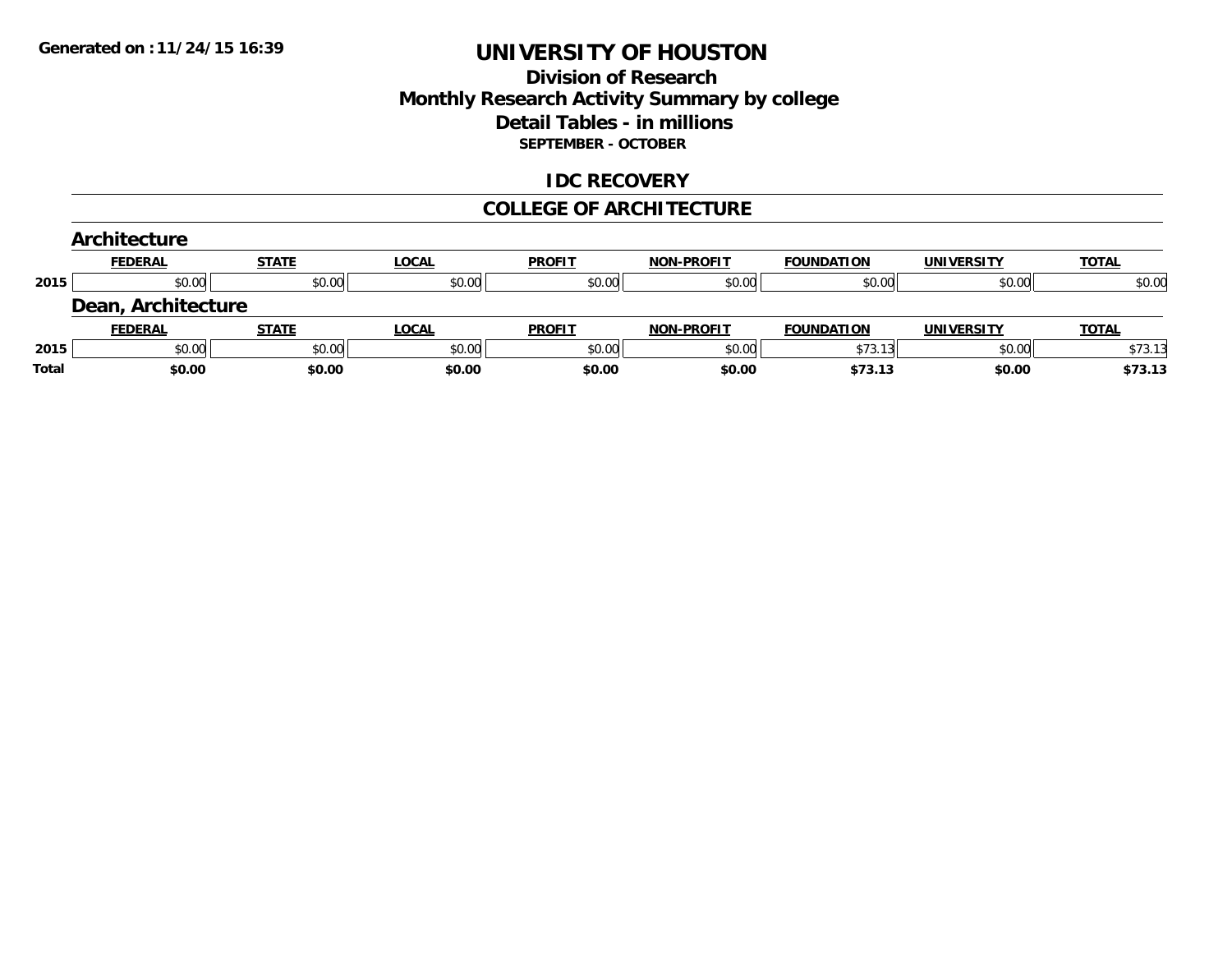## **Division of ResearchMonthly Research Activity Summary by college Detail Tables - in millionsSEPTEMBER - OCTOBER**

#### **IDC RECOVERY**

### **COLLEGE OF EDUCATION**

## **Consistency Mgmt and Coop Disc**

|      | <u>FEDERAL</u> | <b>STATE</b> | <b>LOCAL</b> | <b>PROFIT</b> | NON-PROFIT | <b>FOUNDATION</b> | <b>UNIVERSITY</b> | <b>TOTAL</b> |
|------|----------------|--------------|--------------|---------------|------------|-------------------|-------------------|--------------|
| 2012 | \$0.00         | \$0.00       | \$0.00       | \$0.00        | \$2,466.25 | \$0.00            | \$0.00            | \$2,466.25   |
| 2013 | \$0.00         | \$0.00       | \$0.00       | \$0.00        | \$459.20   | \$0.00            | \$0.00            | \$459.20     |
| 2014 | \$0.00         | \$0.00       | \$0.00       | \$0.00        | \$0.00     | \$0.00            | \$0.00            | \$0.00       |
| 2015 | \$8,155.05     | \$0.00       | \$2,300.84   | \$0.00        | \$0.00     | \$0.00            | \$0.00            | \$10,455.89  |
| 2016 | \$19,036.50    | \$0.00       | \$1,352.90   | \$0.00        | \$0.00     | \$0.00            | \$0.00            | \$20,389.40  |

#### **Curriculum and Instruction**

|      | <b>FEDERAL</b> | <b>STATE</b> | <u>LOCAL</u> | <b>PROFIT</b> | <b>NON-PROFIT</b> | <b>FOUNDATION</b> | <b>UNIVERSITY</b> | <b>TOTAL</b> |
|------|----------------|--------------|--------------|---------------|-------------------|-------------------|-------------------|--------------|
| 2012 | \$10,284.45    | \$1,379.07   | \$0.00       | \$0.00        | \$0.00            | \$109.85          | \$0.00            | \$11,773.37  |
| 2013 | \$9,303.51     | \$1,074.64   | \$0.00       | \$0.00        | \$0.00            | \$35.70           | \$0.00            | \$10,413.86  |
| 2014 | \$17,044.18    | \$0.00       | \$0.00       | \$0.00        | \$0.00            | \$74.32           | \$0.00            | \$17,118.51  |
| 2015 | \$13,871.72    | \$0.00       | \$0.00       | \$0.00        | \$0.00            | \$959.26          | \$0.00            | \$14,830.98  |
| 2016 | \$22,614.04    | \$0.00       | \$0.00       | \$0.00        | \$0.00            | \$440.95          | \$0.00            | \$23,054.99  |

### **Dean, Education**

|      | <b>FEDERAL</b> | <b>STATE</b> | <u>LOCAL</u> | <b>PROFIT</b> | <b>NON-PROFIT</b> | <b>FOUNDATION</b> | <b>UNIVERSITY</b> | <b>TOTAL</b> |
|------|----------------|--------------|--------------|---------------|-------------------|-------------------|-------------------|--------------|
| 2012 | \$0.00         | \$0.00       | \$0.00       | \$0.00        | \$0.00            | \$0.00            | \$0.00            | \$0.00       |
| 2013 | \$0.00         | \$0.00       | \$0.00       | \$0.00        | \$0.00            | \$0.00            | \$0.00            | \$0.00       |
| 2014 | \$0.00         | \$0.00       | \$0.00       | \$0.00        | \$0.00            | \$0.00            | \$0.00            | \$0.00       |
| 2015 | \$0.00         | \$0.00       | \$0.00       | \$0.00        | \$0.00            | \$0.00            | \$0.00            | \$0.00       |
| 2016 | \$0.00         | \$0.00       | \$0.00       | \$0.00        | \$0.00            | \$0.00            | \$0.00            | \$0.00       |

#### **Educational Leadership & Policy Studies**

|      | <b>FEDERAL</b> | <b>STATE</b> | <u>LOCAL</u> | <b>PROFIT</b> | <b>NON-PROFIT</b> | <b>FOUNDATION</b> | <b>UNIVERSITY</b> | <b>TOTAL</b> |
|------|----------------|--------------|--------------|---------------|-------------------|-------------------|-------------------|--------------|
| 2012 | \$0.00         | \$0.00       | \$0.00       | \$0.00        | \$0.00            | \$439.39          | \$0.00            | \$439.39     |
| 2013 | \$0.01         | \$0.00       | \$0.00       | \$0.00        | \$0.00            | \$142.82          | \$0.00            | \$142.81     |
| 2014 | \$99.83        | \$0.00       | \$0.00       | \$0.00        | \$0.00            | \$297.29          | \$0.00            | \$397.1      |
| 2015 | \$3,146.80     | \$0.00       | \$0.00       | \$0.00        | \$0.00            | \$239.82          | \$0.00            | \$3,386.62   |
| 2016 | \$3,034.65     | \$0.00       | \$0.00       | \$0.00        | \$0.00            | \$110.24          | \$0.00            | \$3,144.89   |

# **Institute for Urban Education**

|      | <b>FEDERAL</b>                                                 | <b>CTATE</b>          | <b>LOCAL</b>                             | <b>PROFIT</b>  | -PROFIT<br>NON. | <b>FOUNDATION</b> | UNIVERSITY                    | <b>TOTAL</b>  |
|------|----------------------------------------------------------------|-----------------------|------------------------------------------|----------------|-----------------|-------------------|-------------------------------|---------------|
| 2012 | $\uparrow$ $\uparrow$ $\uparrow$ $\uparrow$<br>1 UU . U<br>,,, | \$0.00                | $\sim$<br>$\sim$<br>₽∪.∪∪                | ტი იი<br>DU.UU | 0000<br>pu.uu   | 0.00<br>JU.UU     | $\sim$ $\sim$<br><b>JU.UU</b> | ר ה<br>100.01 |
| 2013 | 0.140<br>DO 10.                                                | $\sim$ $\sim$<br>0.00 | $\uparrow$ $\uparrow$<br>$\sim$<br>vu.uu | 0000<br>DU.UG  | 0000<br>JU.UU   | 0000<br>wu.uu     | 0.00<br><b>JU.UU</b>          | \$618.1?      |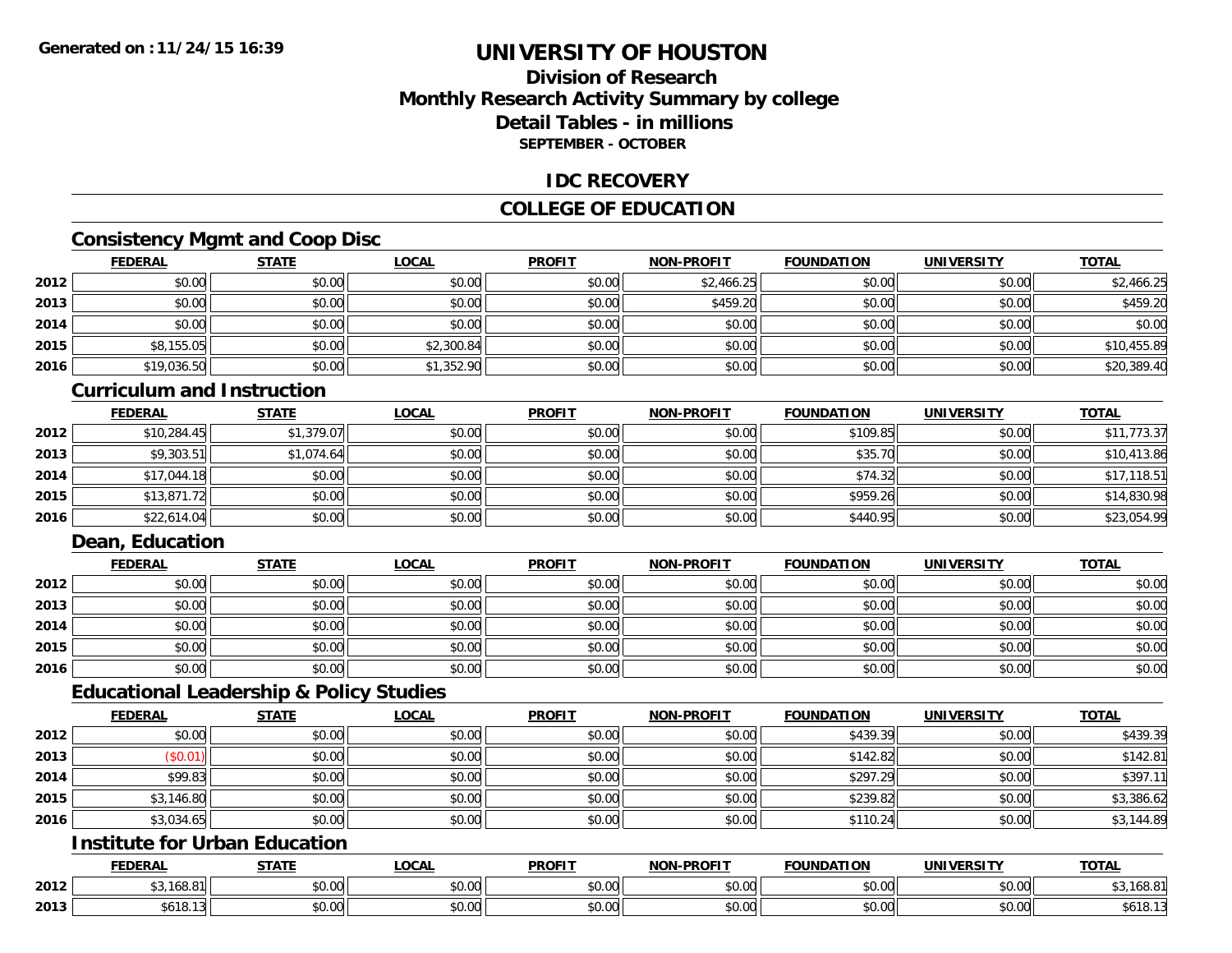### **Division of Research Monthly Research Activity Summary by college Detail Tables - in millions SEPTEMBER - OCTOBER**

### **IDC RECOVERY**

#### **COLLEGE OF EDUCATION**

|       |                          | <b>Institute for Urban Education</b> |                                                     |               |                   |                   |                   |              |
|-------|--------------------------|--------------------------------------|-----------------------------------------------------|---------------|-------------------|-------------------|-------------------|--------------|
|       | <b>FEDERAL</b>           | <b>STATE</b>                         | <b>LOCAL</b>                                        | <b>PROFIT</b> | <b>NON-PROFIT</b> | <b>FOUNDATION</b> | <b>UNIVERSITY</b> | <b>TOTAL</b> |
| 2014  | \$56.94                  | \$0.00                               | \$0.00                                              | \$0.00        | \$0.00            | \$0.00            | \$0.00            | \$56.94      |
|       |                          |                                      | <b>Psychological, Health, and Learning Sciences</b> |               |                   |                   |                   |              |
|       | <b>FEDERAL</b>           | <b>STATE</b>                         | <b>LOCAL</b>                                        | <b>PROFIT</b> | <b>NON-PROFIT</b> | <b>FOUNDATION</b> | <b>UNIVERSITY</b> | <b>TOTAL</b> |
| 2012  | \$10,402.45              | \$0.00                               | \$0.00                                              | \$0.00        | \$0.00            | \$0.00            | \$0.00            | \$10,402.45  |
| 2013  | \$5,013.32               | \$0.00                               | \$0.00                                              | \$0.00        | \$0.00            | (\$23.00)         | \$0.00            | \$4,990.32   |
| 2014  | \$25,365.85              | \$0.00                               | \$0.00                                              | \$0.00        | \$164.89          | \$0.00            | \$0.00            | \$25,530.74  |
| 2015  | \$63,346.39              | \$0.00                               | \$0.00                                              | \$0.00        | \$39.00           | \$0.00            | \$0.00            | \$63,385.39  |
| 2016  | \$83,887.93              | \$727.66                             | \$0.00                                              | \$0.00        | \$6.81            | \$0.00            | \$0.00            | \$84,622.40  |
|       | <b>UH Charter School</b> |                                      |                                                     |               |                   |                   |                   |              |
|       | <b>FEDERAL</b>           | <b>STATE</b>                         | <b>LOCAL</b>                                        | <b>PROFIT</b> | <b>NON-PROFIT</b> | <b>FOUNDATION</b> | <b>UNIVERSITY</b> | <b>TOTAL</b> |
| 2015  | \$0.00                   | \$0.00                               | \$0.00                                              | \$0.00        | \$0.00            | \$0.00            | \$0.00            | \$0.00       |
| Total | \$298,450.53             | \$3,181.37                           | \$3,653.74                                          | \$0.00        | \$3,136.15        | \$2,826.64        | \$0.00            | \$311,248.42 |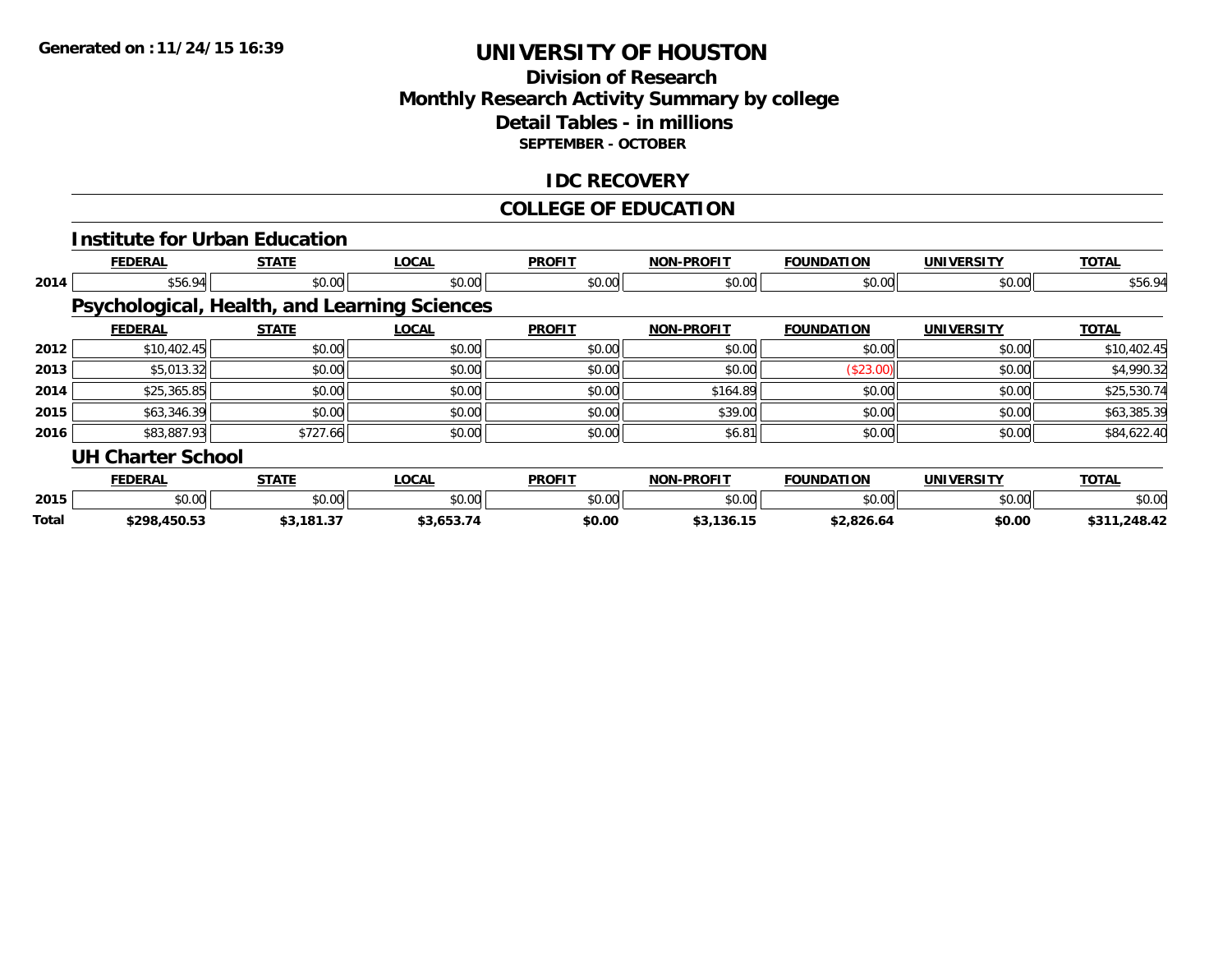### **Division of Research Monthly Research Activity Summary by college Detail Tables - in millions SEPTEMBER - OCTOBER**

### **IDC RECOVERY**

#### **COLLEGE OF LIBERAL ARTS AND SOCIAL SCIENCES**

|      | Art                                         |              |              |               |                   |                   |                   |              |
|------|---------------------------------------------|--------------|--------------|---------------|-------------------|-------------------|-------------------|--------------|
|      | <b>FEDERAL</b>                              | <b>STATE</b> | <b>LOCAL</b> | <b>PROFIT</b> | <b>NON-PROFIT</b> | <b>FOUNDATION</b> | <b>UNIVERSITY</b> | <b>TOTAL</b> |
| 2013 | \$913.00                                    | \$0.00       | \$0.00       | \$0.00        | \$0.00            | \$0.00            | \$0.00            | \$913.00     |
| 2014 | \$354.17                                    | \$0.00       | \$0.00       | \$0.00        | \$0.00            | \$0.00            | \$0.00            | \$354.17     |
|      | <b>Arte Publico Press</b>                   |              |              |               |                   |                   |                   |              |
|      | <b>FEDERAL</b>                              | <b>STATE</b> | <b>LOCAL</b> | <b>PROFIT</b> | <b>NON-PROFIT</b> | <b>FOUNDATION</b> | <b>UNIVERSITY</b> | <b>TOTAL</b> |
| 2013 | \$0.00                                      | \$0.00       | \$0.00       | \$0.00        | \$0.00            | \$2,435.26        | \$0.00            | \$2,435.26   |
| 2014 | \$0.00                                      | \$0.00       | \$0.00       | \$0.00        | \$0.00            | \$4,533.21        | \$0.00            | \$4,533.21   |
| 2015 | \$3,947.48                                  | \$0.00       | \$0.00       | \$0.00        | \$0.00            | \$1,119.63        | \$0.00            | \$5,067.11   |
| 2016 | \$0.00                                      | \$0.00       | \$0.00       | \$0.00        | \$0.00            | \$3,759.78        | \$0.00            | \$3,759.78   |
|      | <b>Blaffer Gallery</b>                      |              |              |               |                   |                   |                   |              |
|      | <b>FEDERAL</b>                              | <b>STATE</b> | <b>LOCAL</b> | <b>PROFIT</b> | <b>NON-PROFIT</b> | <b>FOUNDATION</b> | <b>UNIVERSITY</b> | <b>TOTAL</b> |
| 2016 | \$1,916.78                                  | \$0.00       | \$0.00       | \$0.00        | \$0.00            | \$0.00            | \$0.00            | \$1,916.78   |
|      | <b>Center for Public History</b>            |              |              |               |                   |                   |                   |              |
|      | <b>FEDERAL</b>                              | <b>STATE</b> | <b>LOCAL</b> | <b>PROFIT</b> | NON-PROFIT        | <b>FOUNDATION</b> | <b>UNIVERSITY</b> | <b>TOTAL</b> |
| 2013 | \$3,184.50                                  | \$0.00       | \$0.00       | \$0.00        | \$0.00            | \$0.00            | \$0.00            | \$3,184.50   |
| 2014 | \$360.20                                    | \$0.00       | \$0.00       | \$0.00        | \$0.00            | \$0.00            | \$0.00            | \$360.20     |
| 2015 | \$166.80                                    | \$0.00       | \$0.00       | \$0.00        | \$0.00            | \$0.00            | \$0.00            | \$166.80     |
|      | Communication                               |              |              |               |                   |                   |                   |              |
|      | <b>FEDERAL</b>                              | <b>STATE</b> | <b>LOCAL</b> | <b>PROFIT</b> | <b>NON-PROFIT</b> | <b>FOUNDATION</b> | <b>UNIVERSITY</b> | <b>TOTAL</b> |
| 2012 | \$0.00                                      | \$0.00       | \$0.00       | \$0.00        | \$0.00            | \$0.00            | \$0.00            | \$0.00       |
| 2013 | \$0.00                                      | \$0.00       | \$0.00       | \$0.00        | \$0.00            | \$0.00            | \$0.00            | \$0.00       |
| 2015 | \$0.00                                      | \$1,515.00   | \$0.00       | \$0.00        | \$0.00            | \$0.00            | \$0.00            | \$1,515.00   |
| 2016 | \$0.00                                      | \$0.00       | \$0.00       | \$0.00        | \$0.00            | \$0.00            | \$0.00            | \$0.00       |
|      | <b>Communication Sciences and Disorders</b> |              |              |               |                   |                   |                   |              |
|      | <b>FEDERAL</b>                              | <b>STATE</b> | <b>LOCAL</b> | <b>PROFIT</b> | <b>NON-PROFIT</b> | <b>FOUNDATION</b> | <b>UNIVERSITY</b> | <b>TOTAL</b> |
| 2012 | \$414.68                                    | \$0.00       | \$0.00       | \$0.00        | \$0.00            | \$0.00            | \$0.00            | \$414.68     |
| 2013 | (\$0.01)                                    | \$0.00       | \$0.00       | \$0.00        | \$0.00            | \$0.00            | \$0.00            | (\$0.01)     |
| 2014 | \$4,351.10                                  | \$0.00       | \$0.00       | \$0.00        | \$0.00            | \$0.00            | \$0.00            | \$4,351.10   |
| 2015 | \$4,597.91                                  | \$0.00       | \$0.00       | \$0.00        | \$0.00            | \$0.00            | \$0.00            | \$4,597.91   |
| 2016 | \$2,363.99                                  | \$0.00       | \$0.00       | \$0.00        | \$0.00            | \$0.00            | \$0.00            | \$2,363.99   |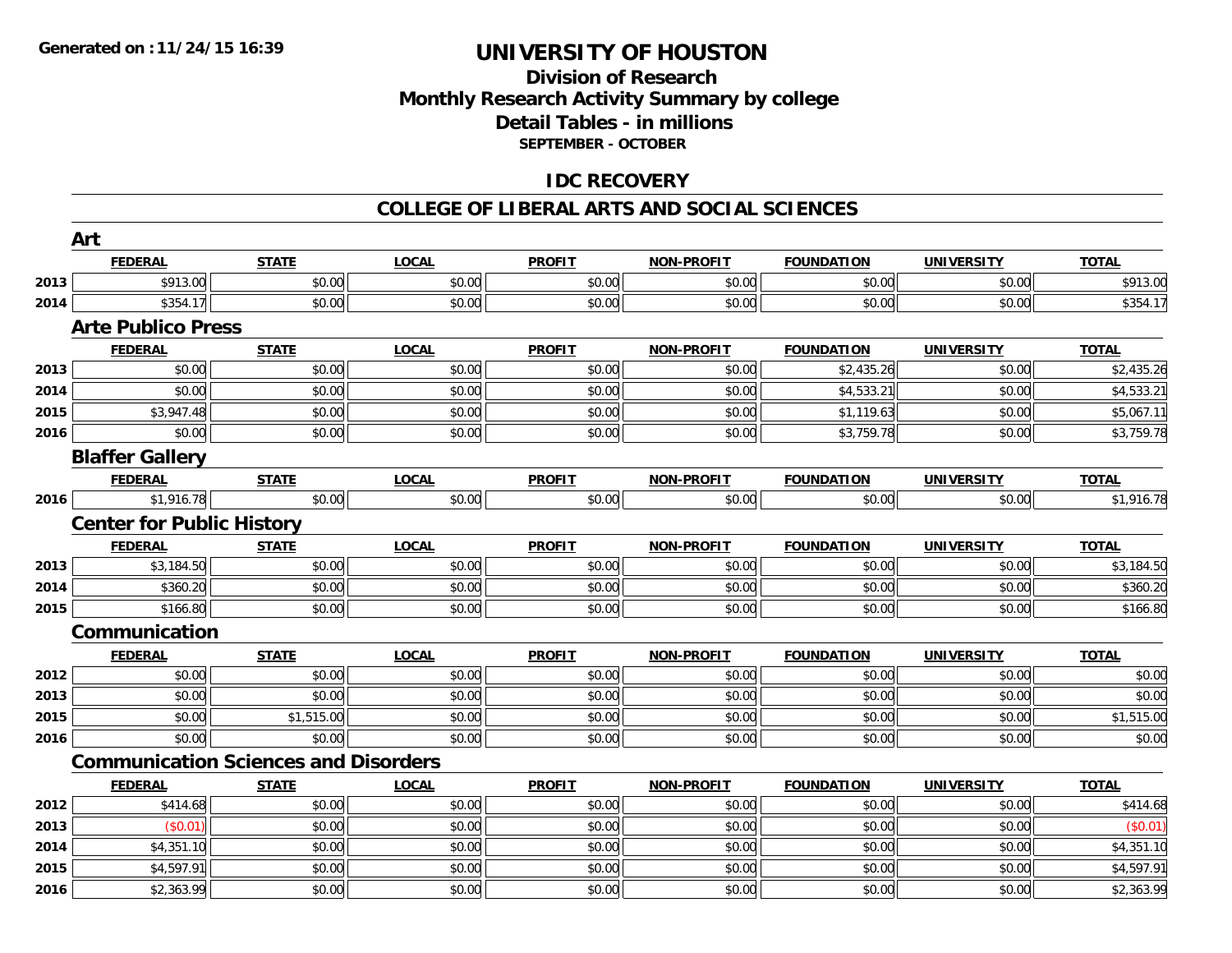**2016**

# **UNIVERSITY OF HOUSTON**

## **Division of ResearchMonthly Research Activity Summary by college Detail Tables - in millions SEPTEMBER - OCTOBER**

## **IDC RECOVERY**

#### **COLLEGE OF LIBERAL ARTS AND SOCIAL SCIENCES**

|      |                  | <b>Cynthia Woods Mitchell Center for the Arts</b> |              |               |                   |                   |                   |              |
|------|------------------|---------------------------------------------------|--------------|---------------|-------------------|-------------------|-------------------|--------------|
|      | <b>FEDERAL</b>   | <b>STATE</b>                                      | LOCAL        | <b>PROFIT</b> | <b>NON-PROFIT</b> | <b>FOUNDATION</b> | <b>UNIVERSITY</b> | <b>TOTAL</b> |
| 2016 | \$0.00           | \$0.00                                            | \$0.00       | \$457.62      | \$0.00            | \$0.00            | \$0.00            | \$457.62     |
|      |                  | Dean, Liberal Arts and Social Sciences            |              |               |                   |                   |                   |              |
|      | <b>FEDERAL</b>   | <b>STATE</b>                                      | LOCAL        | <b>PROFIT</b> | <b>NON-PROFIT</b> | <b>FOUNDATION</b> | <b>UNIVERSITY</b> | <b>TOTAL</b> |
| 2013 | \$0.00           | \$0.00                                            | \$0.00       | \$0.00        | \$0.00            | \$0.00            | \$0.00            | \$0.00       |
| 2014 | \$0.00           | \$0.00                                            | \$0.00       | \$0.00        | \$0.00            | \$0.00            | \$0.00            | \$0.00       |
| 2015 | \$0.00           | \$0.00                                            | \$0.00       | \$0.00        | \$0.00            | \$0.00            | \$0.00            | \$0.00       |
| 2016 | \$0.00           | \$0.00                                            | \$0.00       | \$0.00        | \$0.00            | \$0.00            | \$0.00            | \$0.00       |
|      | <b>Economics</b> |                                                   |              |               |                   |                   |                   |              |
|      | <b>FEDERAL</b>   | <b>STATE</b>                                      | <b>LOCAL</b> | <b>PROFIT</b> | <b>NON-PROFIT</b> | <b>FOUNDATION</b> | <b>UNIVERSITY</b> | <b>TOTAL</b> |
| 2012 | \$0.00           | \$0.00                                            | \$0.00       | \$308.27      | \$0.00            | \$0.00            | \$0.00            | \$308.27     |
| 2013 | \$0.00           | \$0.00                                            | \$0.00       | \$0.00        | \$900.00          | \$0.00            | \$0.00            | \$900.00     |
| 2014 | \$0.00           | \$0.00                                            | \$0.00       | \$0.00        | \$0.00            | \$0.00            | \$0.00            | \$0.00       |
| 2015 | \$568.61         | \$0.00                                            | \$0.00       | \$0.00        | \$1,366.53        | \$0.00            | \$0.00            | \$1,935.14   |
| 2016 | \$0.00           | \$0.00                                            | \$0.00       | \$0.00        | \$0.00            | \$0.00            | \$0.00            | \$0.00       |
|      | English          |                                                   |              |               |                   |                   |                   |              |
|      | <b>FEDERAL</b>   | <b>STATE</b>                                      | <b>LOCAL</b> | <b>PROFIT</b> | <b>NON-PROFIT</b> | <b>FOUNDATION</b> | <b>UNIVERSITY</b> | <b>TOTAL</b> |
| 2012 | \$0.00           | \$0.00                                            | \$0.00       | \$0.00        | \$0.00            | \$0.00            | \$0.00            | \$0.00       |
| 2013 | \$4,145.63       | \$0.00                                            | \$0.00       | \$0.00        | \$0.00            | \$0.00            | \$0.00            | \$4,145.63   |
| 2014 | \$0.00           | \$0.00                                            | \$0.00       | \$0.00        | \$0.00            | \$0.00            | \$0.00            | \$0.00       |
| 2015 | \$1,059.99       | \$0.00                                            | \$0.00       | \$0.00        | \$0.00            | \$0.00            | \$0.00            | \$1,059.99   |
| 2016 | \$2,360.28       | \$0.00                                            | \$0.00       | \$0.00        | \$0.00            | \$0.00            | \$0.00            | \$2,360.28   |
|      |                  | <b>Health and Human Performance</b>               |              |               |                   |                   |                   |              |
|      | <b>FEDERAL</b>   | <b>STATE</b>                                      | <b>LOCAL</b> | <b>PROFIT</b> | <b>NON-PROFIT</b> | <b>FOUNDATION</b> | <b>UNIVERSITY</b> | <b>TOTAL</b> |
| 2012 | \$8,139.23       | \$0.00                                            | \$0.00       | \$6,328.22    | \$0.00            | \$0.00            | \$0.00            | \$14,467.45  |
| 2013 | \$78,280.39      | \$0.00                                            | \$0.00       | \$5,399.86    | \$0.00            | (\$7.67)          | \$0.00            | \$83,672.58  |
| 2014 | \$110,055.43     | \$0.00                                            | \$0.00       | \$5,452.73    | \$0.00            | \$0.00            | \$0.00            | \$115,508.16 |
| 2015 | \$84,593.89      | \$0.00                                            | \$0.00       | \$6,710.43    | \$267.63          | \$1,155.85        | \$0.00            | \$92,727.80  |

6 \$12,409.94 \$0.00 \$0.00 \$0.00 \$0.00 \$0.00 \$4,709.75 \$4,709.75 \$0.00 \$0.00 \$680.54 \$0.00 \$0.00 \$77,800.22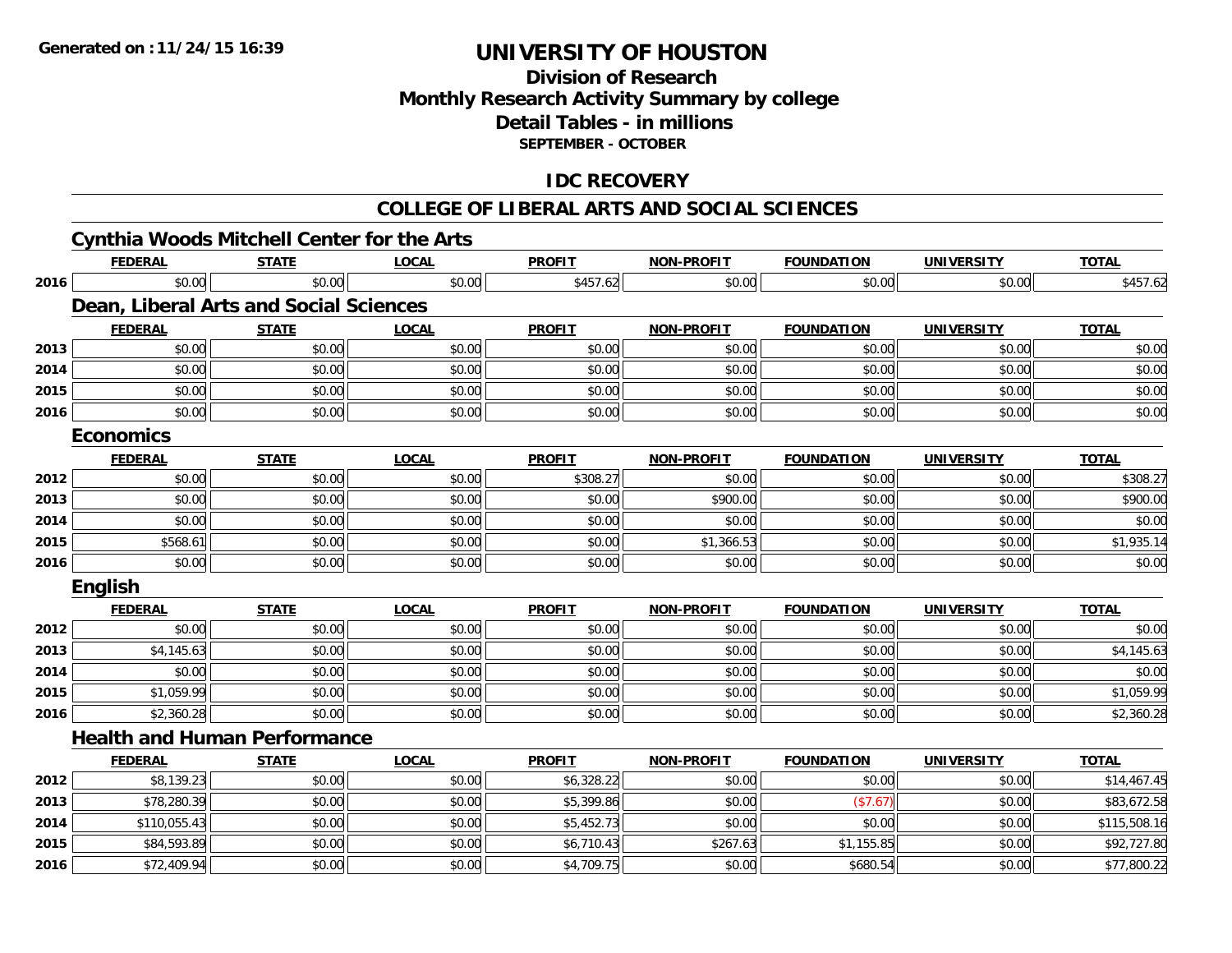## **Division of ResearchMonthly Research Activity Summary by college Detail Tables - in millions SEPTEMBER - OCTOBER**

### **IDC RECOVERY**

#### **COLLEGE OF LIBERAL ARTS AND SOCIAL SCIENCES**

|      | <b>Hispanic Studies</b>               |              |              |               |                   |                   |                   |              |
|------|---------------------------------------|--------------|--------------|---------------|-------------------|-------------------|-------------------|--------------|
|      | <b>FEDERAL</b>                        | <b>STATE</b> | <b>LOCAL</b> | <b>PROFIT</b> | <b>NON-PROFIT</b> | <b>FOUNDATION</b> | <b>UNIVERSITY</b> | <b>TOTAL</b> |
| 2013 | \$0.00                                | \$0.00       | \$0.00       | \$0.00        | \$0.00            | \$0.00            | \$0.00            | \$0.00       |
| 2014 | \$0.00                                | \$0.00       | \$0.00       | \$0.00        | \$0.00            | \$0.00            | \$0.00            | \$0.00       |
| 2015 | \$0.00                                | \$0.00       | \$0.00       | \$0.00        | \$0.00            | \$0.00            | \$0.00            | \$0.00       |
| 2016 | \$0.00                                | \$0.00       | \$0.00       | \$0.00        | \$0.00            | \$0.00            | \$0.00            | \$0.00       |
|      | <b>History</b>                        |              |              |               |                   |                   |                   |              |
|      | <b>FEDERAL</b>                        | <b>STATE</b> | <b>LOCAL</b> | <b>PROFIT</b> | <b>NON-PROFIT</b> | <b>FOUNDATION</b> | <b>UNIVERSITY</b> | <b>TOTAL</b> |
| 2015 | \$675.85                              | \$0.00       | \$0.00       | \$0.00        | \$0.00            | \$0.00            | \$0.00            | \$675.85     |
| 2016 | \$365.10                              | \$0.00       | \$0.00       | \$0.00        | \$0.00            | \$0.00            | \$0.00            | \$365.10     |
|      | <b>Hobby Center for Public Policy</b> |              |              |               |                   |                   |                   |              |
|      | <b>FEDERAL</b>                        | <b>STATE</b> | <b>LOCAL</b> | <b>PROFIT</b> | <b>NON-PROFIT</b> | <b>FOUNDATION</b> | <b>UNIVERSITY</b> | <b>TOTAL</b> |
| 2015 | \$0.00                                | \$0.00       | \$0.00       | \$0.00        | \$0.00            | \$1,500.00        | \$0.00            | \$1,500.00   |
| 2016 | \$6,160.92                            | \$0.00       | \$0.00       | \$0.00        | \$0.00            | \$0.00            | \$0.00            | \$6,160.92   |
|      | <b>Modern/Classical Languages</b>     |              |              |               |                   |                   |                   |              |
|      | <b>FEDERAL</b>                        | <b>STATE</b> | <b>LOCAL</b> | <b>PROFIT</b> | <b>NON-PROFIT</b> | <b>FOUNDATION</b> | <b>UNIVERSITY</b> | <b>TOTAL</b> |
| 2013 | \$2,489.08                            | \$0.00       | \$0.00       | \$0.00        | \$0.00            | \$0.00            | \$0.00            | \$2,489.08   |
| 2014 | \$16,945.57                           | \$0.00       | \$0.00       | \$0.00        | \$0.00            | \$0.00            | \$0.00            | \$16,945.57  |
| 2015 | \$1,180.00                            | \$0.00       | \$0.00       | \$0.00        | \$0.00            | \$0.00            | \$0.00            | \$1,180.00   |
| 2016 | \$1,767.31                            | \$0.00       | \$0.00       | \$0.00        | \$0.00            | \$0.00            | \$0.00            | \$1,767.31   |
|      | Philosophy                            |              |              |               |                   |                   |                   |              |
|      | <b>FEDERAL</b>                        | <b>STATE</b> | <b>LOCAL</b> | <b>PROFIT</b> | <b>NON-PROFIT</b> | <b>FOUNDATION</b> | <b>UNIVERSITY</b> | <b>TOTAL</b> |
| 2012 | \$617.69                              | \$0.00       | \$0.00       | \$0.00        | \$0.00            | \$0.00            | \$0.00            | \$617.69     |
| 2013 | \$1,222.15                            | \$0.00       | \$0.00       | \$0.00        | \$0.00            | \$0.00            | \$0.00            | \$1,222.15   |
| 2014 | \$853.77                              | \$0.00       | \$0.00       | \$0.00        | \$0.00            | \$0.00            | \$0.00            | \$853.77     |
| 2015 | \$249.73                              | \$0.00       | \$0.00       | \$0.00        | \$0.00            | \$0.00            | \$0.00            | \$249.73     |
| 2016 | \$30.38                               | \$0.00       | \$0.00       | \$0.00        | \$0.00            | \$0.00            | \$0.00            | \$30.38      |
|      | <b>Political Science</b>              |              |              |               |                   |                   |                   |              |
|      | <b>FEDERAL</b>                        | <b>STATE</b> | <b>LOCAL</b> | <b>PROFIT</b> | <b>NON-PROFIT</b> | <b>FOUNDATION</b> | <b>UNIVERSITY</b> | <b>TOTAL</b> |
| 2012 | \$0.00                                | \$0.00       | \$0.00       | \$0.00        | \$0.00            | \$0.00            | \$0.00            | \$0.00       |
| 2013 | \$468.81                              | \$0.00       | \$0.00       | \$0.00        | \$0.00            | \$0.00            | \$0.00            | \$468.81     |
| 2014 | \$0.00                                | \$0.00       | \$0.00       | \$0.00        | \$0.00            | \$0.00            | \$0.00            | \$0.00       |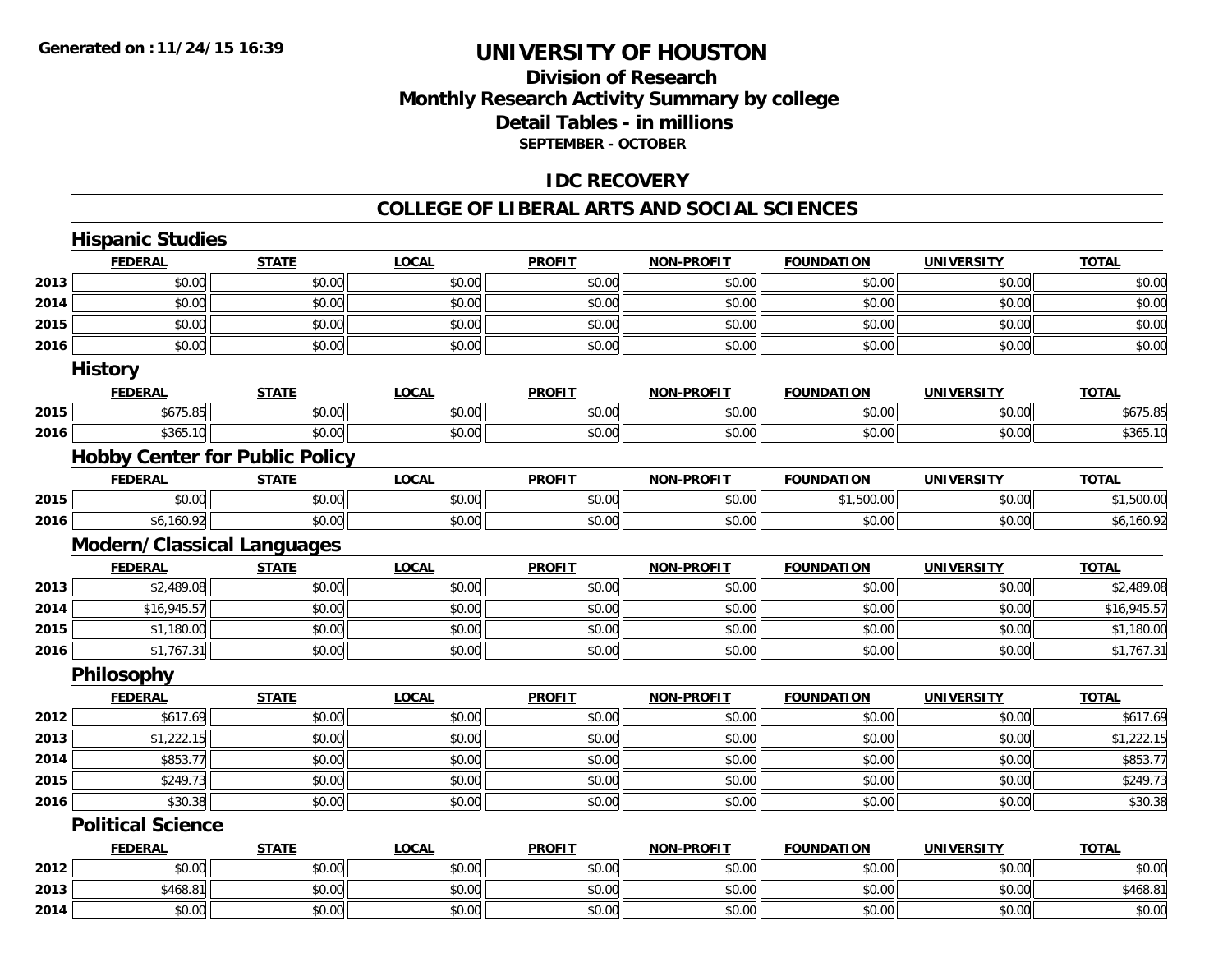### **Division of Research Monthly Research Activity Summary by college Detail Tables - in millions SEPTEMBER - OCTOBER**

### **IDC RECOVERY**

#### **COLLEGE OF LIBERAL ARTS AND SOCIAL SCIENCES**

|       | <b>Political Science</b> |              |              |               |                   |                   |                   |                |
|-------|--------------------------|--------------|--------------|---------------|-------------------|-------------------|-------------------|----------------|
|       | <b>FEDERAL</b>           | <b>STATE</b> | <b>LOCAL</b> | <b>PROFIT</b> | <b>NON-PROFIT</b> | <b>FOUNDATION</b> | <b>UNIVERSITY</b> | <b>TOTAL</b>   |
| 2015  | \$4,026.50               | \$0.00       | \$0.00       | \$0.00        | \$0.00            | \$0.00            | \$0.00            | \$4,026.50     |
| 2016  | \$5,564.93               | \$0.00       | \$0.00       | \$0.00        | \$0.00            | \$0.00            | \$0.00            | \$5,564.93     |
|       | <b>Psychology</b>        |              |              |               |                   |                   |                   |                |
|       | <b>FEDERAL</b>           | <b>STATE</b> | <b>LOCAL</b> | <b>PROFIT</b> | <b>NON-PROFIT</b> | <b>FOUNDATION</b> | <b>UNIVERSITY</b> | <b>TOTAL</b>   |
| 2012  | \$206,942.29             | \$189.89     | \$0.00       | \$407.33      | \$1,183.51        | \$1,353.27        | (\$3,117.51)      | \$206,958.78   |
| 2013  | \$187,465.46             | \$17,545.32  | \$0.00       | \$0.00        | \$748.15          | \$6,578.67        | \$0.00            | \$212,337.60   |
| 2014  | \$149,787.00             | \$9.71       | \$0.00       | \$0.00        | \$3,006.46        | (\$4.57)          | \$0.00            | \$152,798.60   |
| 2015  | \$196,262.31             | \$0.00       | \$0.00       | \$0.00        | \$7,337.32        | \$0.00            | \$0.00            | \$203,599.63   |
| 2016  | \$182,880.24             | \$164.93     | \$0.00       | \$0.00        | \$5,676.98        | \$0.00            | \$0.00            | \$188,722.15   |
|       | Sociology                |              |              |               |                   |                   |                   |                |
|       | <b>FEDERAL</b>           | <b>STATE</b> | <b>LOCAL</b> | <b>PROFIT</b> | <b>NON-PROFIT</b> | <b>FOUNDATION</b> | <b>UNIVERSITY</b> | <b>TOTAL</b>   |
| 2012  | \$1,118.43               | \$0.00       | \$0.00       | \$0.00        | \$0.00            | \$0.00            | \$0.00            | \$1,118.43     |
| 2013  | (\$103.18)               | \$0.00       | \$0.00       | \$0.00        | \$0.00            | \$0.00            | \$0.00            | (\$103.18)     |
| 2014  | \$699.50                 | \$0.00       | \$0.00       | \$0.00        | \$0.00            | \$0.00            | \$0.00            | \$699.50       |
| 2015  | \$3.39                   | \$0.00       | \$0.00       | \$0.00        | \$0.00            | \$0.00            | \$0.00            | \$3.39         |
| Total | \$1,351,857.24           | \$19,424.85  | \$0.00       | \$29,774.21   | \$20,486.58       | \$23,103.97       | (\$3,117.51)      | \$1,441,529.35 |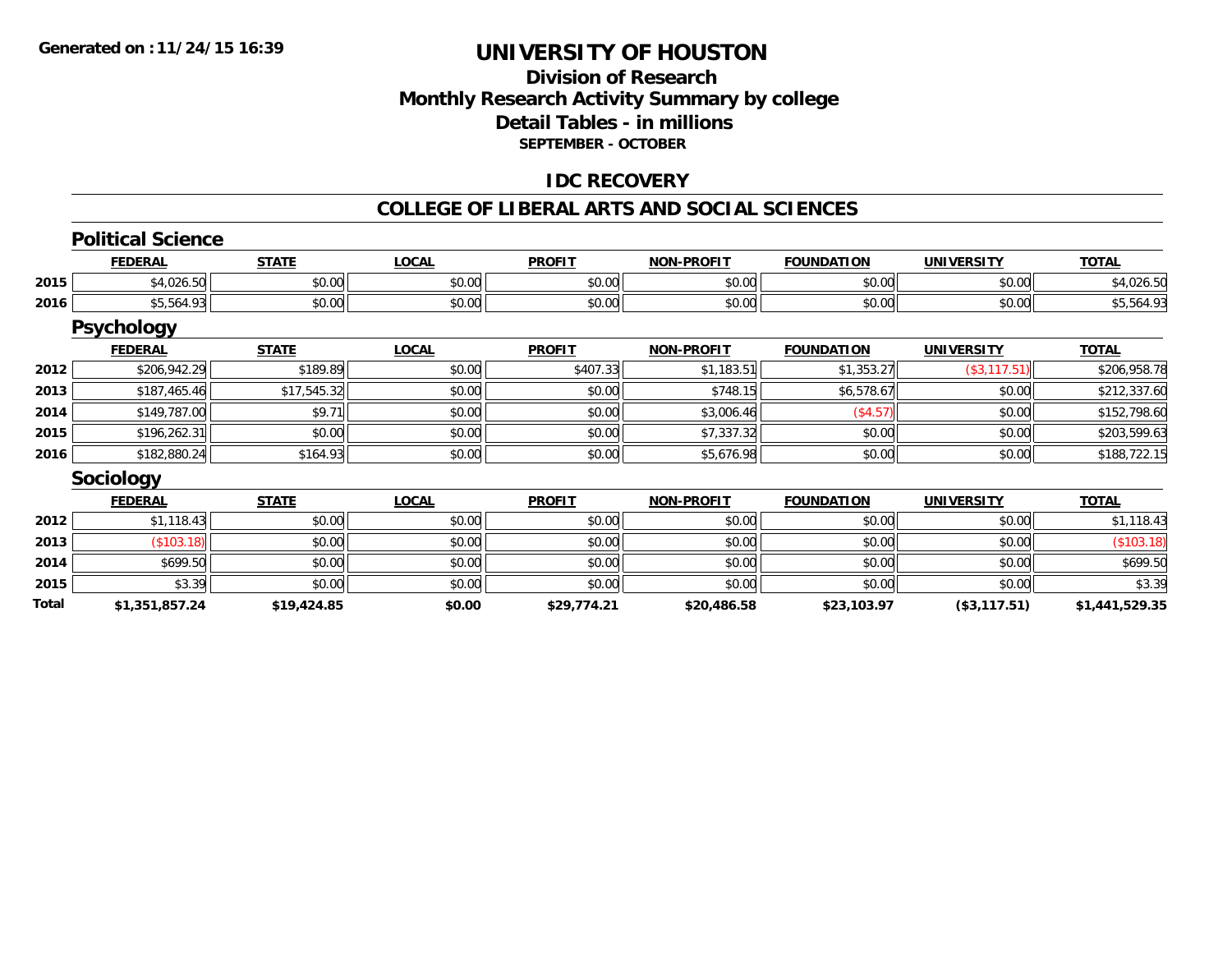## **Division of ResearchMonthly Research Activity Summary by college Detail Tables - in millionsSEPTEMBER - OCTOBER**

### **IDC RECOVERY**

## **COLLEGE OF NATURAL SCIENCES AND MATHEMATICS**

# **Biology/Biochemistry**

|      | <b>FEDERAL</b> | <b>STATE</b> | <b>LOCAL</b> | <b>PROFIT</b> | <b>NON-PROFIT</b> | <b>FOUNDATION</b> | <b>UNIVERSITY</b> | <b>TOTAL</b> |
|------|----------------|--------------|--------------|---------------|-------------------|-------------------|-------------------|--------------|
| 2012 | \$147,415.44   | \$7,973.23   | \$0.00       | \$0.01        | \$7,683.19        | \$0.00            | \$0.00            | \$163,071.87 |
| 2013 | \$102,312.82   | \$10,396.97  | \$0.00       | \$0.00        | \$9,073.69        | \$1,449.59        | \$0.00            | \$123,233.07 |
| 2014 | \$98,360.94    | \$8,252.11   | \$0.00       | \$5,210.16    | \$3,605.94        | \$346.08          | \$0.00            | \$115,775.23 |
| 2015 | \$125,935.83   | \$4,313.56   | \$0.00       | (\$1,845.25)  | \$4,368.08        | \$5,616.70        | \$0.00            | \$138,388.92 |
| 2016 | \$120,568.15   | \$1,671.64   | \$0.00       | \$1,639.58    | \$742.81          | \$3,646.13        | \$0.00            | \$128,268.31 |
|      |                |              |              |               |                   |                   |                   |              |

#### **Center for Applied Geoscience Excellence**

|      | <b>FEDERAL</b> | <b>STATE</b> | <u>LOCAL</u> | <b>PROFIT</b> | <b>NON-PROFIT</b> | <b>FOUNDATION</b> | UNIVERSITY | <b>TOTAL</b> |
|------|----------------|--------------|--------------|---------------|-------------------|-------------------|------------|--------------|
| 2014 | ተ በ<br>DU.UU   | \$0.00       | \$0.00       | \$0.00        | \$0.00            | \$0.00            | \$0.00     | \$0.00       |
| 2015 | \$0.00         | \$0.00       | \$0.00       | \$0.00        | \$0.00            | \$0.00            | \$0.00     | \$0.00       |
| 2016 | \$0.00         | \$0.00       | \$0.00       | \$0.00        | \$0.00            | \$0.00            | \$0.00     | \$0.00       |

### **Center for Nuclear Receptors and Cell Signaling**

|      | <b>FEDERAL</b> | <u>STATE</u> | <u>LOCAL</u> | <b>PROFIT</b> | <b>NON-PROFIT</b> | <b>FOUNDATION</b> | <b>UNIVERSITY</b> | <b>TOTAL</b> |
|------|----------------|--------------|--------------|---------------|-------------------|-------------------|-------------------|--------------|
| 2012 | \$49,638.89    | \$2,137.87   | \$0.00       | \$6,798.27    | \$0.00            | \$0.00            | \$0.00            | \$58,575.03  |
| 2013 | \$56,096.79    | \$2,616.34   | \$0.00       | \$1,244.72    | \$0.00            | \$0.00            | \$0.00            | \$59,957.85  |
| 2014 | \$100.189.38   | \$2,717.36   | \$0.00       | \$0.00        | \$0.00            | \$0.00            | \$0.00            | \$102,906.74 |
| 2015 | \$24,825.94    | \$9,703.75   | \$0.00       | \$0.00        | \$0.00            | \$0.00            | \$0.00            | \$34,529.69  |
| 2016 | \$73,013.72    | \$4,785.69   | \$0.00       | \$0.00        | \$0.00            | \$0.00            | \$0.00            | \$77,799.41  |

#### **Chemistry**

|      | <b>FEDERAL</b> | <b>STATE</b> | <u>LOCAL</u> | <b>PROFIT</b> | <b>NON-PROFIT</b> | <b>FOUNDATION</b> | <b>UNIVERSITY</b> | <b>TOTAL</b> |
|------|----------------|--------------|--------------|---------------|-------------------|-------------------|-------------------|--------------|
| 2012 | \$118,902.15   | \$258.86     | \$0.00       | \$227.94      | \$0.00            | \$0.00            | (\$1,046.04)      | \$118,342.90 |
| 2013 | \$97,296.06    | \$0.00       | \$0.00       | \$4,291.66    | \$0.00            | \$0.00            | (\$294.00)        | \$101,293.72 |
| 2014 | \$111,794.14   | \$0.00       | \$0.00       | \$0.00        | \$0.00            | \$0.00            | \$0.00            | \$111,794.14 |
| 2015 | \$107,944.60   | \$0.00       | \$0.00       | \$0.00        | \$0.00            | \$0.00            | \$0.00            | \$107,944.60 |
| 2016 | \$123,817.85   | \$747.52     | \$0.00       | \$185.51      | \$0.00            | \$0.00            | \$0.00            | \$124,750.88 |

### **Computer Science**

|      | <b>FEDERAL</b> | <u>STATE</u> | <u>LOCAL</u> | <b>PROFIT</b> | <b>NON-PROFIT</b> | <b>FOUNDATION</b> | UNIVERSITY | <b>TOTAL</b> |
|------|----------------|--------------|--------------|---------------|-------------------|-------------------|------------|--------------|
| 2012 | \$54,025.58    | \$408.48     | \$0.00       | \$14,569.22   | \$11,889.71       | \$0.00            | \$0.00     | \$80,892.98  |
| 2013 | \$101,584.71   | \$1,263.58   | \$0.00       | \$16,180.49   | \$3,624.88        | \$0.00            | \$0.00     | \$122,653.66 |
| 2014 | \$60,302.24    | \$0.00       | \$0.00       | \$23,523.96   | \$25,569.32       | \$0.00            | \$0.00     | \$109,395.52 |
| 2015 | \$121,805.32   | \$4,976.72   | \$0.00       | \$6,373.92    | \$19,385.82       | \$0.00            | \$0.00     | \$152,541.78 |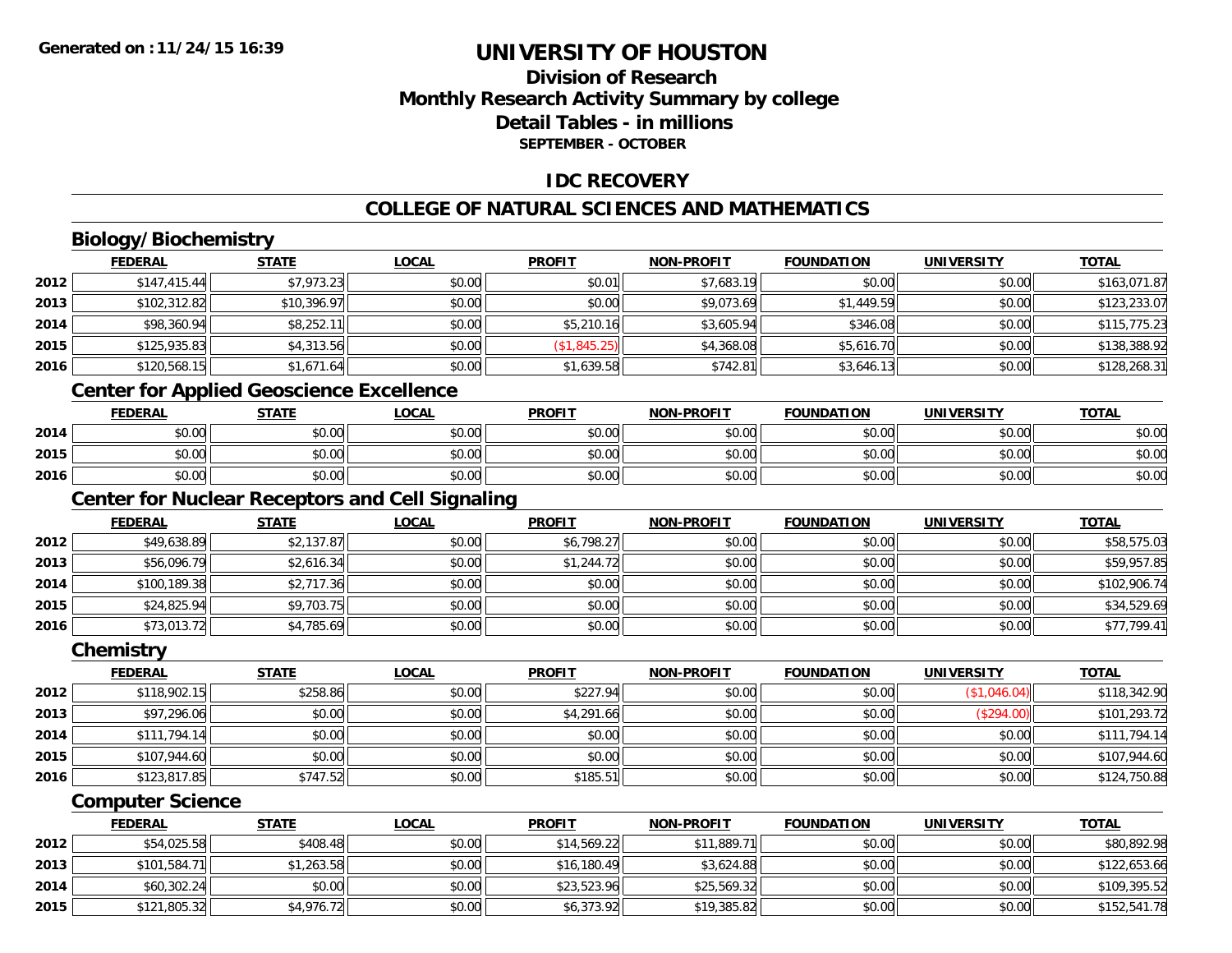**2016**

# **UNIVERSITY OF HOUSTON**

## **Division of ResearchMonthly Research Activity Summary by college Detail Tables - in millions SEPTEMBER - OCTOBER**

### **IDC RECOVERY**

#### **COLLEGE OF NATURAL SCIENCES AND MATHEMATICS**

|      | <b>Computer Science</b>         |                                         |                                                      |               |                   |                   |                   |              |
|------|---------------------------------|-----------------------------------------|------------------------------------------------------|---------------|-------------------|-------------------|-------------------|--------------|
|      | <b>FEDERAL</b>                  | <b>STATE</b>                            | <b>LOCAL</b>                                         | <b>PROFIT</b> | <b>NON-PROFIT</b> | <b>FOUNDATION</b> | <b>UNIVERSITY</b> | <b>TOTAL</b> |
| 2016 | \$120,666.35                    | \$5,053.53                              | \$0.00                                               | \$14.95       | \$9,653.66        | \$0.00            | \$2,953.59        | \$138,342.08 |
|      |                                 | Dean, Natural Sciences and Mathematics  |                                                      |               |                   |                   |                   |              |
|      | <b>FEDERAL</b>                  | <b>STATE</b>                            | <b>LOCAL</b>                                         | <b>PROFIT</b> | <b>NON-PROFIT</b> | <b>FOUNDATION</b> | <b>UNIVERSITY</b> | <b>TOTAL</b> |
| 2012 | \$0.00                          | \$0.00                                  | \$0.00                                               | \$0.00        | \$0.00            | \$0.00            | \$0.00            | \$0.00       |
| 2013 | \$1,905.64                      | \$0.00                                  | \$0.00                                               | \$0.00        | \$0.00            | \$0.00            | \$0.00            | \$1,905.64   |
| 2014 | \$0.00                          | \$0.00                                  | \$0.00                                               | \$0.00        | \$0.00            | \$0.00            | \$0.00            | \$0.00       |
| 2015 | \$0.00                          | \$0.00                                  | \$0.00                                               | \$0.00        | \$0.00            | \$0.00            | \$0.00            | \$0.00       |
| 2016 | \$0.00                          | \$0.00                                  | \$0.00                                               | \$0.00        | \$0.00            | \$0.00            | \$0.00            | \$0.00       |
|      |                                 | <b>Earth &amp; Atmospheric Sciences</b> |                                                      |               |                   |                   |                   |              |
|      | <b>FEDERAL</b>                  | <b>STATE</b>                            | <b>LOCAL</b>                                         | <b>PROFIT</b> | <b>NON-PROFIT</b> | <b>FOUNDATION</b> | <b>UNIVERSITY</b> | <b>TOTAL</b> |
| 2012 | \$83,580.21                     | \$14,341.72                             | \$0.00                                               | \$44,766.11   | \$6,806.00        | \$0.00            | \$0.00            | \$149,494.04 |
| 2013 | \$53,025.48                     | \$2,721.80                              | \$0.00                                               | \$71,767.18   | \$7,397.87        | \$0.00            | \$0.00            | \$134,912.33 |
| 2014 | \$49,473.17                     | \$12,930.85                             | \$0.00                                               | \$52,945.07   | \$7,926.74        | \$311.61          | \$0.00            | \$123,587.43 |
| 2015 | \$35,335.33                     | \$11,130.50                             | \$0.00                                               | \$39,747.62   | \$9,260.08        | \$73.22           | \$0.00            | \$95,546.75  |
| 2016 | \$29,097.23                     | \$17,126.44                             | \$0.00                                               | \$27,157.65   | \$7,770.02        | \$307.89          | (\$1,201.11)      | \$80,258.12  |
|      |                                 |                                         | <b>Institute for Climate and Atmospheric Science</b> |               |                   |                   |                   |              |
|      | <b>FEDERAL</b>                  | <b>STATE</b>                            | <b>LOCAL</b>                                         | <b>PROFIT</b> | <b>NON-PROFIT</b> | <b>FOUNDATION</b> | <b>UNIVERSITY</b> | <b>TOTAL</b> |
| 2012 | \$0.00                          | \$0.00                                  | \$0.00                                               | \$0.00        | \$0.00            | \$0.00            | \$0.00            | \$0.00       |
| 2013 | \$0.00                          | \$0.00                                  | \$0.00                                               | \$0.00        | \$0.00            | \$0.00            | \$0.00            | \$0.00       |
| 2014 | \$0.00                          | \$0.00                                  | \$0.00                                               | \$0.00        | \$0.00            | \$0.00            | \$0.00            | \$0.00       |
| 2015 | \$0.00                          | \$0.00                                  | \$0.00                                               | \$0.00        | \$0.00            | \$0.00            | \$0.00            | \$0.00       |
| 2016 | \$0.00                          | \$0.00                                  | \$0.00                                               | \$0.00        | \$0.00            | \$0.00            | \$0.00            | \$0.00       |
|      | <b>Institute for Nanoenergy</b> |                                         |                                                      |               |                   |                   |                   |              |
|      | <b>FEDERAL</b>                  | <b>STATE</b>                            | <b>LOCAL</b>                                         | <b>PROFIT</b> | <b>NON-PROFIT</b> | <b>FOUNDATION</b> | <b>UNIVERSITY</b> | <b>TOTAL</b> |
| 2012 | \$0.00                          | \$0.00                                  | \$0.00                                               | \$0.00        | \$0.00            | \$0.00            | \$0.00            | \$0.00       |
| 2013 | \$0.00                          | \$0.00                                  | \$0.00                                               | \$0.00        | \$0.00            | \$0.00            | \$0.00            | \$0.00       |
| 2014 | \$0.00                          | \$0.00                                  | \$0.00                                               | \$0.00        | \$0.00            | \$0.00            | \$0.00            | \$0.00       |

\$0.00 \$0.00 \$0.00 \$0.00 \$0.00 \$0.00 \$0.00 \$0.00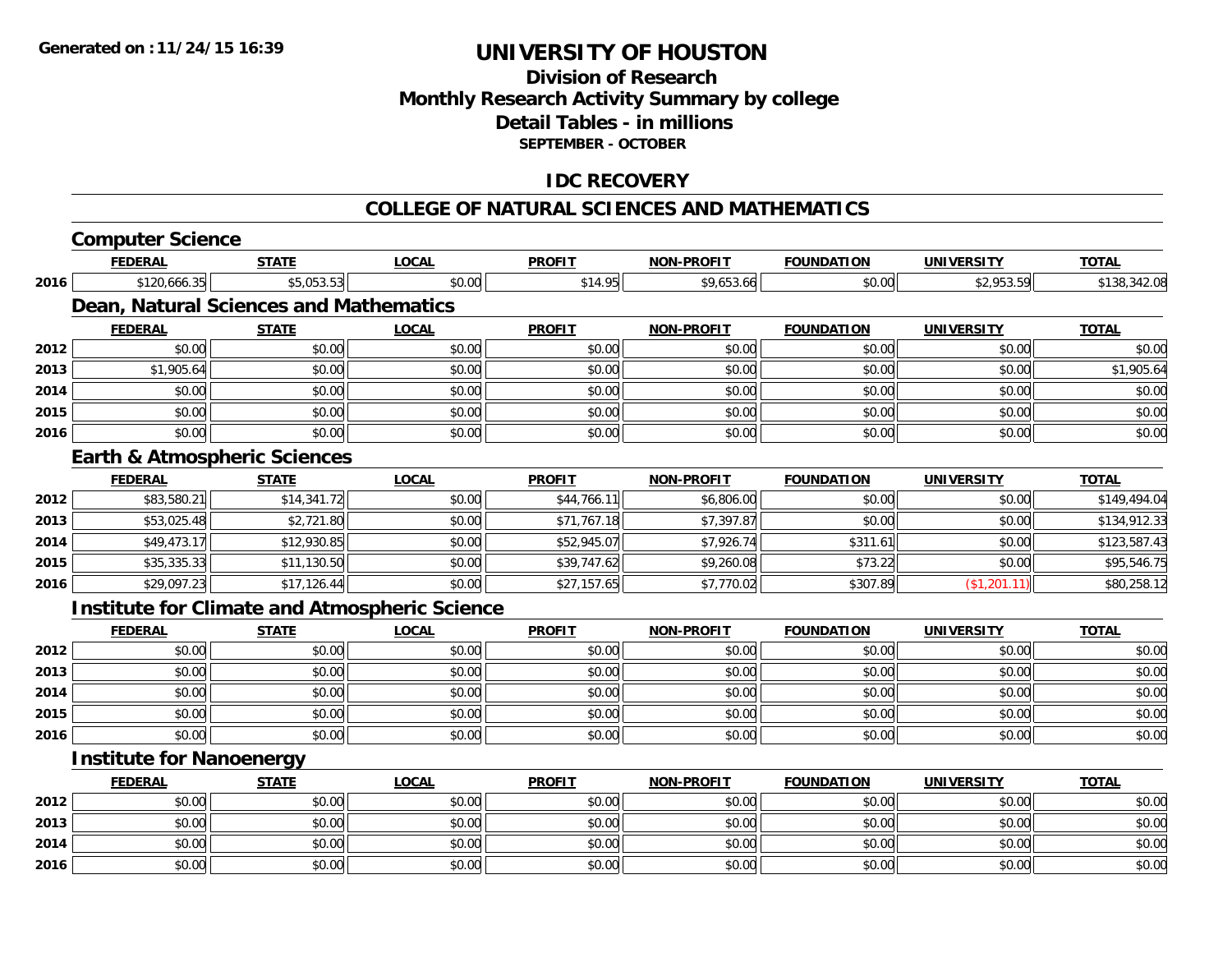### **Division of Research Monthly Research Activity Summary by college Detail Tables - in millions SEPTEMBER - OCTOBER**

### **IDC RECOVERY**

#### **COLLEGE OF NATURAL SCIENCES AND MATHEMATICS**

|       | <b>Mathematics</b> |              |              |                |                   |                   |                   |                |
|-------|--------------------|--------------|--------------|----------------|-------------------|-------------------|-------------------|----------------|
|       | <b>FEDERAL</b>     | <b>STATE</b> | <b>LOCAL</b> | <b>PROFIT</b>  | <b>NON-PROFIT</b> | <b>FOUNDATION</b> | <b>UNIVERSITY</b> | <b>TOTAL</b>   |
| 2012  | \$27,342.20        | \$2,843.19   | \$0.00       | \$4,953.84     | \$3,088.02        | (\$252.50)        | \$0.00            | \$37,974.75    |
| 2013  | \$55,182.44        | \$0.00       | \$0.00       | \$9,006.86     | \$0.00            | \$225.26          | \$0.00            | \$64,414.56    |
| 2014  | \$70,675.62        | \$0.00       | \$0.00       | \$4,848.77     | \$0.00            | \$582.25          | \$0.00            | \$76,106.63    |
| 2015  | \$69,947.09        | \$0.00       | \$0.00       | \$3,763.90     | \$0.00            | \$411.77          | \$0.00            | \$74,122.76    |
| 2016  | \$56,255.48        | \$0.00       | \$0.00       | \$5,515.68     | \$0.00            | \$1.83            | \$0.00            | \$61,772.99    |
|       | <b>Physics</b>     |              |              |                |                   |                   |                   |                |
|       | <b>FEDERAL</b>     | <b>STATE</b> | <b>LOCAL</b> | <b>PROFIT</b>  | <b>NON-PROFIT</b> | <b>FOUNDATION</b> | <b>UNIVERSITY</b> | <b>TOTAL</b>   |
| 2012  | \$136,903.40       | (\$61.33)    | \$0.00       | (\$40, 294.87) | \$394.22          | \$0.00            | \$0.00            | \$96,941.42    |
| 2013  | \$106,297.27       | \$0.00       | \$0.00       | \$20,844.46    | \$0.00            | \$0.00            | \$0.00            | \$127,141.73   |
| 2014  | \$182,514.86       | \$0.00       | \$0.00       | \$41,649.59    | \$0.00            | \$0.00            | \$0.00            | \$224,164.45   |
| 2015  | \$162,679.15       | \$0.00       | \$0.00       | \$37,330.00    | \$3,339.73        | \$0.00            | \$0.00            | \$203,348.88   |
| 2016  | \$146,093.68       | \$0.00       | \$0.00       | \$35,671.04    | \$0.00            | \$0.00            | \$0.00            | \$181,764.72   |
| Total | \$3,182,805.14     | \$128,310.38 | \$0.00       | \$438,088.02   | \$141,579.77      | \$12,719.83       | \$412.44          | \$3,903,915.57 |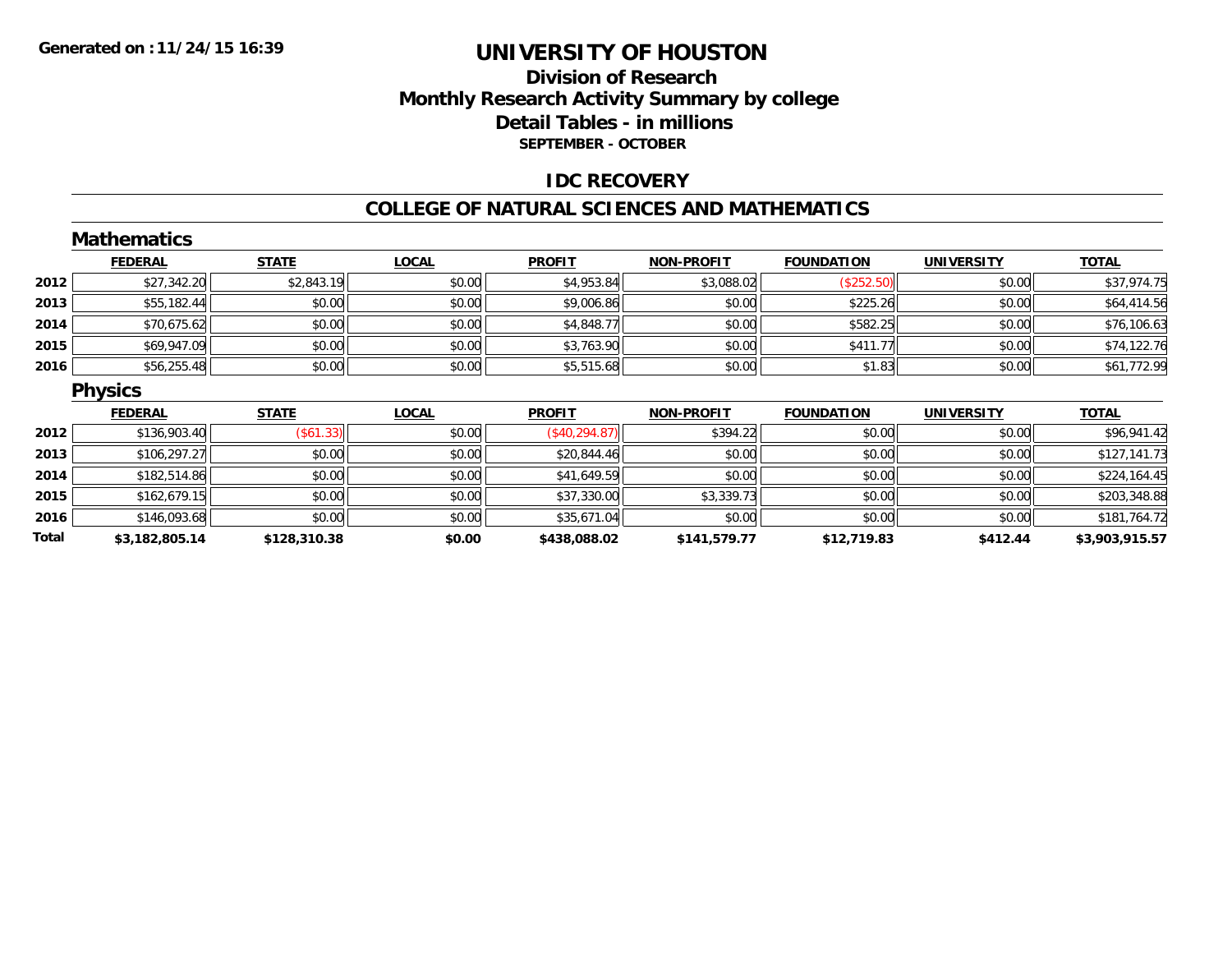### **Division of Research Monthly Research Activity Summary by college Detail Tables - in millions SEPTEMBER - OCTOBER**

#### **IDC RECOVERY**

#### **COLLEGE OF OPTOMETRY**

## **Optometry Vision Sciences**

|       | <b>FEDERAL</b> | <b>STATE</b> | LOCAL  | <b>PROFIT</b> | <b>NON-PROFIT</b> | <b>FOUNDATION</b> | <b>UNIVERSITY</b> | <b>TOTAL</b>   |
|-------|----------------|--------------|--------|---------------|-------------------|-------------------|-------------------|----------------|
| 2012  | \$150,643.50   | \$0.00       | \$0.00 | \$16,109.80   | \$0.00            | \$0.00            | \$8,104.18        | \$174,857.48   |
| 2013  | \$204,973.65   | \$0.00       | \$0.00 | \$26,864.58   | \$0.00            | \$0.00            | \$6,728.42        | \$238,566.65   |
| 2014  | \$207,507.41   | \$0.00       | \$0.00 | \$39,522.03   | \$0.00            | \$0.00            | \$12,688.89       | \$259,718.33   |
| 2015  | \$185,371.48   | \$0.00       | \$0.00 | \$27,576.20   | \$0.00            | \$0.00            | \$26,425.68       | \$239,373.36   |
| 2016  | \$240,081.07   | \$0.00       | \$0.00 | \$15,225.34   | \$0.00            | \$0.00            | \$14,633.51       | \$269,939.92   |
| Total | \$988,577.11   | \$0.00       | \$0.00 | \$125,297.95  | \$0.00            | \$0.00            | \$68,580.68       | \$1,182,455.74 |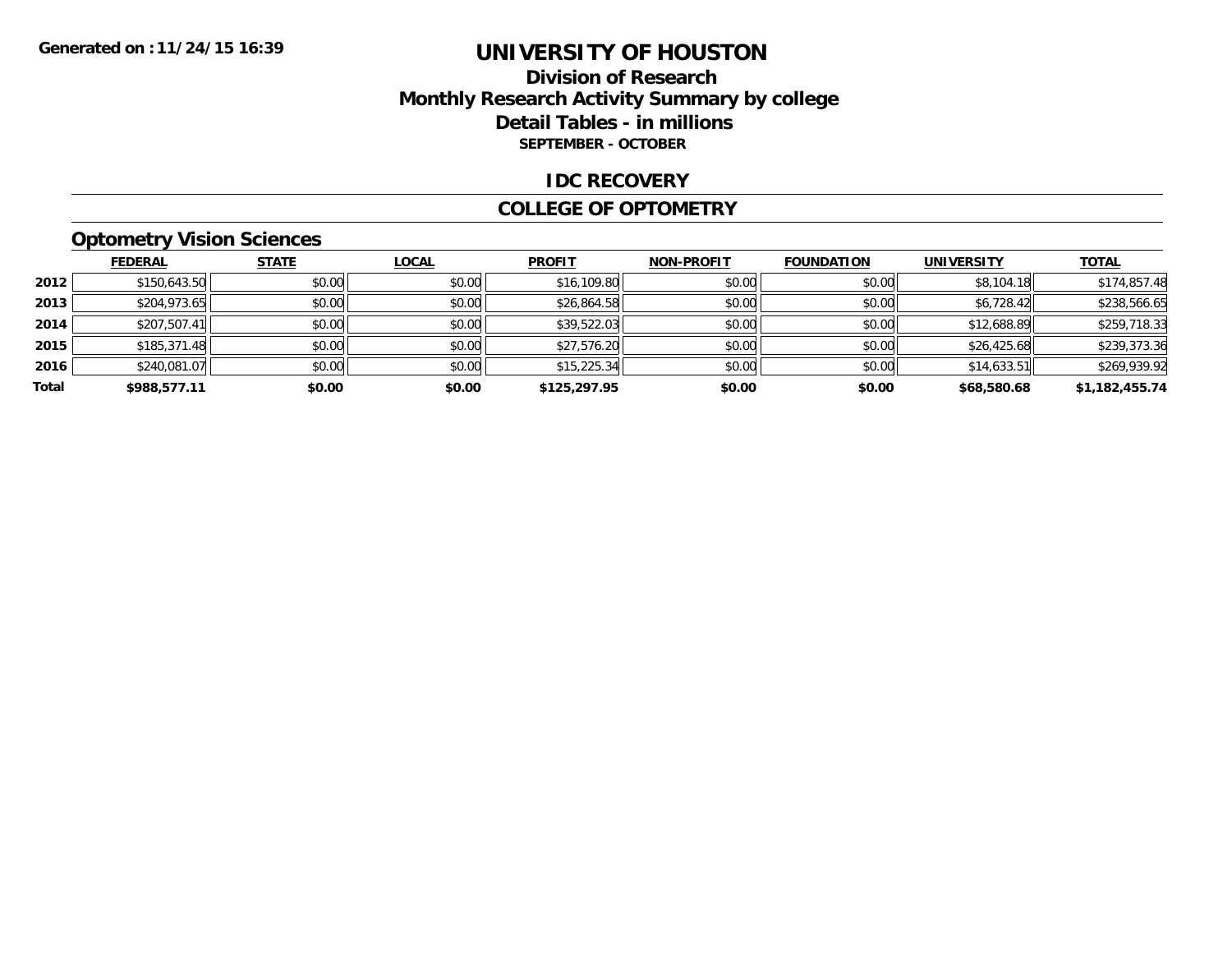## **Division of ResearchMonthly Research Activity Summary by college Detail Tables - in millionsSEPTEMBER - OCTOBER**

### **IDC RECOVERY**

### **COLLEGE OF PHARMACY**

## **Center for Experimental Therapeutics and Pharmacoi**

|      | <b>FEDERAL</b> | <b>STATE</b> | <b>LOCAL</b> | <b>PROFIT</b> | <b>NON-PROFIT</b> | <b>FOUNDATION</b> | <b>UNIVERSITY</b> | <b>TOTAL</b> |
|------|----------------|--------------|--------------|---------------|-------------------|-------------------|-------------------|--------------|
| 2012 | \$0.00         | \$0.00       | \$0.00       | \$0.00        | \$0.00            | \$0.00            | \$0.00            | \$0.00       |
| 2013 | \$0.00         | \$0.00       | \$0.00       | \$0.00        | \$0.00            | \$0.00            | \$0.00            | \$0.00       |
| 2014 | \$0.00         | \$0.00       | \$0.00       | \$0.00        | \$0.00            | \$0.00            | \$0.00            | \$0.00       |
| 2015 | \$0.00         | \$0.00       | \$0.00       | \$0.00        | \$0.00            | \$0.00            | \$0.00            | \$0.00       |
| 2016 | \$0.00         | \$0.00       | \$0.00       | \$0.00        | \$0.00            | \$0.00            | \$0.00            | \$0.00       |

## **Clinical Pharmacy & Administration**

|      | <b>FEDERAL</b> | <b>STATE</b> | <u>LOCAL</u> | <b>PROFIT</b> | <b>NON-PROFIT</b> | <b>FOUNDATION</b> | <b>UNIVERSITY</b> | <b>TOTAL</b> |
|------|----------------|--------------|--------------|---------------|-------------------|-------------------|-------------------|--------------|
| 2012 | \$2,479.03     | \$0.00       | \$0.00       | \$3,085.68    | (\$458.22)        | \$0.00            | \$0.00            | \$5,106.48   |
| 2013 | \$13,724.58    | \$0.00       | \$0.00       | \$11,278.76   | \$0.00            | \$0.00            | \$0.00            | \$25,003.34  |
| 2014 | \$389.02       | \$0.00       | \$0.00       | \$16,398.80   | \$12.04)          | \$0.00            | \$0.00            | \$16,775.78  |
| 2015 | \$5,474.24     | \$11,173.71  | \$0.00       | \$15,067.76   | \$7,031.13]       | \$0.00            | \$0.00            | \$24,684.58  |
| 2016 | \$16,992.82    | \$9,691.17   | \$0.00       | \$14,021.69   | \$2,216.48        | \$0.00            | \$0.00            | \$42,922.16  |

### **Dean, Pharmacy**

|      | <b>FEDERAL</b> | <b>STATE</b> | <u>LOCAL</u> | <b>PROFIT</b> | <b>NON-PROFIT</b> | <b>FOUNDATION</b> | <b>UNIVERSITY</b> | <b>TOTAL</b> |
|------|----------------|--------------|--------------|---------------|-------------------|-------------------|-------------------|--------------|
| 2012 | \$0.00         | \$0.00       | \$0.00       | \$0.00        | \$0.00            | \$0.00            | \$0.00            | \$0.00       |
| 2013 | \$0.00         | \$0.00       | \$0.00       | \$0.00        | \$0.00            | \$0.00            | \$0.00            | \$0.00       |
| 2014 | \$0.00         | \$0.00       | \$0.00       | \$0.00        | \$0.00            | \$0.00            | \$0.00            | \$0.00       |
| 2015 | \$0.00         | \$0.00       | \$0.00       | \$0.00        | \$0.00            | \$0.00            | \$0.00            | \$0.00       |
| 2016 | \$0.00         | \$0.00       | \$0.00       | \$0.00        | \$0.00            | \$0.00            | \$0.00            | \$0.00       |

#### **Pharm Health Outcomes & Policy**

|      | <b>FEDERAL</b> | <b>STATE</b> | <u>LOCAL</u> | <b>PROFIT</b> | <b>NON-PROFIT</b> | <b>FOUNDATION</b> | <b>UNIVERSITY</b> | <b>TOTAL</b> |
|------|----------------|--------------|--------------|---------------|-------------------|-------------------|-------------------|--------------|
| 2012 | \$7,647.55     | \$0.00       | \$0.00       | \$0.00        | \$0.00            | \$0.00            | \$0.00            | \$7,647.55   |
| 2013 | \$1,096.51     | \$0.00       | \$0.00       | \$0.00        | \$0.00            | \$0.00            | \$0.00            | \$1,096.51   |
| 2014 | \$2,357.49     | \$0.00       | \$0.00       | \$0.00        | \$0.00            | \$0.00            | \$0.00            | \$2,357.49   |
| 2015 | \$4,322.46     | \$0.00       | \$0.00       | (\$30.20)     | \$0.00            | \$0.00            | \$0.00            | \$4,292.26   |
| 2016 | \$165.00       | \$215.83)    | \$0.00       | \$298.13      | \$0.00            | \$0.00            | \$0.00            | $(*348.96)$  |

### **Pharmacological and Pharmaceutical Sciences**

|      | <b>EDERAL</b>               | <b>STATE</b>       | <b>_OCAL</b>       | <b>PROFIT</b> | NON-<br><b>LPROFIT</b>              | <b>FOUNDATION</b> | <b>UNIVERSITY</b>             | <b>TOTAL</b>           |
|------|-----------------------------|--------------------|--------------------|---------------|-------------------------------------|-------------------|-------------------------------|------------------------|
| 2012 | 0.0000<br><b>JJ7,JIJ.IO</b> | \$0.01             | $\sim$ 00<br>JU.UU | 0000<br>JU.UU | $+1.01F$<br>$\epsilon$ E<br>,uuj.uj | 0000<br>JU.UU     | $\sim$ $\sim$<br><b>DU.UG</b> | $\sim$<br>40.370.C     |
| 2013 | <b>\$70.903.7.</b>          | $\sim$ 00<br>JU.UU | $\sim$ 00<br>JU.UU | 0.00<br>JU.UU | $\uparrow$<br>റാ                    | \$449.66          | 0.00<br><b>DU.UG</b>          | 100.37<br>$\mathbf{r}$ |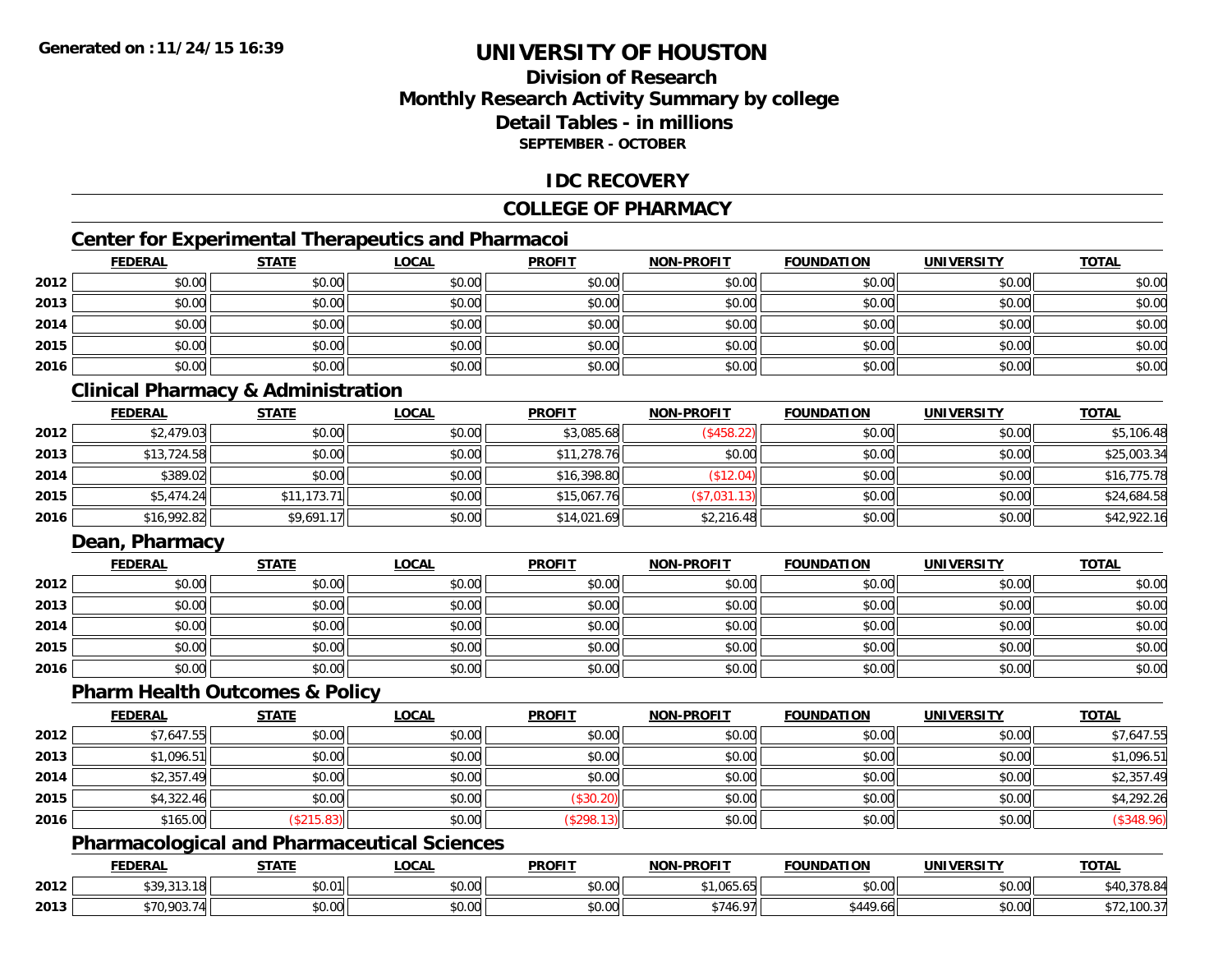## **Division of ResearchMonthly Research Activity Summary by college Detail Tables - in millions SEPTEMBER - OCTOBER**

### **IDC RECOVERY**

#### **COLLEGE OF PHARMACY**

## **Pharmacological and Pharmaceutical Sciences**

|       | <u>FEDERAL</u> | <b>STATE</b> | <u>LOCAL</u> | <b>PROFIT</b> | <b>NON-PROFIT</b> | <b>FOUNDATION</b> | <b>UNIVERSITY</b> | <b>TOTAL</b> |
|-------|----------------|--------------|--------------|---------------|-------------------|-------------------|-------------------|--------------|
| 2014  | \$90,540.78    | \$0.00       | \$0.00       | \$0.00        | \$0.00            | \$165.78          | \$0.00            | \$90,706.56  |
| 2015  | \$85,720.71    | \$0.00       | \$0.00       | \$1,936.83    | \$0.00            | \$0.00            | \$0.00            | \$87.657.54  |
| 2016  | \$125,993.73   | \$1,462.16   | \$0.00       | \$0.00        | \$884.33          | \$0.00            | \$0.00            | \$128,340.22 |
| Total | \$467,120.83   | \$22,111.22  | \$0.00       | \$61,461.19   | (\$2,587.96)      | \$615.44          | \$0.00            | \$548,720.72 |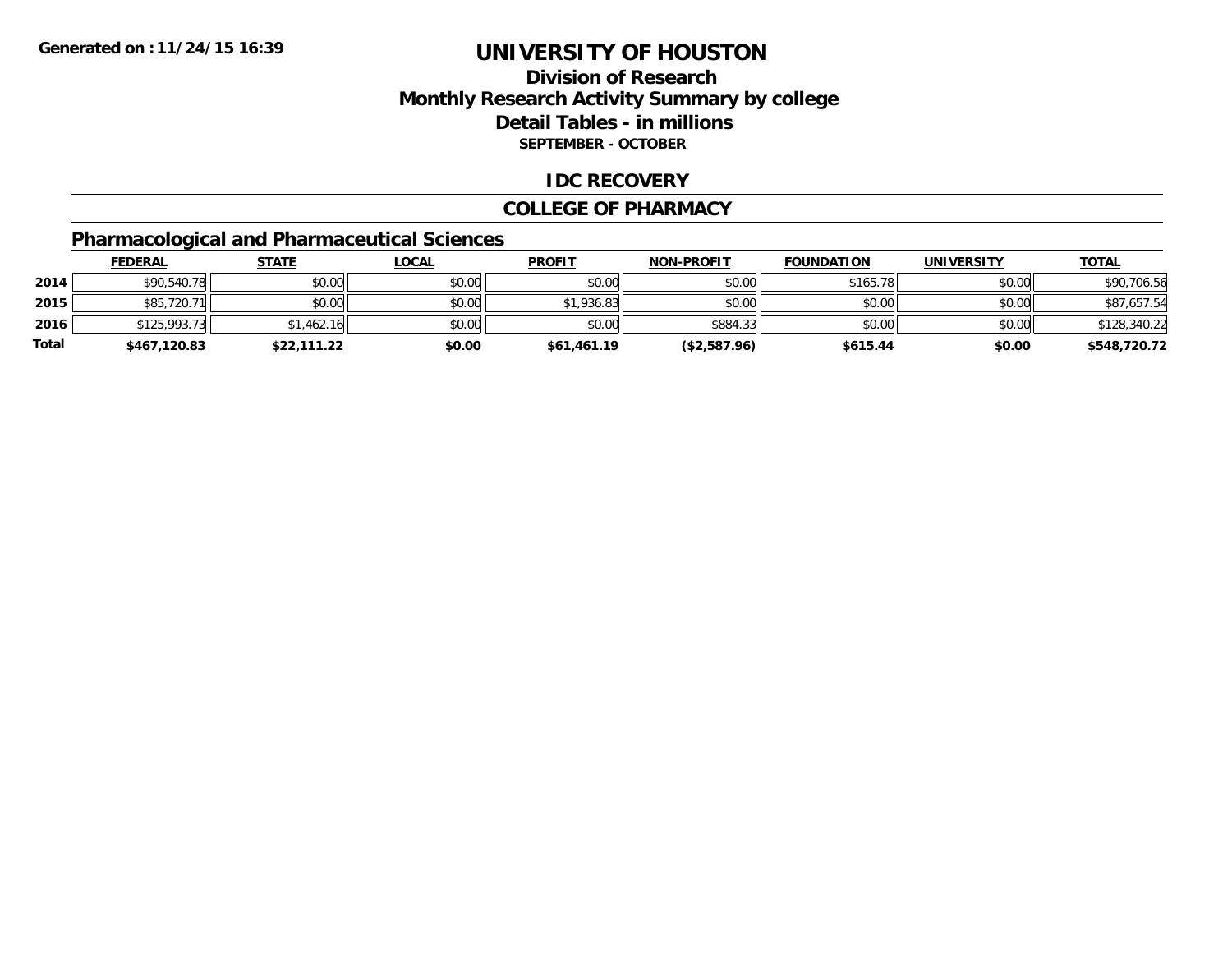## **Division of ResearchMonthly Research Activity Summary by college Detail Tables - in millionsSEPTEMBER - OCTOBER**

#### **IDC RECOVERY**

### **COLLEGE OF TECHNOLOGY**

# **Center for Technology Literacy**

|      | <b>FEDERAL</b>          | <b>STATE</b> | <b>LOCAL</b> | <b>PROFIT</b> | <b>NON-PROFIT</b> | <b>FOUNDATION</b> | <b>UNIVERSITY</b> | <b>TOTAL</b> |
|------|-------------------------|--------------|--------------|---------------|-------------------|-------------------|-------------------|--------------|
| 2012 | \$63,843.33             | \$0.00       | \$0.00       | \$0.00        | \$0.00            | \$0.00            | \$0.00            | \$63,843.33  |
| 2013 | \$6,499.53              | \$0.00       | \$0.00       | \$0.00        | \$0.00            | \$0.00            | \$0.00            | \$6,499.53   |
| 2014 | \$5,464.23              | \$0.00       | \$0.00       | \$0.00        | \$0.00            | \$0.00            | \$0.00            | \$5,464.23   |
| 2015 | \$14,375.93             | \$0.00       | \$0.00       | \$0.00        | \$0.00            | \$0.00            | \$0.00            | \$14,375.93  |
| 2016 | \$2,201.31              | \$0.00       | \$0.00       | \$0.00        | \$0.00            | \$0.00            | \$0.00            | \$2,201.31   |
|      | Construction Managomont |              |              |               |                   |                   |                   |              |

#### **Construction Management**

|      | <u>FEDERAL</u> | <b>STATE</b>                           | <b>LOCAL</b> | <b>PROFIT</b> | <b>NON-PROFIT</b> | <b>FOUNDATION</b> | UNIVERSITY | <b>TOTAL</b> |
|------|----------------|----------------------------------------|--------------|---------------|-------------------|-------------------|------------|--------------|
| 2013 | \$0.00         | \$217.46                               | \$0.00       | \$0.00        | \$0.00            | \$285.66          | \$0.00     | \$503.12     |
| 2014 | \$0.00         | \$1,351.72<br>$\overline{\phantom{a}}$ | \$0.00       | \$0.00        | \$0.00            | \$813.26          | \$0.00     | .164.98      |
| 2015 | \$0.00         | \$77.20                                | \$0.00       | \$0.00        | \$0.00            | \$0.00            | \$0.00     | \$77.20      |
| 2016 | \$0.00         | \$769.85                               | \$0.00       | \$0.00        | \$0.00            | \$0.00            | \$0.00     | \$769.85     |

## **Dean, Technology**

|      | <u>FEDERAL</u> | <b>STATE</b> | <u>LOCAL</u> | <b>PROFIT</b> | <b>NON-PROFIT</b> | <b>FOUNDATION</b> | <b>UNIVERSITY</b> | <b>TOTAL</b> |
|------|----------------|--------------|--------------|---------------|-------------------|-------------------|-------------------|--------------|
| 2012 | \$0.00         | \$0.00       | \$0.00       | \$0.00        | \$0.00            | \$0.00            | \$0.00            | \$0.00       |
| 2013 | \$9,908.13     | \$0.00       | \$0.00       | \$0.00        | \$0.00            | \$0.00            | \$0.00            | \$9,908.13   |
| 2014 | \$0.00         | \$0.00       | \$0.00       | \$0.00        | \$0.00            | \$0.00            | \$0.00            | \$0.00       |
| 2015 | \$0.00         | \$0.00       | \$0.00       | \$0.00        | \$0.00            | \$0.00            | \$0.00            | \$0.00       |

## **Engineering Technology**

|      | <u>FEDERAL</u> | <b>STATE</b> | <u>LOCAL</u> | <b>PROFIT</b> | <b>NON-PROFIT</b> | <b>FOUNDATION</b> | <b>UNIVERSITY</b> | <b>TOTAL</b> |
|------|----------------|--------------|--------------|---------------|-------------------|-------------------|-------------------|--------------|
| 2012 | \$16,440.76    | \$0.00       | \$0.00       | \$1,314.28    | \$0.00            | \$0.00            | \$0.00            | \$17,755.04  |
| 2013 | \$3,263.20     | \$0.00       | \$0.00       | \$6,458.33    | \$0.00            | \$45.15           | \$0.00            | \$9,766.68   |
| 2014 | \$5,686.83     | \$0.00       | \$0.00       | \$4,785.18    | \$0.00            | \$0.00            | \$0.00            | \$10,472.01  |
| 2015 | \$18,966.74    | \$0.00       | \$0.00       | \$4,676.83    | \$0.00            | \$0.00            | \$0.00            | \$23,643.57  |
| 2016 | \$59,743.07    | \$0.00       | \$0.00       | \$0.00        | \$0.00            | \$0.00            | \$0.00            | \$59,743.07  |

# **Human Development and Consumer Science**

|      | <u>FEDERAL</u> | <b>STATE</b> | <u>LOCAL</u> | <b>PROFIT</b> | <b>NON-PROFIT</b> | <b>FOUNDATION</b> | <b>UNIVERSITY</b> | <b>TOTAL</b> |
|------|----------------|--------------|--------------|---------------|-------------------|-------------------|-------------------|--------------|
| 2012 | \$183.12       | \$0.00       | \$0.00       | \$0.00        | \$0.00            | \$0.00            | \$0.00            | \$183.12     |
| 2014 | \$2,572.87     | \$0.00       | \$0.00       | \$0.00        | \$0.00            | \$0.00            | \$0.00            | \$2,572.87   |
| 2015 | \$3,010.98     | \$0.00       | \$0.00       | \$0.00        | \$0.00            | \$854.49          | \$0.00            | \$3,865.47   |
| 2016 | \$5,619.71     | \$0.00       | \$0.00       | \$0.00        | \$0.00            | \$999.75          | \$0.00            | \$6,619.46   |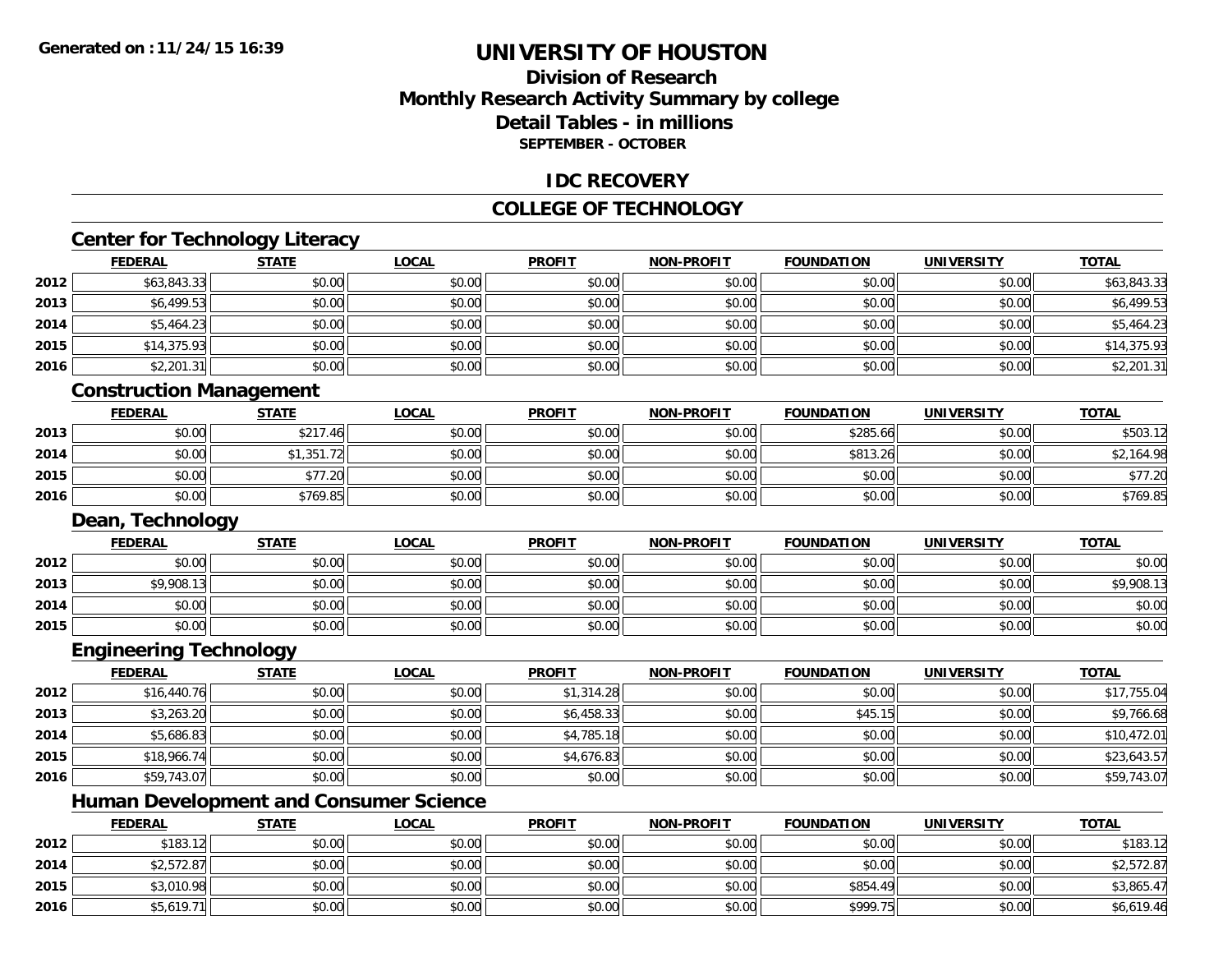## **Division of ResearchMonthly Research Activity Summary by college Detail Tables - in millions SEPTEMBER - OCTOBER**

### **IDC RECOVERY**

#### **COLLEGE OF TECHNOLOGY**

## **Information & Logistics Technology**

|      | <b>FEDERAL</b> | <b>STATE</b> | <b>LOCAL</b> | <b>PROFIT</b> | <b>NON-PROFIT</b> | <b>FOUNDATION</b> | <b>UNIVERSITY</b> | <b>TOTAL</b> |
|------|----------------|--------------|--------------|---------------|-------------------|-------------------|-------------------|--------------|
| 2012 | \$2,386.05     | \$0.00       | \$0.00       | \$0.00        | \$0.00            | \$0.00            | \$0.00            | \$2,386.05   |
| 2013 | \$0.00         | \$0.00       | \$0.00       | \$0.00        | \$0.00            | \$0.00            | \$0.00            | \$0.00       |
| 2014 | \$0.00         | \$0.00       | \$0.00       | \$0.00        | \$0.00            | \$0.00            | \$0.00            | \$0.00       |
| 2015 | \$5.01         | \$0.00       | \$0.00       | \$0.00        | \$0.00            | \$0.00            | \$0.00            | \$5.01       |
| 2016 | \$1,440.76     | \$0.00       | \$0.00       | \$0.00        | \$0.00            | \$0.00            | \$0.00            | \$1,440.76   |

## **Texas Manufacturing Assistance Center**

|       | FEDERAL                | <b>CTATE</b><br>.         | <b>LOCAL</b>  | <b>PROFIT</b> | <b>L-PROFIT</b><br><b>NON</b> | <b>FOUNDATION</b>  | UNIVERSITY         | $T$ $\cap$ $T$ $\wedge$<br>OIA |
|-------|------------------------|---------------------------|---------------|---------------|-------------------------------|--------------------|--------------------|--------------------------------|
| 2013  | $\cdots$<br>JU.UU      | \$0.00                    | 0.00<br>JU.UU | \$0.00        | \$0.00                        | $\sim$ 00<br>JU.UU | $\sim$ 00<br>DU.UG | \$0.00                         |
| Total | 11.54<br>のへつっ<br>DZZ I | $\sim$ $\sim$<br>່ 416.2ວ | \$0.00        | .234.62       | \$0.00                        | \$2,998.31         | \$0.00             | \$244,260.70                   |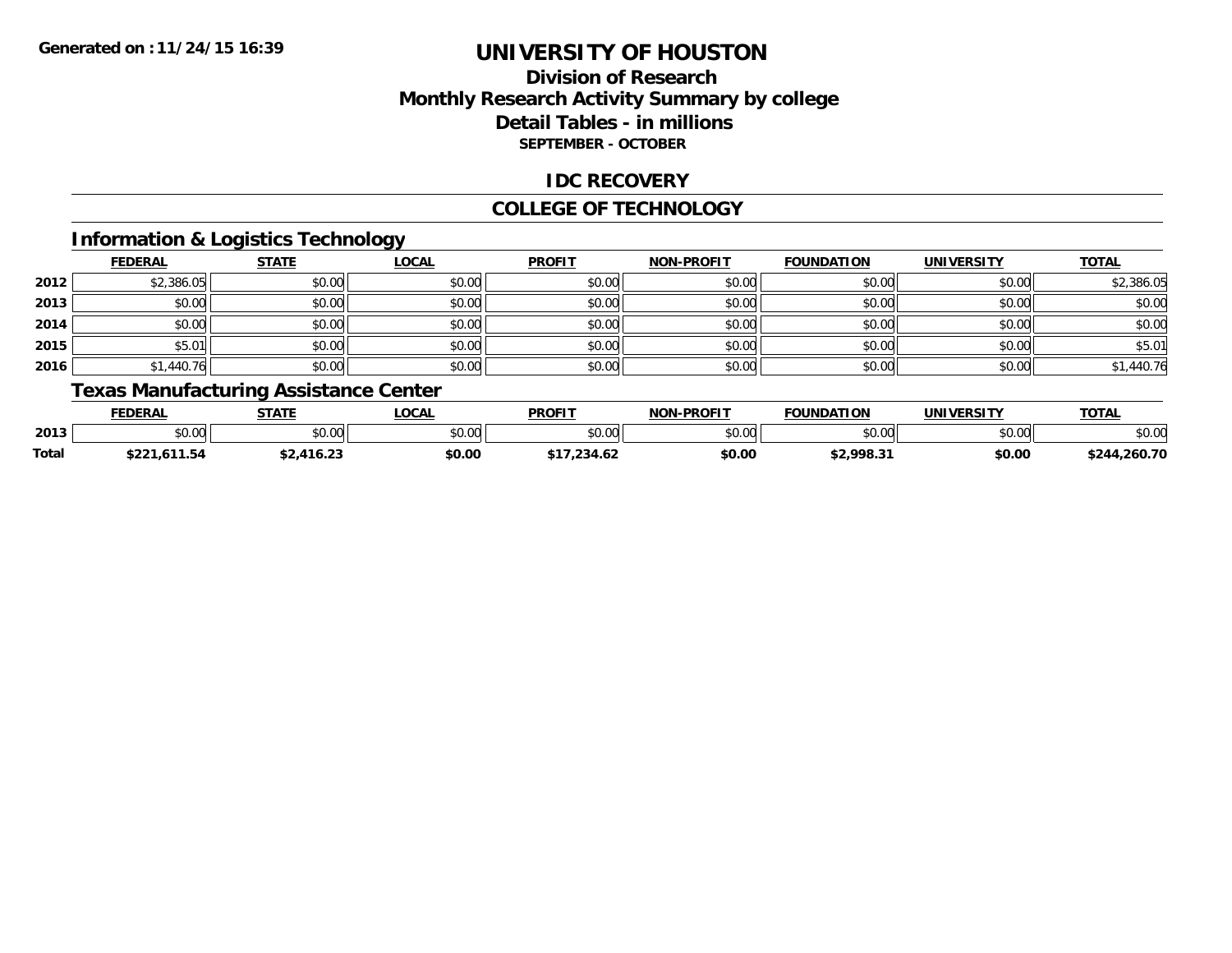## **Division of ResearchMonthly Research Activity Summary by college Detail Tables - in millionsSEPTEMBER - OCTOBER**

### **IDC RECOVERY**

## **CULLEN COLLEGE OF ENGINEERING**

## **Biomedical Engineering**

|      | <b>FEDERAL</b> | <b>STATE</b> | <b>LOCAL</b> | <b>PROFIT</b> | NON-PROFIT | <b>FOUNDATION</b> | <b>UNIVERSITY</b> | <b>TOTAL</b> |
|------|----------------|--------------|--------------|---------------|------------|-------------------|-------------------|--------------|
| 2012 | \$28,804.70    | \$0.00       | \$0.00       | \$0.00        | \$0.00     | \$0.00            | \$0.00            | \$28,804.70  |
| 2013 | \$28,703.29    | \$0.00       | \$0.00       | \$0.00        | \$0.00     | \$0.00            | \$0.00            | \$28,703.29  |
| 2014 | \$74,532.57    | \$0.00       | \$0.00       | \$0.00        | \$0.00     | \$0.00            | \$0.00            | \$74,532.57  |
| 2015 | \$138,595.20   | \$0.00       | \$0.00       | \$0.00        | \$555.10   | \$0.00            | \$0.00            | \$139,150.30 |
| 2016 | \$60,882.04    | \$0.00       | \$0.00       | \$0.00        | \$1,004.73 | \$0.00            | \$0.00            | \$61,886.77  |

## **Center for Innovative Grouting Materials and Tech**

|      | <b>FEDERAL</b> | <b>STATE</b> | <u>LOCAL</u> | <b>PROFIT</b> | <b>NON-PROFIT</b> | <b>FOUNDATION</b> | <b>UNIVERSITY</b> | <b>TOTAL</b> |
|------|----------------|--------------|--------------|---------------|-------------------|-------------------|-------------------|--------------|
| 2012 | \$0.00         | \$0.00       | \$0.00       | \$0.00        | \$0.00            | \$0.00            | \$0.00            | \$0.00       |
| 2013 | \$0.00         | \$0.00       | \$0.00       | \$0.00        | \$0.00            | \$0.00            | \$0.00            | \$0.00       |
| 2014 | \$0.00         | \$0.00       | \$0.00       | \$0.00        | \$0.00            | \$0.00            | \$0.00            | \$0.00       |
| 2015 | \$0.00         | \$0.00       | \$0.00       | \$0.00        | \$0.00            | \$0.00            | \$0.00            | \$0.00       |
| 2016 | \$0.00         | \$0.00       | \$0.00       | \$0.00        | \$0.00            | \$0.00            | \$0.00            | \$0.00       |

## **Chemical Engineering**

|      | <b>FEDERAL</b> | <b>STATE</b> | <b>LOCAL</b> | <b>PROFIT</b> | <b>NON-PROFIT</b> | <b>FOUNDATION</b> | <b>UNIVERSITY</b> | <b>TOTAL</b> |
|------|----------------|--------------|--------------|---------------|-------------------|-------------------|-------------------|--------------|
| 2012 | \$101,391.71   | \$634.82     | \$0.00       | \$38,170.64   | \$0.00            | \$0.00            | \$0.02            | \$140,197.18 |
| 2013 | \$147,522.83   | \$90.89      | \$0.00       | \$28,413.44   | \$0.00            | (\$15.16)         | (\$6,637.83)      | \$169,374.17 |
| 2014 | \$134,817.38   | \$557.1      | \$0.00       | \$41,301.90   | \$0.00            | \$271<br>14 I     | \$3,735.48        | \$180,683.01 |
| 2015 | \$134,596.08   | \$1,718.84   | \$0.00       | \$83,328.59   | \$0.00            | \$912.85          | \$3,624.94        | \$224,181.29 |
| 2016 | \$124,414.44   | \$14,064.40  | \$0.00       | \$96,130.34   | \$0.00            | \$877.01          | (\$89.06)         | \$235,397.13 |

#### **Civil Engineering**

|      | <b>FEDERAL</b> | <u>STATE</u> | <u>LOCAL</u> | <b>PROFIT</b> | <b>NON-PROFIT</b> | <b>FOUNDATION</b> | <b>UNIVERSITY</b> | <b>TOTAL</b> |
|------|----------------|--------------|--------------|---------------|-------------------|-------------------|-------------------|--------------|
| 2012 | \$38,798.76    | \$5,000.87   | \$16,044.97  | \$9,294.48    | \$1,848.49        | \$0.00            | \$0.00            | \$70,987.57  |
| 2013 | \$79,051.41    | \$5,671.34   | \$1,067.61   | \$9,059.85    | \$3,027.54        | \$0.00            | \$918.00          | \$98,795.75  |
| 2014 | \$143,263.18   | \$1,137.55   | \$0.00       | \$5,222.42    | \$3,770.47        | \$3,506.68        | \$0.00            | \$156,900.30 |
| 2015 | \$126, 175.42  | \$3,786.60   | \$0.00       | \$9,355.87    | (\$529.54)        | \$1,877.50        | \$0.00            | \$140,665.85 |
| 2016 | \$110,531.78   | \$9,366.56   | \$0.00       | \$5,535.14    | \$1,430.77        | \$474.75          | \$2,226.85        | \$129,565.85 |

# **Composites Engineering and Applications Center**

|      | ומם ח<br>ERA   | <b>CTATI</b>       | <b>_OCAI</b>       | <b>PROFIT</b>      | <b>DDAEIT</b><br><b>NON</b><br>зĸ.            | <b>INDA</b><br>.                           | i INIT<br>w     | <b>TOTAL</b> |
|------|----------------|--------------------|--------------------|--------------------|-----------------------------------------------|--------------------------------------------|-----------------|--------------|
| 2012 | 0.00           | $\sim$<br>טט.טע    | $\sim$ 00<br>pv.uu | $\sim$ 00<br>pu.uu | $\mathfrak{g}$ $\mathfrak{g}$<br><b>DU.UU</b> | $\mathsf{A} \cap \mathsf{A} \cap$<br>JU.UU | ADAO<br>vu.vu   | JU.UU        |
| 2013 | $\sim$<br>0.00 | $\triangle$<br>ט.ט | ሶስ ሰሰ<br>PU.UU     | $\sim$ 00<br>JU.UU | \$0.00                                        | $\cdots$<br>JU.UU                          | امہ مہ<br>vv.vv | JU.UL        |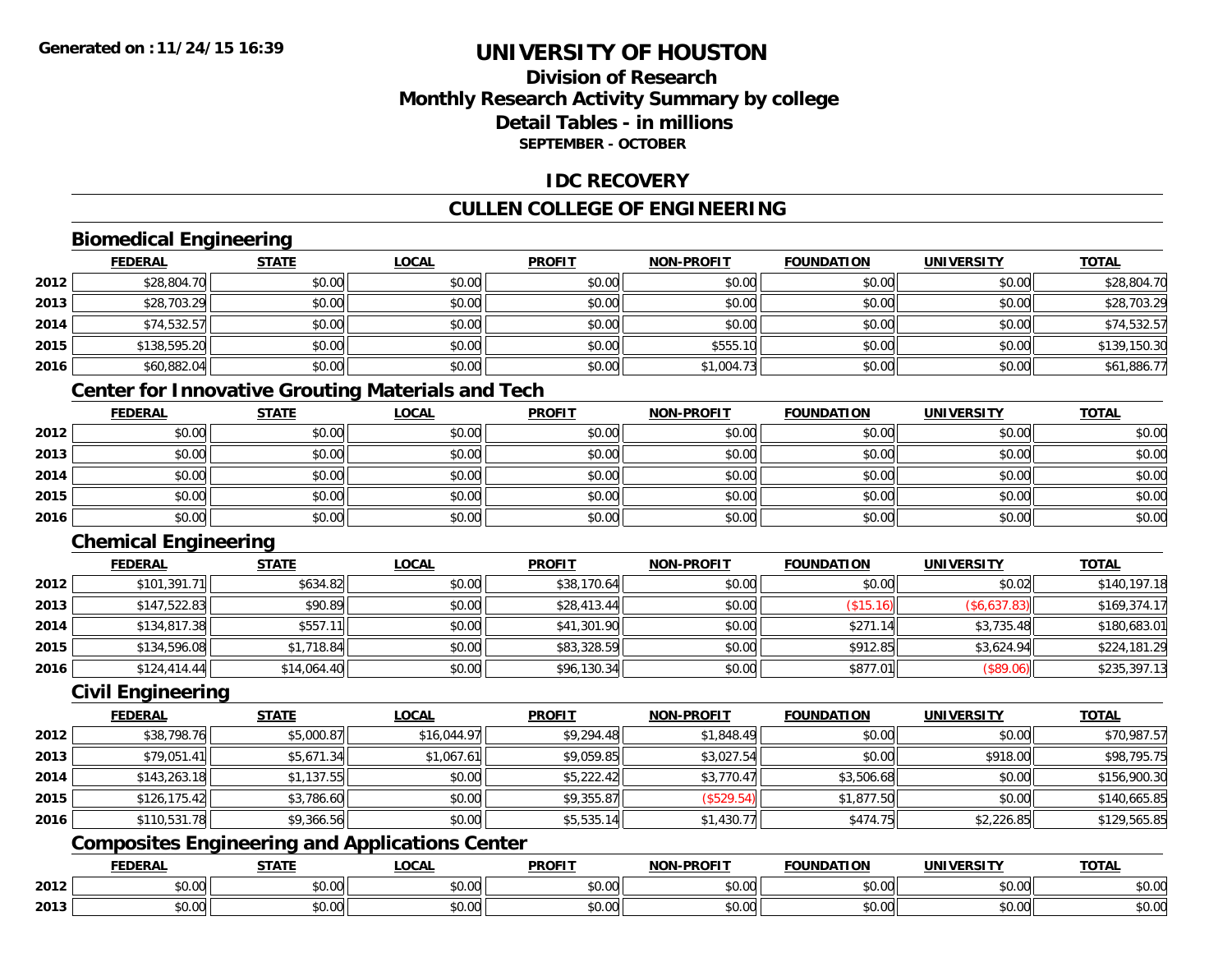## **Division of ResearchMonthly Research Activity Summary by college Detail Tables - in millionsSEPTEMBER - OCTOBER**

### **IDC RECOVERY**

## **CULLEN COLLEGE OF ENGINEERING**

# **Composites Engineering and Applications Center**

|      | <b>FEDERAL</b>                               | <b>STATE</b> | <b>LOCAL</b> | <b>PROFIT</b> | <b>NON-PROFIT</b> | <b>FOUNDATION</b> | <b>UNIVERSITY</b> | <b>TOTAL</b> |
|------|----------------------------------------------|--------------|--------------|---------------|-------------------|-------------------|-------------------|--------------|
| 2014 | \$0.00                                       | \$0.00       | \$0.00       | \$0.00        | \$0.00            | \$0.00            | \$0.00            | \$0.00       |
| 2015 | \$0.00                                       | \$0.00       | \$0.00       | \$0.00        | \$0.00            | \$0.00            | \$0.00            | \$0.00       |
|      | Dean, Engineering                            |              |              |               |                   |                   |                   |              |
|      | <b>FEDERAL</b>                               | <b>STATE</b> | <b>LOCAL</b> | <b>PROFIT</b> | <b>NON-PROFIT</b> | <b>FOUNDATION</b> | <b>UNIVERSITY</b> | <b>TOTAL</b> |
| 2012 | \$747.96                                     | \$0.00       | \$0.00       | \$0.00        | \$0.00            | \$0.00            | \$0.00            | \$747.96     |
| 2013 | \$776.25                                     | \$0.00       | \$0.00       | \$0.00        | \$0.00            | \$0.00            | \$0.00            | \$776.25     |
| 2014 | \$884.32                                     | \$0.00       | \$0.00       | \$0.00        | \$0.00            | \$0.00            | \$0.00            | \$884.32     |
| 2015 | \$941.28                                     | \$0.00       | \$0.00       | \$0.00        | \$0.00            | \$0.00            | \$0.00            | \$941.28     |
| 2016 | \$453.91                                     | \$0.00       | \$0.00       | \$0.00        | \$0.00            | \$0.00            | \$0.00            | \$453.91     |
|      | <b>Electrical &amp; Computer Engineering</b> |              |              |               |                   |                   |                   |              |
|      | <b>FEDERAL</b>                               | <b>STATE</b> | <b>LOCAL</b> | <b>PROFIT</b> | <b>NON-PROFIT</b> | <b>FOUNDATION</b> | <b>UNIVERSITY</b> | <b>TOTAL</b> |
| 2012 | \$89,409.98                                  | \$215.61     | \$0.00       | \$13,402.72   | \$420.90          | (\$16, 163.66)    | \$0.21            | \$87,285.76  |
| 2013 | \$133,926.52                                 | \$106.82     | \$0.00       | \$10,059.54   | \$0.00            | \$0.00            | \$0.00            | \$144,092.88 |
| 2014 | \$79,055.56                                  | \$329.76     | \$0.00       | \$26,077.19   | \$5,283.45        | \$3,581.75        | \$0.00            | \$114,327.71 |
| 2015 | \$168,671.14                                 | \$144.78     | \$0.00       | \$24,288.56   | (\$3,000.71)      | \$0.00            | \$0.00            | \$190,103.78 |
| 2016 | \$150,497.48                                 | \$16,372.11  | \$0.00       | \$12,556.46   | \$7,895.52        | \$0.00            | \$0.00            | \$187,321.57 |
|      | <b>Industrial Engineering</b>                |              |              |               |                   |                   |                   |              |
|      | <b>FEDERAL</b>                               | <b>STATE</b> | <b>LOCAL</b> | <b>PROFIT</b> | <b>NON-PROFIT</b> | <b>FOUNDATION</b> | <b>UNIVERSITY</b> | <b>TOTAL</b> |
| 2012 | \$8,063.41                                   | \$0.00       | \$3,855.01   | \$0.00        | \$0.00            | \$0.00            | \$0.00            | \$11,918.42  |
| 2013 | \$5,759.68                                   | \$0.00       | \$729.52     | \$0.00        | \$0.00            | \$0.00            | \$0.00            | \$6,489.20   |
| 2014 | \$13,173.73                                  | \$1,196.26   | \$3,442.51   | \$0.00        | \$0.00            | \$1,518.01        | \$0.00            | \$19,330.51  |

### **Mechanical Engineering**

**2015**

**2016**

|      | <b>FEDERAL</b> | <b>STATE</b>      | <b>LOCAL</b> | <b>PROFIT</b> | <b>NON-PROFIT</b> | <b>FOUNDATION</b> | <b>UNIVERSITY</b> | <b>TOTAL</b> |
|------|----------------|-------------------|--------------|---------------|-------------------|-------------------|-------------------|--------------|
| 2012 | \$89,553.41    | \$3,859.29        | \$0.00       | \$14,851.13   | \$3,911.67        | \$295.80          | \$0.00            | \$112,471.30 |
| 2013 | \$112,978.31   | \$336.60          | \$0.00       | \$16,809.54   | \$0.00            | \$3,422.24        | \$0.00            | \$133,546.68 |
| 2014 | \$138,293.40   | \$3,867.33        | \$0.00       | \$28,132.73   | \$0.00            | \$11,363.79       | \$0.00            | \$181,657.25 |
| 2015 | \$164,916.17   | $($ \$411.83) $ $ | \$0.00       | \$33,852.87   | \$0.00            | \$2,316.26        | \$0.00            | \$200,673.47 |
| 2016 | \$86,642.05    | (\$10,310.03)     | \$0.00       | \$39,931.37   | \$0.00            | \$12,829.65       | \$0.00            | \$129,093.04 |

\$6,946.72 \$1,722.00 \$2,678.24 \$0.00 \$0.00 \$2,421.31 \$0.00 \$13,768.27

 $\bf{6}$   $\bf{5,096.74}$   $\bf{87,016.69}$   $\bf{89.51.02}$   $\bf{89.531.02}$   $\bf{89.51.02}$   $\bf{89.51.02}$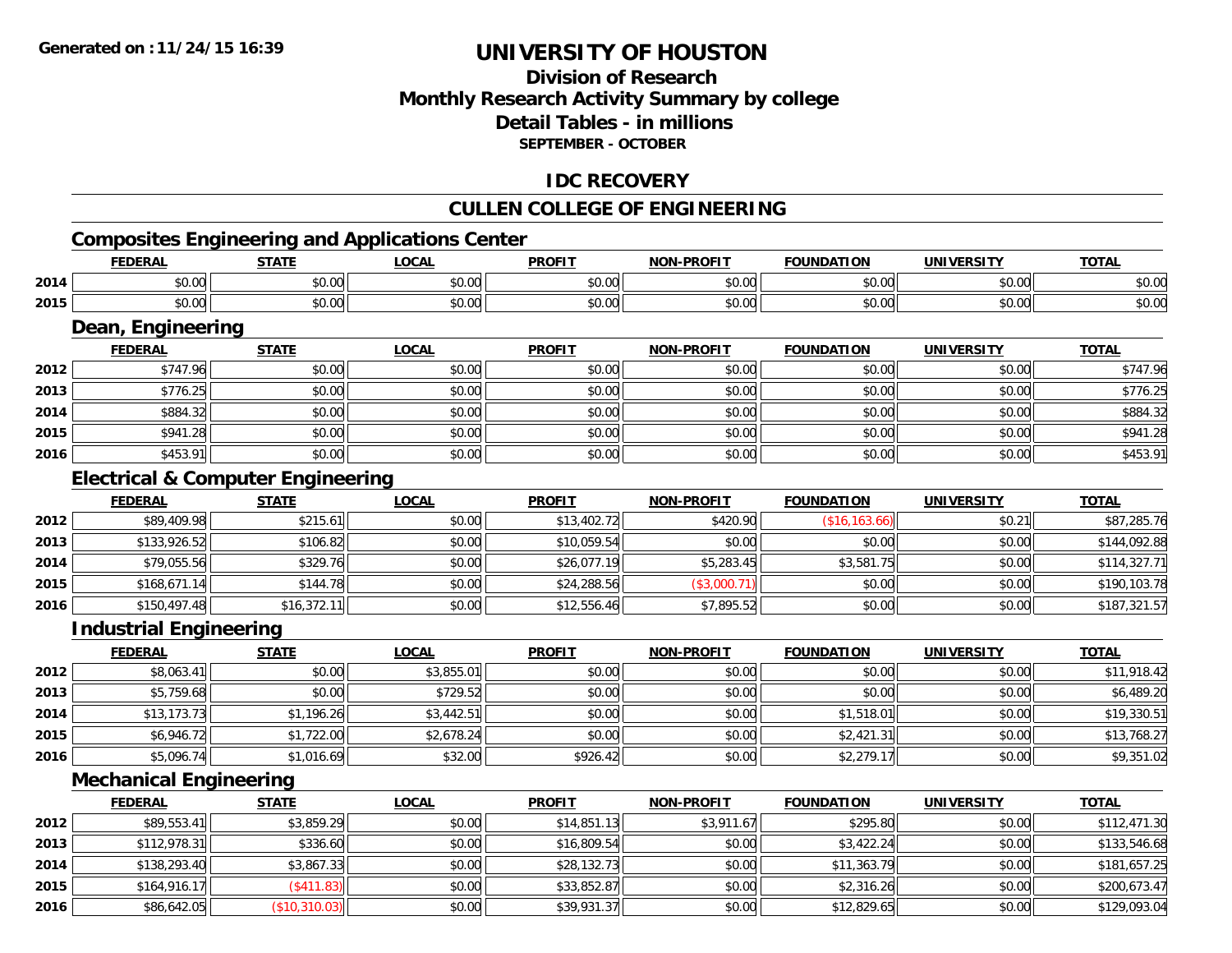## **Division of ResearchMonthly Research Activity Summary by college Detail Tables - in millions SEPTEMBER - OCTOBER**

### **IDC RECOVERY**

## **CULLEN COLLEGE OF ENGINEERING**

## **National Center for Airborne Laser Mapping**

|      | <b>FEDERAL</b> | <b>STATE</b> | <u>LOCAL</u> | <b>PROFIT</b> | <b>NON-PROFIT</b> | <b>FOUNDATION</b> | <b>UNIVERSITY</b> | <b>TOTAL</b> |
|------|----------------|--------------|--------------|---------------|-------------------|-------------------|-------------------|--------------|
| 2012 | \$4,492.37     | \$0.00       | \$0.00       | \$0.00        | \$0.00            | \$0.00            | \$0.00            | \$4,492.37   |
| 2013 | \$1,027.64     | \$0.00       | \$0.00       | \$0.00        | \$0.00            | \$0.00            | \$0.00            | \$1,027.64   |
| 2014 | \$29,485.93    | \$0.00       | \$0.00       | \$0.00        | \$0.00            | \$5,260.03        | \$0.00            | \$34,745.96  |
| 2015 | \$9,512.44     | \$0.00       | \$0.00       | \$0.00        | \$0.00            | \$0.00            | \$0.00            | \$9,512.44   |
| 2016 | \$56,140.20    | \$0.00       | \$0.00       | \$0.00        | \$2,490.28        | \$0.00            | \$0.00            | \$58,630.48  |

## **Wind Energy Center**

|       | <b>FEDERAL</b> | <b>STATE</b> | <u>LOCAL</u> | <b>PROFIT</b> | <b>NON-PROFIT</b> | <b>FOUNDATION</b> | <b>UNIVERSITY</b> | <b>TOTAL</b>   |
|-------|----------------|--------------|--------------|---------------|-------------------|-------------------|-------------------|----------------|
| 2012  | \$0.00         | \$0.00       | \$0.00       | \$0.00        | \$0.00            | \$0.00            | \$0.00            | \$0.00         |
| 2013  | \$0.00         | \$0.00       | \$0.00       | \$0.00        | \$0.00            | \$0.00            | \$0.00            | \$0.00         |
| 2014  | \$0.00         | \$0.00       | \$0.00       | \$0.00        | \$0.00            | \$0.00            | \$0.00            | \$0.00         |
| 2015  | \$0.00         | \$0.00       | \$0.00       | \$0.00        | \$0.00            | \$0.00            | \$0.00            | \$0.00         |
| 2016  | \$0.00         | \$0.00       | \$0.00       | \$0.00        | \$0.00            | \$0.00            | \$0.00            | \$0.00         |
| Total | \$2,829,527.38 | \$60,474.37  | \$27,849.86  | \$546,701.19  | \$28,108.67       | \$37,029.12       | \$3,778.61        | \$3,533,469.20 |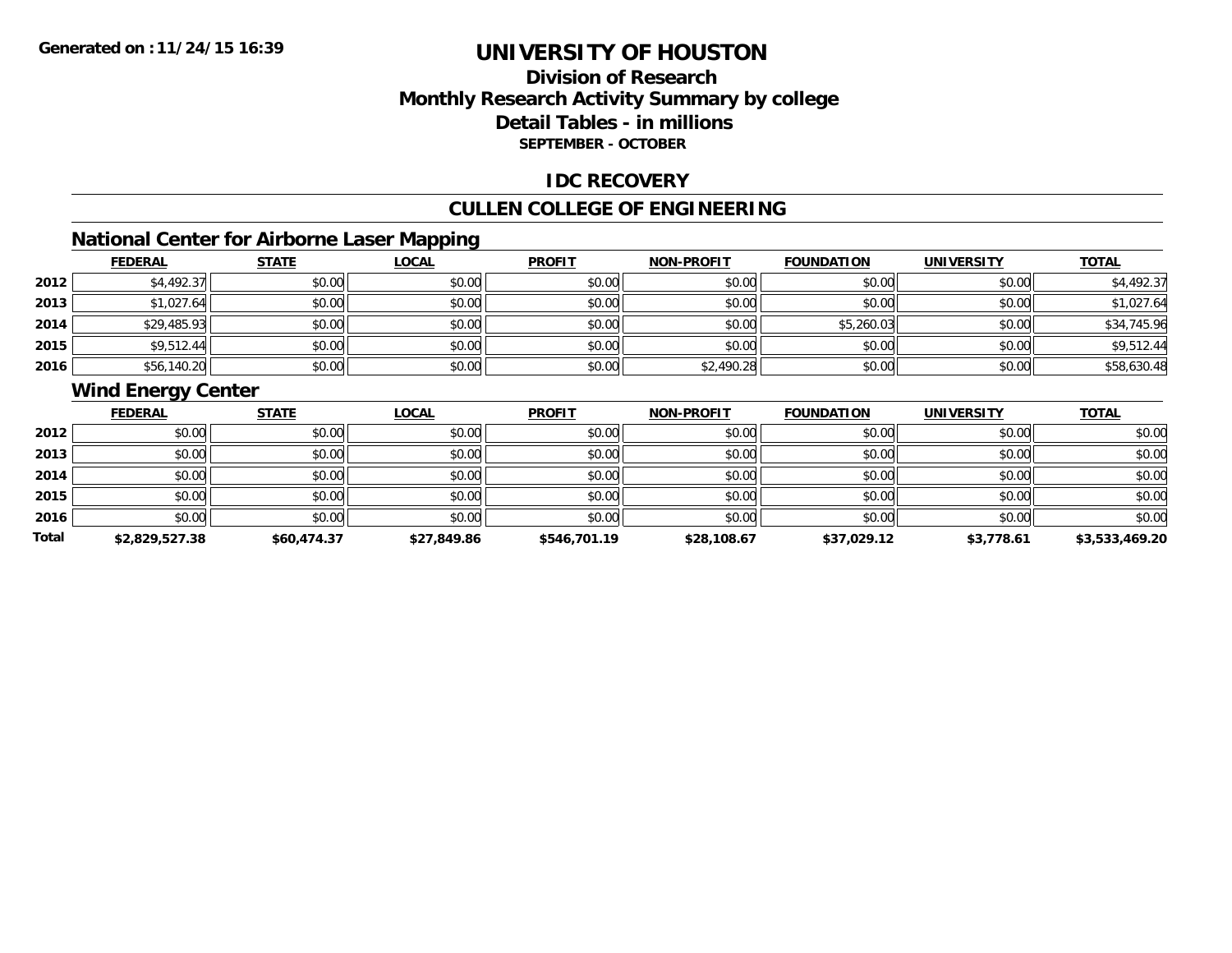**2015**

**2016**

# **UNIVERSITY OF HOUSTON**

## **Division of ResearchMonthly Research Activity Summary by college Detail Tables - in millions SEPTEMBER - OCTOBER**

### **IDC RECOVERY**

# **DIVISION OF RESEARCH**

|      | <b>Allied Geophysical Laboratories</b>                    |              |              |               |                   |                   |                   |              |
|------|-----------------------------------------------------------|--------------|--------------|---------------|-------------------|-------------------|-------------------|--------------|
|      | <b>FEDERAL</b>                                            | <b>STATE</b> | <b>LOCAL</b> | <b>PROFIT</b> | <b>NON-PROFIT</b> | <b>FOUNDATION</b> | <b>UNIVERSITY</b> | <b>TOTAL</b> |
| 2012 | \$0.00                                                    | \$0.00       | \$0.00       | \$1,459.34    | \$0.00            | \$0.00            | \$0.00            | \$1,459.34   |
| 2013 | \$0.00                                                    | \$0.00       | \$0.00       | \$1,007.76    | \$0.00            | \$0.00            | \$0.00            | \$1,007.76   |
|      | <b>Center for Advanced Computing and Data Systems</b>     |              |              |               |                   |                   |                   |              |
|      | <b>FEDERAL</b>                                            | <b>STATE</b> | <b>LOCAL</b> | <b>PROFIT</b> | <b>NON-PROFIT</b> | <b>FOUNDATION</b> | <b>UNIVERSITY</b> | <b>TOTAL</b> |
| 2012 | \$31,394.70                                               | \$0.00       | \$0.00       | \$9,196.04    | \$0.00            | \$0.00            | \$0.00            | \$40,590.74  |
| 2013 | \$1,842.55                                                | \$0.00       | \$0.00       | \$0.00        | \$0.00            | \$0.00            | \$0.00            | \$1,842.55   |
| 2014 | (\$3,895.45)                                              | \$0.00       | \$0.00       | \$0.00        | \$0.00            | \$0.00            | \$0.00            | (\$3,895.45) |
| 2015 | \$0.00                                                    | \$0.00       | \$0.00       | \$0.00        | \$0.00            | \$0.00            | \$0.00            | \$0.00       |
| 2016 | \$592.78                                                  | \$0.00       | \$0.00       | \$0.00        | \$0.00            | \$0.00            | \$0.00            | \$592.78     |
|      | <b>Center for Advanced Materials</b>                      |              |              |               |                   |                   |                   |              |
|      | <b>FEDERAL</b>                                            | <b>STATE</b> | <b>LOCAL</b> | <b>PROFIT</b> | <b>NON-PROFIT</b> | <b>FOUNDATION</b> | <b>UNIVERSITY</b> | <b>TOTAL</b> |
| 2012 | (\$160.97)                                                | \$0.00       | \$0.00       | \$0.00        | \$0.00            | \$0.00            | \$0.00            | (\$160.97)   |
| 2013 | \$0.00                                                    | \$0.00       | \$0.00       | \$0.00        | \$0.00            | \$0.00            | \$0.00            | \$0.00       |
| 2014 | \$0.00                                                    | \$0.00       | \$0.00       | \$0.00        | \$0.00            | \$0.00            | \$0.00            | \$0.00       |
| 2015 | \$0.00                                                    | \$0.00       | \$0.00       | \$0.00        | \$0.00            | \$0.00            | \$0.00            | \$0.00       |
| 2016 | \$0.00                                                    | \$0.00       | \$0.00       | \$0.00        | \$0.00            | \$0.00            | \$0.00            | \$0.00       |
|      | <b>Center for Biomedical &amp; Environmental Genomics</b> |              |              |               |                   |                   |                   |              |
|      | <b>FEDERAL</b>                                            | <b>STATE</b> | <b>LOCAL</b> | <b>PROFIT</b> | <b>NON-PROFIT</b> | <b>FOUNDATION</b> | <b>UNIVERSITY</b> | <b>TOTAL</b> |
| 2012 | \$0.00                                                    | \$0.00       | \$0.00       | \$0.00        | \$0.00            | \$0.00            | \$0.00            | \$0.00       |
| 2013 | \$0.00                                                    | \$0.00       | \$0.00       | \$0.00        | \$0.00            | \$0.00            | \$0.00            | \$0.00       |
| 2014 | \$0.00                                                    | \$0.00       | \$0.00       | \$0.00        | \$0.00            | \$0.00            | \$0.00            | \$0.00       |
| 2015 | \$0.00                                                    | \$0.00       | \$0.00       | \$0.00        | \$0.00            | \$0.00            | \$0.00            | \$0.00       |
| 2016 | \$0.00                                                    | \$0.00       | \$0.00       | \$0.00        | \$0.00            | \$0.00            | \$0.00            | \$0.00       |
|      | <b>Center for Industrial Partnerships</b>                 |              |              |               |                   |                   |                   |              |
|      | <b>FEDERAL</b>                                            | <b>STATE</b> | <b>LOCAL</b> | <b>PROFIT</b> | <b>NON-PROFIT</b> | <b>FOUNDATION</b> | <b>UNIVERSITY</b> | <b>TOTAL</b> |
| 2012 | \$2,730.99                                                | \$0.00       | \$0.00       | \$872.65      | \$0.00            | \$0.00            | \$0.00            | \$3,603.64   |
| 2013 | \$205.06                                                  | \$0.00       | \$0.00       | \$1,799.95    | \$0.00            | \$0.00            | \$0.00            | \$2,005.02   |
| 2014 | \$442.90                                                  | \$0.00       | \$0.00       | \$1,817.58    | \$0.00            | \$0.00            | \$0.00            | \$2,260.48   |

5 | \$387.32|| \$0.00|| \$0.00|| \$0.00|| \$2,236.81|| \$0.00|| \$0.00|| \$0.00|| \$0.00|| \$2,624.13

6 \$239.47 \$0.00 \$0.00 \$0.00 \$0.00 \$0.00 \$0.00 \$0.00 \$0.00 \$0.00 \$0.00 \$0.00 \$0.00 \$239.47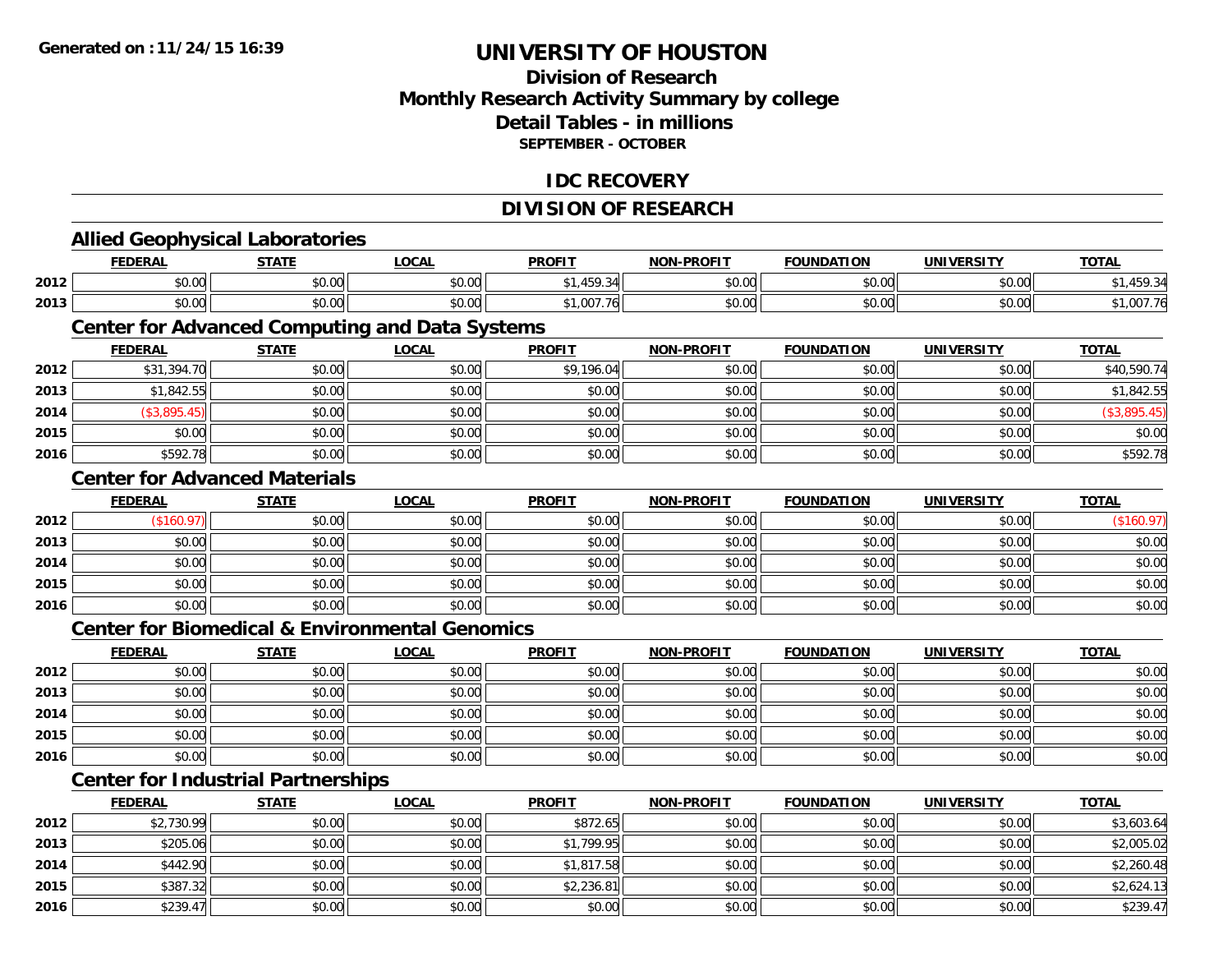## **Division of ResearchMonthly Research Activity Summary by college Detail Tables - in millions SEPTEMBER - OCTOBER**

#### **IDC RECOVERY**

## **DIVISION OF RESEARCH**

|  | <b>Division of Research</b> |
|--|-----------------------------|
|  |                             |

**2015**

|      | <b>FEDERAL</b> | <b>STATE</b>                          | <b>LOCAL</b> | <b>PROFIT</b> | <b>NON-PROFIT</b> | <b>FOUNDATION</b> | <b>UNIVERSITY</b> | <b>TOTAL</b> |
|------|----------------|---------------------------------------|--------------|---------------|-------------------|-------------------|-------------------|--------------|
| 2012 | \$0.00         | \$0.00                                | \$0.00       | \$0.00        | \$0.00            | \$0.00            | \$0.00            | \$0.00       |
| 2013 | \$0.00         | \$0.00                                | \$0.00       | \$0.00        | \$0.00            | \$0.00            | \$0.00            | \$0.00       |
| 2014 | \$0.00         | \$0.00                                | \$0.00       | \$0.00        | \$0.00            | \$0.00            | \$0.00            | \$0.00       |
| 2015 | \$0.00         | \$0.00                                | \$0.00       | \$0.00        | \$0.00            | \$0.00            | \$0.00            | \$0.00       |
| 2016 | \$0.00         | \$0.00                                | \$0.00       | \$0.00        | \$0.00            | \$0.00            | \$0.00            | \$0.00       |
|      |                | <b>Office of Contracts and Grants</b> |              |               |                   |                   |                   |              |
|      | <b>FEDERAL</b> | <b>STATE</b>                          | <b>LOCAL</b> | <b>PROFIT</b> | <b>NON-PROFIT</b> | <b>FOUNDATION</b> | <b>UNIVERSITY</b> | <b>TOTAL</b> |
| 2012 | \$0.00         | \$0.00                                | \$0.00       | \$0.00        | \$0.00            | \$0.00            | \$0.00            | \$0.00       |
| 2013 | \$0.00         | \$0.00                                | \$0.00       | \$0.00        | \$0.00            | \$0.00            | \$0.00            | \$0.00       |
|      | <b>TcSUH</b>   |                                       |              |               |                   |                   |                   |              |
|      | <b>FEDERAL</b> | <b>STATE</b>                          | <b>LOCAL</b> | <b>PROFIT</b> | <b>NON-PROFIT</b> | <b>FOUNDATION</b> | <b>UNIVERSITY</b> | <b>TOTAL</b> |
| 2012 | \$5,227.40     | \$323.42                              | \$0.00       | \$14,143.34   | \$0.00            | \$0.00            | \$0.00            | \$19,694.16  |
| 2013 | \$2,680.01     | \$160.22                              | \$0.00       | \$2,727.06    | \$0.00            | \$0.00            | \$0.00            | \$5,567.29   |
| 2014 | \$7,046.31     | \$494.64                              | \$0.00       | \$3,856.78    | \$0.00            | \$0.00            | \$0.00            | \$11,397.73  |
| 2015 | \$6,702.91     | \$0.00                                | \$0.00       | \$1,900.98    | \$0.00            | \$0.00            | \$0.00            | \$8,603.89   |
| 2016 | \$18,810.30    | \$0.00                                | \$0.00       | \$4,073.58    | \$0.00            | \$0.00            | \$0.00            | \$22,883.88  |
|      |                | <b>Texas Obesity Research Center</b>  |              |               |                   |                   |                   |              |
|      | <b>FEDERAL</b> | <b>STATE</b>                          | <b>LOCAL</b> | <b>PROFIT</b> | <b>NON-PROFIT</b> | <b>FOUNDATION</b> | <b>UNIVERSITY</b> | <b>TOTAL</b> |
| 2012 | \$0.00         | \$0.00                                | \$0.00       | \$0.00        | \$0.00            | \$0.00            | \$0.00            | \$0.00       |
| 2013 | \$0.00         | \$0.00                                | \$0.00       | \$0.00        | \$0.00            | \$0.00            | \$0.00            | \$0.00       |
| 2014 | \$0.00         | \$0.00                                | \$0.00       | \$0.00        | \$0.00            | \$0.00            | \$0.00            | \$0.00       |
| 2015 | \$0.00         | \$0.00                                | \$0.00       | \$0.00        | \$0.00            | \$0.00            | \$0.00            | \$0.00       |
| 2016 | \$0.00         | \$0.00                                | \$0.00       | \$0.00        | \$0.00            | \$0.00            | \$0.00            | \$0.00       |
|      | <b>TIMES</b>   |                                       |              |               |                   |                   |                   |              |
|      | <b>FEDERAL</b> | <b>STATE</b>                          | <b>LOCAL</b> | <b>PROFIT</b> | <b>NON-PROFIT</b> | <b>FOUNDATION</b> | <b>UNIVERSITY</b> | <b>TOTAL</b> |
| 2012 | \$56,797.29    | \$0.01                                | \$0.00       | \$0.00        | \$0.00            | \$0.00            | \$0.00            | \$56,797.30  |
| 2013 | \$101,433.03   | (\$99.10)                             | \$0.00       | \$0.00        | \$0.00            | \$0.00            | \$0.00            | \$101,333.93 |
| 2014 | \$63,874.97    | (\$205.96)                            | \$0.00       | \$0.00        | \$0.00            | \$0.00            | \$0.00            | \$63,669.01  |

\$61,444.90 \$0.00 \$0.00 \$0.00 \$0.00 \$0.00 \$0.00 \$61,444.90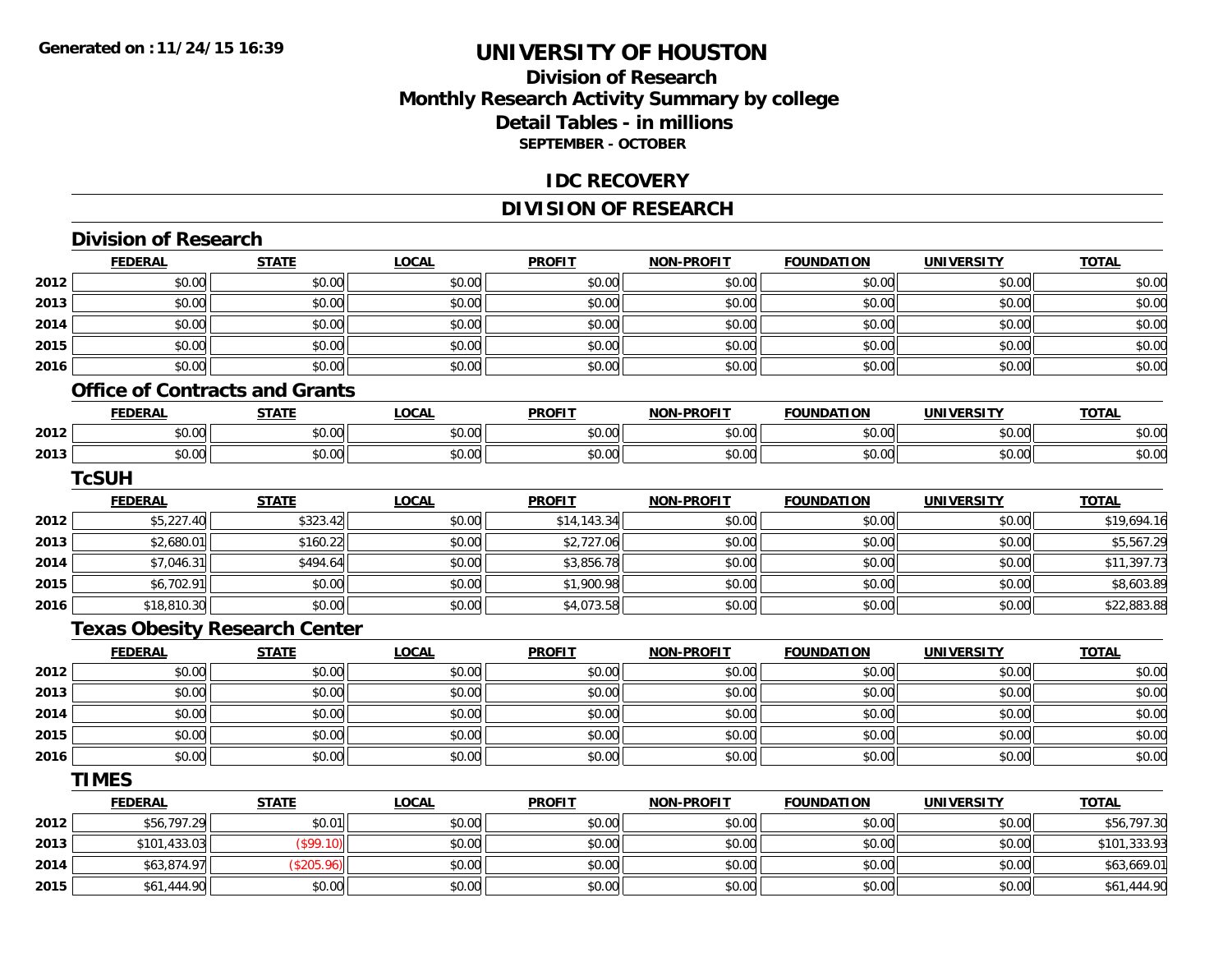### **Division of Research Monthly Research Activity Summary by college Detail Tables - in millions SEPTEMBER - OCTOBER**

#### **IDC RECOVERY**

## **DIVISION OF RESEARCH**

|              | <b>TIMES</b>   |              |             |               |                   |                   |            |              |
|--------------|----------------|--------------|-------------|---------------|-------------------|-------------------|------------|--------------|
|              | <u>FEDERAL</u> | <b>STATE</b> | <b>OCAL</b> | <b>PROFIT</b> | <b>NON-PROFIT</b> | <b>FOUNDATION</b> | UNIVERSITY | <b>TOTAL</b> |
| 2016         | \$55,016.30    |              | \$0.00      | \$0.00        | \$0.00            | \$0.00            | \$0.00     | \$54,937.51  |
| <b>Total</b> | \$412,812.75   | \$594.44     | \$0.00      | \$45,091.87   | \$0.00            | \$0.00            | \$0.00     | \$458,499.06 |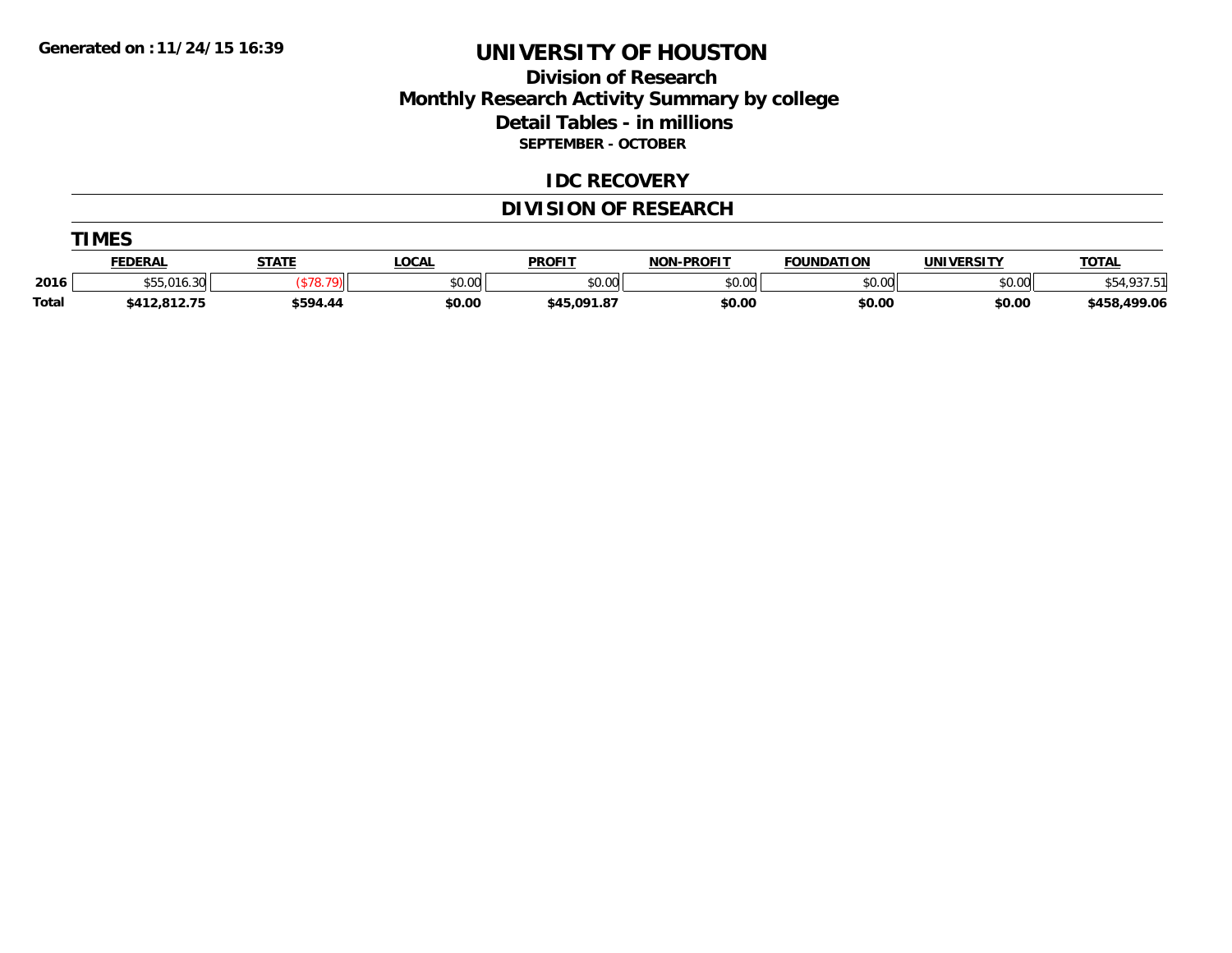## **Division of ResearchMonthly Research Activity Summary by college Detail Tables - in millionsSEPTEMBER - OCTOBER**

### **IDC RECOVERY**

## **GRADUATE COLLEGE OF SOCIAL WORK**

## **Center for Drug and Social Policy Research**

|      | <b>FEDERAL</b> | <b>STATE</b> | <u>LOCAL</u> | <b>PROFIT</b> | <b>NON-PROFIT</b> | <b>FOUNDATION</b> | <b>UNIVERSITY</b> | <b>TOTAL</b> |
|------|----------------|--------------|--------------|---------------|-------------------|-------------------|-------------------|--------------|
| 2012 | \$1,858.45     | \$0.00       | \$0.00       | \$0.00        | \$0.00            | \$0.00            | \$0.00            | \$1,858.45   |
| 2013 | \$33.05        | \$0.00       | \$0.00       | \$0.00        | \$0.00            | \$0.00            | \$0.00            | \$33.05      |
| 2014 | \$0.00         | \$0.00       | \$0.00       | \$0.00        | \$0.00            | \$0.00            | \$0.00            | \$0.00       |
| 2015 | \$2,125.66     | \$0.00       | \$0.00       | \$0.00        | \$0.00            | \$0.00            | \$0.00            | \$2,125.66   |
| 2016 | \$7,975.15     | \$0.00       | \$0.00       | \$0.00        | \$0.00            | \$0.00            | \$0.00            | \$7,975.15   |

## **Center for Health Equities & Evaluation Research**

|      | <b>FEDERAL</b> | <b>STATE</b> | <b>LOCAL</b> | <b>PROFIT</b> | <b>NON-PROFIT</b> | <b>FOUNDATION</b> | <b>UNIVERSITY</b> | <b>TOTAL</b> |
|------|----------------|--------------|--------------|---------------|-------------------|-------------------|-------------------|--------------|
| 2012 | \$5,800.54     | \$0.00       | \$0.00       | \$0.00        | \$0.00            | \$0.00            | \$0.00            | \$5,800.54   |
| 2013 | \$6,368.34     | \$0.00       | \$0.00       | \$0.00        | \$0.00            | \$0.00            | \$0.00            | \$6,368.34   |
| 2014 | \$839.20       | \$0.00       | \$0.00       | \$0.00        | \$0.00            | \$0.00            | \$0.00            | \$839.20     |
| 2015 | \$1,655.64     | \$0.00       | \$0.00       | \$0.00        | \$0.00            | \$0.00            | \$0.00            | \$1,655.64   |
| 2016 | \$1,660.06     | \$0.00       | \$0.00       | \$0.00        | \$0.00            | \$0.00            | \$0.00            | \$1,660.06   |

## **Child & Family for Innovative Research**

|      | <b>FEDERAL</b> | <b>STATE</b> | <b>LOCAL</b> | <b>PROFIT</b> | <b>NON-PROFIT</b> | <b>FOUNDATION</b> | <b>UNIVERSITY</b> | <b>TOTAL</b>  |
|------|----------------|--------------|--------------|---------------|-------------------|-------------------|-------------------|---------------|
| 2012 | \$34,263.33    | \$0.00       | \$0.00       | \$0.00        | \$0.00            | \$0.00            | \$0.00            | \$34,263.33   |
| 2013 | \$25,513.61    | \$92.59      | \$662.25     | \$0.00        | \$0.00            | \$0.00            | \$0.00            | \$26,268.45   |
| 2014 | \$4,172.09     | \$41.05      | \$436.45     | \$0.00        | \$0.00            | \$145.27          | \$0.00            | \$4,794.86    |
| 2015 | \$18,367.52    | \$436.87     | \$0.00       | \$0.00        | \$0.00            | \$2,141.59        | \$0.00            | \$20,945.98   |
| 2016 | \$51,087.28]   | \$0.00       | \$0.00       | \$0.00        | \$0.00            | \$3,798.78        | \$0.00            | (\$47,288.50) |

#### **Community Projects - Social Work**

|      | EENEDA<br>.            | C T A T T              | $\sim$<br>.UCAL | <b>PROFIT</b>         | <b>LPROFIT</b><br>NON. | <b>FOUNDATION</b>      | UNIVERSITY                                         | <b>TOTAL</b>  |
|------|------------------------|------------------------|-----------------|-----------------------|------------------------|------------------------|----------------------------------------------------|---------------|
| 2012 | $\sim$ $\sim$<br>vv.vv | $\sim$ $\sim$<br>90.UU | 0.00<br>vv.vv   | $\sim$ $\sim$<br>י. ש | 0000<br>vv.vv          | 0 <sub>n</sub><br>u.uu | $\mathfrak{g} \cap \mathfrak{g} \cap \mathfrak{g}$ | 0000<br>DU.UG |
| 2013 |                        | $\sim$ 00<br>DU.UU     | 0.00<br>JU.UU   | JU.                   | 0000<br>JU.UU          | 0000<br>u.uu           | 0.00<br>JU.UU                                      |               |

#### **Dean, Social Work**

|      | <u>FEDERAL</u> | <b>STATE</b> | <u>LOCAL</u> | <b>PROFIT</b> | <b>NON-PROFIT</b> | <b>FOUNDATION</b> | <b>UNIVERSITY</b> | <b>TOTAL</b> |
|------|----------------|--------------|--------------|---------------|-------------------|-------------------|-------------------|--------------|
| 2012 | \$4,521.13     | \$0.00       | \$0.00       | \$0.00        | \$0.00            | \$0.00            | \$0.00            | \$4,521.13   |
| 2013 | \$10.65]       | \$0.00       | \$0.00       | \$0.00        | \$0.00            | \$0.00            | \$0.00            | (\$10.65)    |
| 2014 | \$0.00         | \$0.00       | \$0.00       | \$0.00        | \$0.00            | \$0.00            | \$0.00            | \$0.00       |
| 2015 | \$302.99       | \$0.00       | \$0.00       | \$0.00        | \$0.00            | \$0.00            | \$0.00            | \$302.99     |
| 2016 | \$9,347.55     | \$0.00       | \$0.00       | \$41.76       | \$0.00            | \$0.00            | \$0.00            | \$9,389.31   |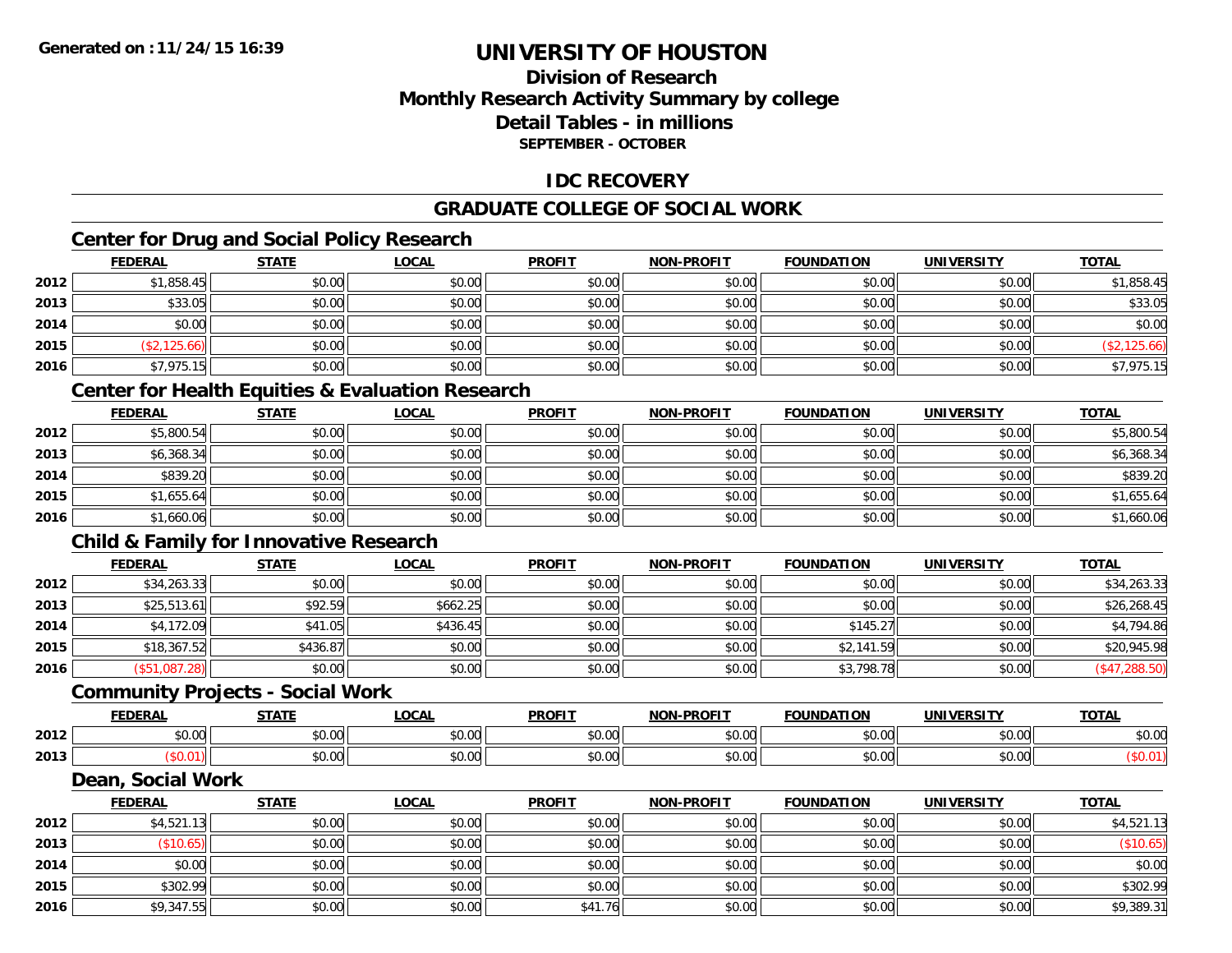### **Division of Research Monthly Research Activity Summary by college Detail Tables - in millions SEPTEMBER - OCTOBER**

#### **IDC RECOVERY**

#### **GRADUATE COLLEGE OF SOCIAL WORK**

## **Office for Drug SPR**

|              | <b>FEDERAL</b> | <b>STATE</b> | <u>LOCAL</u> | <b>PROFIT</b> | NON-PROFIT | <b>FOUNDATION</b> | <b>UNIVERSITY</b> | <b>TOTAL</b> |
|--------------|----------------|--------------|--------------|---------------|------------|-------------------|-------------------|--------------|
| 2012         | \$0.00         | \$0.00       | \$0.00       | \$0.00        | \$0.00     | \$0.00            | \$0.00            | \$0.00       |
| 2013         | \$0.00         | \$0.00       | \$0.00       | \$0.00        | \$0.00     | \$0.00            | \$0.00            | \$0.00       |
| 2015         | \$0.00         | \$0.00       | \$0.00       | \$0.00        | \$0.00     | \$0.00            | \$0.00            | \$0.00       |
| <b>Total</b> | \$69,455.05    | \$570.51     | \$1,098.70   | \$41.76       | \$0.00     | \$6,085.64        | \$0.00            | \$77,251.66  |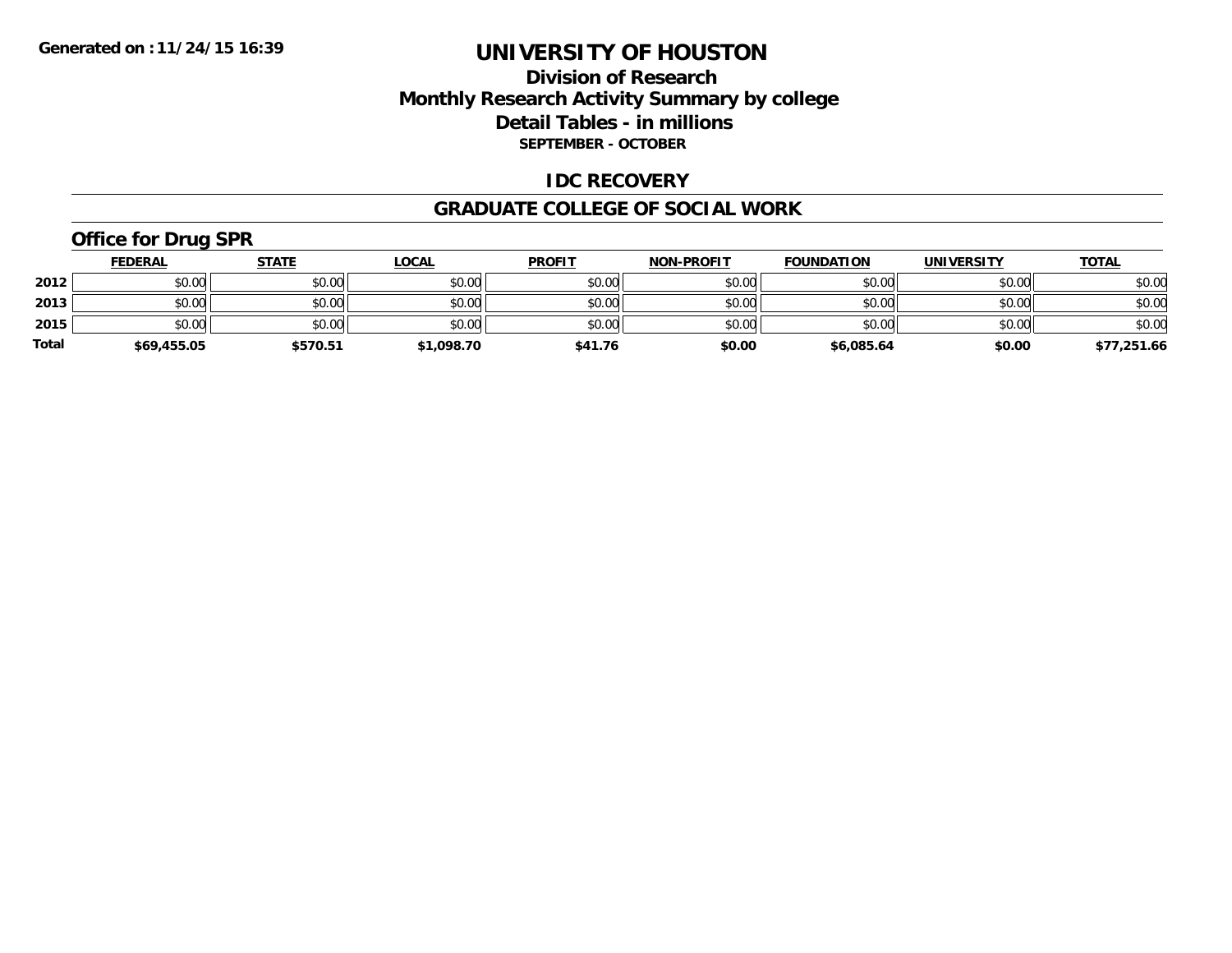## **Division of Research Monthly Research Activity Summary by college Detail Tables - in millions SEPTEMBER - OCTOBER**

## **IDC RECOVERY**

#### **HILTON COLLEGE OF HOTEL AND RESTAURANT MANAGEMENT**

## **Hotel and Restaurant Management**

|       | <b>FEDERAL</b> | <b>STATE</b> | <b>LOCAL</b> | <b>PROFIT</b> | <b>NON-PROFIT</b> | <b>FOUNDATION</b> | <b>UNIVERSITY</b> | <b>TOTAL</b> |
|-------|----------------|--------------|--------------|---------------|-------------------|-------------------|-------------------|--------------|
| 2012  | \$1,189.07     | \$0.00       | \$0.00       | \$0.00        | \$0.00            | \$0.00            | \$0.00            | \$1,189.07   |
| 2013  | \$714.15       | \$804.38     | \$0.00       | \$0.00        | \$0.00            | \$0.00            | \$0.00            | \$1,518.53   |
| 2014  | \$3,647.25     | \$0.00       | \$0.00       | \$0.00        | \$0.00            | \$0.00            | \$0.00            | \$3,647.25   |
| 2015  | \$7,018.88     | \$0.00       | \$0.00       | \$0.00        | \$0.00            | \$280.78          | \$0.00            | \$7,299.66   |
| 2016  | \$11,165.18    | \$0.00       | \$0.00       | \$0.00        | \$0.00            | \$0.00            | \$0.00            | \$11,165.18  |
| Total | \$23,734.53    | \$804.38     | \$0.00       | \$0.00        | \$0.00            | \$280.78          | \$0.00            | \$24,819.69  |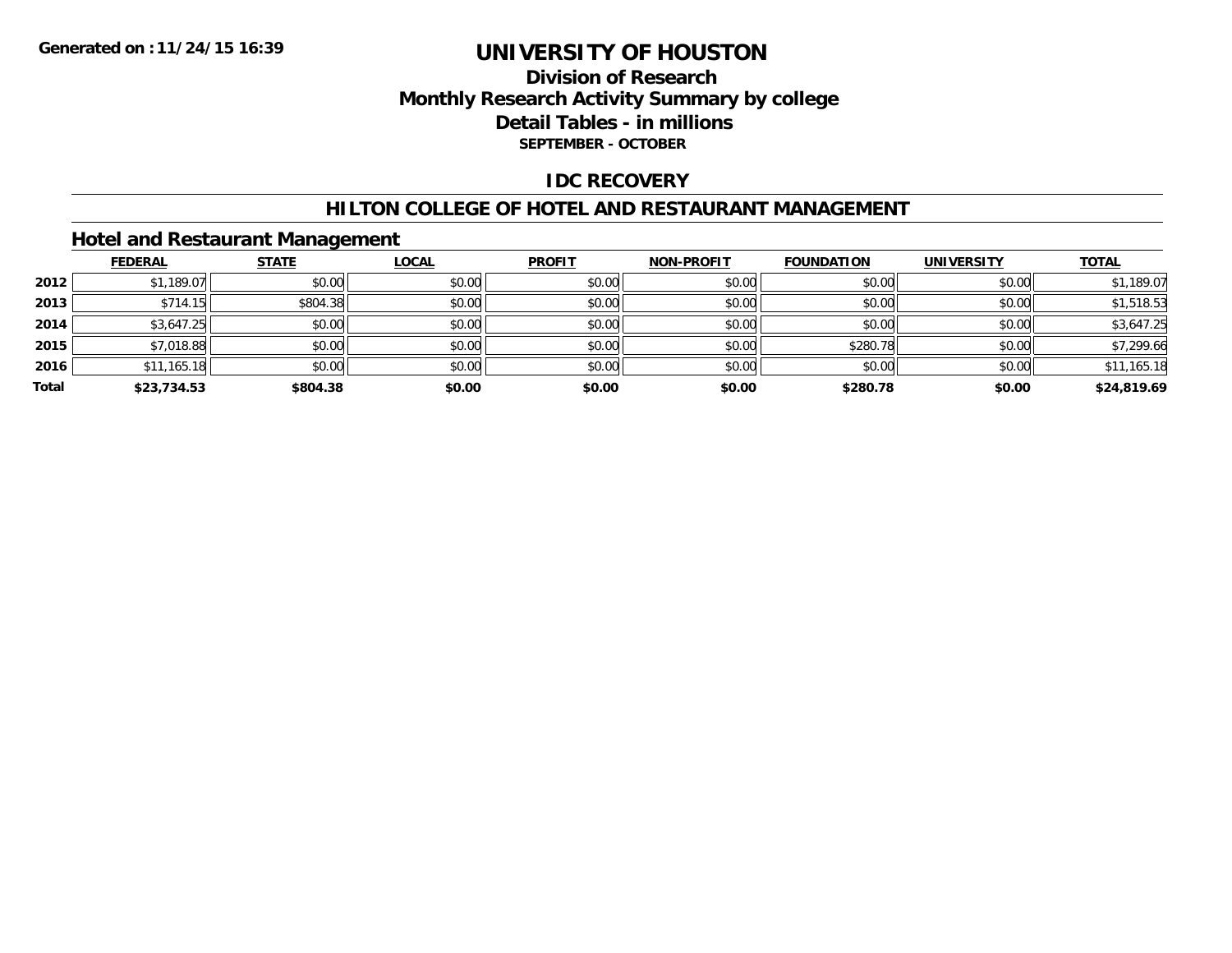## **Division of Research Monthly Research Activity Summary by college Detail Tables - in millions SEPTEMBER - OCTOBER**

#### **IDC RECOVERY**

#### **HONORS COLLEGE**

## **Dean, Honors College**

|       | <b>FEDERAL</b> | <b>STATE</b> | <b>LOCAL</b> | <b>PROFIT</b> | <b>NON-PROFIT</b> | <b>FOUNDATION</b> | <b>UNIVERSITY</b> | <b>TOTAL</b> |
|-------|----------------|--------------|--------------|---------------|-------------------|-------------------|-------------------|--------------|
| 2012  | \$2,033.99     | \$0.00       | \$0.00       | \$0.00        | \$1,008.70        | \$0.00            | \$0.00            | \$3,042.69   |
| 2013  | \$2,072.64     | \$0.00       | \$0.00       | \$0.00        | \$2,174.93        | \$0.00            | \$0.00            | \$4,247.56   |
| 2014  | \$826.41       | \$0.00       | \$0.00       | \$0.00        | \$1,329.64        | \$12.98           | \$0.00            | \$2,169.03   |
| 2015  | \$0.00         | \$0.00       | \$0.00       | \$0.00        | (\$5.90)          | \$3.05            | \$0.00            | (\$2.85)     |
| 2016  | \$0.00         | \$0.00       | \$0.00       | \$0.00        | \$0.00            | \$12.57           | \$0.00            | \$12.57      |
| Total | \$4,933.03     | \$0.00       | \$0.00       | \$0.00        | \$4,507.36        | \$28.60           | \$0.00            | \$9,469.00   |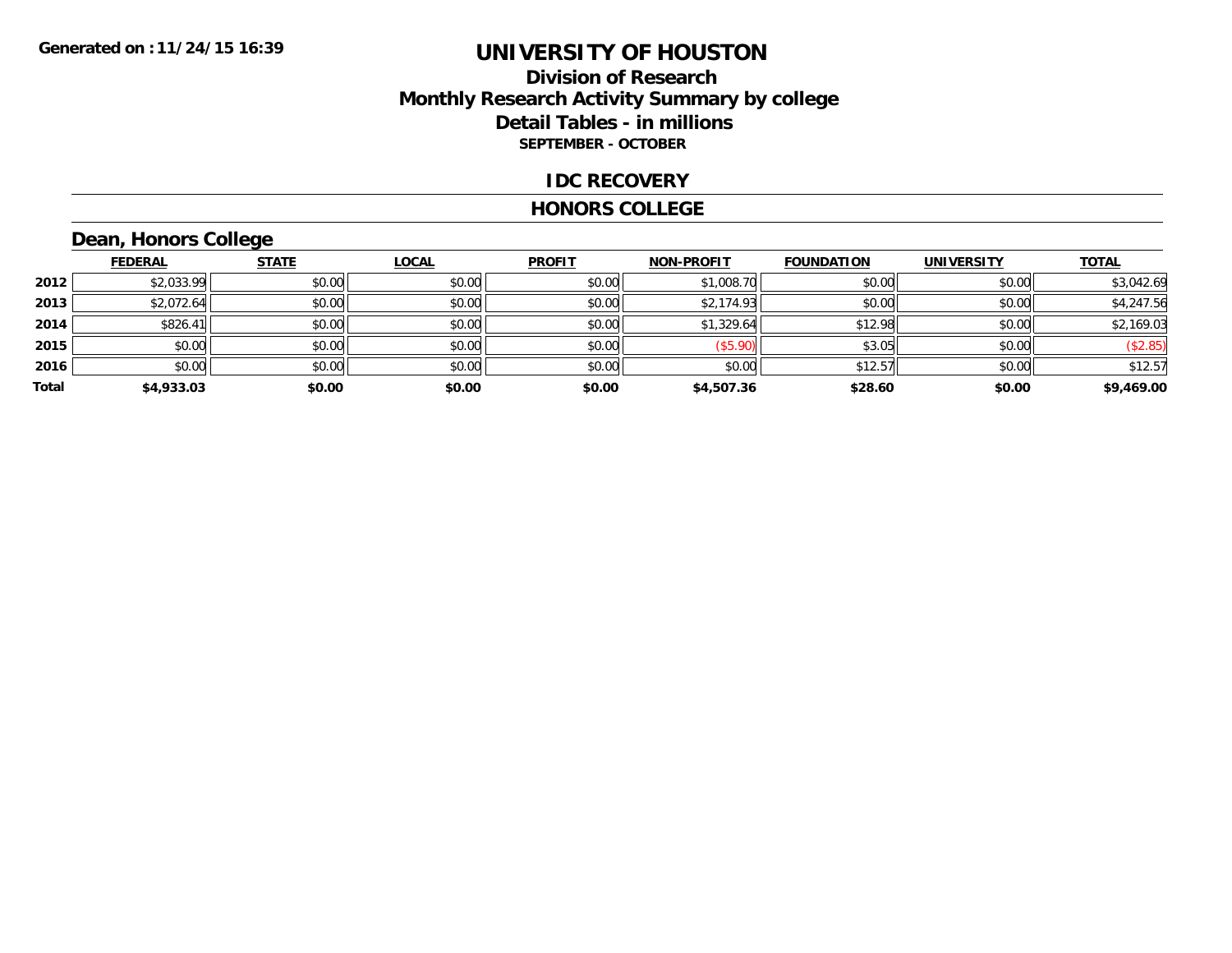## **Division of Research Monthly Research Activity Summary by college Detail Tables - in millions SEPTEMBER - OCTOBER**

#### **IDC RECOVERY**

#### **LIBRARY**

### **Administration, Library**

|       | <b>FEDERAL</b> | <b>STATE</b> | <b>LOCAL</b> | <b>PROFIT</b> | <b>NON-PROFIT</b> | <b>FOUNDATION</b> | <b>UNIVERSITY</b> | <b>TOTAL</b> |
|-------|----------------|--------------|--------------|---------------|-------------------|-------------------|-------------------|--------------|
| 2012  | \$0.00         | \$0.00       | \$0.00       | \$0.00        | \$0.00            | \$0.00            | \$0.00            | \$0.00       |
| 2013  | \$0.00         | \$0.00       | \$0.00       | \$0.00        | \$0.00            | \$0.00            | \$0.00            | \$0.00       |
| 2014  | \$0.00         | \$0.00       | \$0.00       | \$0.00        | \$0.00            | \$0.00            | \$0.00            | \$0.00       |
| Total | \$0.00         | \$0.00       | \$0.00       | \$0.00        | \$0.00            | \$0.00            | \$0.00            | \$0.00       |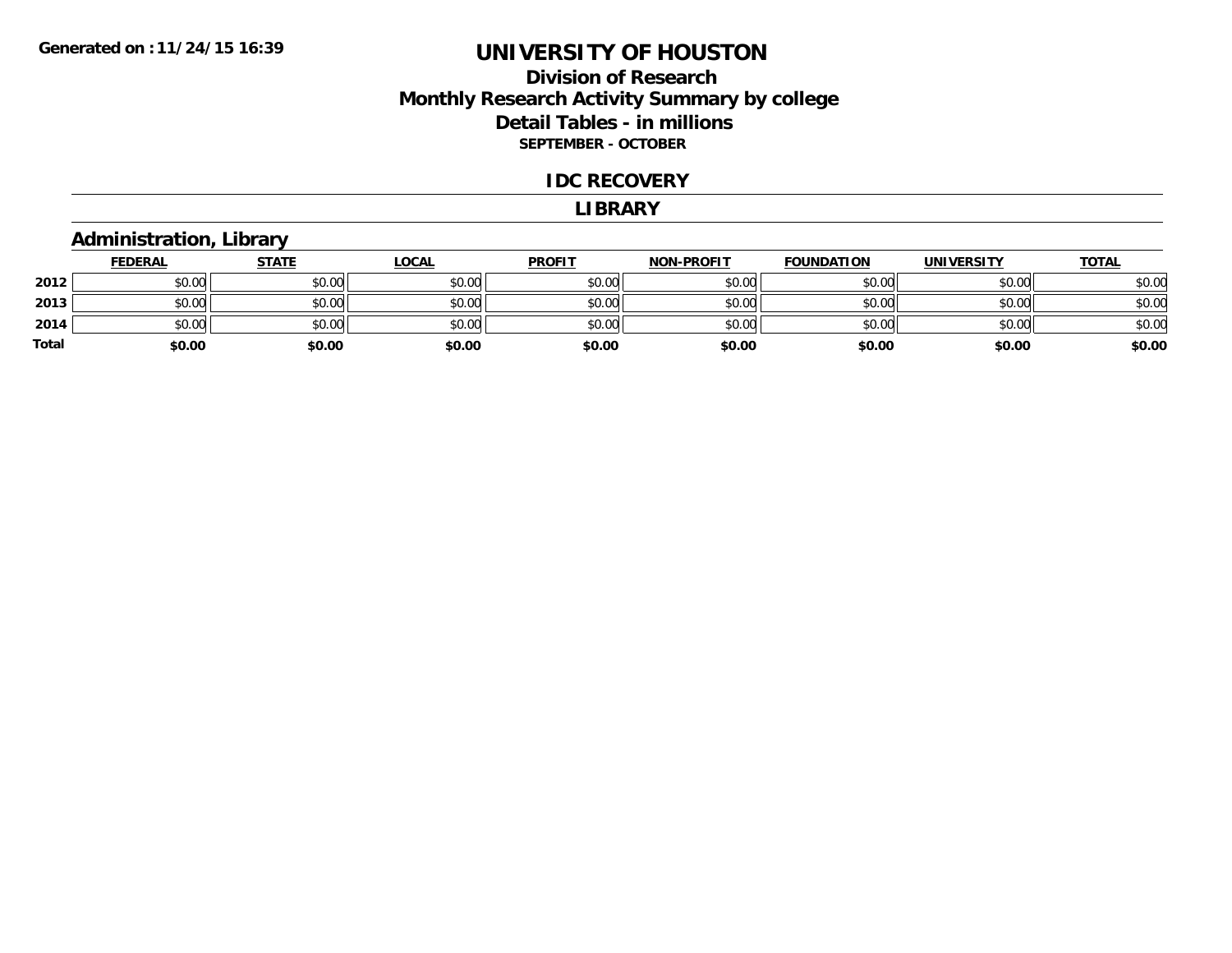## **Division of Research Monthly Research Activity Summary by college Detail Tables - in millions SEPTEMBER - OCTOBER**

#### **IDC RECOVERY**

#### **PRESIDENT**

#### **Office of the President**

|       | <b>FEDERAL</b>     | <b>STATE</b> | LOCAL  | <b>PROFIT</b> | <b>NON-PROFIT</b> | <b>FOUNDATION</b> | <b>UNIVERSITY</b> | <u>TOTAL</u> |
|-------|--------------------|--------------|--------|---------------|-------------------|-------------------|-------------------|--------------|
| 2015  | ሐሴ ሰሰ<br>PU.UU     | \$0.00       | \$0.00 | \$0.00        | \$0.00            | \$0.00            | \$0.00            | \$0.00       |
| 2016  | $\sim$ 00<br>DU.UU | \$0.00       | \$0.00 | \$0.00        | \$0.00            | \$0.00            | \$0.00            | \$0.00       |
| Total | \$0.00             | \$0.00       | \$0.00 | \$0.00        | \$0.00            | \$0.00            | \$0.00            | \$0.00       |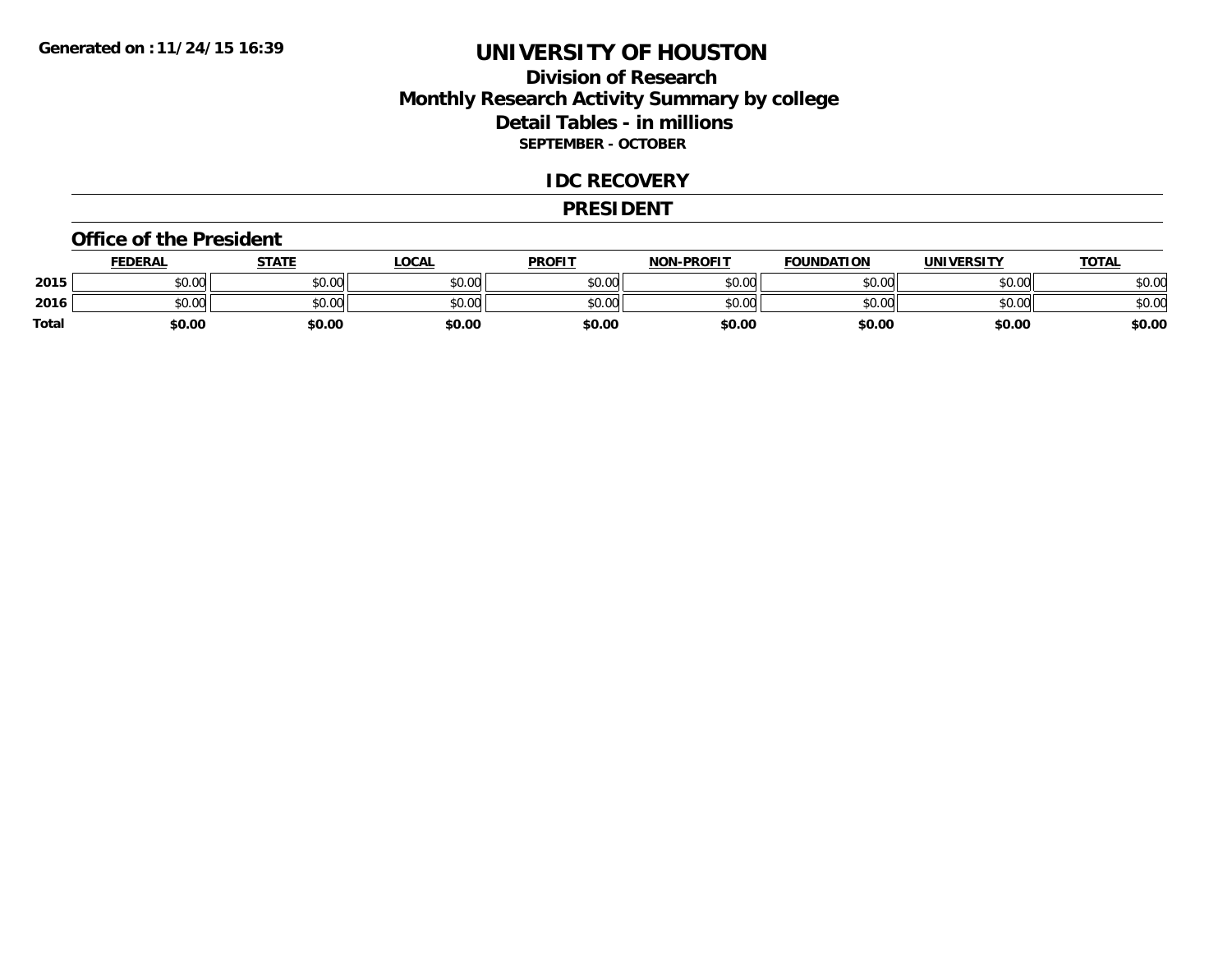## **Division of ResearchMonthly Research Activity Summary by college Detail Tables - in millions SEPTEMBER - OCTOBER**

## **IDC RECOVERY**

#### **SENIOR V.P. FOR ACADEMIC AFFAIRS AND PROVOST**

|      | <b>Challenger Program</b>                           |              |              |               |                   |                   |                   |              |
|------|-----------------------------------------------------|--------------|--------------|---------------|-------------------|-------------------|-------------------|--------------|
|      | <b>FEDERAL</b>                                      | <b>STATE</b> | <b>LOCAL</b> | <b>PROFIT</b> | <b>NON-PROFIT</b> | <b>FOUNDATION</b> | <b>UNIVERSITY</b> | <b>TOTAL</b> |
| 2012 | \$0.00                                              | \$0.00       | \$0.00       | \$0.00        | \$0.00            | \$0.00            | \$0.00            | \$0.00       |
| 2013 | \$0.00                                              | \$0.00       | \$0.00       | \$0.00        | \$0.00            | \$0.00            | \$0.00            | \$0.00       |
| 2014 | \$0.00                                              | \$0.00       | \$0.00       | \$0.00        | \$0.00            | \$0.00            | \$0.00            | \$0.00       |
| 2015 | \$0.00                                              | \$0.00       | \$0.00       | \$0.00        | \$0.00            | \$0.00            | \$0.00            | \$0.00       |
| 2016 | \$0.00                                              | \$0.00       | \$0.00       | \$0.00        | \$0.00            | \$0.00            | \$0.00            | \$0.00       |
|      | <b>Learning Support Services</b>                    |              |              |               |                   |                   |                   |              |
|      | <b>FEDERAL</b>                                      | <b>STATE</b> | <b>LOCAL</b> | <b>PROFIT</b> | <b>NON-PROFIT</b> | <b>FOUNDATION</b> | <b>UNIVERSITY</b> | <b>TOTAL</b> |
| 2012 | \$0.00                                              | \$0.00       | \$0.00       | \$0.00        | \$0.00            | \$0.00            | \$0.00            | \$0.00       |
| 2013 | \$0.00                                              | \$0.00       | \$0.00       | \$0.00        | \$0.00            | \$0.00            | \$0.00            | \$0.00       |
|      | <b>Senior V.P. for Academic Affairs and Provost</b> |              |              |               |                   |                   |                   |              |
|      | <b>FEDERAL</b>                                      | <b>STATE</b> | <b>LOCAL</b> | <b>PROFIT</b> | <b>NON-PROFIT</b> | <b>FOUNDATION</b> | <b>UNIVERSITY</b> | <b>TOTAL</b> |
| 2015 | \$0.00                                              | \$0.00       | \$0.00       | \$0.00        | \$0.00            | \$0.00            | \$0.00            | \$0.00       |
| 2016 | \$0.00                                              | \$0.00       | \$0.00       | \$0.00        | \$0.00            | \$0.00            | \$0.00            | \$0.00       |
|      | <b>Student Support Services</b>                     |              |              |               |                   |                   |                   |              |
|      | <b>FEDERAL</b>                                      | <b>STATE</b> | <b>LOCAL</b> | <b>PROFIT</b> | <b>NON-PROFIT</b> | <b>FOUNDATION</b> | <b>UNIVERSITY</b> | <b>TOTAL</b> |
| 2015 | \$0.00                                              | \$0.00       | \$0.00       | \$0.00        | \$0.00            | \$0.00            | \$0.00            | \$0.00       |
|      | <b>UH Energy</b>                                    |              |              |               |                   |                   |                   |              |
|      | <b>FEDERAL</b>                                      | <b>STATE</b> | <b>LOCAL</b> | <b>PROFIT</b> | <b>NON-PROFIT</b> | <b>FOUNDATION</b> | <b>UNIVERSITY</b> | <b>TOTAL</b> |
| 2015 | \$0.00                                              | \$0.00       | \$0.00       | \$0.00        | \$0.00            | \$0.00            | \$0.00            | \$0.00       |
| 2016 | \$0.00                                              | \$0.00       | \$0.00       | \$0.00        | \$0.00            | \$0.00            | \$0.00            | \$0.00       |
|      | <b>Undergraduate Student Success</b>                |              |              |               |                   |                   |                   |              |
|      | <b>FEDERAL</b>                                      | <b>STATE</b> | <b>LOCAL</b> | <b>PROFIT</b> | <b>NON-PROFIT</b> | <b>FOUNDATION</b> | <b>UNIVERSITY</b> | <b>TOTAL</b> |
| 2014 | \$0.00                                              | \$0.00       | \$0.00       | \$0.00        | \$0.00            | \$0.00            | \$0.00            | \$0.00       |
| 2015 | \$1,766.02                                          | \$0.00       | \$0.00       | \$0.00        | \$0.00            | \$0.00            | \$0.00            | \$1,766.02   |
| 2016 | \$234.56                                            | \$0.00       | \$0.00       | \$0.00        | \$0.00            | \$0.00            | \$0.00            | \$234.56     |
|      | <b>Undergraduate Student Success Center</b>         |              |              |               |                   |                   |                   |              |
|      | <b>FEDERAL</b>                                      | <b>STATE</b> | <b>LOCAL</b> | <b>PROFIT</b> | <b>NON-PROFIT</b> | <b>FOUNDATION</b> | <b>UNIVERSITY</b> | <b>TOTAL</b> |
| 2012 | \$3,145.19                                          | \$185.18     | \$0.00       | \$0.00        | \$0.00            | \$0.00            | \$0.00            | \$3,330.37   |
| 2013 | \$4,137.21                                          | \$1,432.26   | \$0.00       | \$0.00        | \$0.00            | \$0.00            | \$0.00            | \$5,569.47   |
| 2014 | \$3,158.63                                          | \$1,390.83   | \$0.00       | \$0.00        | \$0.00            | \$0.00            | \$0.00            | \$4,549.46   |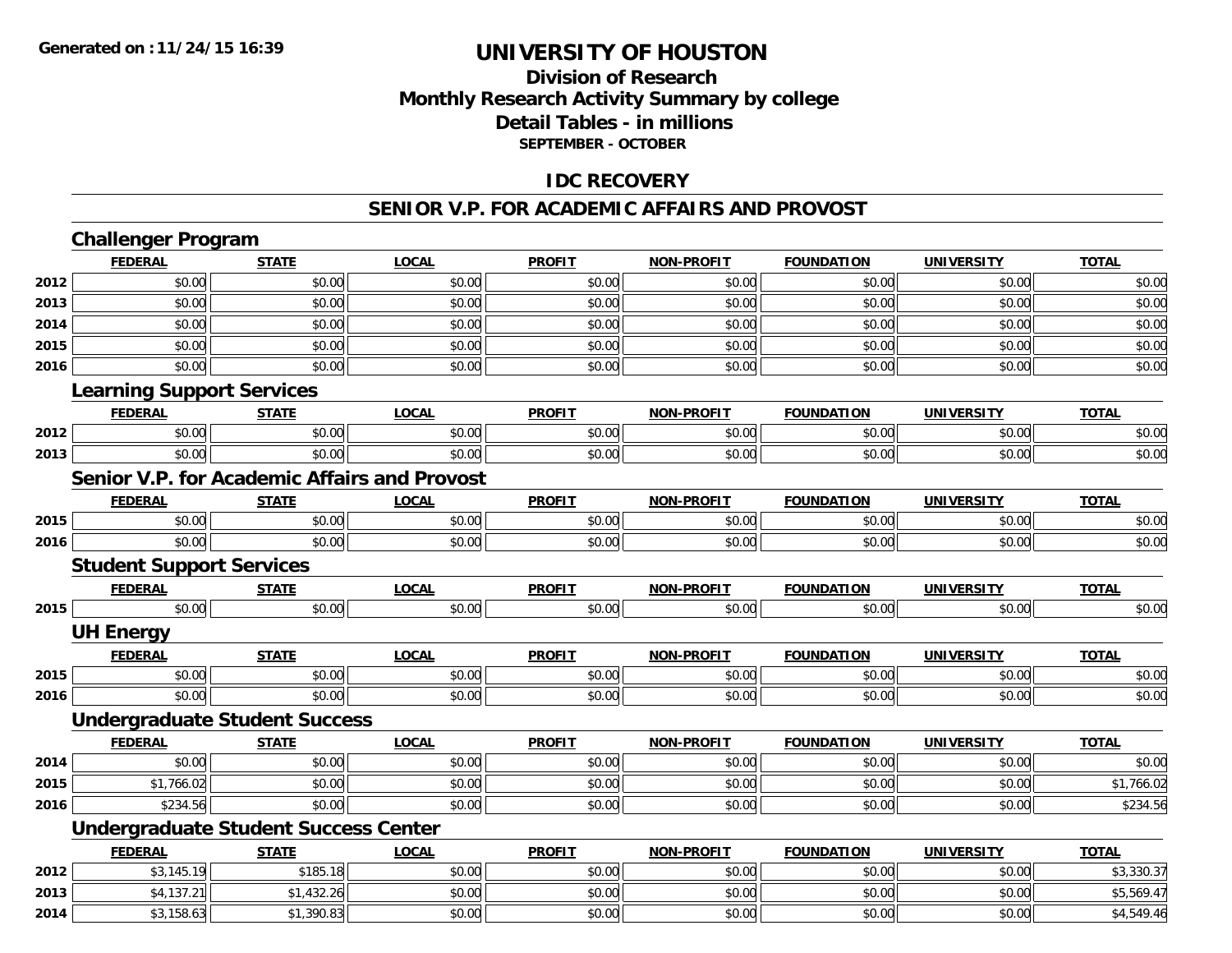## **Division of ResearchMonthly Research Activity Summary by college Detail Tables - in millions SEPTEMBER - OCTOBER**

## **IDC RECOVERY**

#### **SENIOR V.P. FOR ACADEMIC AFFAIRS AND PROVOST**

### **Undergraduate Student Success Center**

|              | FEDERAL     | <b>STATE</b> | <u>_OCAL</u> | <b>PROFIT</b> | <b>NON-PROFIT</b> | <b>FOUNDATION</b> | UNIVERSITY | <b>TOTAL</b> |
|--------------|-------------|--------------|--------------|---------------|-------------------|-------------------|------------|--------------|
| 2015         | \$1,080.29  | .429.41      | \$0.00       | \$0.00        | \$0.00            | \$0.00            | \$0.00     | 2,509.7      |
| 2016         | \$0.00      | 1.231.91     | \$0.00       | \$0.00        | \$0.00            | \$0.00            | \$0.00     |              |
| <b>Total</b> | \$13,521.90 | \$5,669.59   | \$0.00       | \$0.00        | \$0.00            | \$0.00            | \$0.00     | \$19,191.49  |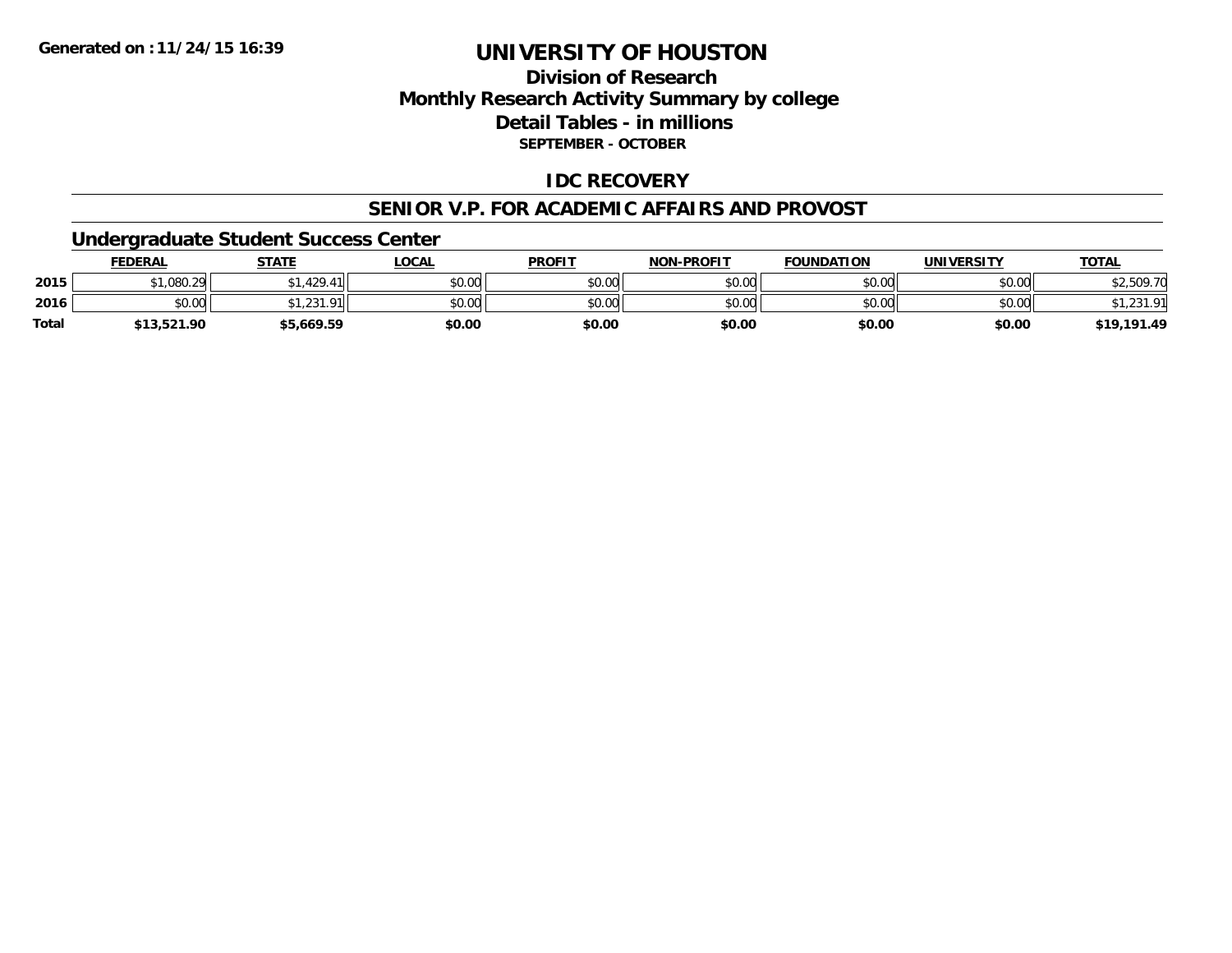## **Division of ResearchMonthly Research Activity Summary by college Detail Tables - in millions SEPTEMBER - OCTOBER**

### **IDC RECOVERY**

#### **UH LAW CENTER**

|       | Dean, Law      |              |              |               |                   |                   |                   |              |
|-------|----------------|--------------|--------------|---------------|-------------------|-------------------|-------------------|--------------|
|       | <b>FEDERAL</b> | <b>STATE</b> | <b>LOCAL</b> | <b>PROFIT</b> | <b>NON-PROFIT</b> | <b>FOUNDATION</b> | <b>UNIVERSITY</b> | <b>TOTAL</b> |
| 2013  | \$0.00         | \$0.00       | \$0.00       | \$0.00        | \$0.00            | \$0.00            | \$0.00            | \$0.00       |
|       | <b>Law-UH</b>  |              |              |               |                   |                   |                   |              |
|       | <b>FEDERAL</b> | <b>STATE</b> | <b>LOCAL</b> | <b>PROFIT</b> | <b>NON-PROFIT</b> | <b>FOUNDATION</b> | <b>UNIVERSITY</b> | <b>TOTAL</b> |
| 2012  | \$1,201.29     | \$0.00       | \$0.00       | \$0.00        | \$0.00            | \$274.67          | \$0.00            | \$1,475.96   |
| 2013  | \$20,699.98    | \$0.00       | \$0.00       | \$0.00        | \$0.00            | \$472.36          | \$0.00            | \$21,172.34  |
| 2014  | \$1,465.16     | \$0.00       | \$0.00       | \$0.00        | \$0.00            | \$0.00            | \$0.00            | \$1,465.16   |
| 2015  | \$0.00         | \$1,815.00   | \$0.00       | \$0.00        | \$0.00            | \$0.00            | \$0.00            | \$1,815.00   |
| 2016  | \$482.68       | \$3,030.00   | \$0.00       | \$0.00        | \$0.00            | \$37.72           | \$0.00            | \$3,550.40   |
| Total | \$23,849.11    | \$4,845.00   | \$0.00       | \$0.00        | \$0.00            | \$784.75          | \$0.00            | \$29,478.86  |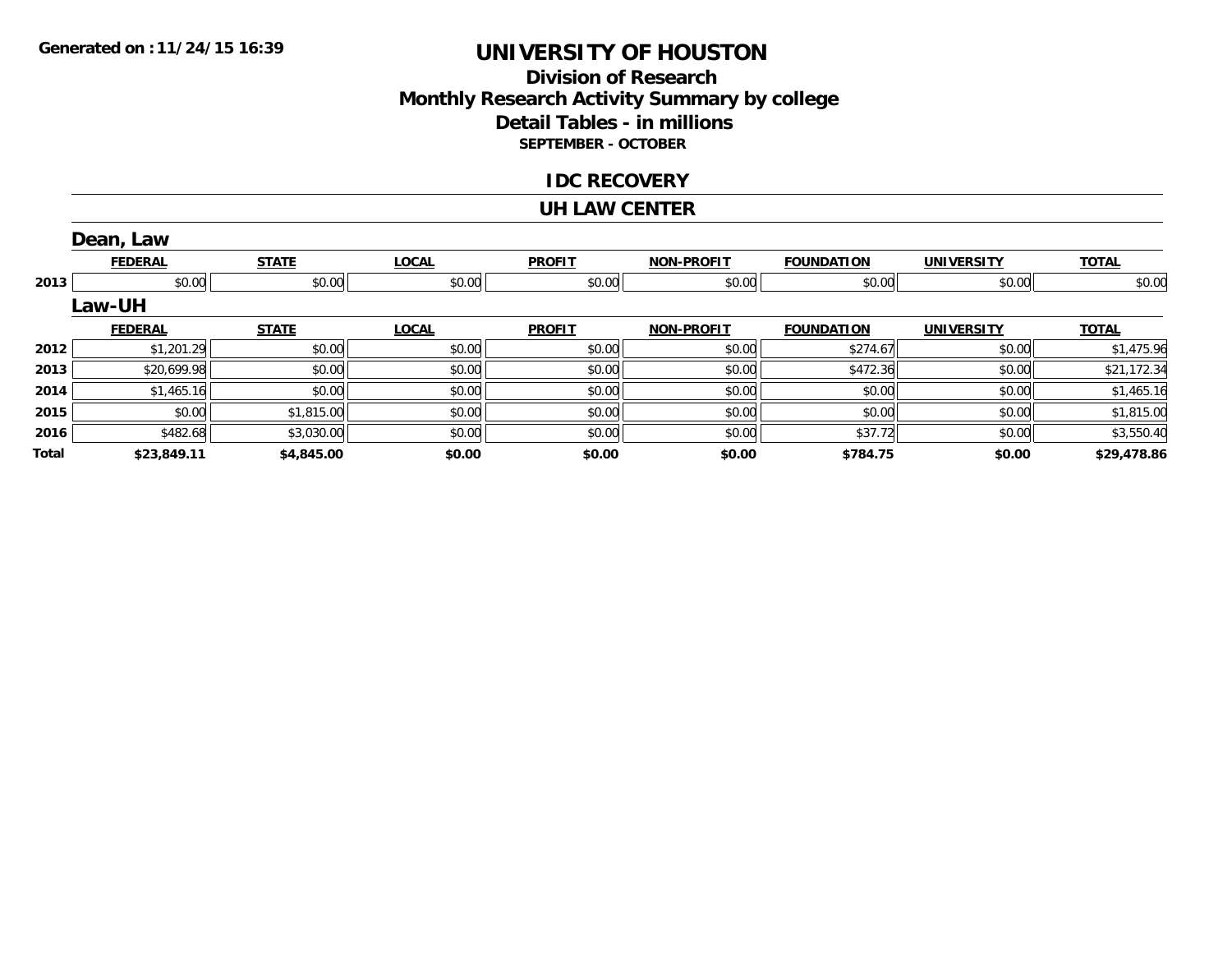## **Division of ResearchMonthly Research Activity Summary by college Detail Tables - in millions SEPTEMBER - OCTOBER**

## **IDC RECOVERY**

#### **UKNOWN COLLEGE**

### **Unknown Department**

|      | cr.                    | <b>CTATE</b>  | $\sim$ $\sim$ $\sim$<br>$\sim$ | <b>PROFIT</b>           | <b>DDAFIT</b><br>81 A B | .                      | <b>INIIVEDCIT</b>                          | <b>TOTAL</b>        |
|------|------------------------|---------------|--------------------------------|-------------------------|-------------------------|------------------------|--------------------------------------------|---------------------|
| 2015 | $\sim$ $\sim$<br>טט.טע | 0.00<br>JU.UU | JU.UU                          | 0 <sub>n</sub><br>JU.UU | 0000<br><b>JU.UU</b>    | ሐሴ ሰጠ                  | $\mathsf{A} \cap \mathsf{A} \cap$<br>JU.UU | $\sim$ 0.4<br>ง∪.∪บ |
| 2016 | $\sim$ $\sim$<br>JU.UU | 0000<br>JU.UU | JU.UU                          | 0 <sub>n</sub><br>JU.UU | ልስ ለሰ<br><b>JU.UU</b>   | $\sim$ $\sim$<br>JU.UU | ტი იი<br>JU.UU                             | $\sim$ 0.4<br>ง∪.∪บ |

## **Wrong Department - Please Dont Select It**

|              | <b>FEDERAL</b> | <b>STATE</b> | <u>LOCAL</u> | <b>PROFIT</b> | <b>NON-PROFIT</b> | <b>FOUNDATION</b> | <b>UNIVERSITY</b> | <b>TOTAL</b> |
|--------------|----------------|--------------|--------------|---------------|-------------------|-------------------|-------------------|--------------|
| 2012         | \$0.00         | \$0.00       | \$0.00       | \$0.00        | \$0.00            | \$0.00            | \$0.00            | \$0.00       |
| 2014         | \$0.00         | \$0.00       | \$0.00       | \$0.00        | \$0.00            | \$0.00            | \$0.00            | \$0.00       |
| 2016         | \$0.00         | \$0.00       | \$0.00       | \$0.00        | \$0.00            | \$0.00            | \$0.00            | \$0.00       |
| <b>Total</b> | \$0.00         | \$0.00       | \$0.00       | \$0.00        | \$0.00            | \$0.00            | \$0.00            | \$0.00       |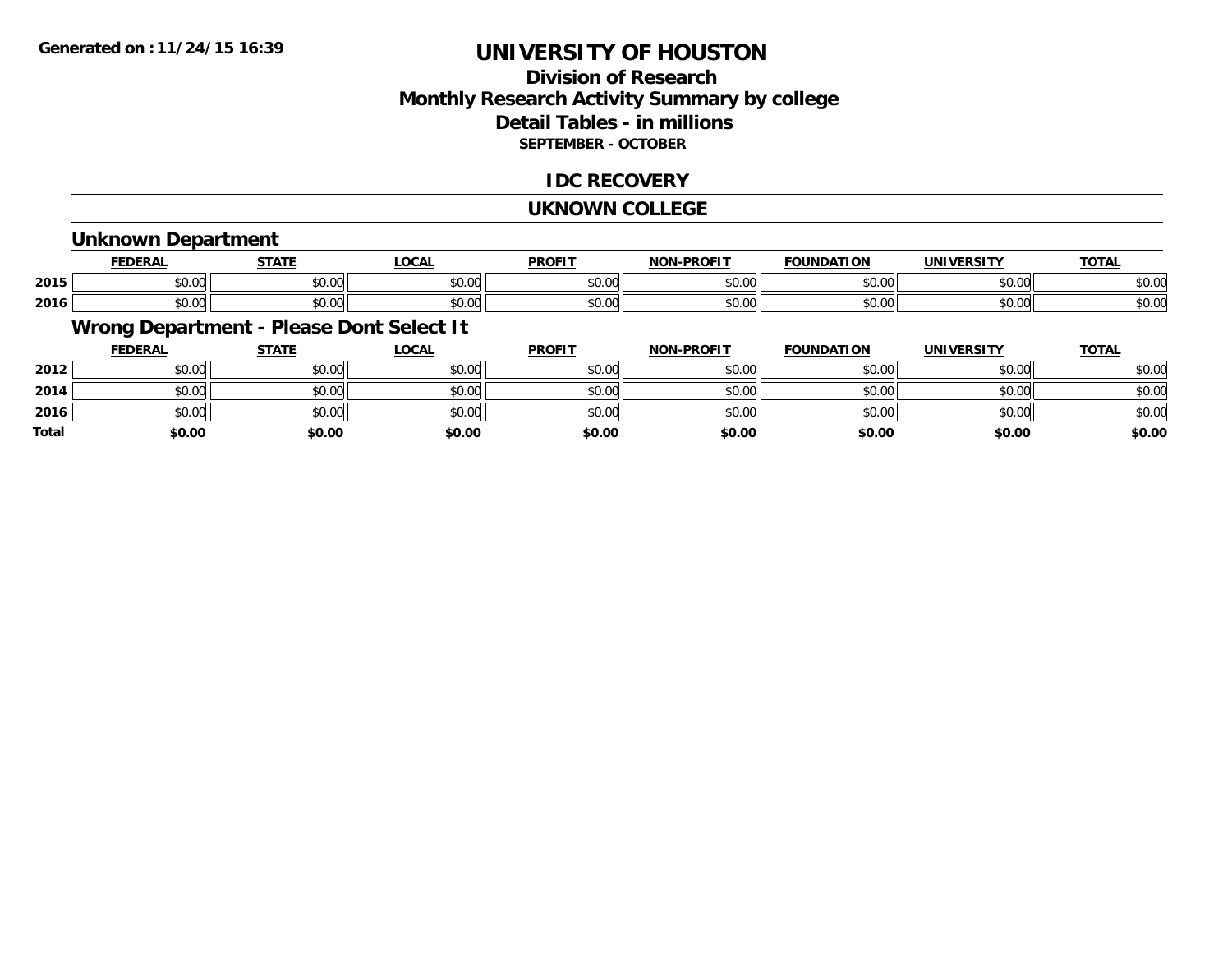## **Division of Research Monthly Research Activity Summary by college Detail Tables - in millions SEPTEMBER - OCTOBER**

### **IDC RECOVERY**

## **VICE PRESIDENT FOR ADMINISTRATION**

|       | <b>Physical Plant</b> |              |              |               |                   |                   |                   |              |  |  |  |
|-------|-----------------------|--------------|--------------|---------------|-------------------|-------------------|-------------------|--------------|--|--|--|
|       | <b>FEDERAL</b>        | <b>STATE</b> | <b>LOCAL</b> | <b>PROFIT</b> | <b>NON-PROFIT</b> | <b>FOUNDATION</b> | <b>UNIVERSITY</b> | <b>TOTAL</b> |  |  |  |
| 2014  | \$0.00                | \$0.00       | \$0.00       | \$0.00        | \$0.00            | \$0.00            | \$0.00            | \$0.00       |  |  |  |
| 2015  | \$0.00                | \$0.00       | \$0.00       | \$0.00        | \$0.00            | \$0.00            | \$0.00            | \$0.00       |  |  |  |
| 2016  | \$0.00                | \$0.00       | \$0.00       | \$0.00        | \$0.00            | \$0.00            | \$0.00            | \$0.00       |  |  |  |
| Total | \$0.00                | \$0.00       | \$0.00       | \$0.00        | \$0.00            | \$0.00            | \$0.00            | \$0.00       |  |  |  |